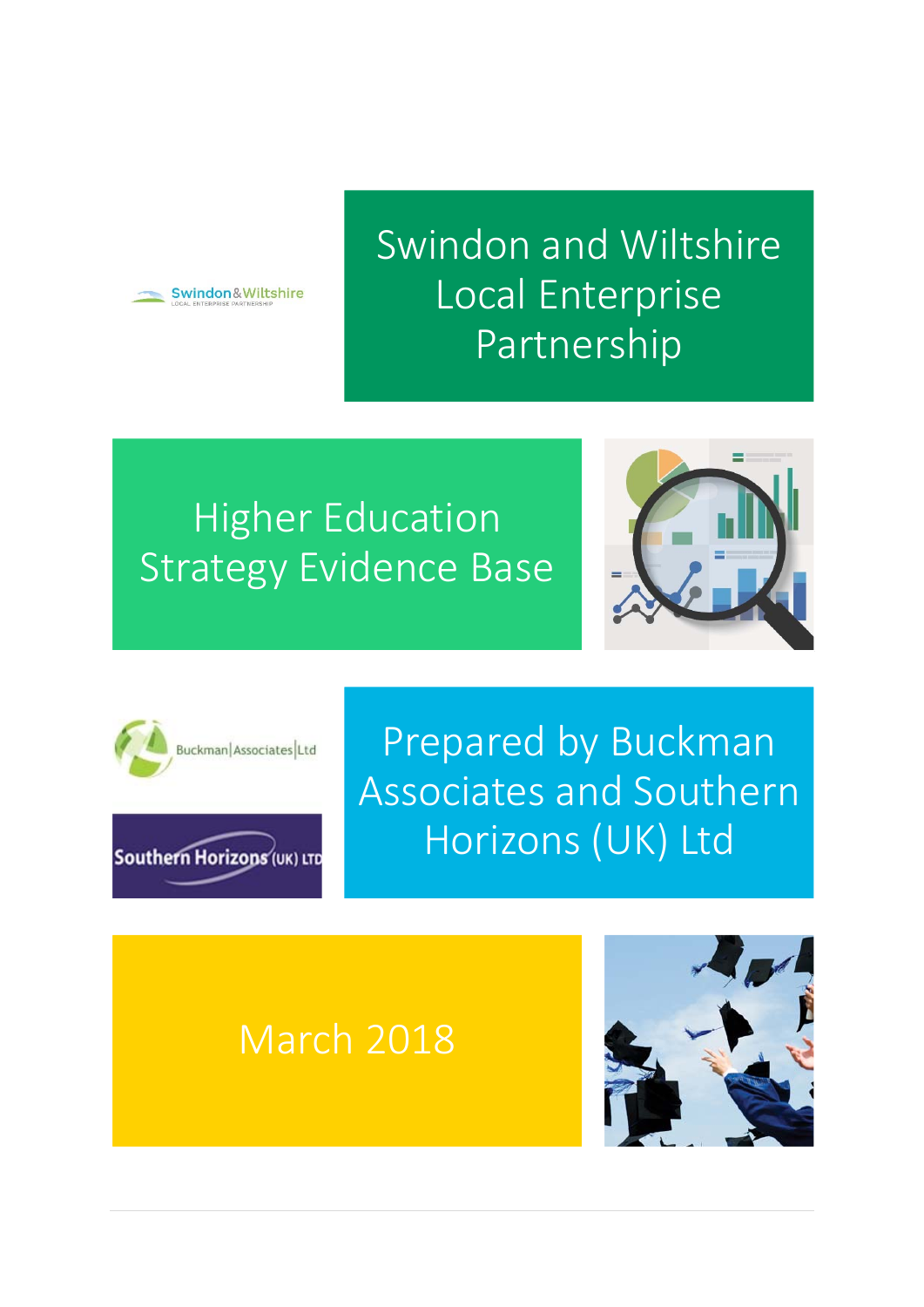# **Executive Summary**

This evidence base is intended to inform the development of a Higher Education Strategy for the Swindon and Wiltshire Local Enterprise Partnership (SWLEP). Higher level skills are a key driver for increasing productivity and for improving social mobility. The need for more high level skills within the workforce will become increasingly acute in the future given that the number of jobs is expected to rise by 5% or 19,500 jobs by 2022 across the SWLEP area, with growth being especially focused on higher-level occupations.

The study has included:

- **An analysis of existing data sources** data was obtained from numerous publicly available sources and local reports. A set of bespoke data was also obtained from the Higher Education Statistics Agency (HESA) to better understand student choices;
- **Primary research with employers** in the form of an online survey which was launched on the 29th of November 2017 and closed on 5th February 2018. The survey was completed by 116 businesses; and,
- **Primary research with learners and potential learners** in the form of two online surveys. One was targeted at young people (ages 15-18) and the other was targeted at adult learners (age 19+). Both surveys were launched on the 11th of December 2017 and closed on 29th of January 2018 and achieved 885 and 93 valid responses respectively. Please note that the survey of young people also included students from Cirencester as many of SWLEP's students study there.

All of the data used within the report has been set out within a series of appendices, and glossary below which should be read in conjunction with this document.

Key findings and recommendations emerging from the study have been grouped under four areas of focus which do have a degree of overlap. Priority actions and potential solutions for each will be developed under later phases of this work

#### **Area One: Developing Local Talent – Adults and Employees**

The study found a strong correlation between what adult learners study and career/work plans. Proximity and flexible ways of studying are especially important to adults. However, lack of support from employers and cost of study was also highlighted as a barrier to further study. Employers that took part in the survey (whilst a relatively small sample) most frequently used in-house provision as well as the private sector and professional bodies for their training needs. Although many employers would like to see more training courses delivered locally, their appetite to become involved in its design/delivery was lower. Employers favoured courses with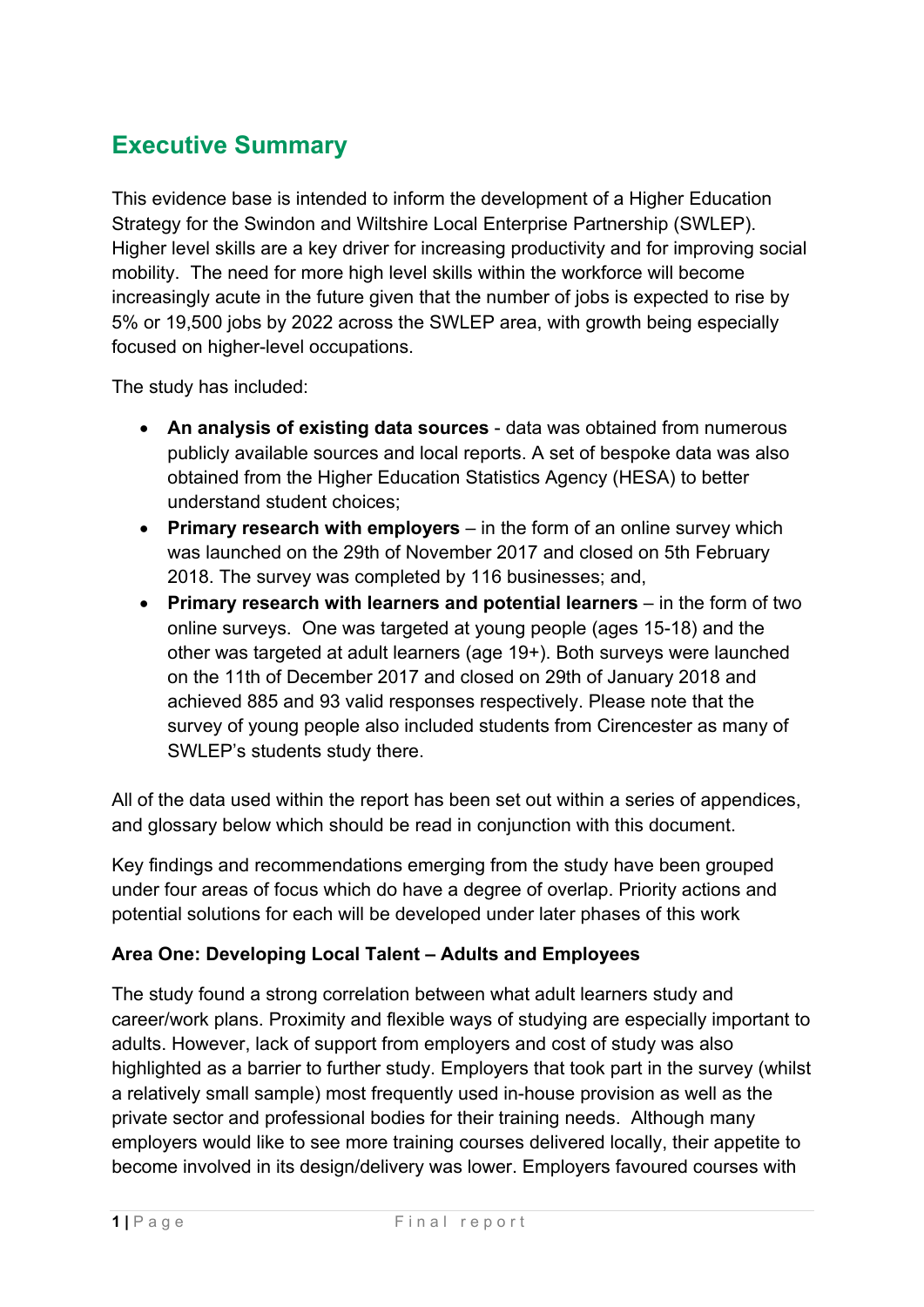a strong vocational element including higher and degree apprenticeships but, overall, subject areas of interest for employers do not entirely align with those expressed by learners. This includes STEM based subjects. Recommendations therefore include:

- Focusing on supporting more adults to access higher level skills related to their work;
- Developing local and flexible options for adults as well as considering how to overcome the identified barriers around the lack of employer support;
- Building on the work of Higher Futures to broker linkages between employers and providers, including Further and Higher Education;
- Pro-actively engaging employers in any new design or delivery;
- Ensuring that new provision has a strong vocational element, including through the higher and degree apprenticeship offer;
- Developing careers advice for both adults and young people to help them understand what type of subjects employers are most interested in; and,
- Developing a clear approach specifically for STEM subjects.

### **Area Two: Developing Local Talent - Young People**

The research found that Level 3 attainment is higher than the average in Wiltshire, but lower in Swindon and progression to Higher Education is lower than average in both areas. It is particularly low for certain groups of young people, but attainment is not the only factor affecting progression. Evidence suggests that some young people are more interested in employment options (including apprenticeships) than study although the area does not currently have large numbers of young people going into apprenticeships. Other young people do not think that further study is right for them and some are not willing or able to travel for study. For those who do choose to study there is some interest in STEM based disciplines but far more students from SWLEP opt for non-STEM based subjects. Recommendations therefore include:

- Prioritising efforts to increase educational attainment levels in Swindon;
- Focusing on encouraging more students (across both areas) to progress to Higher Education, particularly those in recognised low participation groups;
- Addressing issues around awareness and aspiration, ensuring that learners have a good understanding of the local and wider Higher Education offer and the options open to them;
- Showcasing the benefits of continued learning and addressing the barriers identified, for example ensuring a clear understanding of the financial implications;
- Enhancing work-based learning options for students and raising awareness of the employment opportunities;
- Focusing on apprenticeships especially at higher levels as an area for potential growth and development; and,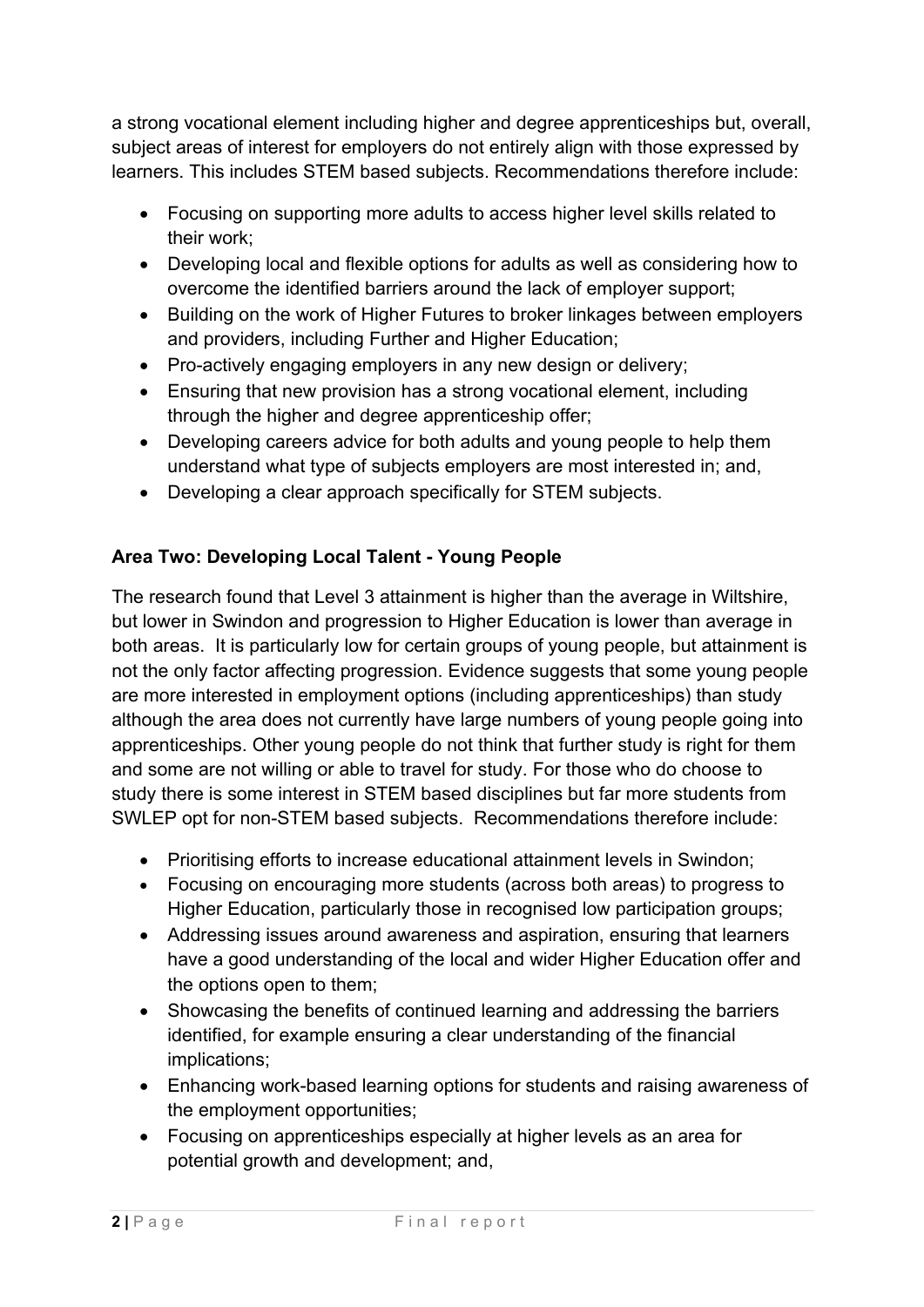Ensuring that local options are available for those less willing or able to travel for study, including in STEM based subjects.

#### **Area Three: Attracting and Retaining Talent**

National evidence indicates that students are more likely to stay and work locally if they have studied locally. A large proportion of students that grew up in the SWLEP area leave the area for study and do not come back for employment. This is particularly the case in Wiltshire. Although the area does attract graduates from elsewhere, SWLEP experiences a net loss of graduate talent. Many young people want to move away after they graduate and this is not entirely driven by the perception of the jobs market. More generally, net in-migration appears to be strongest in higher skilled occupations, which is positive but employers report that there are insufficient numbers of highly skilled people attracted to work in the area and see this as the top barrier to fulfilling their higher level skills needs. Recommendations therefore include:

- Focusing on developing more provision locally that is attractive to students;
- Developing an effective graduate retention strategy that also focuses on attracting graduates from elsewhere; and,
- Promoting the area to higher skilled individuals from elsewhere in order to help fulfil employers' needs, aligned with the 'place-making agenda.'

#### **Area Four: Implications for Local Provision**

The evidence base shows a very small (and declining) population of students that are actually studying within SWLEP, of which 60% are distance learners. There are some exciting developments locally and some niche provision particularly at postgraduate level but for undergraduates the main locally based providers are Oxford Brookes (Swindon) and the area's three colleges. Awareness of the Higher Education offer that is available within the colleges is mixed. There is a lower than average percentage of people studying for a foundation degree at the local colleges. There is a range of provision within commuting distance of all main SWLEP centres of population but there are also gaps in part-time provision. There is strong interest in local courses from adults and employers, although many young people wish to leave the area for study. Having a university within the area and a wider range of courses available is seen as important to both young people and older learners. For young people student accommodation is the second most important factor in choosing their institution of study. More broadly, there is some interest in degree apprenticeship models, particularly from adults. Recommendations therefore include:

- Growing the population of students studying within the SWLEP area;
- Increasing awareness and up-take of the Higher Education courses that are already available locally;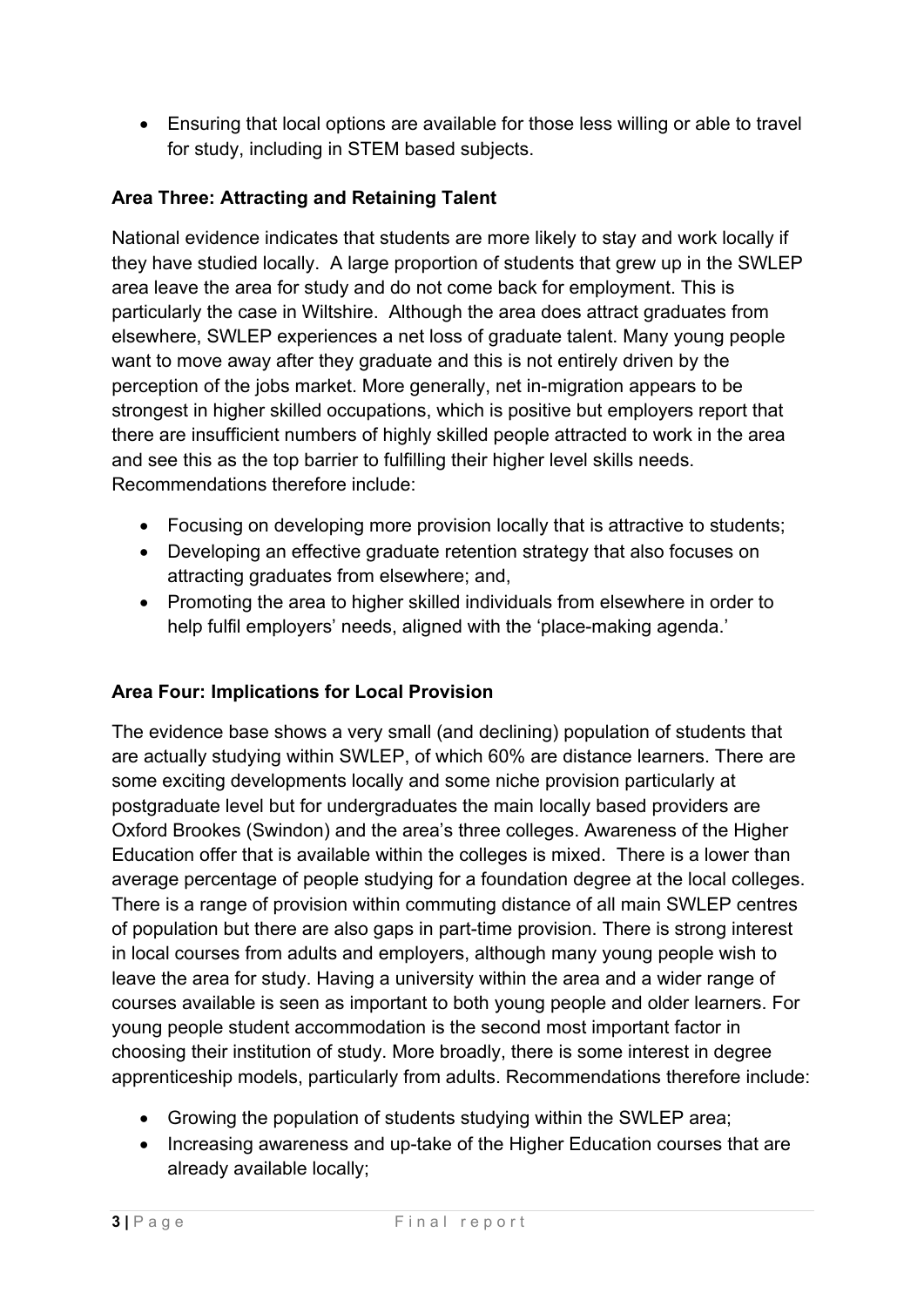- Further developing the local higher level offer as a key focus for the strategy;
- Focusing on vocational courses for employers and adults but ensuring that younger learners who want (or need) to stay locally are also catered for;
- Developing more flexible and part-time options along with more progression pathways such as foundation degrees;
- Developing apprenticeship routes including degree apprenticeship options; and,
- Developing the wider 'student offer' such as student accommodation.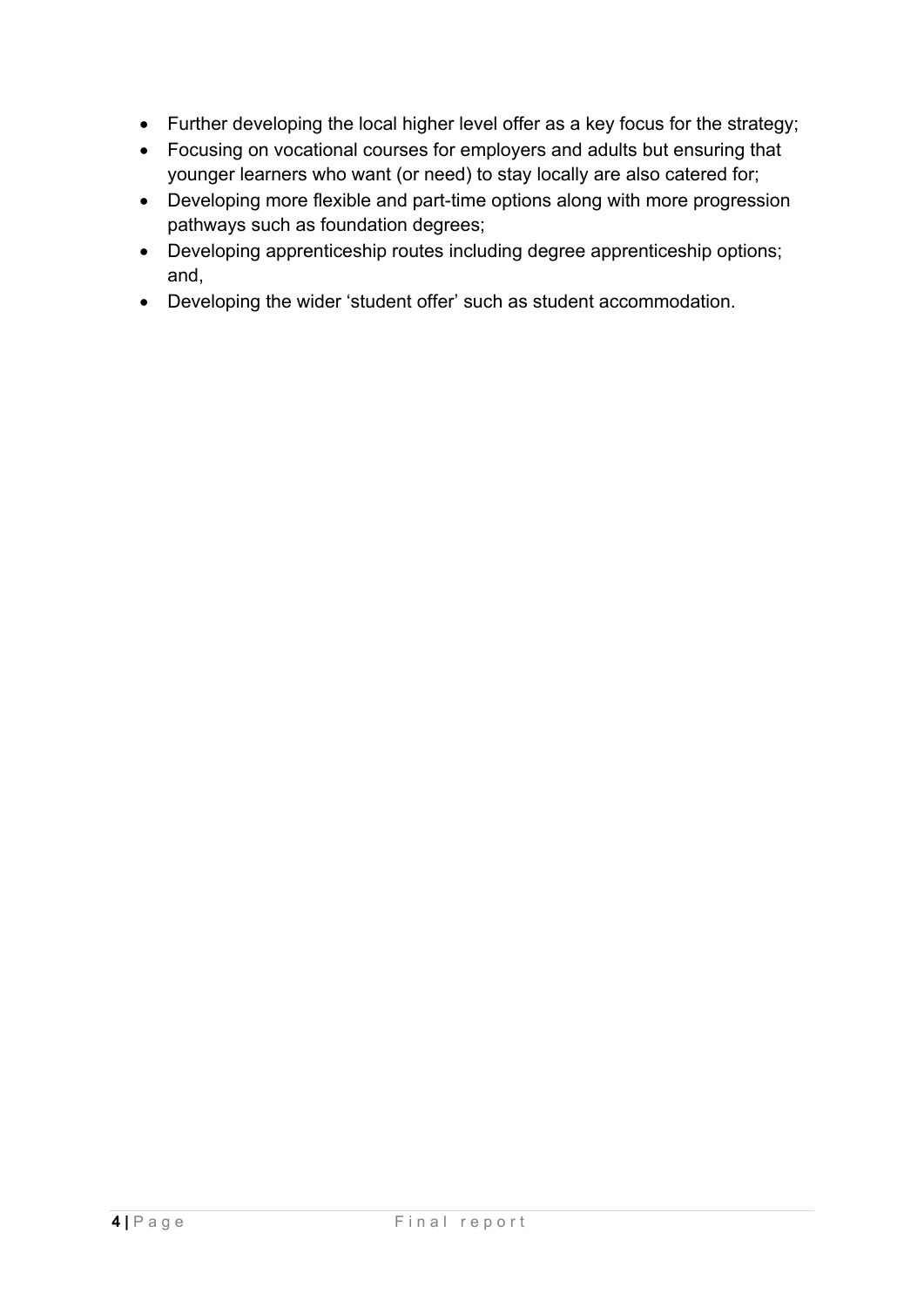# **List of Abbreviations**

| <b>AP</b>       | <b>Alternative Provider</b>                            |
|-----------------|--------------------------------------------------------|
| <b>APS</b>      | <b>Average Point Score</b>                             |
| <b>B&amp;TV</b> | Buckinghamshire and Thames Valley (LEP)                |
| <b>BSc</b>      | <b>Bachelor of Science</b>                             |
| <b>BA</b>       | <b>Bachelor of Arts</b>                                |
| <b>CPD</b>      | <b>Continuing Professional Development</b>             |
| <b>DfE</b>      | <b>Department for Education</b>                        |
| <b>DLHE</b>     | Destinations of Leavers from Higher Education (survey) |
| EM <sub>3</sub> | Enterprise M3 (LEP)                                    |
| <b>ESFA</b>     | <b>Education and Skills Funding Agency</b>             |
| <b>GCSE</b>     | <b>General Certificate of Secondary Education</b>      |
| <b>Glos</b>     | Gloucestershire (LEP)                                  |
| <b>FEC</b>      | <b>Further Education College</b>                       |
| FD              | <b>Foundation Degree</b>                               |
| <b>FSM</b>      | <b>Free School Meals</b>                               |
| HEI             | <b>Higher Education Institution</b>                    |
| <b>HEFCE</b>    | <b>Higher Education Funding Council for England</b>    |
| <b>HESA</b>     | <b>Higher Education Statistics Agency</b>              |
| <b>HNC</b>      | <b>Higher National Certificate</b>                     |
| <b>HND</b>      | <b>Higher National Diploma</b>                         |
| <b>HotSW</b>    | Heart of the South West (LEP)                          |
| <b>IoT</b>      | Institute of Technology                                |
| KS4             | Key Stage 4                                            |
| KS <sub>5</sub> | Key Stage 5                                            |
| <b>MSOAs</b>    | Middle Layer Super Output Areas                        |
| <b>NCOP</b>     | <b>National Collaborative Outreach Project</b>         |
| <b>ONS</b>      | <b>Office for National Statistics</b>                  |
| OU              | <b>Open University</b>                                 |
| Оx              | Oxfordshire (LEP)                                      |
| <b>JACS</b>     | <b>Joint Academic Coding System</b>                    |
| <b>PCON</b>     | <b>Parliamentary Constituency</b>                      |
| <b>PGCE</b>     | Postgraduate Certificate in Higher Education           |
| <b>PhD</b>      | Doctor of Philosophy                                   |
| <b>POLAR</b>    | <b>Participation of Local Areas</b>                    |
| <b>SIC</b>      | <b>Standard Industrial Classification</b>              |
| <b>STEM</b>     | Science, Technology, Engineering and Maths             |
| <b>SWLEP</b>    | Swindon and Wiltshire Local Enterprise Partnership     |
| <b>TTWAs</b>    | <b>Travel to Work Areas</b>                            |
| TV&B            | Thames Valley and Berkshire (LEP)                      |
| <b>UKCES</b>    | UK Commission for Employment and Skills                |
| <b>WoE</b>      | West of England (LEP)                                  |
| <b>WP</b>       | <b>Widening Participation</b>                          |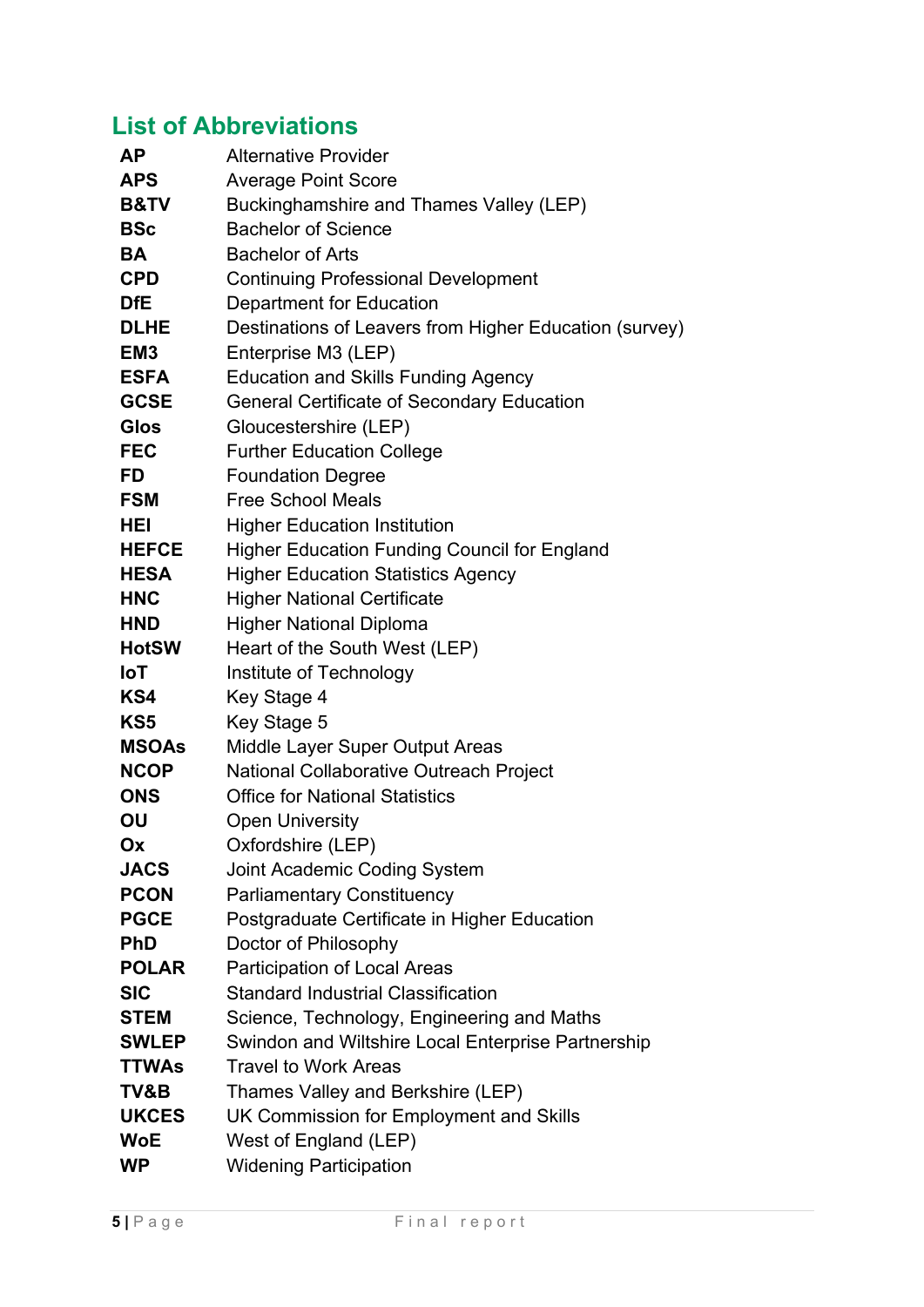# **Glossary of Terms**

| <b>Alternative</b><br>Provider                              | Providers with designation to provide Higher Education<br>courses but which do not directly receive annual funding<br>from HEFCE or its equivalent bodies; do not receive direct<br>annual public funding; and, are not a Further Education<br>College                                                                                                                                                                               |
|-------------------------------------------------------------|--------------------------------------------------------------------------------------------------------------------------------------------------------------------------------------------------------------------------------------------------------------------------------------------------------------------------------------------------------------------------------------------------------------------------------------|
| Apprenticeship<br>Levy                                      | A levy on UK employers to fund new apprenticeships,<br>charged at 0.5% of an employer's pay-bill for companies<br>with pay-bills in excess of £3 million                                                                                                                                                                                                                                                                             |
| <b>Attainment 8</b>                                         | Attainment 8 measures pupils' attainment across 8<br>qualifications including: Maths (double weighted) and<br>English (double weighted, if both English language and<br>English literature are entered), 3 qualifications that count in<br>the English Baccalaureate (EBacc) measure and 3 further<br>qualifications that can be GCSE qualifications (including<br>EBacc subjects) or technical awards from the DfE<br>approved list |
| <b>Domicile</b>                                             | Describes the home location of the student (i.e. where they<br>originated prior to their study, irrespective of their current<br>residence)                                                                                                                                                                                                                                                                                          |
| <b>Joint Academic</b><br><b>Coding System</b>               | A way of classifying academic subjects and modules,<br>owned by the Higher Education Statistics Agency and the<br>Universities and Colleges Admissions Service                                                                                                                                                                                                                                                                       |
| <b>Local Enterprise</b><br><b>Partnerships</b>              | Voluntary partnerships between local authorities and<br>businesses set up in 2011 by the Department for Business,<br>Innovation and Skills to help determine local economic<br>priorities and lead economic growth and job creation within<br>the local area                                                                                                                                                                         |
| <b>Middle Layer Super</b><br><b>Output Areas</b>            | A Neighbourhood Statistics Geography with, on average, a<br>population of 7,200                                                                                                                                                                                                                                                                                                                                                      |
| <b>National</b><br>Collaborative<br><b>Outreach Project</b> | A national Widening Participation Initiative, delivered locally<br>as the 'Study Higher Project' in Swindon and the 'Wessex<br>Inspiration Network' in Wiltshire                                                                                                                                                                                                                                                                     |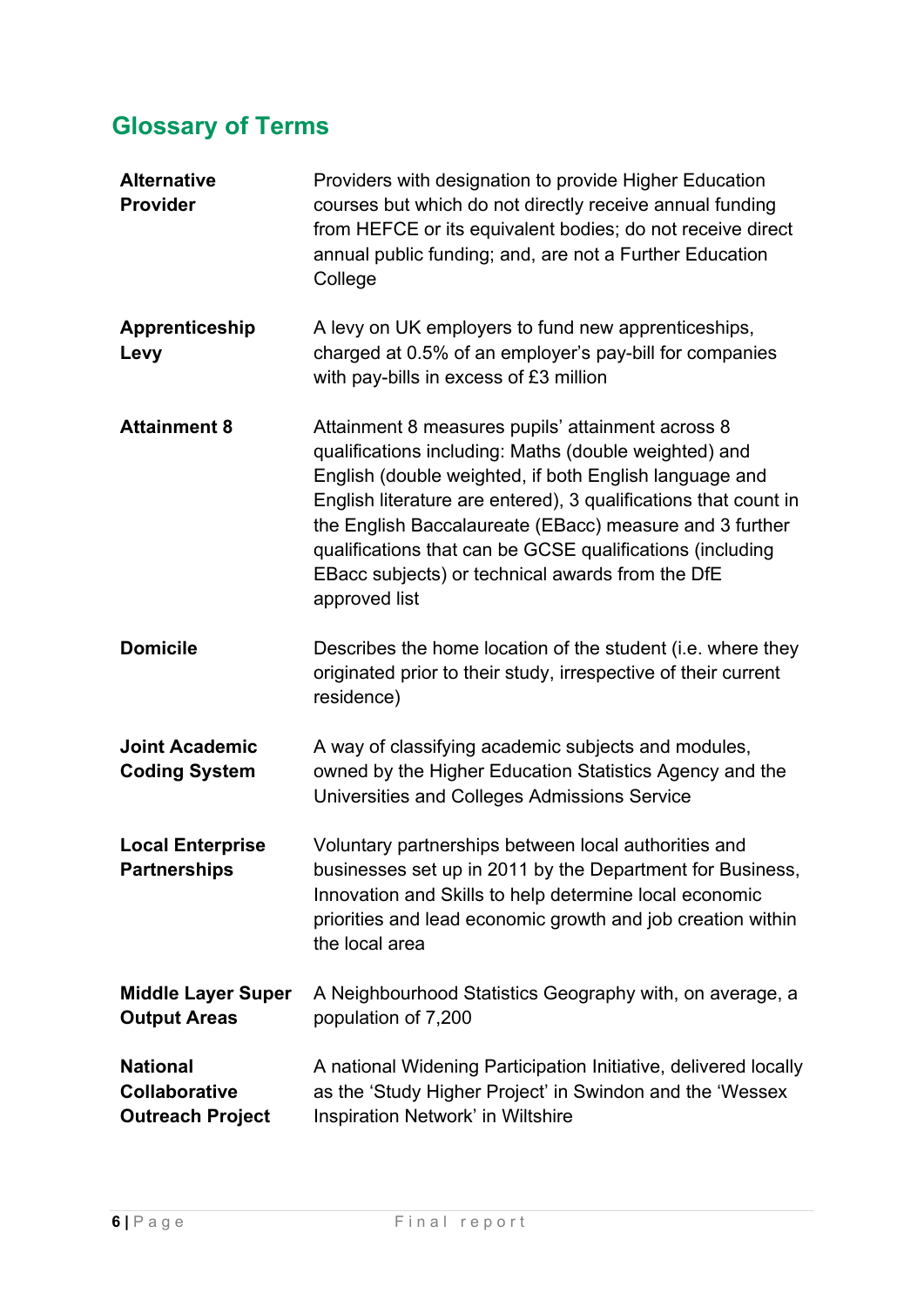| <b>Parliamentary</b><br><b>Constituency</b>      | The United Kingdom is currently divided into 650<br>parliamentary constituencies, each of which is represented<br>by one Member of Parliament (MP) in the House of<br>Commons. Locally this included North and South Swindon<br>as well as Chippenham, Devizes, North Wiltshire,<br>Salisbury, South West Wiltshire                                                                                                                                                                                                                                                                                                                                                            |
|--------------------------------------------------|--------------------------------------------------------------------------------------------------------------------------------------------------------------------------------------------------------------------------------------------------------------------------------------------------------------------------------------------------------------------------------------------------------------------------------------------------------------------------------------------------------------------------------------------------------------------------------------------------------------------------------------------------------------------------------|
| <b>Participation of</b><br><b>Local Areas</b>    | The Participation of Local Areas' (POLAR) classification<br>describes the different areas across the UK based on the<br>proportion of the young population that participate in Higher<br>Education. The rate is defined as the proportion of young<br>people (15 year olds) who entered Higher Education by the<br>age of 19 during the 2009-10 to 2014-15 academic years.<br>These rates are then used to assign Middle Layer Super<br>Output Areas (MSOAs) into five groups known as the<br>POLAR4 quintiles. Quintile 1 represents the MSOAs where<br>participation rates fall into the lowest 20% nationally and<br>Quintile 5, the highest participation rates nationally |
| <b>Prescribed</b><br><b>Provision</b>            | The Further and Higher Education Act (1992) specifies that<br>HEFCE can only fund 'prescribed' courses of Higher<br>Education in further education corporations. The definition<br>of these courses is given in parliamentary regulations. The<br>definition currently covers Higher National Certificates and<br>Diplomas, foundation, bachelors and postgraduate<br>degrees, among others. The course must be awarded by a<br>UK provider with degree awarding powers, or by Pearson<br>Education Ltd or the Scottish Qualifications Agency, in the<br>case of Higher Nationals                                                                                              |
| <b>Middle Layer Super</b><br><b>Output Areas</b> | A Middle Layer Super Output Area is a geographic area<br>used by the ONS to administer the Census and other small<br>area statistics. Middle Layer Super Output Areas are built<br>from groups of contiguous Lower Layer Super Output<br>Areas. The minimum population is 5,000 and the mean is<br>7,200                                                                                                                                                                                                                                                                                                                                                                       |
| <b>Russell Group</b>                             | A self-selected association of twenty-four public research<br>universities in the UK. The group is widely perceived as<br>representing some of the best universities in the country                                                                                                                                                                                                                                                                                                                                                                                                                                                                                            |
| <b>Skills gaps</b>                               | A skills gap is the difference in the skills required on the job<br>and the actual skills possessed by the employees                                                                                                                                                                                                                                                                                                                                                                                                                                                                                                                                                           |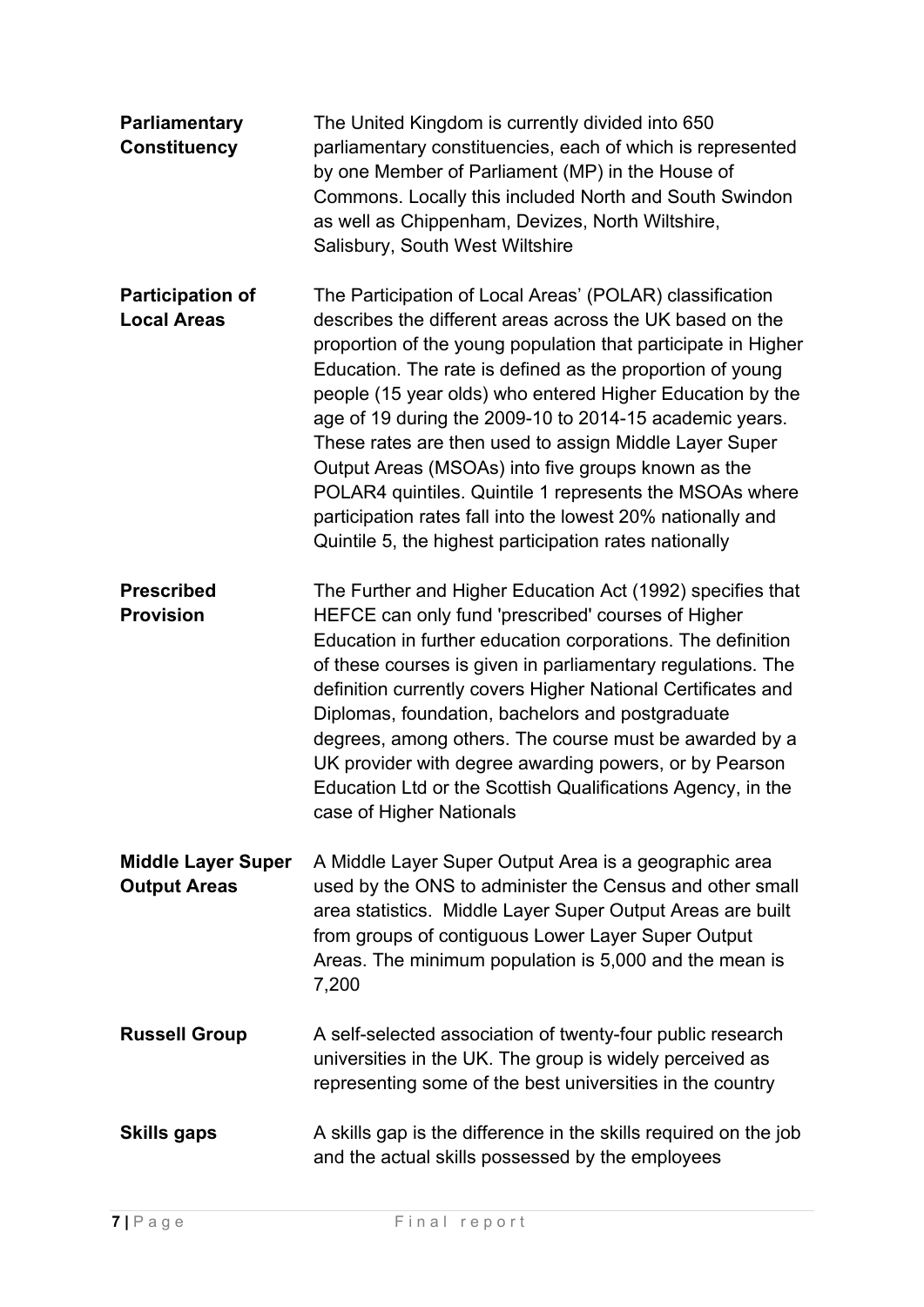| <b>Skills shortages</b>                             | A skill shortage exists when there are not enough people<br>with a particular skill to meet demand                                                                                                                               |
|-----------------------------------------------------|----------------------------------------------------------------------------------------------------------------------------------------------------------------------------------------------------------------------------------|
| <b>Standard Industrial</b><br><b>Classification</b> | A system for classifying industries by a four-digit code                                                                                                                                                                         |
| <b>Strategic Economic</b><br><b>Plan</b>            | Sets out the main priorities of the Local Enterprise<br>Partnership                                                                                                                                                              |
| <b>Travel to Work</b><br><b>Areas</b>               | Developed by the ONS to approximate self-contained<br>labour market areas                                                                                                                                                        |
| <b>UNISTATS</b>                                     | The official website for comparing UK higher education<br>course data (covers undergraduate only)                                                                                                                                |
| Widening<br><b>Participation</b>                    | A component of government education policy consisting of<br>an attempt to increase not only the numbers of young<br>people entering Higher Education, but also the proportion<br>from under-represented groups                   |
| <b>Young Participation</b><br>Rate                  | The proportion of young people entering Higher Education,<br>i.e. the number of entrants to Higher Education divided by<br>the population. These figures have been obtained from the<br>POLAR 4 data set (see above description) |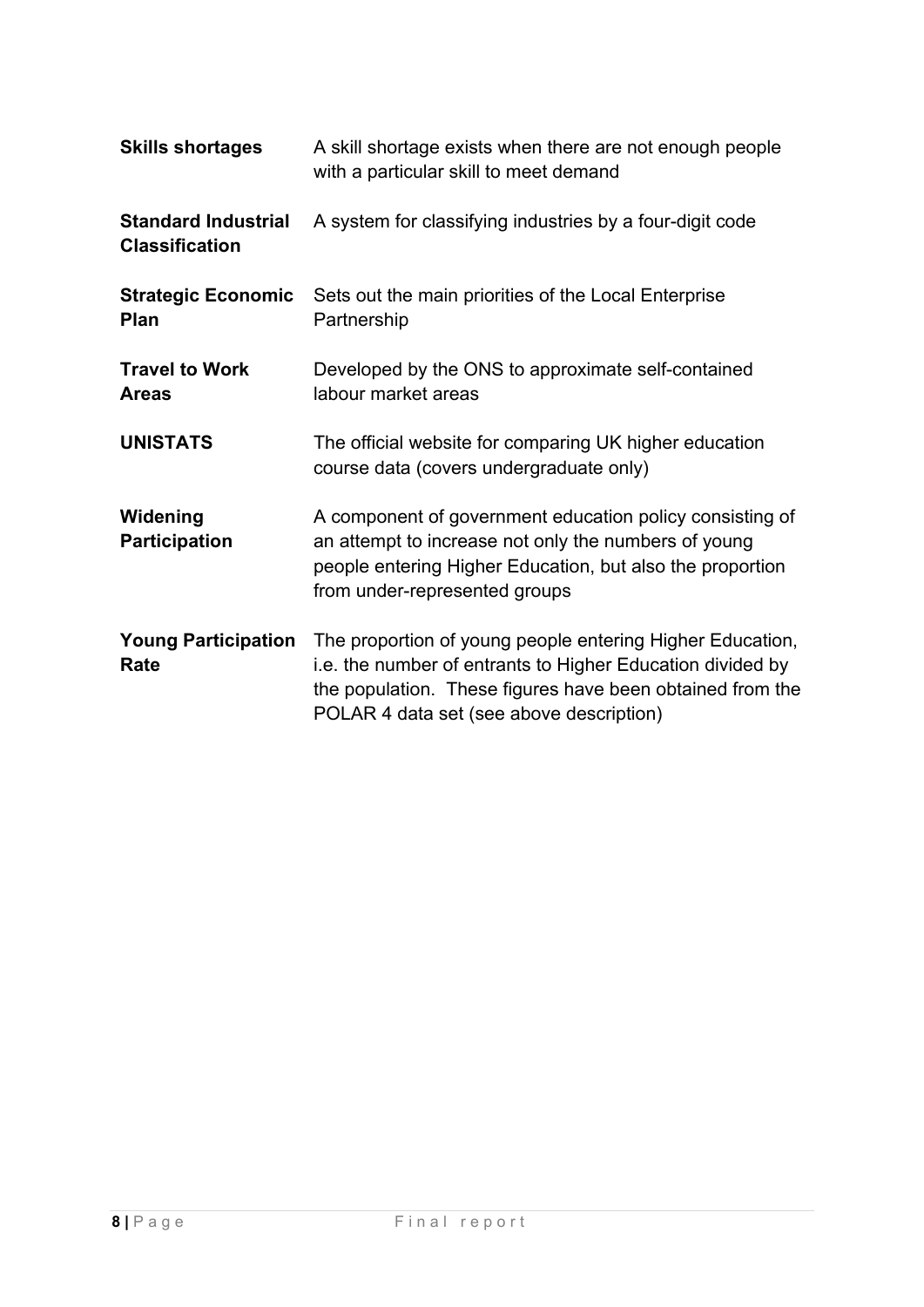# **Table of Contents**

| 1.1        |                                                                                 |  |
|------------|---------------------------------------------------------------------------------|--|
| 1.2        |                                                                                 |  |
| 1.3        |                                                                                 |  |
| 1.4        |                                                                                 |  |
|            | Chapter 2: Comparative Profile of Higher Education Within and Beyond SWLEP  16  |  |
| 2.1        |                                                                                 |  |
| 2.2        |                                                                                 |  |
| 2.3        | Higher level Provision within Commuting Distance of Swindon and Wiltshire<br>27 |  |
| 2.4        |                                                                                 |  |
|            |                                                                                 |  |
|            | Chapter 3: Learners from SWLEP, Attainment and Progression to Higher Education  |  |
|            |                                                                                 |  |
| 3.1        |                                                                                 |  |
| 3.2        |                                                                                 |  |
| Chapter 4: | Learners from SWLEP: Patterns of Engagement with Higher                         |  |
|            |                                                                                 |  |
| 4.1        |                                                                                 |  |
| 4.2        |                                                                                 |  |
| 4.3        |                                                                                 |  |
| 4.4        |                                                                                 |  |
| 4.5        |                                                                                 |  |
|            |                                                                                 |  |
| 5.1        |                                                                                 |  |
| 5.2        | Resident and Workday Skills and Commuting Patterns 85                           |  |
| 5.3        |                                                                                 |  |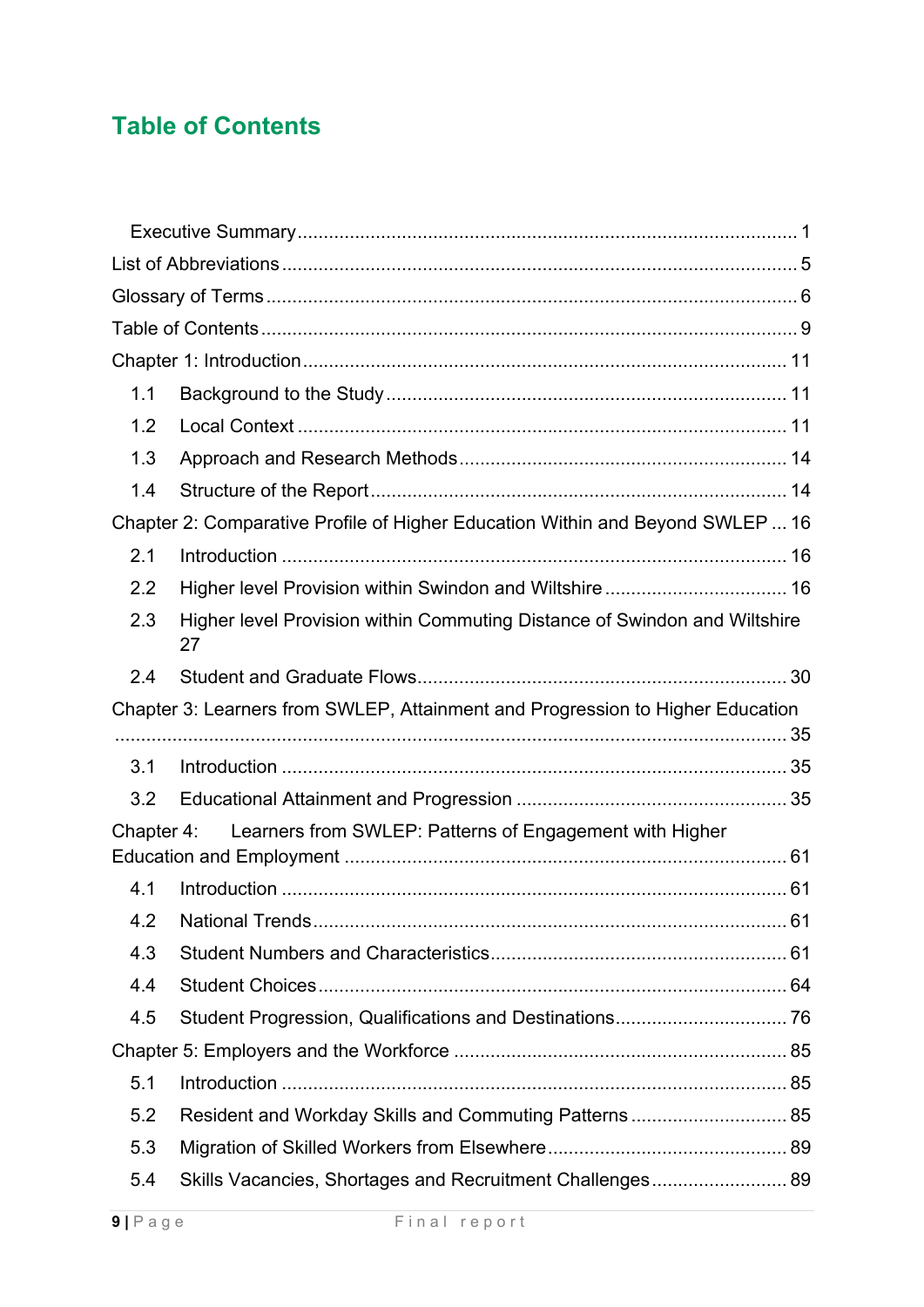| 5.5 | Confidence in Future Recruitment to Higher Skilled Occupations 91 |  |
|-----|-------------------------------------------------------------------|--|
| 5.7 |                                                                   |  |
| 5.8 |                                                                   |  |
| 5.8 |                                                                   |  |
| 5.9 |                                                                   |  |
|     |                                                                   |  |
|     |                                                                   |  |
| 6.1 |                                                                   |  |
| 6.2 |                                                                   |  |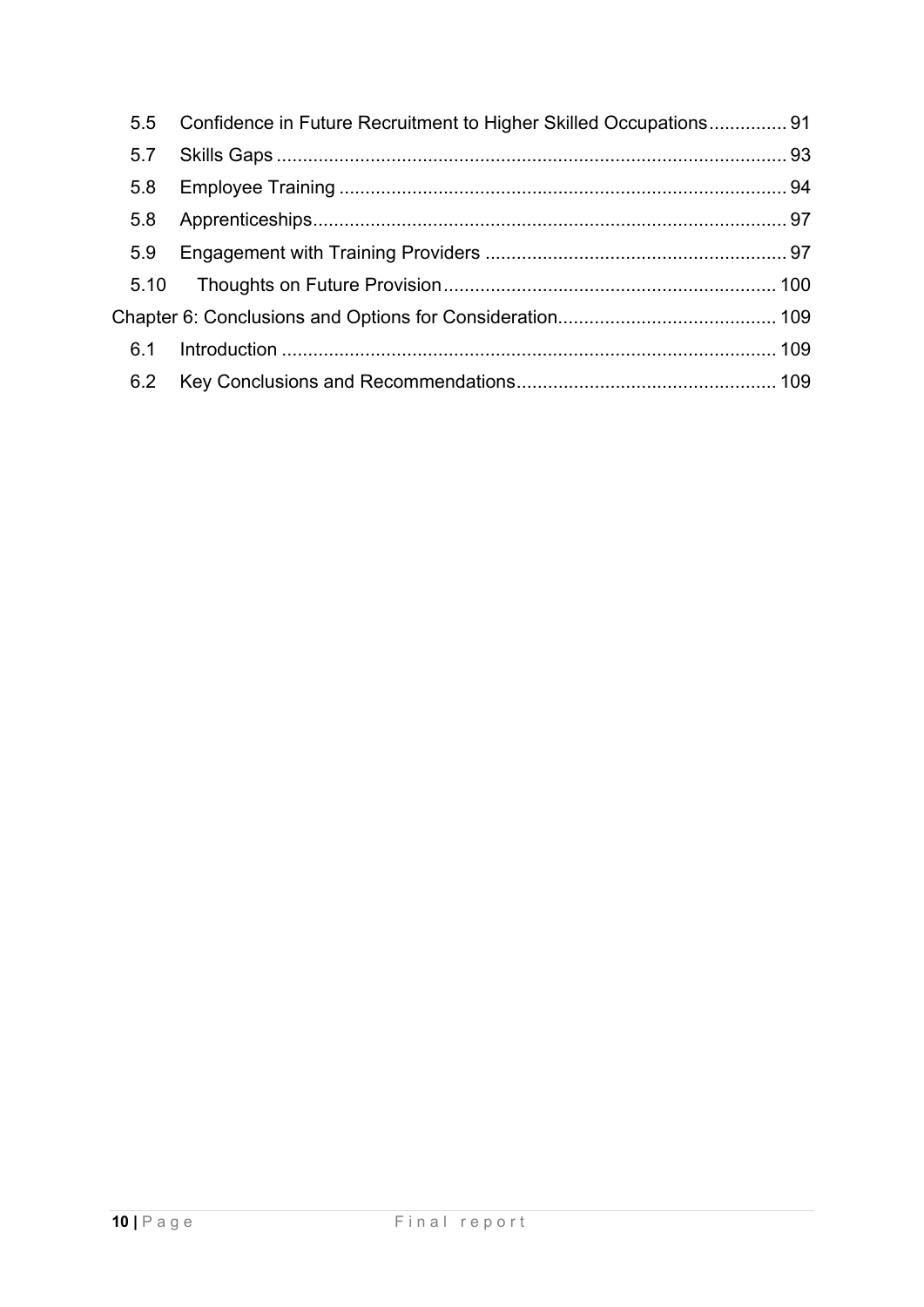# **Chapter 1: Introduction**

Buckman Associates and Southern Horizons (UK) Ltd have been commissioned by the Swindon and Wiltshire Local Economic Partnership (SWLEP) to develop a detailed and up to date evidence base which will provide the data and analysis to inform the development of a SWLEP Higher Education Strategy.

### **1.1 Background to the Study**

The Strategic Economic Plan<sup>1</sup>, published in January 2016, set out SWLEP's ambition to ensure that by 2026 Swindon and Wiltshire would be "world-renowned for its innovation, entrepreneurialism and great quality of life." To achieve this vision it set out five strategic objectives and developed a clear priority to ensure that the area had an appropriately skilled and competitive workforce to achieve its growth ambitions. In May 2017, the SWLEP Board agreed to the development of a Higher Education Strategy and a *HE Direction of Travel document*2 was prepared with a focus on:

- Meeting the skills needs of employers;
- Raising aspirations of learners/residents and increasing progression to Higher Education; and,
- Delivering fit for purpose Higher Education provision in the area.

The present study was commissioned to provide an evidence base for developing the comprehensive Higher Education Strategy.

### **1.2 Local Context**

Work undertaken as part of the recent post 16 area review<sup>3</sup> indicates that SWLEP is a strongly performing LEP, ranked 12th out of 39 LEPs in England in terms of overall competitiveness.

#### **1.2.1 The Population**

SWLEP has a population of just under 700,000 people, making the sub-region one of the smallest LEPs in the country. Wiltshire accounts for the largest proportion of the total with a population of 483,100, with Swindon accounting for the remaining 215,800. Although the area's population has grown strongly over the past decade, much of this increase has been driven by the ageing of the population. Whilst further strong growth is forecast with an increase of 11.3% by 2024 (compared with a 7.1%

<sup>&</sup>lt;u>.</u>

<sup>1</sup> https://www.swlep.co.uk/strategiceconomicplan.pdf 2 https://www.swlep.co.uk/board/document636306959173846000.pdf

<sup>&</sup>lt;sup>3</sup> Swindon and Wiltshire Needs Analysis for the Post 16 Area Review, SWLEP, August 2016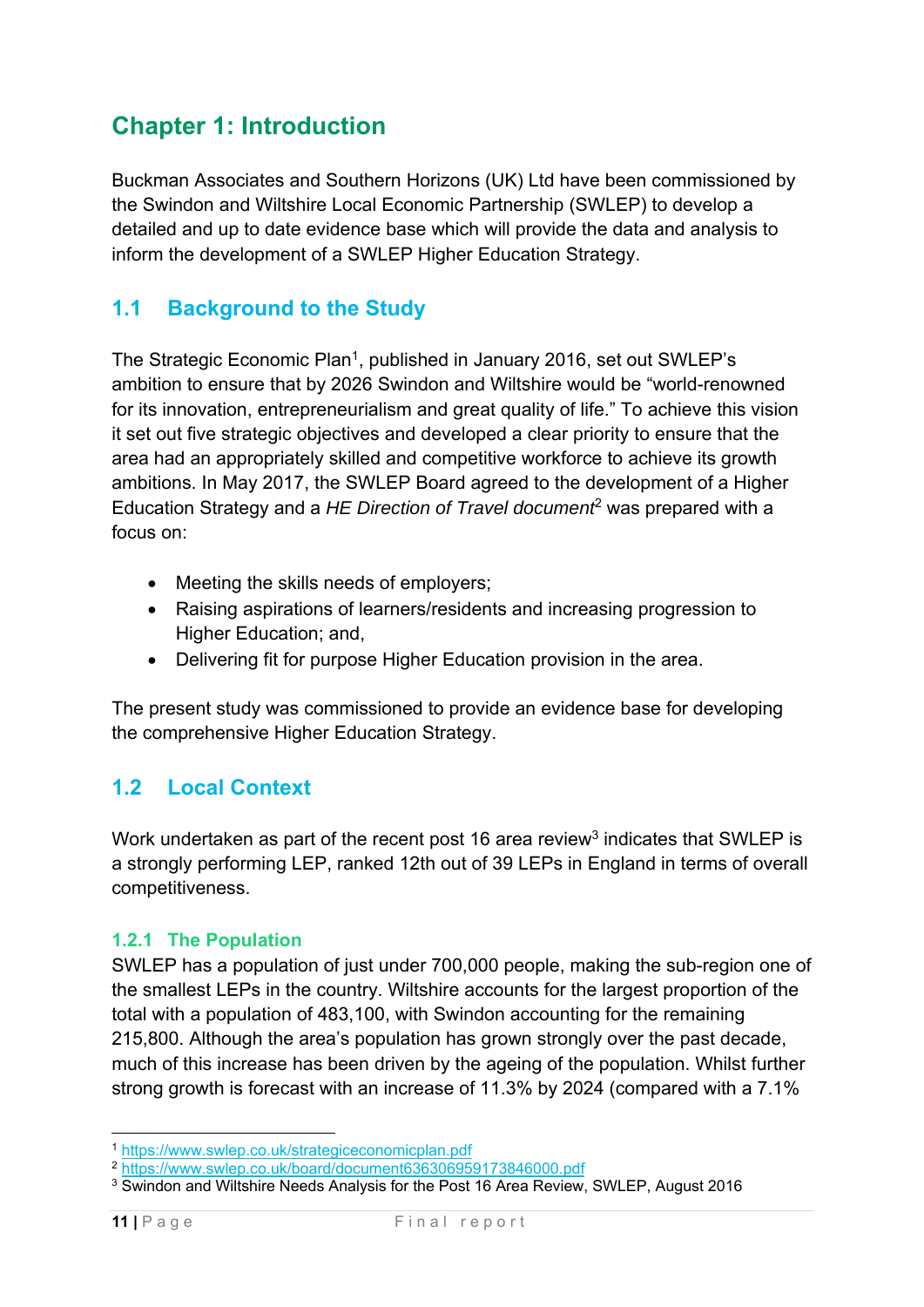increase in England) there will be a continuing decline in the 16-18 year old population in the short term. From 2019 onwards, however, the number of young people is expected to rise, and by 2024, projections suggest that there will be around 27,000 16-18 year olds – almost 1,400 more than there were in 2014. These projections do not take into account the population growth that will be brought about by planned housing growth. Neither do they account for the impact of the Army Basing programme which will bring 4,000 service personnel and 1,200 spouses to Wiltshire by 2020, transforming Salisbury Plain into the Army's largest training area in the UK.

Data also indicates that 36% of the LEP's population lives in rural areas, rising to 48% in Wiltshire including a number of rural hamlets and isolated dwellings where transport, affordability and accessibility can present real issues. Additionally, whilst SWLEP is one of the least deprived LEPs in the country, 45,000 people nevertheless live in areas which are considered to be amongst the most deprived 20% in England4. This is important because research has found that place matters and can shape educational outcomes in various dynamic and complex ways.<sup>5</sup> Locally, young people's attainment levels vary across the geography but participation in Higher Education is appreciably lower than the national average across the patch.

#### **1.2.3 The Workforce**

SWLEP has a broad business base and the number of jobs is expected to rise across the LEP by 5% or 19,500 jobs by 2022. $6$  Growth is expected to particularly focus on higher-level occupations owing to good representation in sectors predicted to perform well. The Strategic Economic Plan identifies a number of key sectors and industries with good prospects for growth:

| <b>Priority Sectors</b> |                                            | <b>Sectors to Watch</b> |                                |  |  |
|-------------------------|--------------------------------------------|-------------------------|--------------------------------|--|--|
| $\bullet$               | Advanced Engineering and High              |                         | • Visitor Economy              |  |  |
|                         | <b>Value Manufacturing</b>                 |                         | • Adult Health and Social Care |  |  |
|                         | • Health and Life Sciences                 |                         | • Low Carbon Economy           |  |  |
|                         | <b>Financial and Professional Services</b> | $\bullet$               | Construction                   |  |  |
|                         | Digital and Information and                |                         |                                |  |  |
|                         | <b>Communications Technology</b>           |                         |                                |  |  |
|                         | <b>Land-based Industries</b>               |                         |                                |  |  |

However according to the SEP, local businesses have identified the lack of a ready workforce with higher level skills as a major barrier to future growth.

<sup>&</sup>lt;u>.</u> 4 Swindon and Wiltshire Needs Analysis for the Post 16 Area Review, SWLEP, August 2016

<sup>5</sup> Rural and Coastal Disadvantage Working Group, Update Briefing, BRIDGE Group, May 2017

<sup>6</sup> Swindon and Wiltshire Needs Analysis for the Post 16 Area Review, SWLEP, August 2016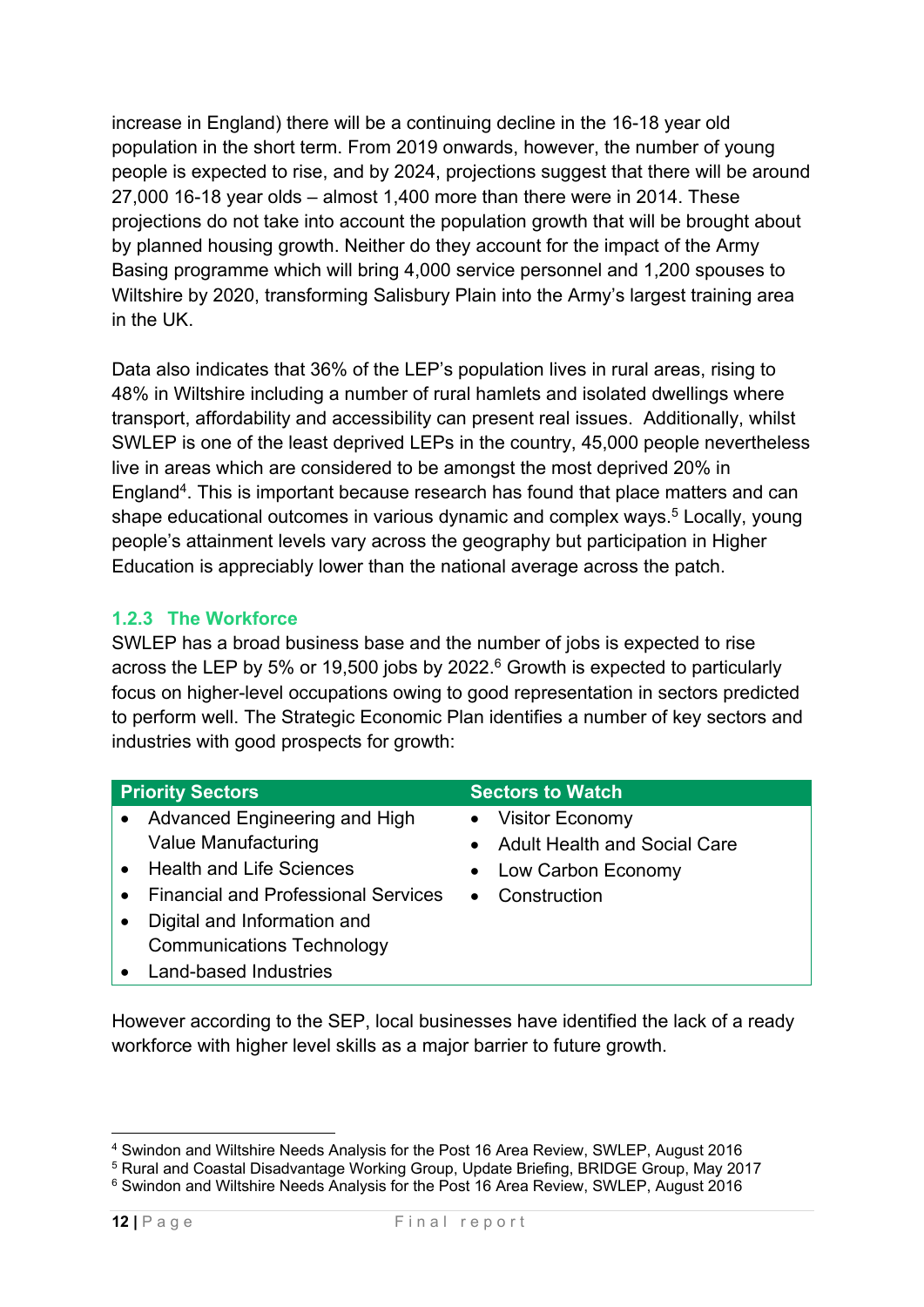#### **1.2.4 Building on Existing Initiatives**

Against this backdrop, the *HE Direction of Travel* document highlights a common need to address the current and future demand for higher level skills across SWLEP but it also reflects on some key differences and approaches across the area:

- **Swindon** has had a long-term ambition for a university presence and aims to 'secure a range of options to access Higher Education.' In 2016 bids were submitted for Local Growth Funding for a Higher Education Centre in Swindon and to develop facilities in Swindon College linked to sustainable technology; and,
- **Wiltshire** has focused on developing Higher Education provision through Wiltshire College's Local Growth Fund 3 bids to develop facilities in Salisbury and Lackham. There have also been plans in the past to develop a university in Salisbury. In 2009, a bid was made to the Higher Education Funding Council for England (HEFCE) by the University of Bath and partners for a university hub and spoke model centred in Salisbury and providing for 5,000 learners. The bid focussed on promoting higher level skills in Science, Technology, Engineering and Maths (STEM) subjects but was unsuccessful.

A key joint piece of work between Swindon Borough Council and Wiltshire Council has been *SWLEP's Higher Futures7*. This programme works with employers to provide impartial advice and support to identify their current and future higher level skills needs and to broker solutions with relevant providers.

Both areas have also engaged with widening participation initiatives as part of the National Collaborative Outreach Project (NCOP) which aims to address this aspect of social mobility for young people in year groups 9-13. This takes the form of:

- A Study Higher Project<sup>8</sup> in Swindon; and,
- The Wessex Inspiration Network (WIN)<sup>9</sup> in Wiltshire.

Additionally, the LEP and its partners have submitted a bid for an Institute of Technology<sup>10</sup> (IoT) to meet the needs of residents and employers in Swindon and North Wiltshire*.* With the main base planned to be within the Swindon College campus, the IoT is a partnership between Further Eduction Colleges, universities and employers. The bid outlines plans for the delivery of university level, employer led provision focusing on Digital, Engineering/Manufacturing and Life Sciences.

<sup>1</sup> 

<sup>&</sup>lt;sup>7</sup> https://www.swlep.co.uk/programmes/Swindon-and-Wiltshire-Higher-Futures<br><sup>8</sup> https://www.studyhigher.ac.uk/study-higher-swindon<br><sup>9</sup> http://www.won.ac.uk/win/what-is-the-win<br><sup>10</sup> https://www.gov.uk/government/publication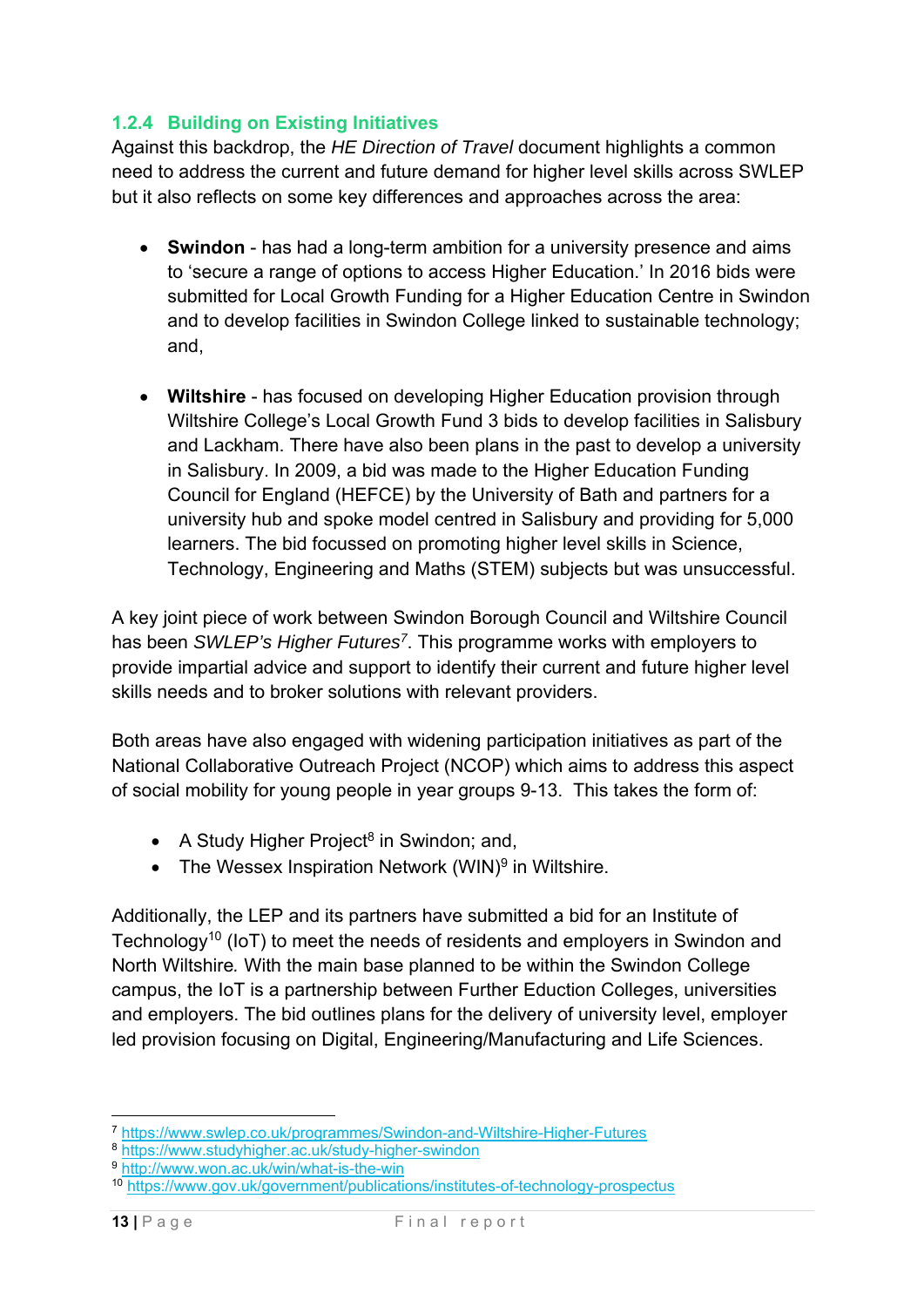# **1.3 Approach and Research Methods**

This evidence base has been informed by:

- **An analysis of existing data sources** data was obtained from numerous publicly available sources and local reports. A set of bespoke data was also obtained from the Higher Education Statistics Agency (HESA) to better understand student choices;
- **Primary research with employers** in the form of an online survey which was launched on the  $29<sup>th</sup>$  of November 2017 and closed on  $5<sup>th</sup>$  February 2018. The survey was completed by 116 businesses; and,
- **Primary research with learners and potential learners** in the form of two online surveys. One was targeted at young people (in year groups 11, 12, and 13) and the other was targeted at adult learners (age 19+). Both surveys were launched on the 11<sup>th</sup> of December 2017 and closed on  $29<sup>th</sup>$  of January 2018 and achieved 885 and 93 valid responses respectively. Please note that the survey of young people also included students from Cirencester as many of SWLEP's students study there.

The statistical significance of the different surveys is explained in the accompanying appendices.

Where possible, data is presented within this report for the LEP area as a whole and for Swindon and Wiltshire separately. Given the variations across the geography a breakdown is also provided by Parliamentary Constituency (PCON), where appropriate. Additionally, data from the employer survey is disaggregated where the sample sizes permit to reflect SWLEP's priority sectors (see above). However, it was not possible to present the secondary workforce data on that basis because the priority sectors do not easily map onto the Standard Industrial Classification (SIC) codes that are typically used within business data.

### **1.4 Structure of the Report**

The remainder of the report is structured as follows:

**Chapter 2** – provides a profile of the Higher Education provision that is available both within and immediately beyond the borders of the LEP, benchmarked, where appropriate, against a set of comparator LEPs. It also considers student and graduate flows.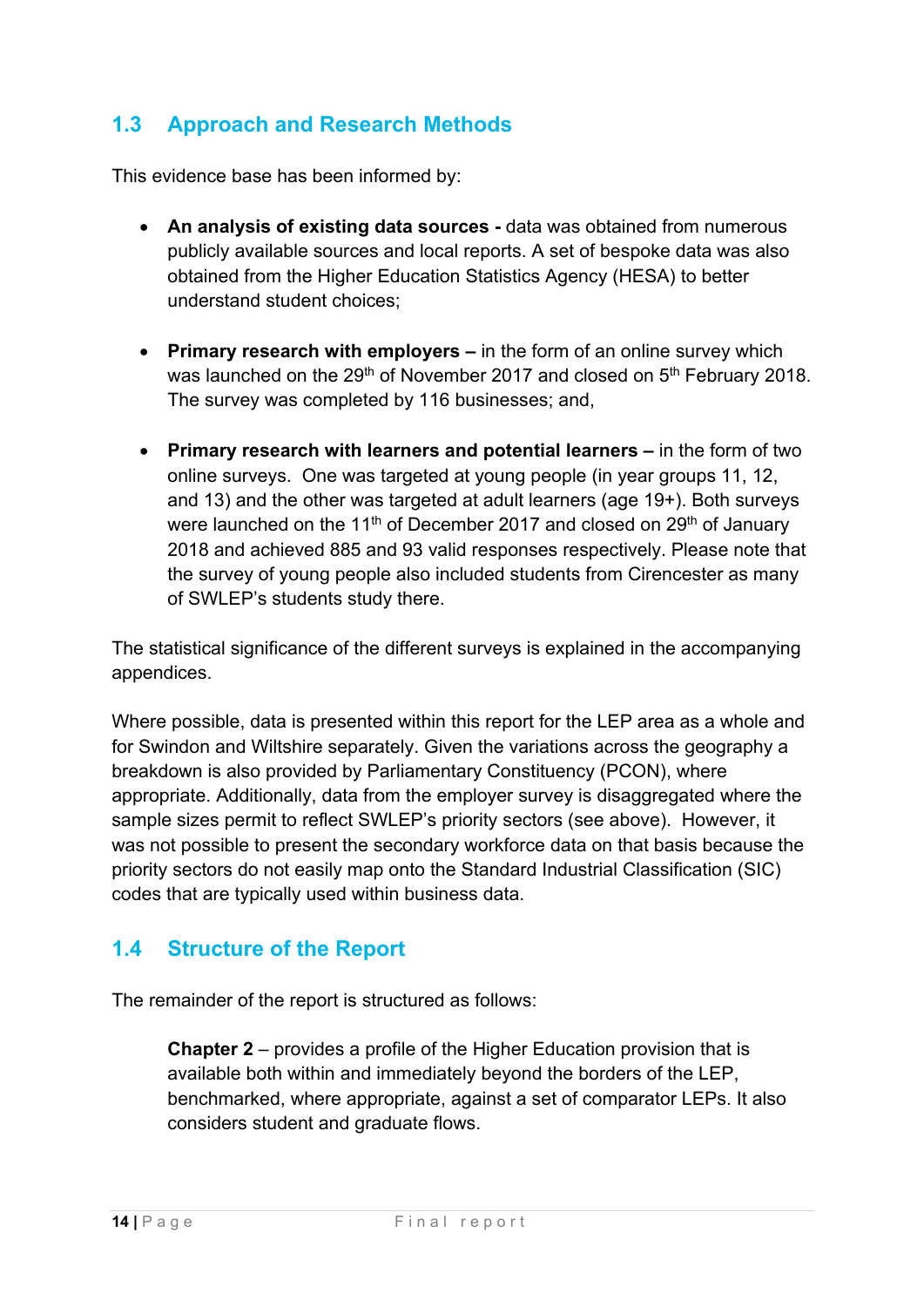**Chapter 3** – draws on both primary and secondary data to provide a profile of SWLEP's learners, charting attainment and progression from GCSEs through to Higher Education.

**Chapter 4** – draws on both primary and secondary data to provide a profile of SWLEP's learners at university and after graduation.

**Chapter 5** – also draws on primary and secondary data to consider employers and the workforce, covering skills levels, current education/training practices and future requirements.

**Chapter 6** – presents the conclusions and recommendations that have emerged from the study.

All of the data used within the report is included within a series of appendices as follows:

- Appendix  $A -$  Contains all secondary data from publicly available sources;
- Appendix B Contains an analysis of the data obtained from HESA;
- Appendix C Contains an analysis of the Young People's Survey results;
- Appendix D Contains an analysis of the Adult Survey results; and,
- Appendix  $E -$  Contains an analysis of the Employer Survey results.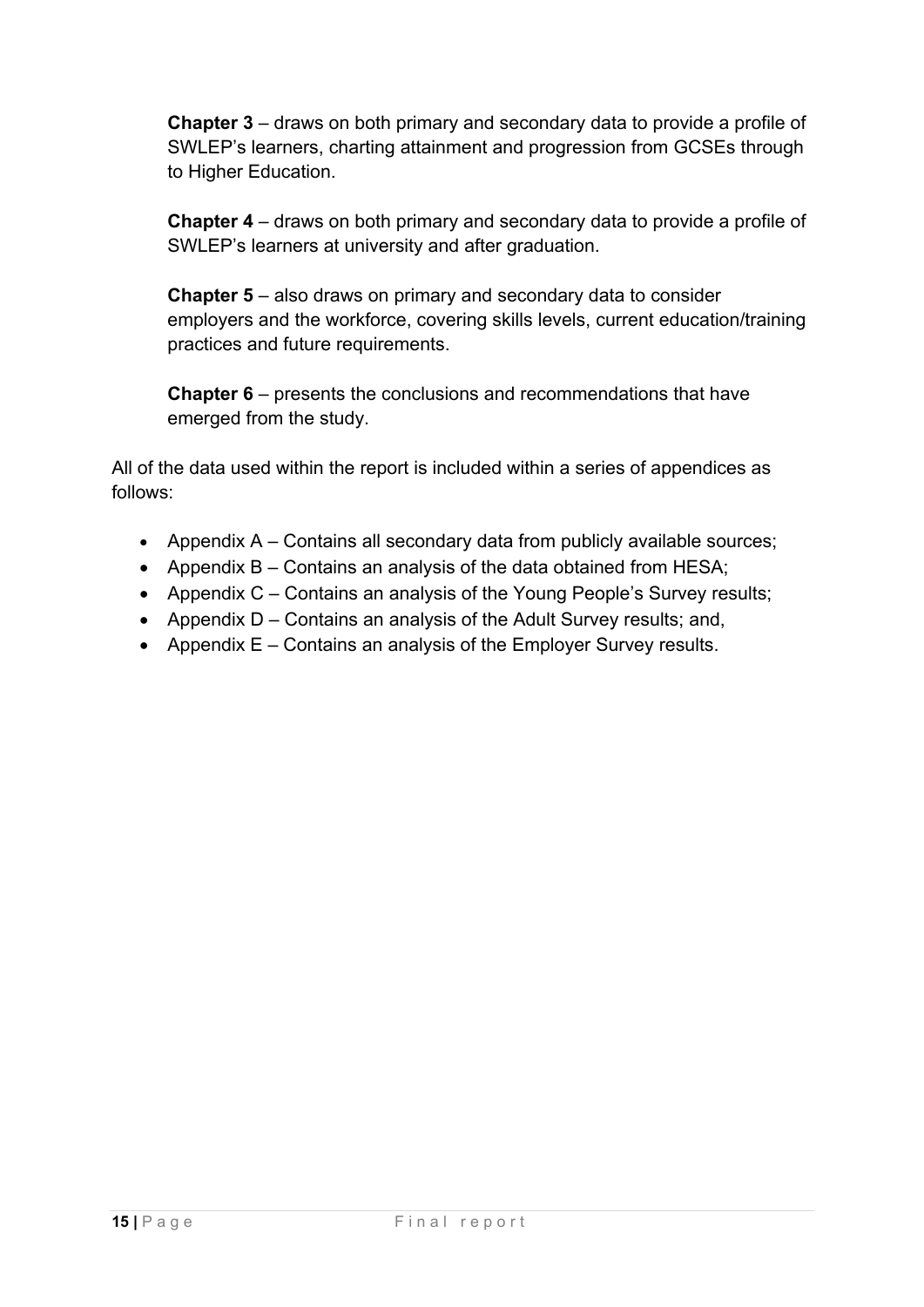# **Chapter 2: Comparative Profile of Higher Education Within and Beyond SWLEP**

# **2.1 Introduction**

This chapter of the report provides an overview of the Higher Education that is available within SWLEP. It also considers the number and profile of students that study locally, benchmarked against the eight comparator LEPs that are being used within the Local Economic Assessment as follows:

- Buckinghamshire and Thames Valley (B&TV)
- **•** Dorset
- Enterprise M3 (EM3)
- Gloucestershire (Glos)
- Heart of the South West (HotSW)
- Oxfordshire (Ox)
- Thames Valley and Berkshire (TV&B)
- West of England (WoE)

It goes on to consider university provision beyond SWLEP's borders that is accessible from key locations across Swindon and Wiltshire. The chapter concludes with an overview of student and graduate flows, again benchmarked against the eight comparator LEPs. This chapter sets the scene for the more detailed and geographically granular analysis that follows in the remainder of the report.

# **2.2 Higher Level Provision within Swindon and Wiltshire**

Figure 1 overleaf maps the location of all Higher Education providers that are recognised by the HEFCE across England and shows proportionally the number of undergraduate entrants at each during the academic year 2014-15. Blue bubbles represent Higher Education Institutions (HEIs), orange bubbles represent Further Education Colleges (FECs) and green bubbles represent Alternative Providers (APs); with larger bubbles denoting larger volumes of students.

The map clearly shows that SWLEP (circled) is one of the few areas within the country without any HEIs. However, Oxford Brookes University does have a Swindon campus at the Delta Business Park which was officially opened in February 2017 (i.e. since the HEFCE map was produced); and a small number of FECs/APs also provide Higher Education courses. Those institutions with registered undergraduate students in 2014-15 were:<sup>11</sup>

<sup>1</sup> <sup>11</sup> Improve International Ltd is also shown on the map but did not have any undergraduate students registered in 2014-15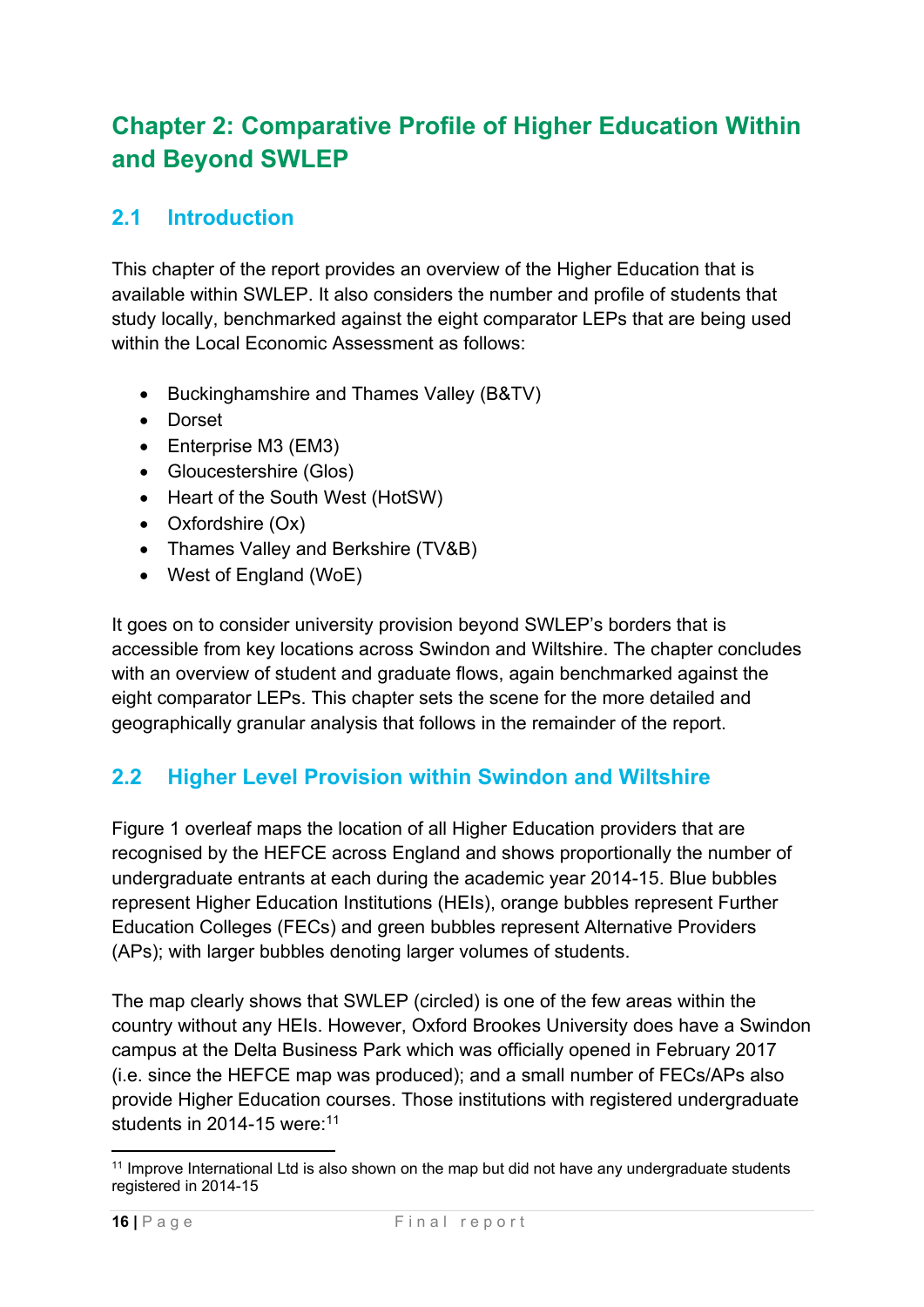- New College Swindon;
- Swindon College;
- Wiltshire College;
- Institute for Children, Youth & Mission; and,
- Royal School of Church Music.

**Figure 1: Higher Education Profiles Map, 2014-15** 





#### **2.2.1 Number of Students**

HEFCE data also shows the number of students in each LEP area that are registered and taught by the different types of provider. This covers all students that are taught in the area, not just SWLEP residents. As would be expected, Figures 2 and 3 shows far fewer students registered or taught within SWLEP overall than in the comparator areas but the number of distance learners was comparatively high.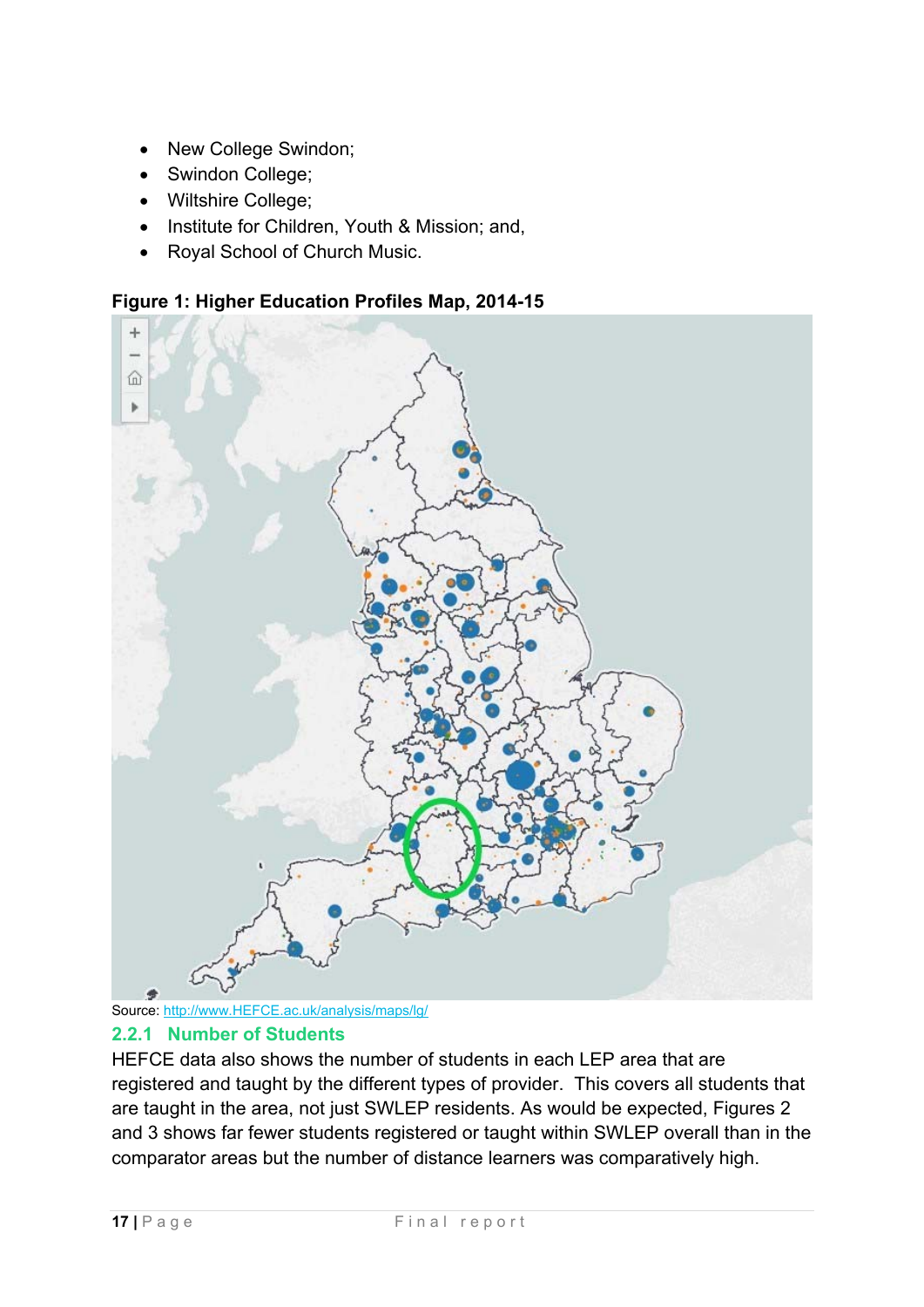|                        | <b>SWLEP</b>            | <b>B&amp;TV</b>                                                                        | <b>Dorset</b>          | EM <sub>3</sub> | <b>Glos</b>  | <b>HotSW</b> | Ox          | <b>TVB</b>  | <b>WoE</b>  |
|------------------------|-------------------------|----------------------------------------------------------------------------------------|------------------------|-----------------|--------------|--------------|-------------|-------------|-------------|
| <b>HEI registered,</b> | $\mathbf{0}$            | 7,115                                                                                  | 16,810                 | 24,830          | 7,085        | 36,165       | 26,965      | 10,485      | 52,405      |
| <b>HEI taught</b>      |                         |                                                                                        |                        |                 |              |              |             |             |             |
| <b>HEI registered,</b> | 510                     | 105                                                                                    | 440                    | 235             | 270          | 2,005        | 595         | 640         | 810         |
| <b>FEC taught</b>      |                         |                                                                                        |                        |                 |              |              |             |             |             |
| <b>FEC</b>             | 695                     | 190                                                                                    | 420                    | 1,810           | 1,460        | 1,855        | 415         | 485         | 1,225       |
| registered,            |                         |                                                                                        |                        |                 |              |              |             |             |             |
| <b>FEC taught</b>      |                         |                                                                                        |                        |                 |              |              |             |             |             |
| <b>HEI registered,</b> | 175                     | $\Omega$                                                                               | $\mathbf 0$            | $\mathbf 0$     | 100          | 50           | $\Omega$    | 55          | 120         |
| <b>AP taught</b>       |                         |                                                                                        |                        |                 |              |              |             |             |             |
| <b>FEC</b>             | $\mathbf 0$             | $\mathbf 0$                                                                            | $\mathbf 0$            | $\mathbf 0$     | $\mathbf{0}$ | 20           | $\mathbf 0$ | $\mathbf 0$ | $\mathbf 0$ |
| registered, AP         |                         |                                                                                        |                        |                 |              |              |             |             |             |
| taught                 |                         |                                                                                        |                        |                 |              |              |             |             |             |
| <b>OU distance</b>     | 1,765                   | 1,080                                                                                  | 1,930                  | 3,520           | 1,125        | 3,840        | 1,515       | 1,860       | 2,205       |
| learners               |                         |                                                                                        |                        |                 |              |              |             |             |             |
| <b>Other distance</b>  | 220                     | 165                                                                                    | 200                    | 460             | 150          | 355          | 285         | 220         | 240         |
| learners               |                         |                                                                                        |                        |                 |              |              |             |             |             |
| % distance             | 59%                     | 14%                                                                                    | 11%                    | 13%             | 13%          | 9%           | 6%          | 15%         | 4%          |
| learners               |                         |                                                                                        |                        |                 |              |              |             |             |             |
| <b>TOTAL</b>           | 3,365<br>$I = F \cap T$ | 8,650<br>$\mathbf{1}$ $\mathbf{1}$ $\mathbf{1}$ $\mathbf{1}$ $\mathbf{1}$ $\mathbf{1}$ | 19,800<br>$\mathbf{u}$ | 30,855          | 10,190       | 44,295       | 29,775      | 13,745      | 57,005      |

#### **Figure 2: Comparative Analysis of Students Registered and Taught Within Each LEP, 2014-15**

Source: http://www.HEFCE.ac.uk/analysis/maps/lg/





Source: http://www.HEFCE.ac.uk/analysis/maps/lg/

There have been some changes in this regard over time. In 2014-15 there were 675 fewer students studying in SWLEP than there were in 2012-13. In the absence of a university nearly 60% of these were distance learners in 2014-15 (compared to 7.7% for England) with the vast majority being registered with the Open University (OU). However, this is a slight decrease from the previous years. In 2014-15 15% of learners were registered at an HEI but taught at an FEC and over 20% were both registered and taught at an FEC, totalling 1,205 learners. The percentage of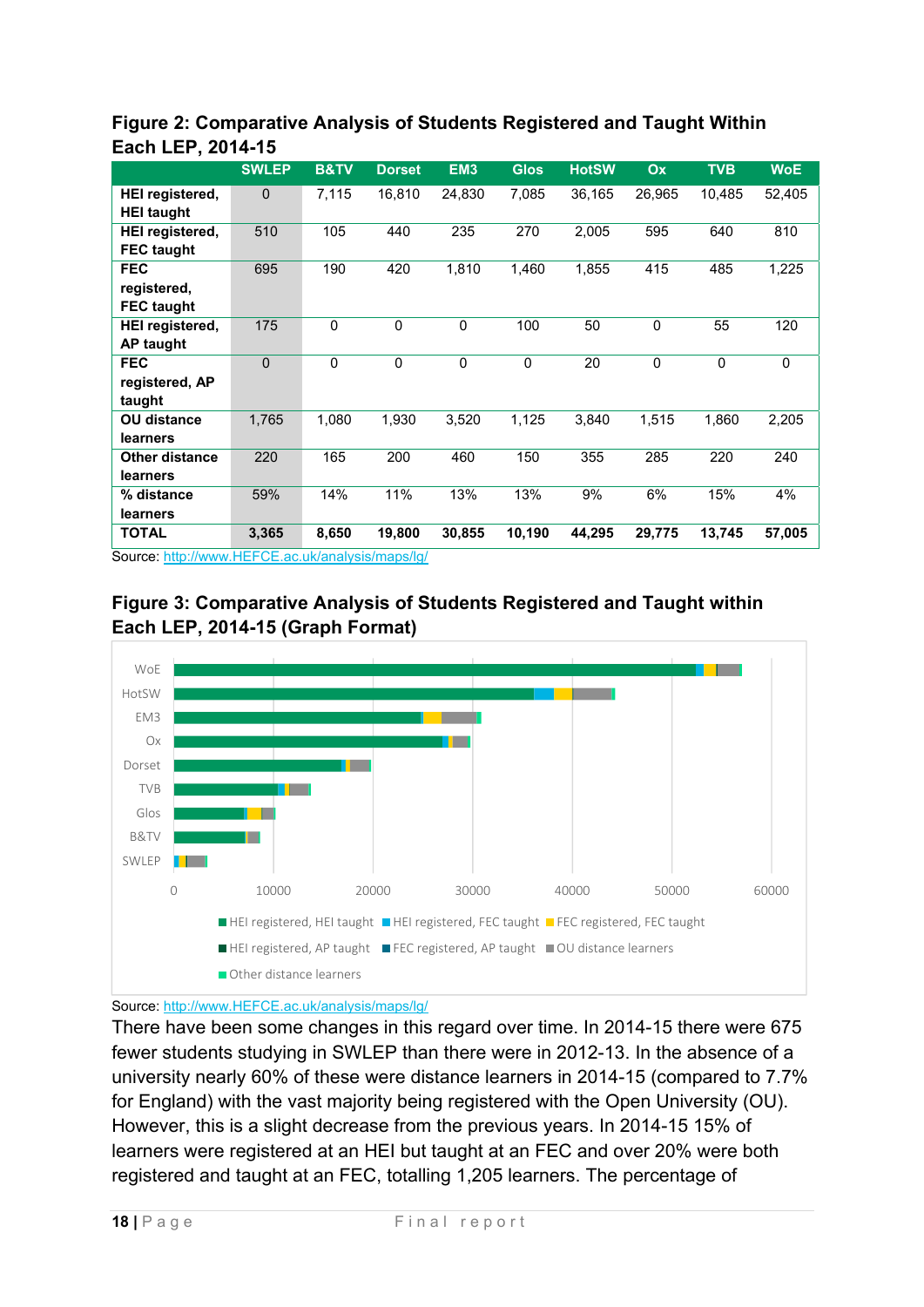students within SWLEP that were HEI registered but FEC taught steadily decreased over this timeframe but the percentage of students that were FEC registered but FEC taught increased which indicates that the Colleges have become increasingly responsible for their own provision. Whilst the number of learners that were taught by an AP was higher than within the comparative LEP areas the figures were nevertheless very small, totalling just 175 learners in 2014-15. These individuals were spread across two separate providers and are not referred to within this chapter of the report due to the small numbers involved.

#### **Key Findings**

- In absolute and relative terms, there are considerably fewer students registered/taught within the SWLEP area than in any of the comparator LEPs
- The number of students studying within the LEP is declining
- Distance learning represents a much greater proportion of provision within the LEP area (60% compared to 8% for England)
- However, the proportion of students that are both registered and taught at a FEC is increasing

More detailed comparative data is provided in Appendix A.5 and shows that both the age profile on entry; and the mode of study (Appendix A:7) varies considerably across the comparator LEPs. There is nothing that stands out as being particularly noteworthy for SWLEP on either of those indicators. Trend data for SWLEP does, however, show a slight increase in the percentage of students in the 21-24 age bracket; and a slight decrease in the 25+ age bracket over time. It also shows that the mode of study had changed from a 70/30 split in favour of full-time study in 2012- 13 to 76/24 split in 2014-15. This is consistent with the national picture which shows that part-time study has decreased over the last decade. This reflects the introduction of undergraduate tuition fee reforms but is also thought to reflect the economic downturn – national evidence suggests that there has been a reduction in the number of students able to self-fund part-time study and also a reduction in the number of employers willing to support employees through part-time study over that period of time. As older age groups are more likely to study part-time, the age profile tends to reflect those trends.<sup>12</sup>

#### **Key Findings**

- There has been a decrease in the proportion of older learners studying within the area
- There has been a decrease in the proportion of people studying part-time within the area

<sup>1</sup> <sup>12</sup> Patterns and Trends in UK Higher Education, 2017, Universities UK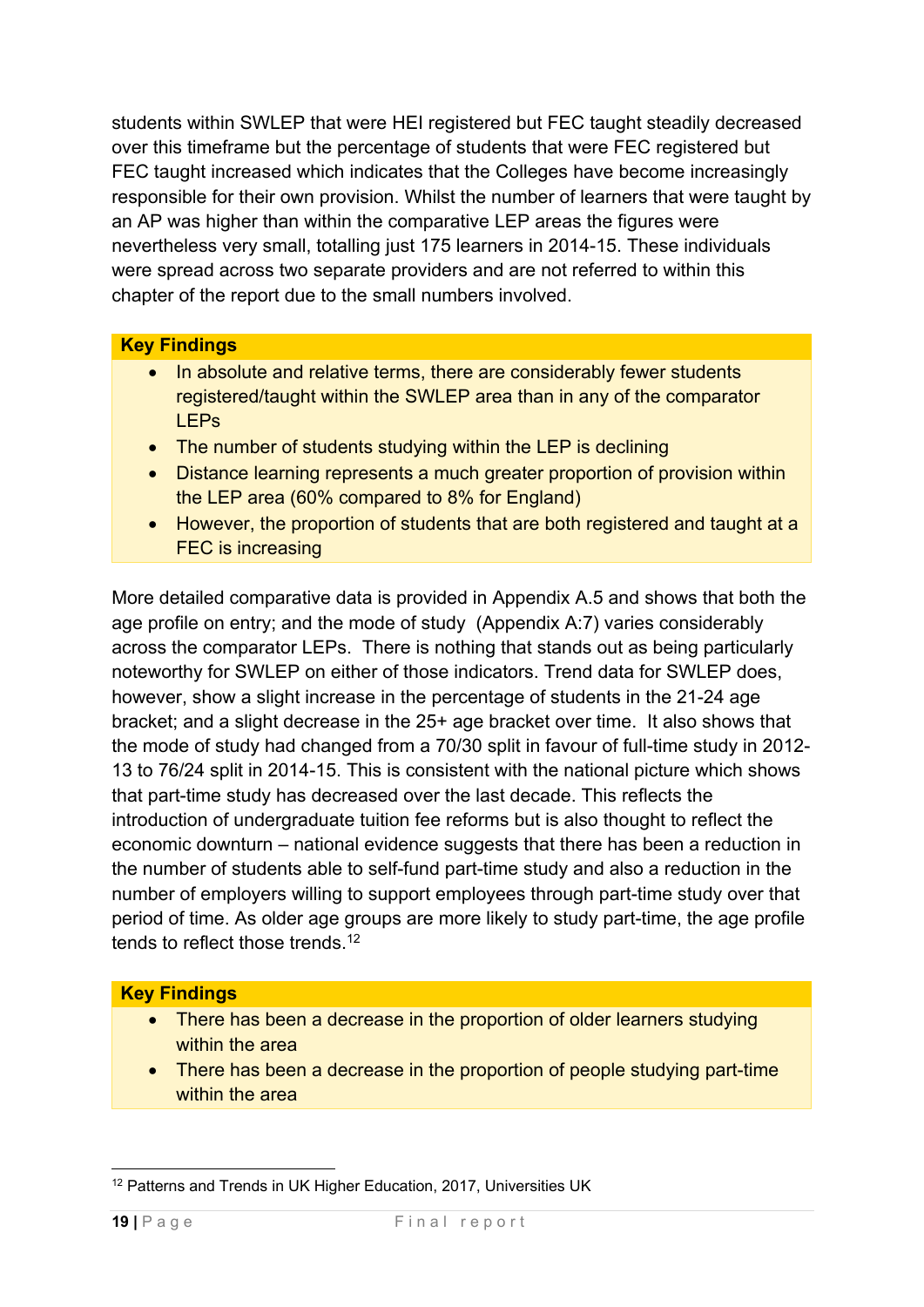#### Both of these reflect the national profile following the introduction of undergraduate tuition fee reforms and the economic downturn

In terms of level of study, Appendix A.9 shows that when compared with the other LEP areas, SWLEP, along with Thames Valley Berkshire, had the highest percentage of students studying for an HND/HNC at a FEC, exceeding the National average (see Figure 4, below). It also had the lowest percentage studying for a foundation degree, which may have implications for people seeking to access Higher Education. The percentage studying for a first degree in SWLEP was comparatively high at 29%, slightly higher than the national average of 27%. The trend data shows that the level of study changed somewhat at the local level between 2012-2013 and 2014-15 and that it also differed from the national average when compared to all FECs in England. The percentage studying for a HND/HNC fluctuated over the years but had been higher in SWLEP when compared to the national average since 2013- 14. Evidence presented in Chapter 5 shows that these are popular with employers, with almost 20% of employers supporting staff through HNCs. The percentage studying for a foundation degree was consistently lower within SWLEP and whilst the percentage studying for a first degree was consistently higher in SWLEP, it nevertheless steadily decreased since 2012-13.



**Figure 4: Level of Study of Students Studying Within SWLEP FECs, 2012-13 to 2014-15** 

Source: http://www.HEFCE.ac.uk/analysis/maps/lg/

**Key Findings** 

• SWLEP has a high percentage of students studying for an HND/HNC within its FECs, exceeding the national average for FECs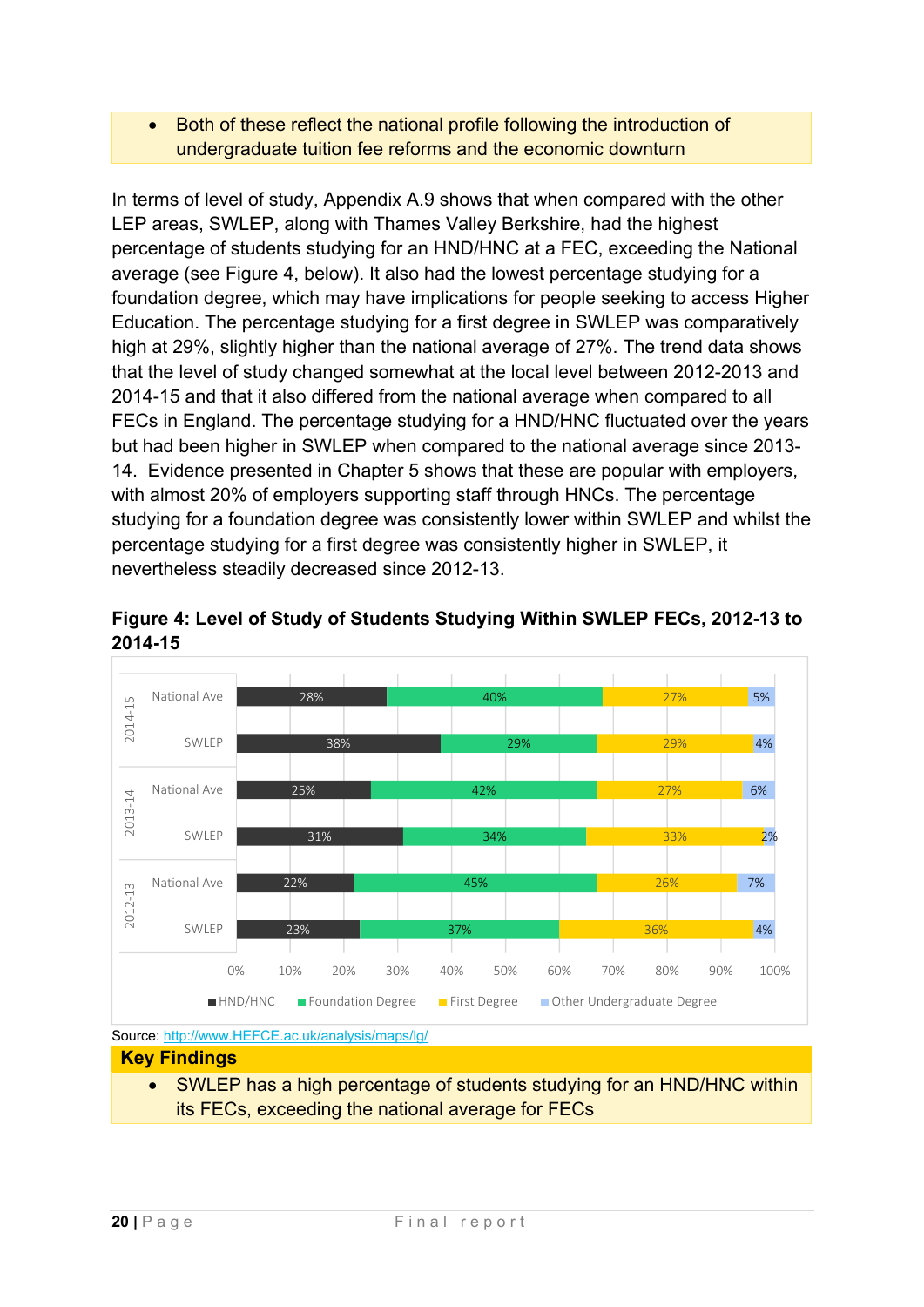• The percentage studying for a foundation degree, however, is comparatively low which may have implications for people seeking to access Higher Education

#### **2.2.2 Overview of SWLEP's Higher Level Providers**

Moving on to consider the higher level courses that are currently offered and emerging within SWLEP, the Oxford Brookes Swindon campus features brand new facilities to enhance student learning, collaboration and research, including state-ofthe-art clinical skills labs. It focuses purely on Subjects Allied to Medicine and offers both full and part-time BScs in Adult Nursing and Operating Department Practice.

There is also a range of specialist, sector based or niche provision available within the area. For example, for postgraduate study:

- Shrivenham is home to Cranfield Defence and Security which provides postgraduate education in Strategy, Leadership, Management & Technology. Cranfield Ordnance Test & Evaluation Centre (COTEC) is situated on the edge of Salisbury Plain near to West Lavington in Wiltshire and is one of the five Centres within the Department of Engineering and Applied Science (DEAS) at Cranfield University's Shrivenham Campus;
- The Corsham Court campus in Wiltshire hosts much of Bath Spa's postgraduate provision;
- Sarum College provides postgraduate level courses in Christian Spirituality, Theology, Imagination and Culture and Christian Liturgy; and,
- The University of Wales Trinity Saint David in partnership with Swindon Borough Council and Forward Swindon is to develop a postgraduate and continuous professional training hub in Swindon to support professional training for the cultural heritage industries.

Additionally, the Dyson Institute of Technology, based at the company's campus in Malmesbury, Wiltshire, has recently developed a four-year engineering degree in partnership with Warwick University, alongside a full-time role with Dyson; and the Swindon and North Wiltshire Health Care Academy offers a range of courses in clinical skills.

More generally the area's three colleges offer a range of university level provision.

The map overleaf (Figure 5) shows the location of the main providers, alongside other developments such as Science Parks which have university links.

#### **Figure 5: Map Illustrating Local Provision**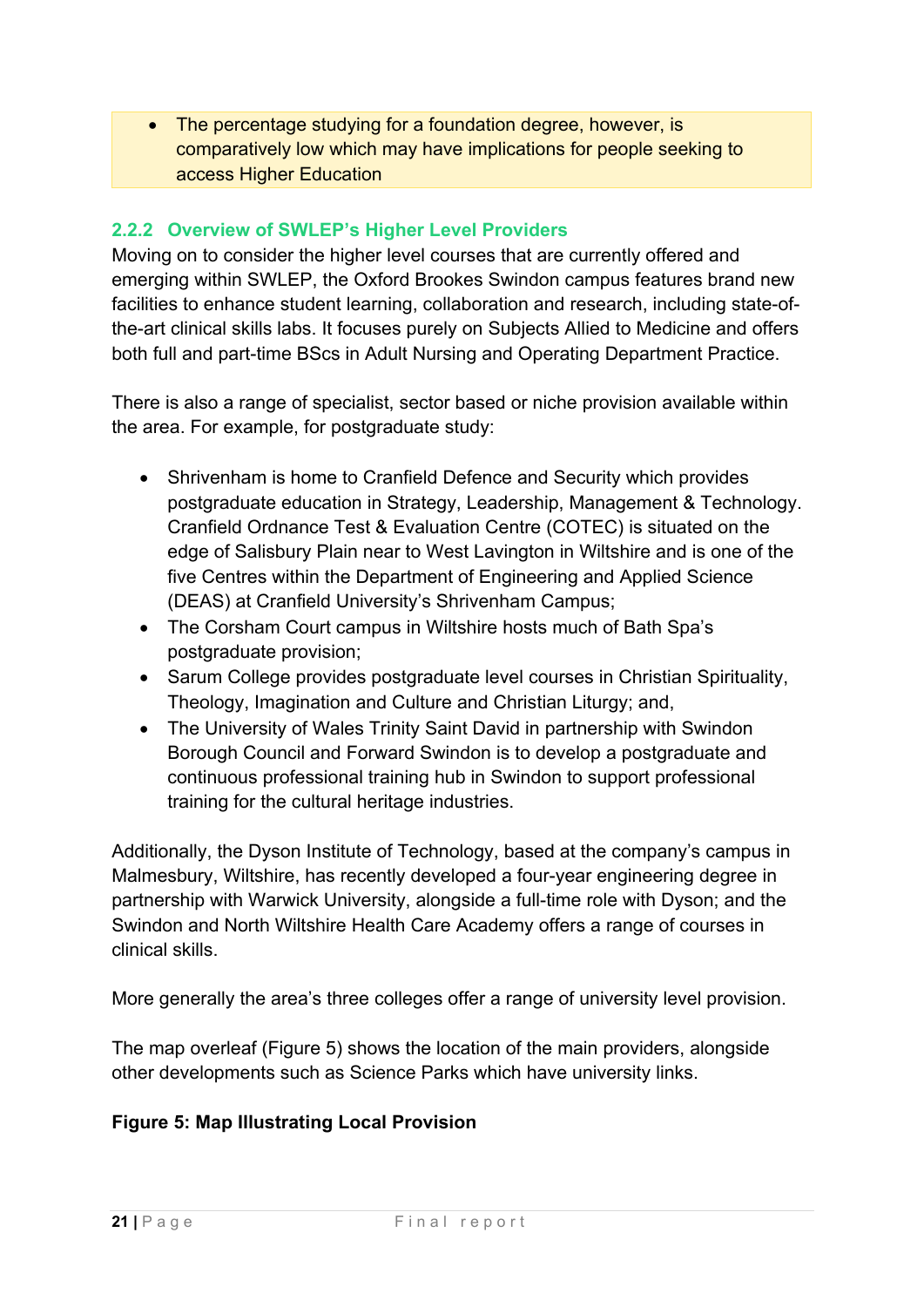

Source: HE Direction of Travel, SWLEP, 2017 (updated 2018)

As highlighted above, the area's three colleges offer a number of HEFCE prescribed courses and these are detailed in Figure 6 overleaf. This shows that there are a total of 26 HND/HNCs on offer across the three colleges but they are not all in unique subject areas. There is some overlap between them, for example in Business and Health & Social Care. There are eight foundation degrees currently on offer, again with some overlap in that all three colleges cover Early Years, however, the range of foundation degree courses will increase in the near future through Wiltshire College (described more fully below). At degree level there are currently four options available and three top-ups. The colleges also offer some 'other' provision including higher apprenticeships and PGCEs.

#### **Figure 6: HEFCE Prescribed Courses within SWLEP's Colleges**

.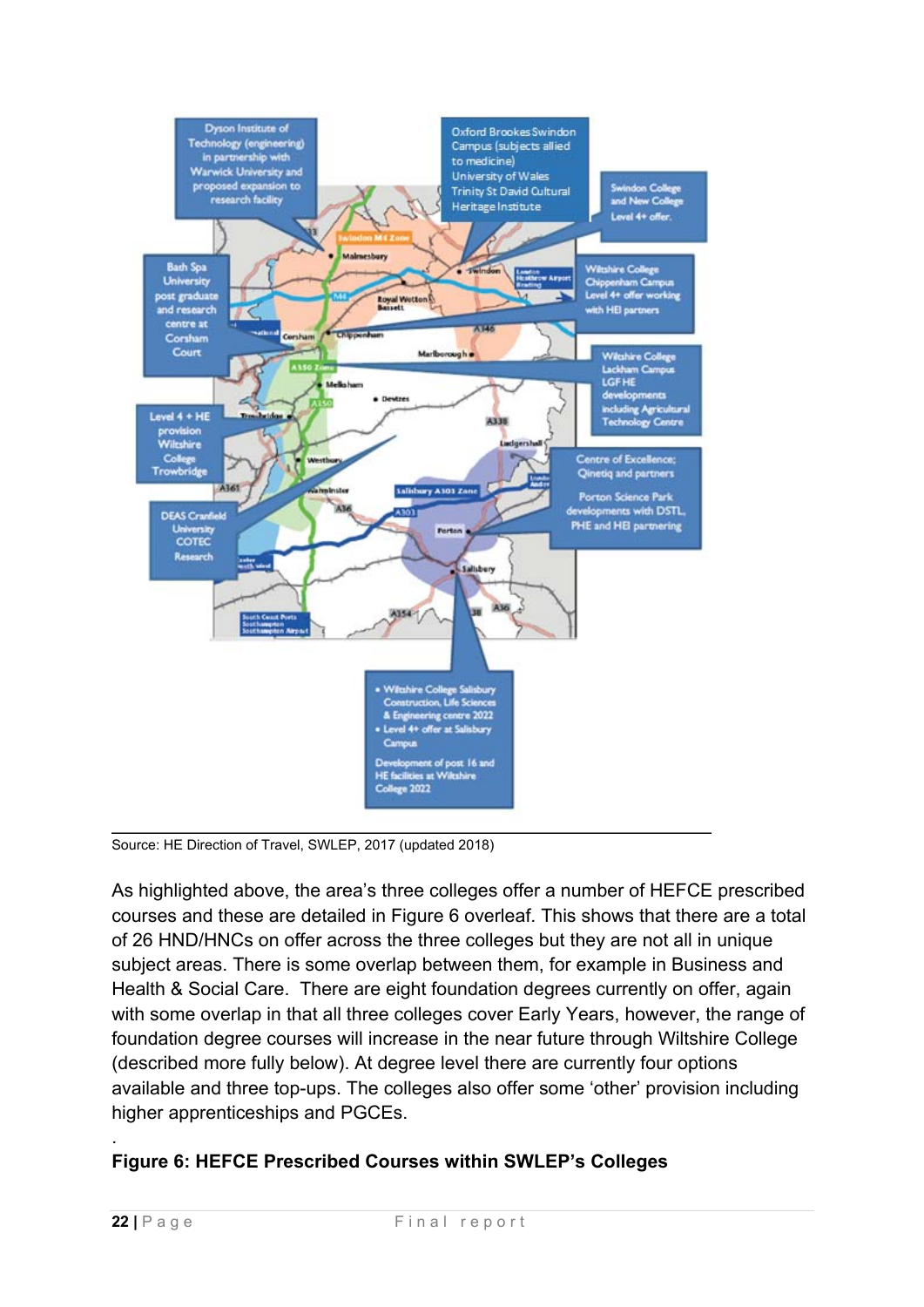| <b>Level</b>                | <b>New College Swindon</b>                                                                                                                                                                                                               | <b>Swindon College</b>                                                                                                                                                                                                                                                                                                                                 | <b>Wiltshire College</b>                                                                                                                                                                                                                          |
|-----------------------------|------------------------------------------------------------------------------------------------------------------------------------------------------------------------------------------------------------------------------------------|--------------------------------------------------------------------------------------------------------------------------------------------------------------------------------------------------------------------------------------------------------------------------------------------------------------------------------------------------------|---------------------------------------------------------------------------------------------------------------------------------------------------------------------------------------------------------------------------------------------------|
| <b>HND/HNC</b>              | <b>Art Textiles</b><br>$\bullet$<br><b>Business</b><br>$\bullet$<br><b>Creative Media</b><br>$\bullet$<br>Criminology<br>$\bullet$<br><b>Early Years</b><br>$\bullet$<br>Health & Social Care<br>Media Make-up<br><b>Public Services</b> | Construction and<br>$\bullet$<br><b>Built Environment</b><br>Civil Engineering<br>٠<br>Computing and<br>$\bullet$<br>Systems<br>Development<br>Early Childhood<br><b>Studies</b><br>Mechanical<br>Engineering<br>Media Make-up<br>$\bullet$<br>Operations<br>Development<br>Performing Arts<br>Photography<br>Sport<br>$\bullet$<br>3D Design Ceramics | <b>Business</b><br>$\bullet$<br><b>Computer Game</b><br>$\bullet$<br>Animation<br>Computing<br>$\bullet$<br>Criminology (Public<br>$\bullet$<br>Services)<br><b>General Engineering</b><br>$\bullet$<br>Health & Social Care<br>Sport Development |
| <b>TOTAL</b>                | 8                                                                                                                                                                                                                                        | 11                                                                                                                                                                                                                                                                                                                                                     | $\overline{7}$                                                                                                                                                                                                                                    |
| <b>Foundation</b><br>degree | Early Years (in<br>$\bullet$<br>partnership with Bath<br>Spa University)                                                                                                                                                                 | Creative Arts and<br>$\bullet$<br>Design Practice<br><b>Early Years</b><br>$\bullet$<br><b>Educational Practice</b><br>$\bullet$<br>Health & Social Care                                                                                                                                                                                               | Animal Science and<br>$\bullet$<br>Management<br>Computing<br>$\bullet$<br>Early Years and<br>$\bullet$<br><b>Childhood Studies</b><br>Motorsport<br>$\bullet$<br>Engineering                                                                     |
| <b>TOTAL</b>                | 1                                                                                                                                                                                                                                        | 3                                                                                                                                                                                                                                                                                                                                                      | 4                                                                                                                                                                                                                                                 |
| <b>Full degree</b>          |                                                                                                                                                                                                                                          | <b>Education and</b><br>$\bullet$<br>Lifelong Learning<br>Graphic Design and<br>Illustration                                                                                                                                                                                                                                                           | <b>Film Production</b><br>$\bullet$<br>Photography<br>$\bullet$                                                                                                                                                                                   |
| <b>TOTAL</b>                | $\mathbf 0$                                                                                                                                                                                                                              | $\overline{\mathbf{2}}$                                                                                                                                                                                                                                                                                                                                | $\overline{2}$                                                                                                                                                                                                                                    |
| Top-up<br>degree            |                                                                                                                                                                                                                                          | Business.<br>٠<br>Management and<br>Communications<br>Early Childhood<br><b>Studies</b>                                                                                                                                                                                                                                                                | Animal Science and<br>٠<br>Management                                                                                                                                                                                                             |
| <b>TOTAL</b>                | $\mathbf 0$                                                                                                                                                                                                                              | $\overline{2}$                                                                                                                                                                                                                                                                                                                                         | 1                                                                                                                                                                                                                                                 |
| <b>Other</b>                | Higher<br>$\bullet$<br>Apprenticeship<br>Healthcare<br>Practitioner (in<br>partnership with the<br>University of<br>Gloucestershire)                                                                                                     | Higher<br>Apprenticeships in<br><b>Assistant Practitioner</b><br>(Health)<br>Higher<br>Apprenticeship in<br><b>Health &amp; Social Care</b><br>Post/Professional<br><b>Graduate Certificate</b><br>in Education                                                                                                                                        | Post Graduate<br>Certificate in<br>Education (in<br>partnership with the<br>University of<br>Greenwich)                                                                                                                                           |
| <b>TOTAL</b>                | 1                                                                                                                                                                                                                                        | 3                                                                                                                                                                                                                                                                                                                                                      | 1                                                                                                                                                                                                                                                 |

Source: UNISTATS website supplemented by data supplied by the Colleges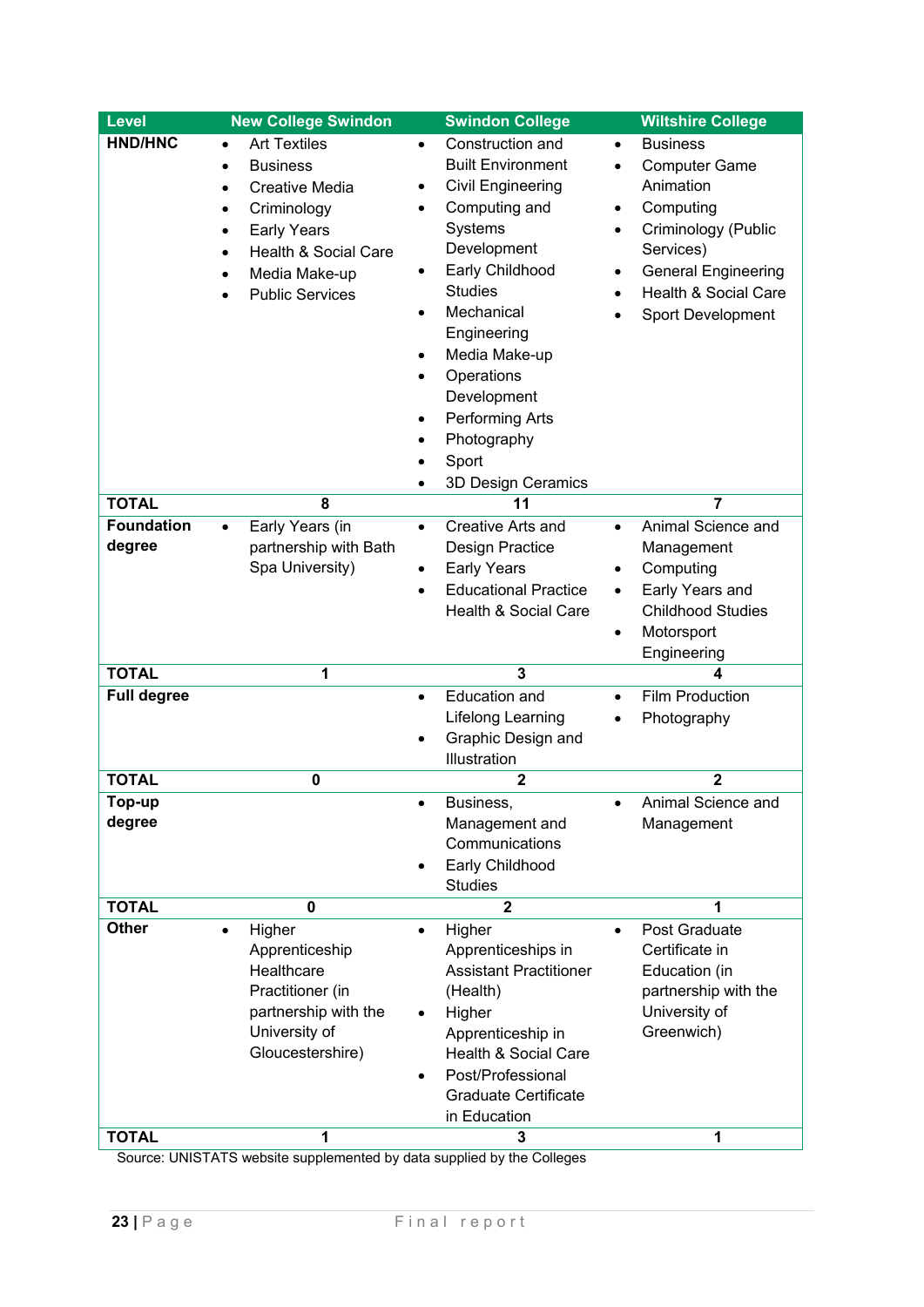It is noteworthy that the majority of courses offered within the colleges are in non-STEM based subjects, particularly at full degree and top-up levels. At lower levels, Wiltshire College is the only one to offer STEM based foundation degrees. Whilst Wiltshire College and Swindon College both offer STEM based HNCs/HNDs, the balance across the area is nevertheless tilted in favour of non-STEM based subjects.

In considering the balance between full and part-time provision:

- **New College Swindon** only offers full-time courses;
- **Swindon College** offers five of its HNC/Ds on a part-time basis as well as its Post/Professional Graduate Certificate in Education; and,
- **Wiltshire College** offers two of its HNC/Ds on a part-time basis as well as one of its foundation degrees, its Certificate in Education/PGCE and Animal Science and Management top-ups. From September 2018 Early Years, Computing and Business Management FD will be offered full and part-time as well as offering a Business and Management CMI Degree Apprenticeship.

Data drawn from the HEFCE interactive website and presented in Appendix A.15 shows the subjects studied by the undergraduates at the three FECs compared to national averages for both FECs and HEIs (respectively). Although this data represents a single snapshot in time and will of course reflect what was available within each area at that time, it is nevertheless useful to see the comparison. SWLEP has a broadly similar profile to the national average in terms of the subjects taught within FECs but with a much higher percentage of students studying Mass Communications and Documentation (this includes subjects such as Publishing, Journalism and Media Studies, but in consideration of the profile highlighted above, most likely reflects the area's Media related courses). The percentage studying Social Sciences and Education were also noticeably higher whereas the percentage of students studying Business and Admin were lower. The percentage studying Agriculture & Related Subjects was also lower which may be significant in terms of SWLEP's focus on Land Based Industries as one of its priority sectors. However, this may change in the future as Wiltshire College is currently working to increase its offer further with the introduction of six Life Sciences foundation degrees and new Agri-tech provision. From September 2019 the offer will include the following, all of which will delivered on both a full and part-time basis:

- Foundation Year in Life Sciences:
- Foundation Degree in Applied Science;
- Foundation Degree in Biomedical Science;
- Foundation Degree in Environmental Science and Sustainability;
- Foundation Degree in Forensic Science: and.
- Foundation Degree in Pharmaceuticals.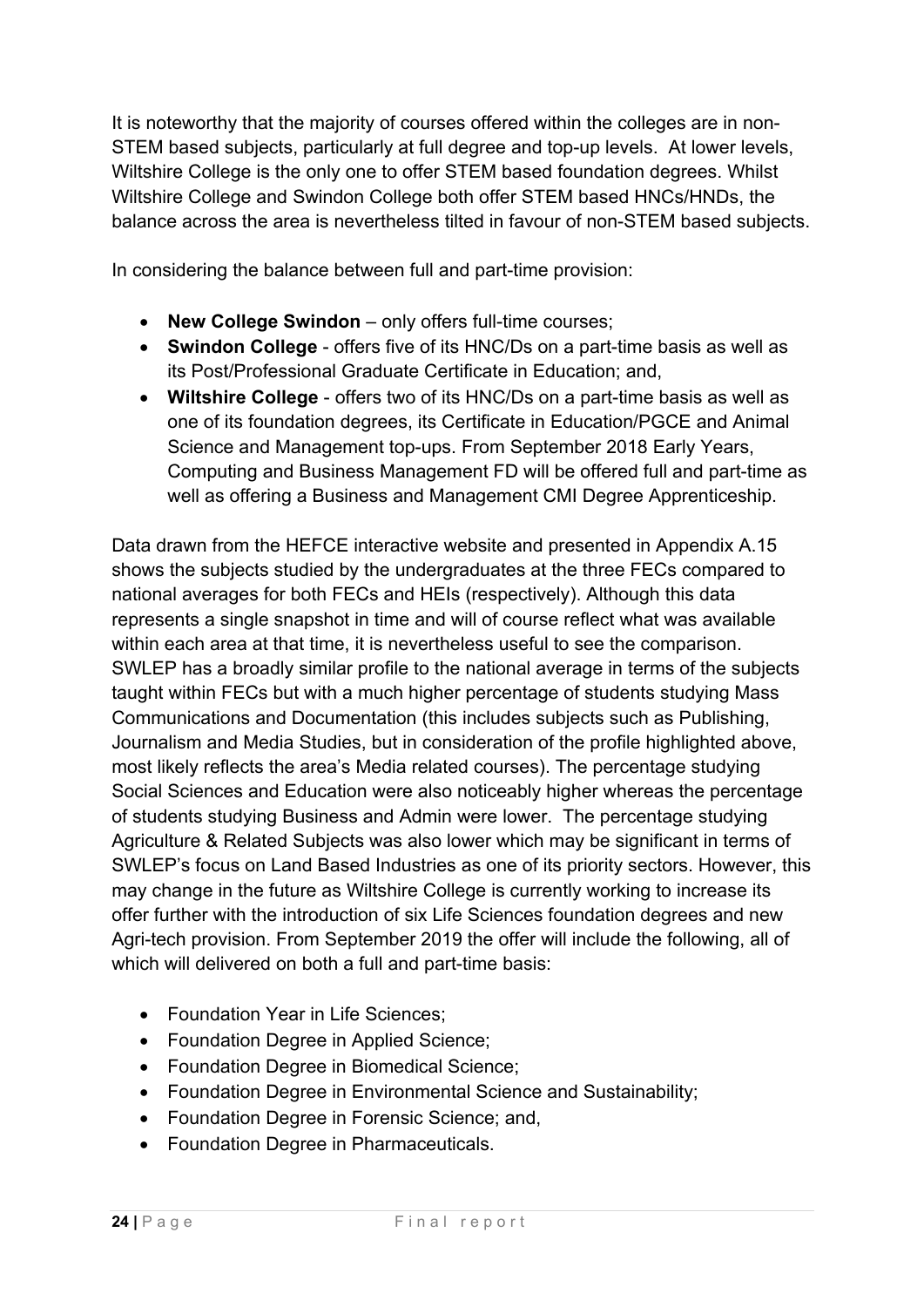Wiltshire College is also developing degree apprenticeship in Engineering which will be offered in September 2019.

Unsurprisingly the national profile of subjects studied at HEIs is generally much broader with Business and Admin, followed by Subjects Allied to Medicine and Biological Sciences being the most popular in 2014-15.

#### **Key Findings**

- SWLEP has a much higher percentage of students studying 'Mass' Communications and Documentation' (primarily Media Studies) than the average for FECs across the country
- It also has a comparatively low proportion of students studying 'Business' and Admin' and 'Agriculture and Related Subjects' within its colleges, though this may change with new provision coming on stream
- There are relatively few foundation degrees currently on offer within SWLEP currently and they are all in non-STEM based subjects, however this is expected to change as new provision from Wiltshire College goes live
- The offer within the colleges, more generally, is tilted in favour of non-STEM based subjects
- The part-time offer is also variable

The number of undergraduate entrants (as opposed to the total number of learners across all years) for each subject can also be broken down by FEC and this is shown in Figure 7 overleaf. This illustrates that the largest volume of undergraduate entrants was studying at Wiltshire College and the smallest number at New College Swindon. Rows highlighted in gold are STEM subjects.

N.B. more recent data supplied by New College during the course of this study shows that the number of their undergraduate entrants on HEFCE designated courses had grown to 152 by the academic year 2016/17. This was concentrated in three subjects: Subjects Allied to Medicine, Social Sciences and Creative Art and Design. It has not been possible to source comparable data from the other colleges.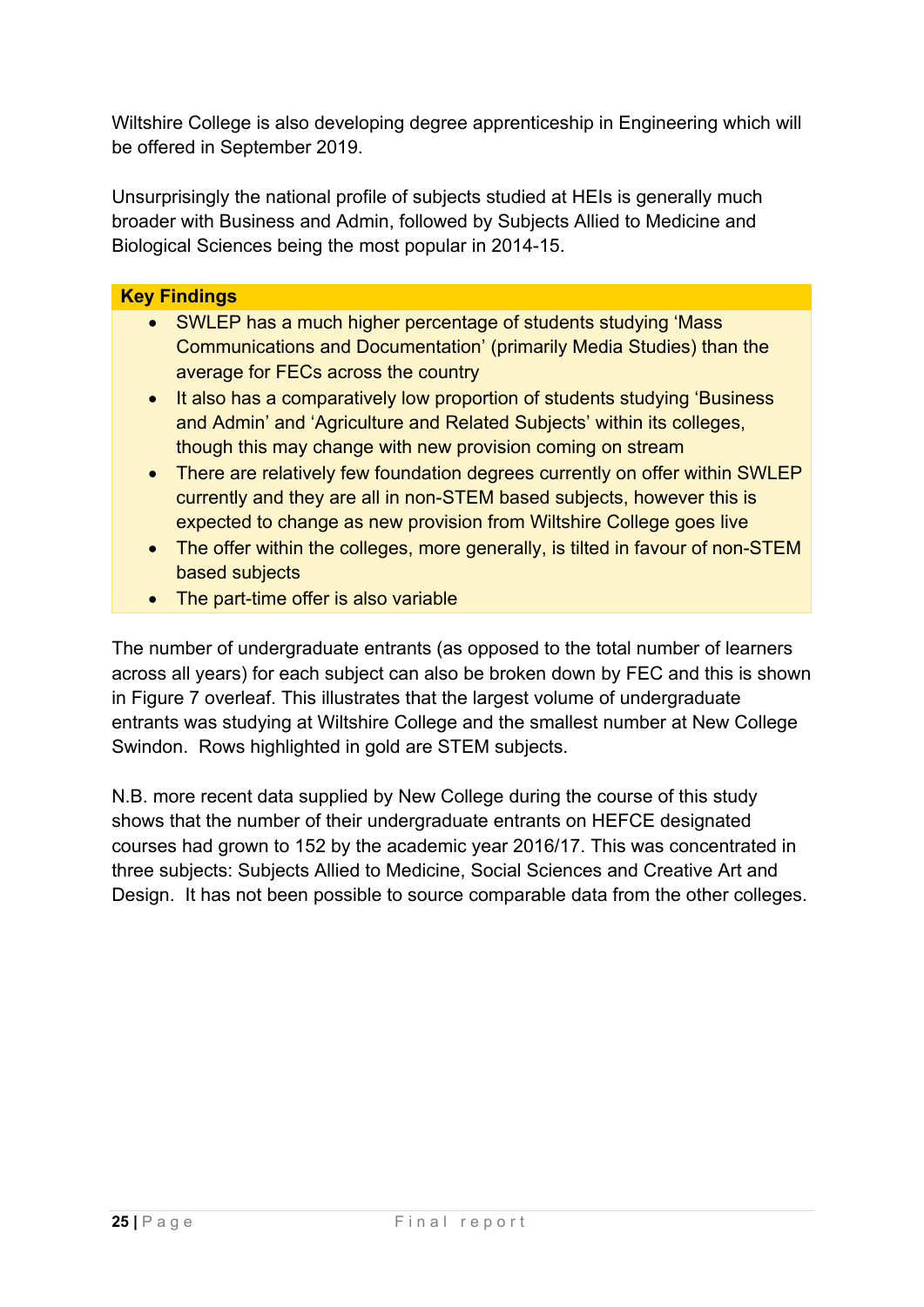| <b>Subject</b>                                 | <b>New College</b><br><b>Swindon</b> | <b>Swindon</b><br><b>College</b> | <b>Wiltshire</b><br><b>College</b> |
|------------------------------------------------|--------------------------------------|----------------------------------|------------------------------------|
| <b>Engineering &amp; Technology</b>            | $\Omega$                             | 65                               | 60                                 |
| <b>Education</b>                               | 10                                   | 65                               | 25                                 |
| <b>Creative Arts &amp; Design</b>              | 5                                    | 55                               | 25                                 |
| <b>Social Sciences</b>                         | 40                                   | $\Omega$                         | 25                                 |
| <b>Business &amp; Admin Studies</b>            | $\Omega$                             | 25                               | 35                                 |
| <b>Mass Communications &amp; Documentation</b> | 0                                    | $\mathbf{0}$                     | 45                                 |
| <b>Initial Teacher Training</b>                | 0                                    | 15                               | 25                                 |
| <b>Subjects Allied to Medicine</b>             | 5                                    | 25                               | 5                                  |
| <b>Computer Sciences</b>                       | 15                                   | $\Omega$                         | 20                                 |
| <b>Biological Sciences</b>                     | $\overline{0}$                       | $\mathbf{0}$                     | 25                                 |
| <b>Architecture, Building &amp; Planning</b>   | 0                                    | 25                               | $\mathbf{0}$                       |
| <b>Agriculture &amp; Related Subjects</b>      | $\Omega$                             | $\mathbf{0}$                     | 15                                 |
| Law                                            | 0                                    | $\mathbf 0$                      | 10                                 |
| <b>Medicine &amp; Dentistry</b>                | $\overline{0}$                       | $\overline{0}$                   | $\overline{0}$                     |
| <b>Veterinary Sciences</b>                     | $\overline{0}$                       | $\mathbf{0}$                     | $\overline{0}$                     |
| <b>Physical Sciences</b>                       | $\overline{0}$                       | $\overline{0}$                   | $\overline{0}$                     |
| <b>Mathematical Sciences</b>                   | $\overline{0}$                       | $\overline{0}$                   | $\mathbf{0}$                       |
| Languages                                      | 0                                    | 0                                | 0                                  |
| <b>History &amp; Philosophical Studies</b>     | $\overline{0}$                       | $\mathbf 0$                      | 0                                  |
| <b>Geographical Studies</b>                    | $\Omega$                             | $\Omega$                         | 0                                  |
| <b>TOTAL</b>                                   | 75                                   | 275                              | 315                                |

#### **Figure 7: Number of Undergraduate Entrants by Subject and FEC, 2014-15**

Source: http://www.HEFCE.ac.uk/analysis/maps/lg/ Note : those highlighted in Gold are STEM subjects.

It should be noted that these figures only account for courses recognised by HEFCE and do not include the other Level 4+ education that is provided by the colleges. The subject coverage and number of students studying non-HEFCE prescribed provision for the academic year 2016/17 can be summarised as follows for each college:

#### **New College**

- Accounting and Finance  $-27$
- $\bullet$  Business Administration 12
- $\bullet$  Counselling  $-20$
- $\bullet$  Education and Training  $-23$
- Human Resources Management 17
- Laboratory and Associated Technical Activities 1
- $\bullet$  Leadership and Management  $-3$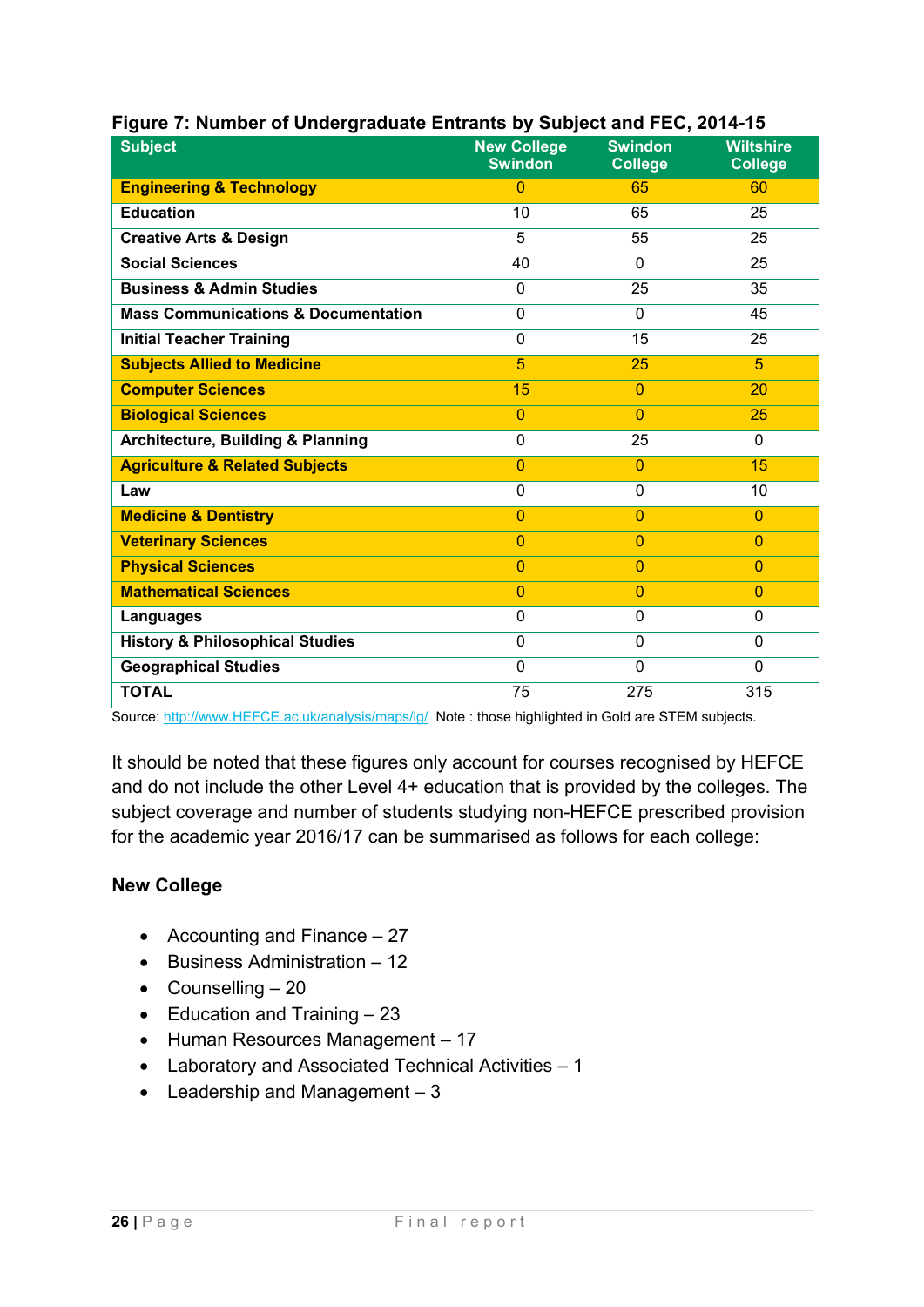#### **Swindon College**

- Accounting and Finance  $-35$
- $\bullet$  Beauty 12
- Quality Assurance  $-7$

#### **Wiltshire College**

- Level 4 Diploma in Accounting 51
- Level 4 Award in Quality Assurance of Assessment Practice 7
- Level 4 Diploma in Therapeutic Counselling 20
- Level 5 Certificate in Leadership and Management skills 5
- Level 5 Certificate in Leadership and Management skills 4
- Level 5 Diploma in Human resources -16
- Level 7 Diploma in Human Resources 19
- Level 7 in Strategic Management 13

A small amount of Level 4+ training and higher apprenticeships is also delivered by Independent Training Providers and other organisations including the Councils (see Appendix A.17) though it has not been possible to access details on the subjects covered by these providers. Appendix A.18 also provides a list of providers from outside the area who deliver higher level apprenticeships to SWLEP residents.

Further, as mentioned in the introductory chapter, Higher Futures enables businesses to collaborate with providers to access to higher level courses which meet their needs and delivery requirements. The network has 47 providers including SWLEP's FECs alongside a range of universities and Alternative Providers throughout the country to ensure that employers have a choice of training provider. Provision is typically delivered on employer's premises or through blended learning/day release options. The brokerage has covered a variety of subjects and levels from higher apprenticeships through to PhDs and it has so far enabled training to be brokered for 270 learners. An example of this is Swindon Borough Council which has a bespoke programme delivered to16 ILM Level 5 learners (through the University of the West of England). More detail is provided at Appendix A.22

## **2.3 Higher level Provision within Commuting Distance of Swindon and Wiltshire**

In order to complete the profile it is also important to understand which universities are within commuting distance for SWLEP's students. Research has shown that in areas where there is insufficient access to Higher Education, aspirational pupils are left with no choice but to leave the area to pursue education and careers. In other areas where there is access to Higher Education, those from lower socio-economic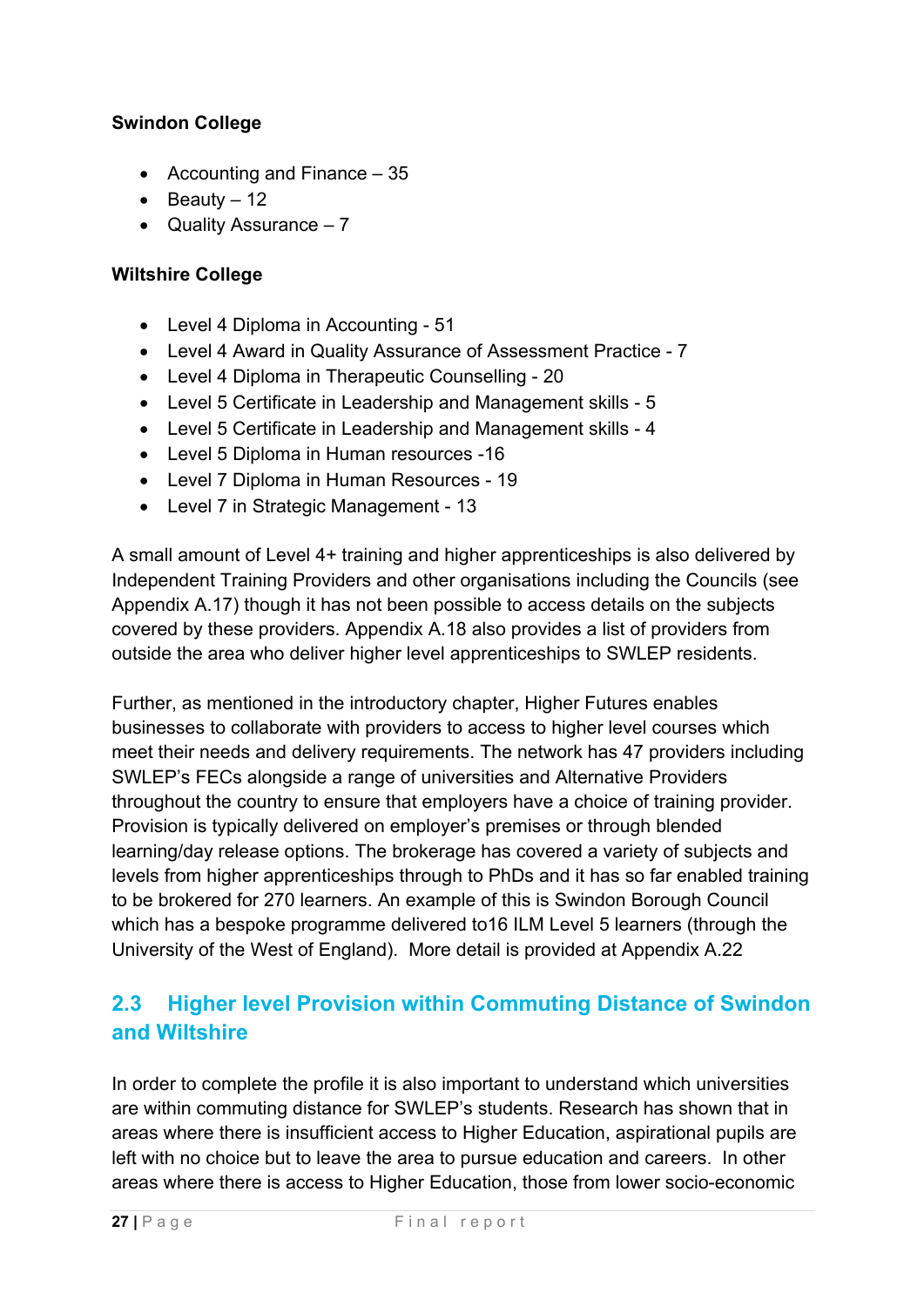backgrounds are more likely to participate at institutions closer to home, with high attaining pupils from lower socio-economic groups travelling on average 71km (44 miles) to attend university, whereas their more affluent peers travel on average 100km (62 miles).13 Therefore, availability of provision within a commutable distance is a key social mobility issue.

Figure 8 overleaf shows the universities offering undergraduate courses that are accessible from four specific locations within the SWLEP area: Swindon, Chippenham, Salisbury and Trowbridge. This data has been drawn from the UNISTATS website by searching for provision within a 25 mile and 50 mile radius of each of those touch points. However, because the UNISTATS data is based on actual distance as opposed to commuting distance, some 'outliers' have been excluded because they are located up to 80 miles away by road and would therefore take considerably more than an hour to commute to. Please note that this Figure excludes any Further Education Colleges or Alternative Providers that are delivering higher level courses. On this basis Swindon and Chippenham are the best served locations across the LEP with 5 and 7 HEIs within a 25 mile radius and 13 and 9 within a 50 mile radius respectively. In contrast, Salisbury and Trowbridge are served by 2 HEIs within a 25 mile radius and 15 and 14 within a 50 mile radius respectively. However, each of the touch points is within commuting distance (50 miles) of at least 16 HEIs including two Russell Group universities. It should also be borne in mind that there are a range of distance learning options available, not just from the Open University, but also from a growing number of providers which adds to this picture.

<sup>1</sup> <sup>13</sup> Rural and Coastal Disadvantage Working Group, Update Briefing, BRIDGE Group, May 2017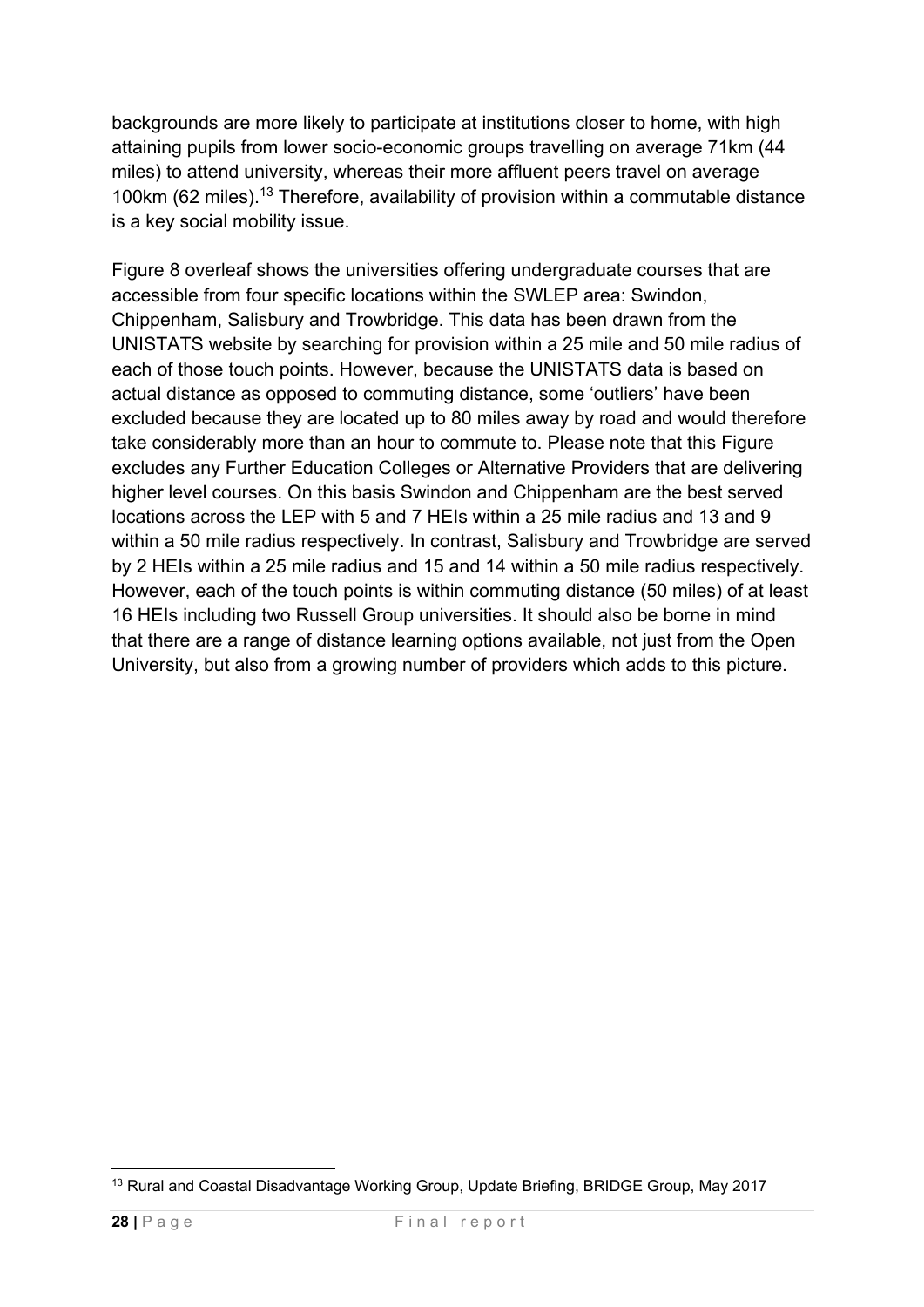#### **Figure 8: Universities within Commuting Distance of Four Key Locations Across the LEP Area**

|                                                      | <b>Swindon</b> | Chippenham     | <b>Salisbury</b> | <b>Trowbridge</b> |
|------------------------------------------------------|----------------|----------------|------------------|-------------------|
| Arts University Bournemouth                          |                |                |                  |                   |
| <b>Bath Spa University</b>                           |                |                |                  |                   |
| Bath, University of                                  |                |                |                  |                   |
| <b>Bournemouth University</b>                        |                |                |                  |                   |
| Bristol, University of*                              |                |                |                  |                   |
| Buckingham, University of                            |                |                |                  |                   |
| <b>Buckingham New University</b>                     |                |                |                  |                   |
| Cardiff Metropolitan University                      |                |                |                  |                   |
| Cardiff University*                                  |                |                |                  |                   |
| Chichester, University of                            |                |                |                  |                   |
| Creative Arts, University For The                    |                |                |                  |                   |
| <b>Gloucestershire University</b>                    |                |                |                  |                   |
| <b>Oxford Brookes University</b>                     |                |                |                  |                   |
| <b>Oxford Brookes University (Swindon</b><br>campus) |                |                |                  |                   |
| Oxford University*                                   |                |                |                  |                   |
| Portsmouth, University of                            |                |                |                  |                   |
| Reading, University of                               |                |                |                  |                   |
| Roehampton University, Bristol<br>Centre             |                |                |                  |                   |
| Royal Agricultural University, The                   |                |                |                  |                   |
| South Wales, University of                           |                |                |                  |                   |
| Southampton Solent                                   |                |                |                  |                   |
| Southampton, University of*                          |                |                |                  |                   |
| <b>UWE</b>                                           |                |                |                  |                   |
| Wales, Trinity St David, University of               |                |                |                  |                   |
| West London, University of (Reading<br>campus)       |                |                |                  |                   |
| Winchester, University of                            |                |                |                  |                   |
| Number of institutions within a 25 mile<br>radius    | 5              | $\overline{7}$ | $\overline{2}$   | $\overline{2}$    |
| Number of institutions within a 50 mile<br>radius    | 13             | 9              | 15               | 14                |

Source: UNISTATS, 2017. \* = Russell Group university

Code to table  $= 50$  miles  $= 25$  miles

#### **Key Findings**

- All four touch points are served by at least 16 HEIs within 50 miles
- Swindon and Chippenham are the best served locations
- All four locations are within a commuting distance of at least 2 Russell Group Universities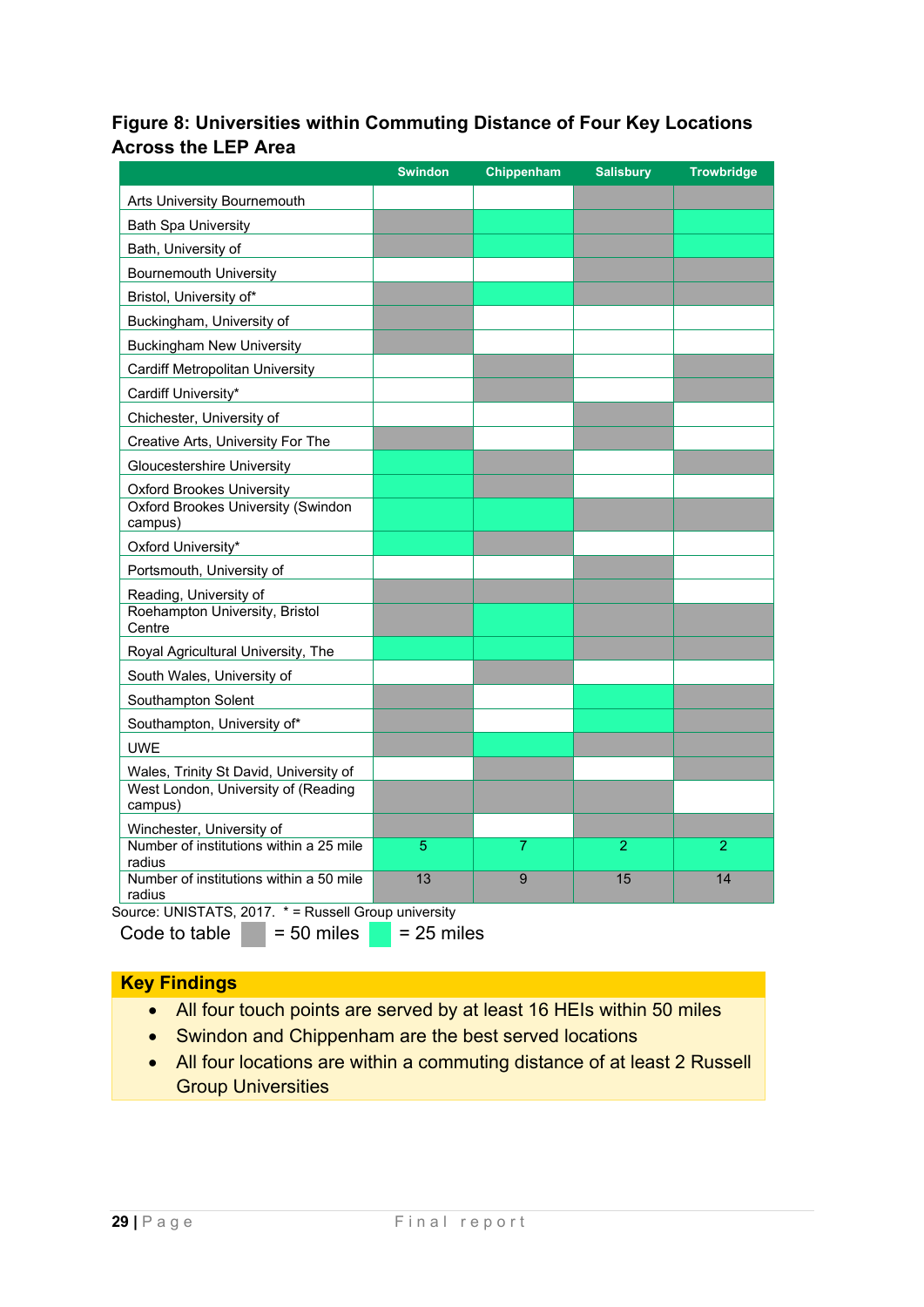There is a broad range of subject choices available within those universities (see Appendix A.20 and A.21) that are in commuting distance with the exception of Veterinary Sciences but this is to be expected given that there are only 11 providers offering Veterinary Sciences courses throughout the country. However, there is much less choice for part-time study. Whilst Oxford Brookes has a fairly comprehensive set of part-time courses available, they are not easily accessible from either Salisbury or Trowbridge. Other providers such as UWE, Southampton University and Southampton Solent, which are more accessible depending on a student's location, also offer a number of part-time courses but there are some clear gaps where no part-time provision is available from anywhere within SWLEP including for Medicine and Dentistry and Initial Teacher Training. There is only one university in commuting distance that offers a part-time course in Mathematical Sciences and only a handful that offer part-time courses in subjects such as Computer Sciences, Physical Sciences and Geographical Studies. The subjects with the greatest degree of part-time coverage are Business and Administration and Creative Art and Design.

#### **Key Findings**

- There is a broad range of subject choices available within the HEIs in the wider area
- There is much less choice for part-time study

### **2.4 Student and Graduate Flows**

Against this backdrop the final section of the chapter presents data on the flow of first degree students and graduates between home LEP, study LEP and eventual employment location for the years 2010 - 2015 Inclusive.14

Figure 9 overleaf and the following graphs (Figures 10 and 11) show that, unsurprisingly given the limited Higher Education provision within SWLEP, 84.1% students moved away to study, although SWLEP was not the highest of the comparator LEPs in this respect, with Buckinghamshire and Thames Valley and Thames Valley Berkshire having fractionally higher rates. This is significant because nationally it has been found that students who study in their home area are much more likely to remain there for work after graduation.<sup>15</sup> Additionally, because of its profile SWLEP attracted far fewer students into the area than is true for the comparators, some of which (such as Dorset, Heart of the South West, Oxford and West of England) were actually net importers of students.

1

<sup>&</sup>lt;sup>14</sup> The data is drawn from the HESA Student Record, the Education and Skills Funding Agency's Individualised Learner Record (ILR) data and the Destinations of Leavers from Higher Education survey (DLHE) and covers the period from 2010-11 to 2014-15 inclusive

<sup>15</sup> http://www.hefce.ac.uk/analysis/maps/mobility/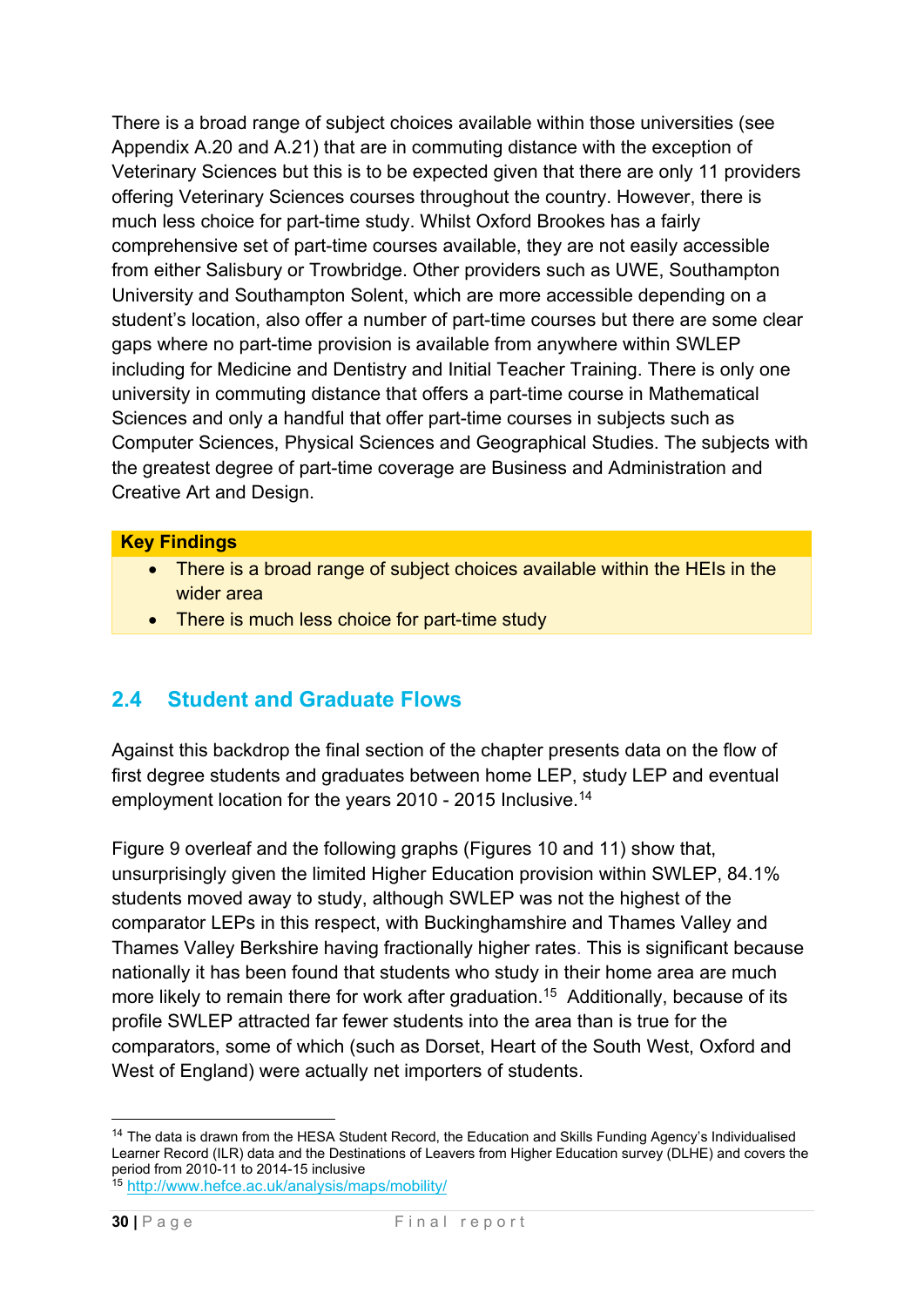|                       | <b>SWLEP</b> | <b>B&amp;TV</b> | <b>Dorset</b> | EM <sub>3</sub> | <b>Glos</b> | <b>HotSW</b> | Ox      | <b>TVB</b> | <b>WoE</b> |
|-----------------------|--------------|-----------------|---------------|-----------------|-------------|--------------|---------|------------|------------|
| <b>Total students</b> | 20,585       | 20,715          | 21,495        | 57,800          | 17,920      | 48,710       | 22,100  | 30,220     | 30,575     |
| who grew up in        |              |                 |               |                 |             |              |         |            |            |
| the LEP               |              |                 |               |                 |             |              |         |            |            |
| Of which              | 3,270        | 3,225           | 6,960         | 11,890          | 4,400       | 21,845       | 5,485   | 4,295      | 13,775     |
| stayed in the         |              |                 |               |                 |             |              |         |            |            |
| LEP to study          |              |                 |               |                 |             |              |         |            |            |
| Left to study         | 17,315       | 17,490          | 14,535        | 45,910          | 13,515      | 26,865       | 16,615  | 25,920     | 16,800     |
| elsewhere             | $(84.1\%)$   | $(84.4\%)$      | (67.6%        | $(79.4\%)$      | $(75.4\%)$  | (55.2%)      | (75.2%) | $(85.8\%)$ | $(55.0\%)$ |
|                       |              |                 |               |                 |             |              |         |            |            |
| <b>Total who</b>      | 3,885        | 11,250          | 24,645        | 37,695          | 13,805      | 56,205       | 29,635  | 15,695     | 65,800     |
| studied in the        |              |                 |               |                 |             |              |         |            |            |
| <b>LEP</b>            |              |                 |               |                 |             |              |         |            |            |
| Of which              | 615          | 8,020           | 17.690        | 25,800          | 9,400       | 34,360       | 24,150  | 11,395     | 52,025     |
| students who          | $(15.8\%)$   | (71.3%)         | (71.8%)       | (68.5%)         | $(68.1\%)$  | $(61.1\%)$   | (81.5%) | (72.6%)    | $(79.1\%)$ |
| studied in the        |              |                 |               |                 |             |              |         |            |            |
| <b>LEP but grew</b>   |              |                 |               |                 |             |              |         |            |            |
| up elsewhere          |              |                 |               |                 |             |              |         |            |            |

#### **Figure 9: Comparative Analysis of Student Flows, 2010 -2015 Inclusive**

Source: http://www.HEFCE.ac.uk/analysis/maps/mobility/



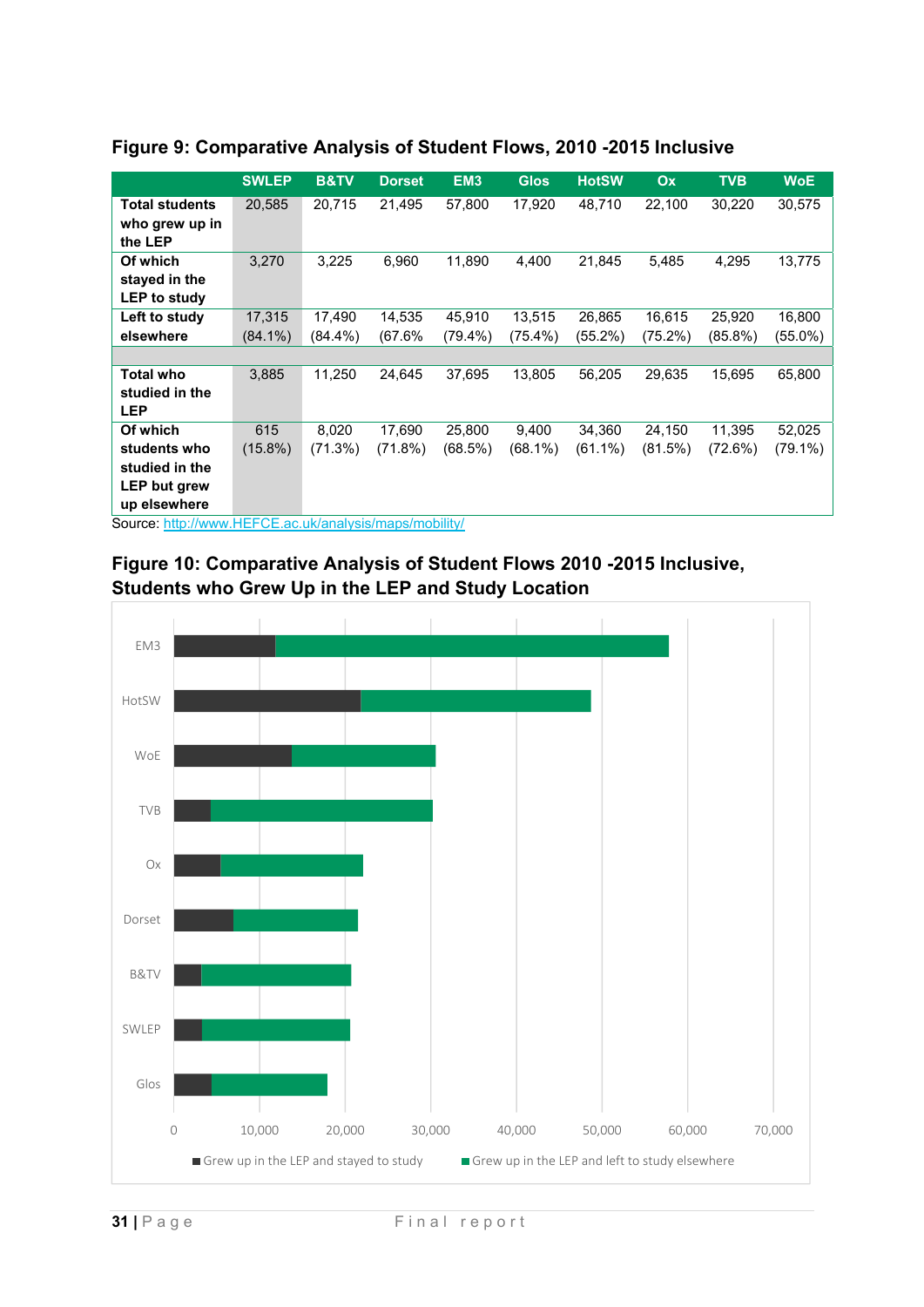Source: http://www.HEFCE.ac.uk/analysis/maps/mobility/



**Students who Studied in the LEP and Home Location**

**Figure 11: Comparative Analysis of Student Flows 2010 -2015 Inclusive,** 

Figures 12 -13 go on to explore the relationship between home and employment locations. They show that SWLEP had the lowest percentage of students that stayed for both study and employment within the comparator group. The percentage of students who left for study and did not return is the second highest within the comparator group at a little over 57%. Nationally, 33% of students leave their home LEP to study and do not return. Chapter 3 explores student flow data in more detail utilising the bespoke data purchased from HESA, which whilst not directly comparable, does allow more granularity in relation to geographical areas of the SWLEP.

Source: http://www.HEFCE.ac.uk/analysis/maps/mobility/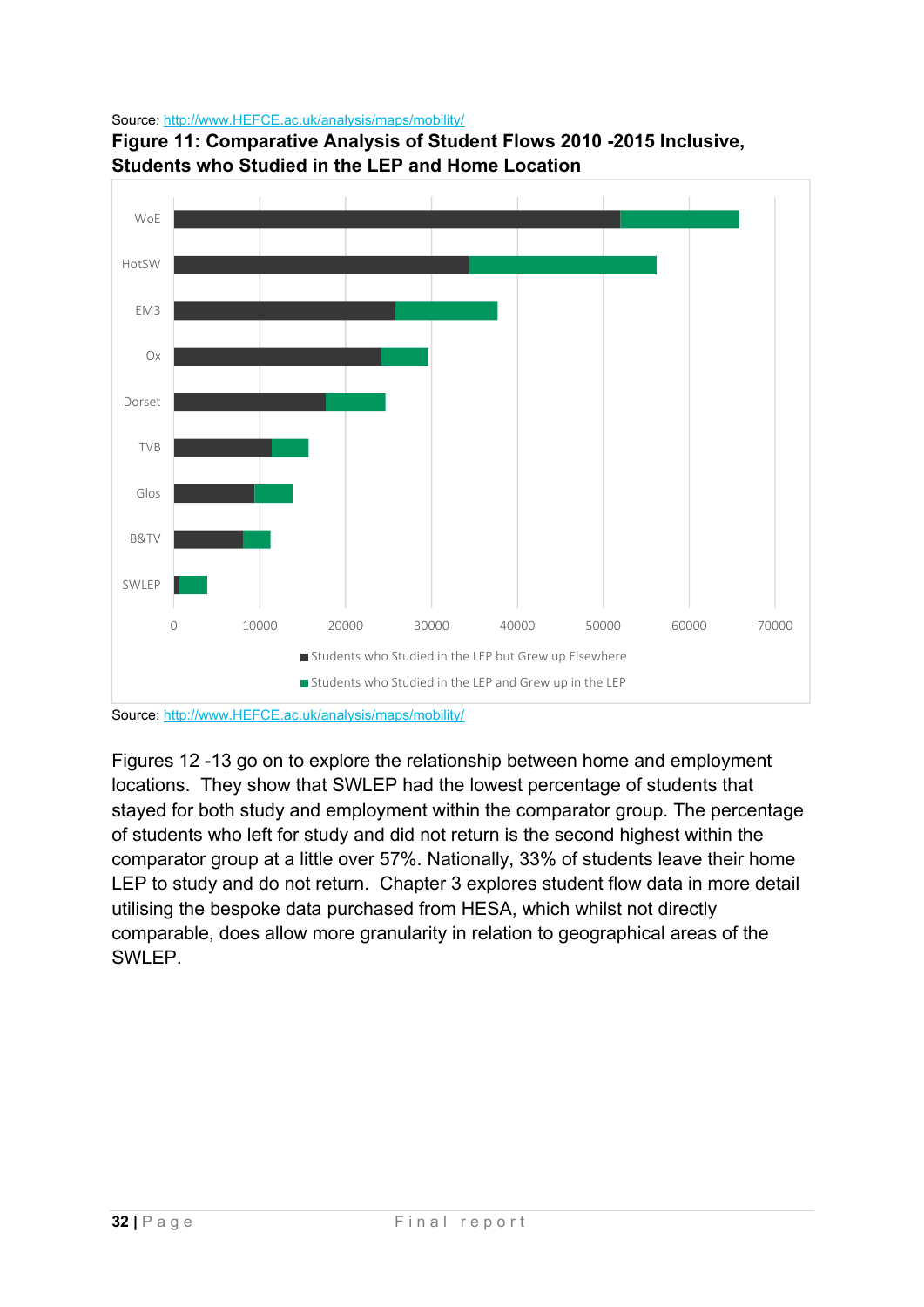| ັ                                                |              |                 |               |                 |             |              |       |            |            |                 |
|--------------------------------------------------|--------------|-----------------|---------------|-----------------|-------------|--------------|-------|------------|------------|-----------------|
|                                                  | <b>SWLEP</b> | <b>B&amp;TV</b> | <b>Dorset</b> | EM <sub>3</sub> | <b>Glos</b> | <b>HotSW</b> | Ox    | <b>TVB</b> | <b>WoE</b> | <b>National</b> |
| <b>Stay for</b>                                  | 4.8%         | 6.2%            | 16.6%         | 8.4%            | 14.7%       | 29.6%        | 12.6% | 5.0%       | 33.1%      | 30%             |
| study and                                        |              |                 |               |                 |             |              |       |            |            |                 |
| employment                                       |              |                 |               |                 |             |              |       |            |            |                 |
| Leave for                                        | 36.6%        | 25.1%           | 32.8%         | 30.8%           | 34.0%       | 24.8%        | 35.1% | 41.0%      | 29.4%      | 30%             |
| study, return                                    |              |                 |               |                 |             |              |       |            |            |                 |
| for                                              |              |                 |               |                 |             |              |       |            |            |                 |
| employment                                       |              |                 |               |                 |             |              |       |            |            |                 |
| Leave for                                        | 57.1%        | 65.2%           | 44.8%         | 56.0%           | 47.9%       | 39.2%        | 47.5% | 52.2%      | 30.8%      | 33%             |
| study, do not                                    |              |                 |               |                 |             |              |       |            |            |                 |
| return                                           |              |                 |               |                 |             |              |       |            |            |                 |
| <b>Stay for</b>                                  | 1.6%         | 3.5%            | 5.7%          | 4.8%            | 3.5%        | 6.3%         | 4.8%  | 1.8%       | 6.6%       | 6%              |
| study, leave                                     |              |                 |               |                 |             |              |       |            |            |                 |
| for                                              |              |                 |               |                 |             |              |       |            |            |                 |
| employment                                       |              |                 |               |                 |             |              |       |            |            |                 |
| Source: http://www.HEFCE.ac.uk/analysis/maps/lg/ |              |                 |               |                 |             |              |       |            |            |                 |

#### **Figure 12: Comparative Analysis of Graduate Flows, 2010 -2015 Inclusive**

**Figure 13: Comparative Analysis of Graduate Flows, 2010 -2015 Inclusive** 



Source: http://www.HEFCE.ac.uk/analysis/maps/lg/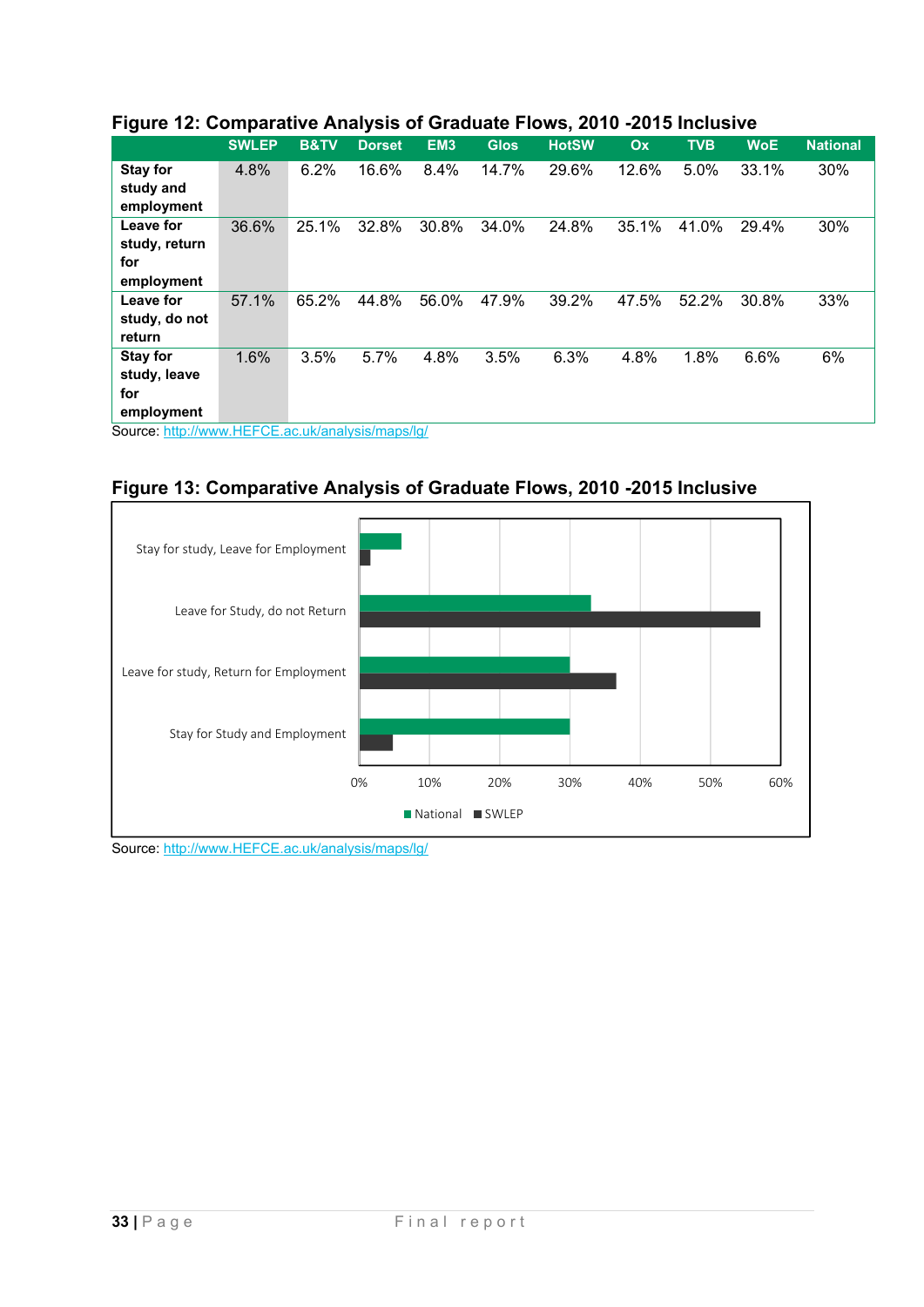#### **SUMMARY OF KEY FINDINGS FROM CHAPTER 2**

- SWLEP is one of the few areas in the country without its own HEI. The Open University is the largest provider of courses. Although it has some interesting niche provision, especially at postgraduate level, at undergraduate level the Oxford Brookes Swindon campus and the area's three Further Education Colleges are the main locally based (i.e. excluding distance learning provision) providers of Higher Education. Provision is therefore more limited locally for undergraduates than elsewhere in the country.
- Unsurprisingly against this backdrop the number of students studying within the LEP area is small and it is also declining. Almost 60% of them study via distance learning. However, the proportion of students that are both registered and taught at a FEC is increasing.
- The profile of the higher level provision offered by the Colleges varies somewhat when compared to the national picture. For example, there appears to be lower than average volumes of foundation degree students. It is not possible to tell the extent to which this issue reflects supply or demand but it may point to a gap in terms of progression routes. The colleges do offer some foundation degree courses and have plans to expand their offer, but there may be scope to broaden this offer further in order to enable participation, particularly from adults who do not have the right qualifications to access Higher Education. However, higher and degree apprenticeships could also fulfil this function and are discussed in more detail in Chapter 3.
- Of note, the current offer form the colleges is tilted in favour of non-STEM based subjects and the part-time offer is variable.
- There are a number of universities within commuting distance of the LEP but choices vary depending on location, with fewer close proximity HEIs serving the Salisbury and Trowbridge areas. This is a key social mobility issue, as students from lower socio-economic backgrounds often prefer to study closer to home than their better off counterparts.
- There is a broad range of subject choices available within universities in the wider area but significant gaps in terms of part-time options.
- Against this backdrop SWLEP has a comparatively high percentage of students that leave the area to study and do not return after graduation. Nationally it has been found that students who study in their home area are much more likely to remain there for work after graduation. This could hamper efforts to address employer's highly skilled roles in the future.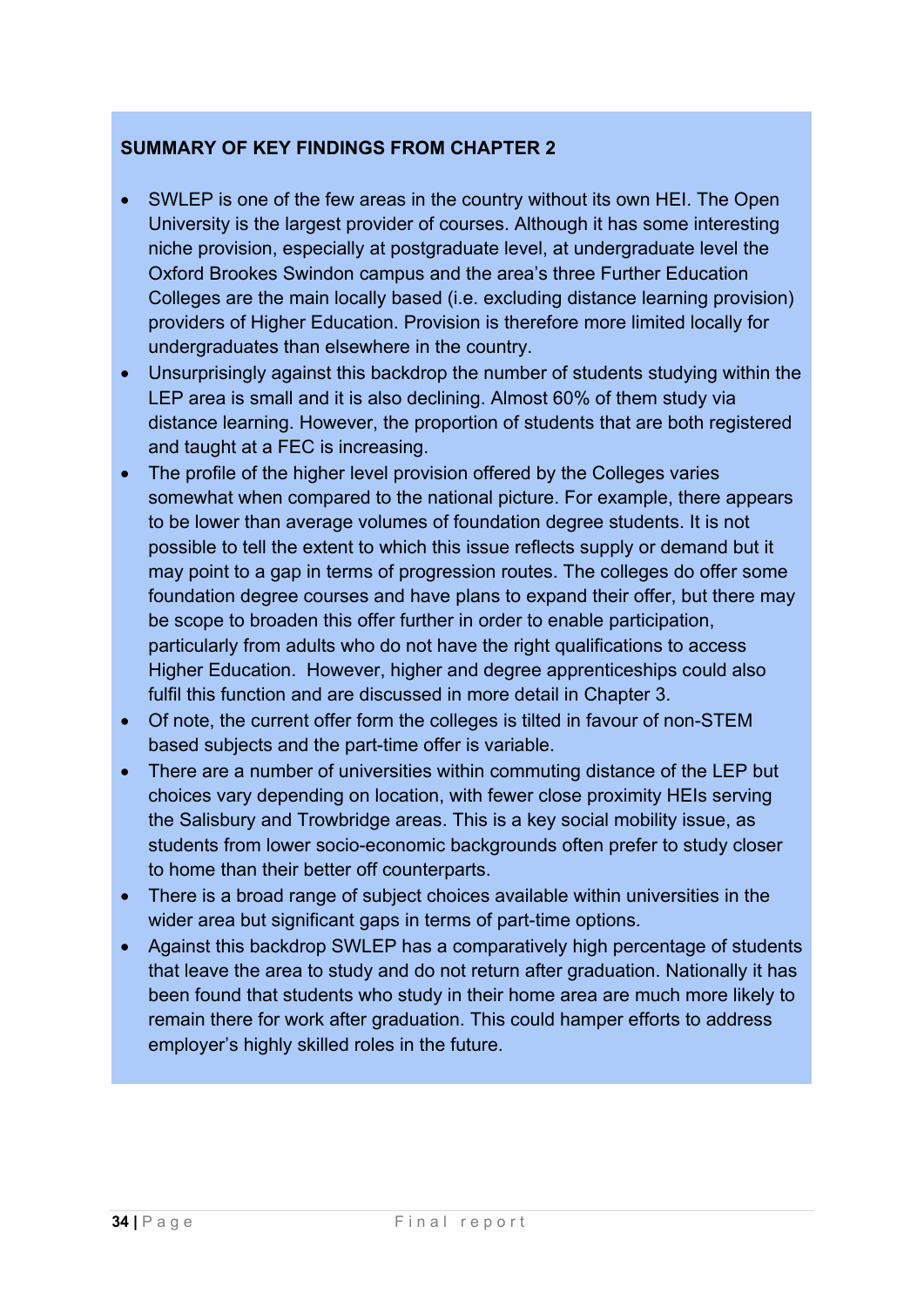# **Chapter 3: Learners from SWLEP, Attainment and Progression to Higher Education**

### **3.1 Introduction**

This section of the report describes the attainment levels of young people from Swindon and Wiltshire and their progression through the education system (up to Key Stage 5). It also explores the findings from both the survey of young people and the survey of adults in terms of the motivations and attitudes towards studying further.

### **3.2 Educational Attainment and Progression**

#### **3.2.1 Student Population**

Before the report discusses educational attainment and progression to Higher Education, it is useful to briefly cover the attributes of the student population. Department for Education (DfE) data (see appendix A.28) shows that in Swindon, 12.3% of young people in the state educated sector were in receipt of Free School Meals aged 15, compared to 6.3% for Wiltshire and 14.9% nationally. Further, 27.1% were identified as having Special Educational Needs (SEN), in Swindon, compared to 16.5% for Wiltshire and 20.9% for England.

#### **3.2.2 Key Stage 4 Performance Statistics**

Attainment, along with awareness and aspiration, can be a key indicator of progression hence it is important to understand how pupils perform at school. There have been some changes in the DfE's Key Stage 4 (KS4) performance measures. Since 2016 the 5+ A\*- C including Maths & English indicator has not been the headline measure of performance. New measures have been designed to hold schools to account for all of their pupil's progress across a broader range of subjects. The new 'attainment 8' score shows pupils' average achievement from a suite of 8 qualifications16. Additionally, the threshold measures have changed to 9-5 and 9-4 passes in Maths and English following the introduction of the new grading system; and, the percentage of pupils achieving an English Baccalaureate has been added. It is therefore difficult to compare the most recent data with previous years hence Figure 14 overleaf represents a snapshot in time only. The Figure shows that the average attainment 8 score per pupil in Wiltshire was higher than either the South West or national averages in 2016-17 but in Swindon it was lower. The same pattern

<sup>1</sup> 16 Attainment 8 measures pupils' attainment across 8 qualifications including: Maths (double weighted) and English (double weighted, if both English language and English literature are entered), 3 qualifications that count in the English Baccalaureate (EBacc) measure and 3 further qualifications that can be GCSE qualifications (including EBacc subjects) or technical awards from the DfE approved list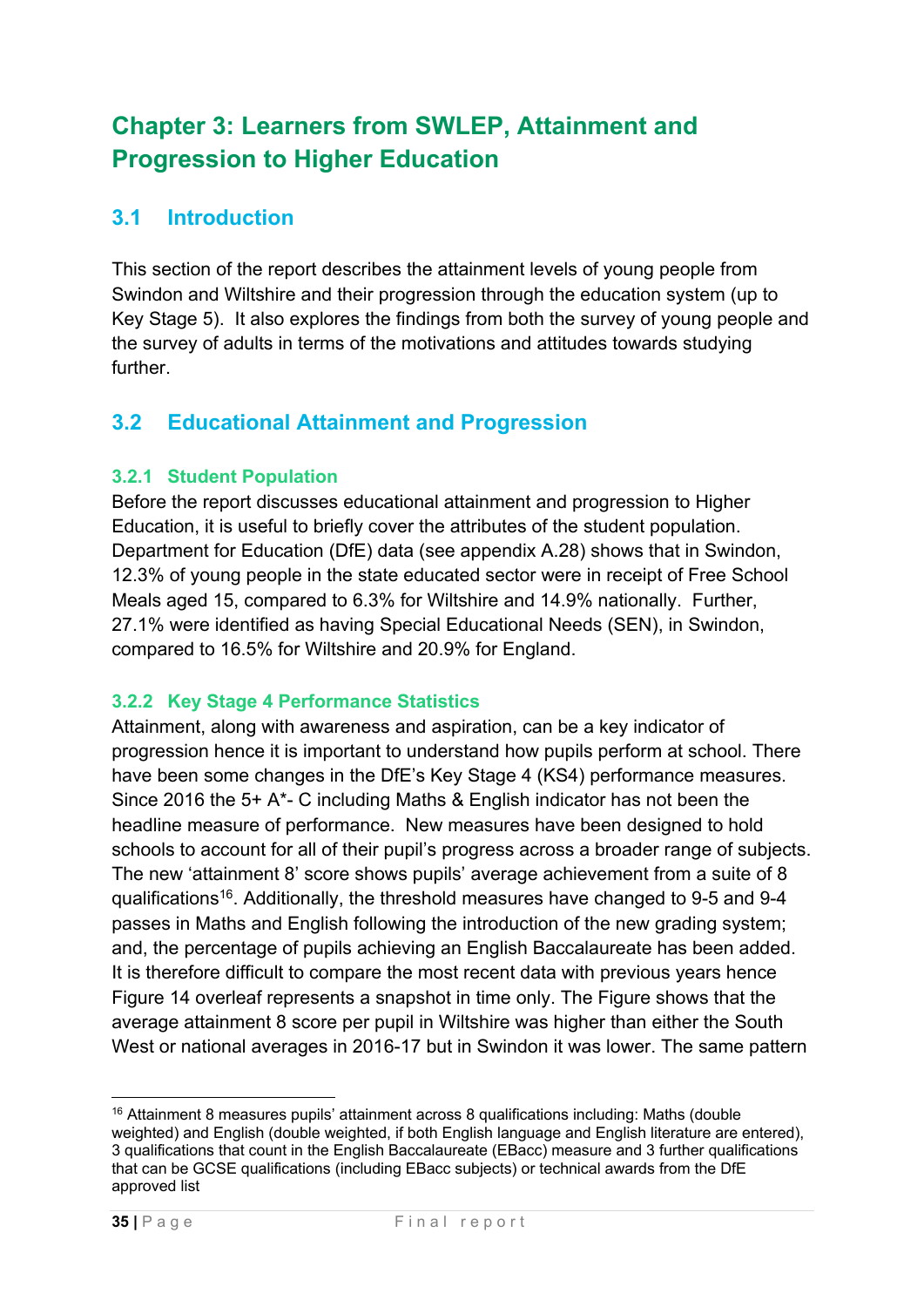can be observed for the 9-5 pass in Maths and English. However, whilst the results were slightly more variable on both the 9-4 passes and the English Baccalaureate measures, the results for Wiltshire were consistently higher than Swindon's.

|                                                                                                                             | <b>Swindon</b> | <b>Wiltshire</b> | <b>South</b><br><b>West</b> | <b>England</b> |
|-----------------------------------------------------------------------------------------------------------------------------|----------------|------------------|-----------------------------|----------------|
| Average attainment 8 Score per pupil                                                                                        | 42.9           | 46.6             | 46.2                        | 46.4           |
| % of pupils who achieved a 9-5 pass in Maths<br>and English                                                                 | 35.7%          | 43.5%            | 42.2%                       | 42.9%          |
| % of pupils who achieved a 9-4 pass in Maths<br>and English                                                                 | 60.0%          | 64.8%            | 64.1%                       | 64.2%          |
| % of pupils who achieved all components in the<br>English Baccalaureate including a 9-5 pass in<br><b>Maths and English</b> | 13.3%          | 20.3%            | 19.5%                       | 21.4%          |
| % of pupils who achieved all components in the<br>English Baccalaureate including a 9-4 pass in<br><b>Maths and English</b> | 15.3%          | 22.1%            | 21.7%                       | 23.9%          |

# **Figure 14: Performance Statistics at KS4, 2016-17**

Source: Department for Education, 2016-17 (revised). Note: Data covers state schools only

Because it has not been possible to consider trend data on these performance statistics, Figure 15 focuses on the old headline measure – the percentage of pupils who achieved 5+ A\*-C in including English and Maths – where relatively consistent data is available from 2013-14 to 2015-16. This shows that, from a similar starting point in 2013-14 the attainment in Wiltshire increased considerably to a position much higher than the average for either the South West or for state funded schools across England. The starting point for Swindon was much lower and it continued to perform worse on average, however, the data does show some improvement for Swindon between the academic years 2014-15 and 2015-16.



**Figure 15: Trends in 5+ A\*-C Including English and Maths, 2013-14 to 2015-16** 

Source: Department for Education, 2015-16 (revised)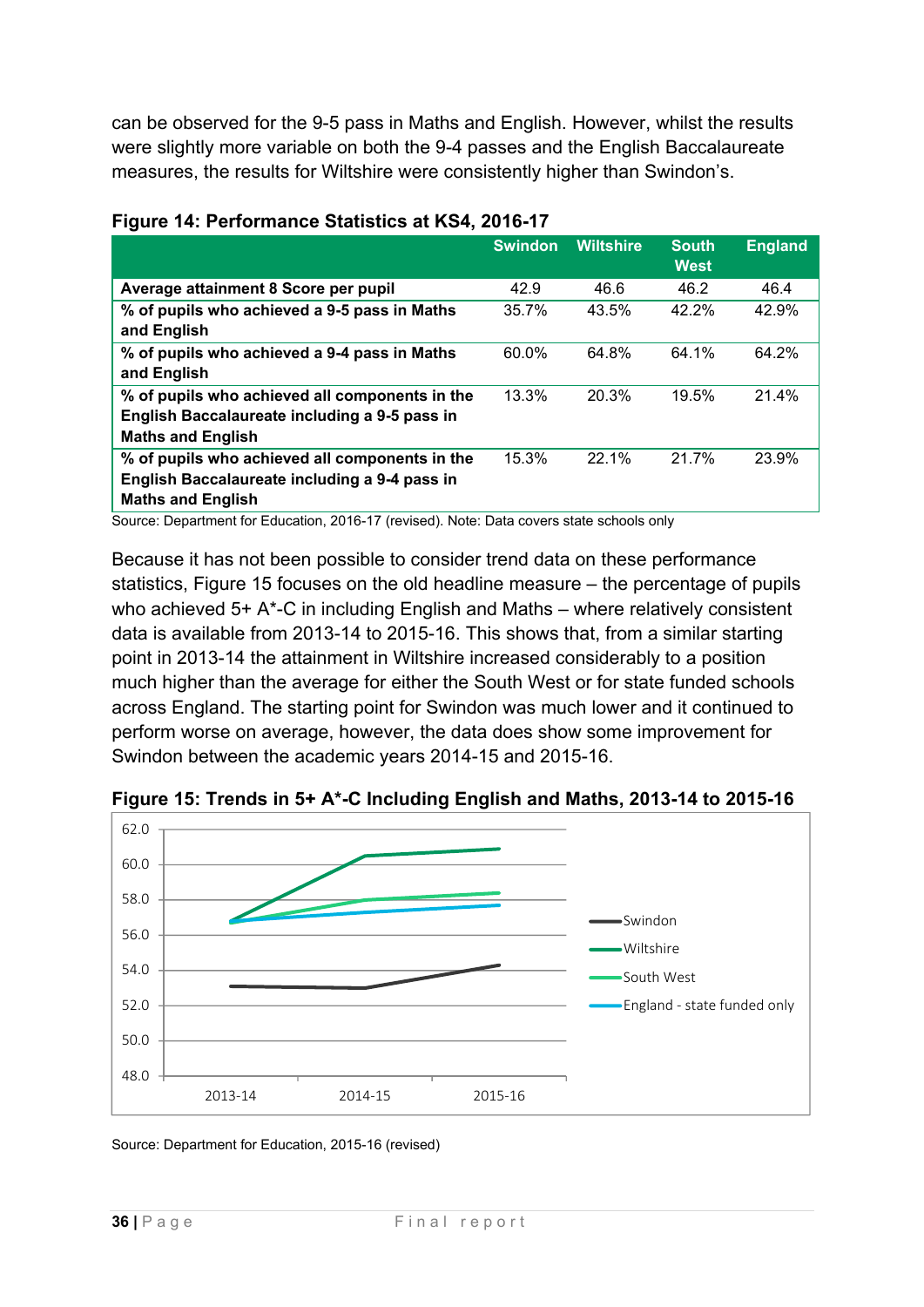#### **Key Findings**

- Under the new measures, KS4 results are consistently higher in Wiltshire than Swindon
- Wiltshire exceeds the national averages for some, but not all measures
- Under the old measures, Wiltshire has shown a rapid rate of improvement from a high starting point between 2013-14 and 2015-16, whereas Swindon has shown a more marginal improvement from a lower starting point
- As research by HEFCE shows that GCSE-level attainment is a (but not the only) dominant factor in determining progression to Higher Eduction, improving educational attainment should be an important priority in driving participation

# **3.2.3 Key Stage 4 Destinations**

The Government's policy to raise the participation age means that, since 2013 when it was introduced, more young people have stayed in education or training throughout the country. Locally, it is clear from DfE data that the percentage of KS4 pupils who progressed to some form of education or employment/training destination in 2015-16 was in line with (or in the case of Wiltshire, slightly above) the South West and national averages. Further, the percentage of KS4 pupils who progressed to any *sustained education* destination was above the South West and national averages in both Swindon and Wiltshire. However, the actual destinations differed markedly as can be seen from Figure 16. Whilst in Wiltshire the percentage that progressed to a Further Education provider was in line with the national average it was considerably higher in Swindon which reflects the make-up of post 16 provision in the area. N.B. this does not necessarily mean that those individuals are studying at Further Education level - it simply means that they are studying with a Further Education provider. Conversely, a much higher percentage of Wiltshire's young people attended a School Sixth Form. Please note that the DfE destinations data is based on the number of pupils attending the schools within the area, rather than on the residence of the pupil and could therefore be skewed by pupils attending a SWLEP school from outside of the area or vice versa.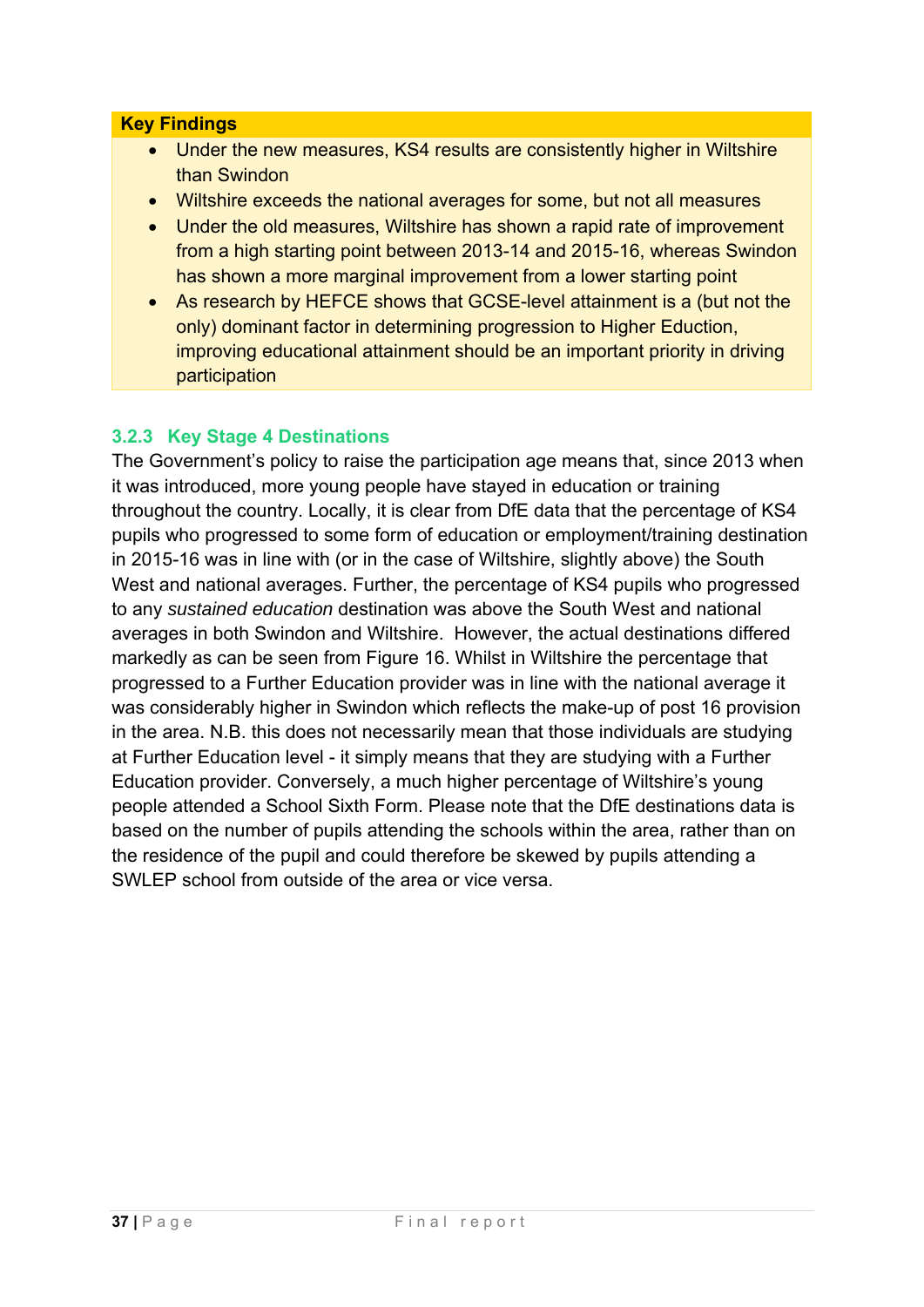#### **Figure 16: KS4 Destinations, 2015-16**

|                                                           | <b>Swindon</b> | <b>Wiltshire</b> | <b>South</b><br><b>West</b> | <b>England</b> |
|-----------------------------------------------------------|----------------|------------------|-----------------------------|----------------|
| Overall education or employment/training<br>destination   | 94%            | 95%              | 94%                         | 94%            |
| Any sustained education destination                       | 93%            | 92%              | 91%                         | 90%            |
| <b>Further Education or other FE provider</b>             | 60%            | 38%              | 45%                         | 38%            |
| <b>Sixth Form College</b><br>$\qquad \qquad \blacksquare$ | 14%            | 5%               | 5%                          | 13%            |
| <b>School Sixth Form</b>                                  | 18%            | 48%              | 41%                         | 39%            |
| Other provider                                            | $1\%$          | $1\%$            | $1\%$                       | $1\%$          |
| Apprenticeship                                            | 6%             | 5%               | 7%                          | 6%             |
| Sustained employment and/or training destination          | 3%             | 3%               | 3%                          | 3%             |
| (excluding apprenticeships)                               |                |                  |                             |                |
| <b>Destination not sustained</b>                          | 3%             | 4%               | 5%                          | 5%             |
| <b>Activity not captured</b>                              | $1\%$          | 1%               | 1%                          | 1%             |

Source: Department for Education, 2015-16 data (revised). Note: state funded mainstream schools only

The PCON breakdown (see Appendix A.32) shows that the percentage of young people that progressed to any sustained education destination was highest in Chippenham and lowest in Salisbury. The percentage that went to a Further Education College was much higher in North Swindon than anywhere else, as was the percentage of young people that attended a Sixth Form College. South West Wiltshire had the highest percentage of young people going to a School Sixth Form post KS4.

Overall, research undertaken as part of the Swindon and Wiltshire Needs Analysis for the Post 16 Area Review (August 2016) found that 81% of Swindon's 16-18 learners learned in Swindon, 12% went to Gloucestershire (mainly Cirencester College) and 3% to Wiltshire. Wiltshire, however, was found to be less self-contained and reflecting its size, transport routes and geography, the review found that 67% of its 16 -18 learners learned in Wiltshire, with 14% travelling to Swindon (800), 12% to Bath and North East Somerset (City of Bath College) (700), 10% to Winchester (600) and 5% to Cotswold (Cirencester College) (300).

#### **Key Findings**

- The percentage of KS4 pupils who progressed to any sustained education destination was above the South West and national averages in both Swindon and Wiltshire
- In Swindon a much higher proportion of KS4 students progressed to Further Education Colleges than the national average, reflecting the importance of the Further Education sector in Swindon
- Post 16, 84% and 81% of Swindon and Wiltshire's learners stayed within the LEP area respectively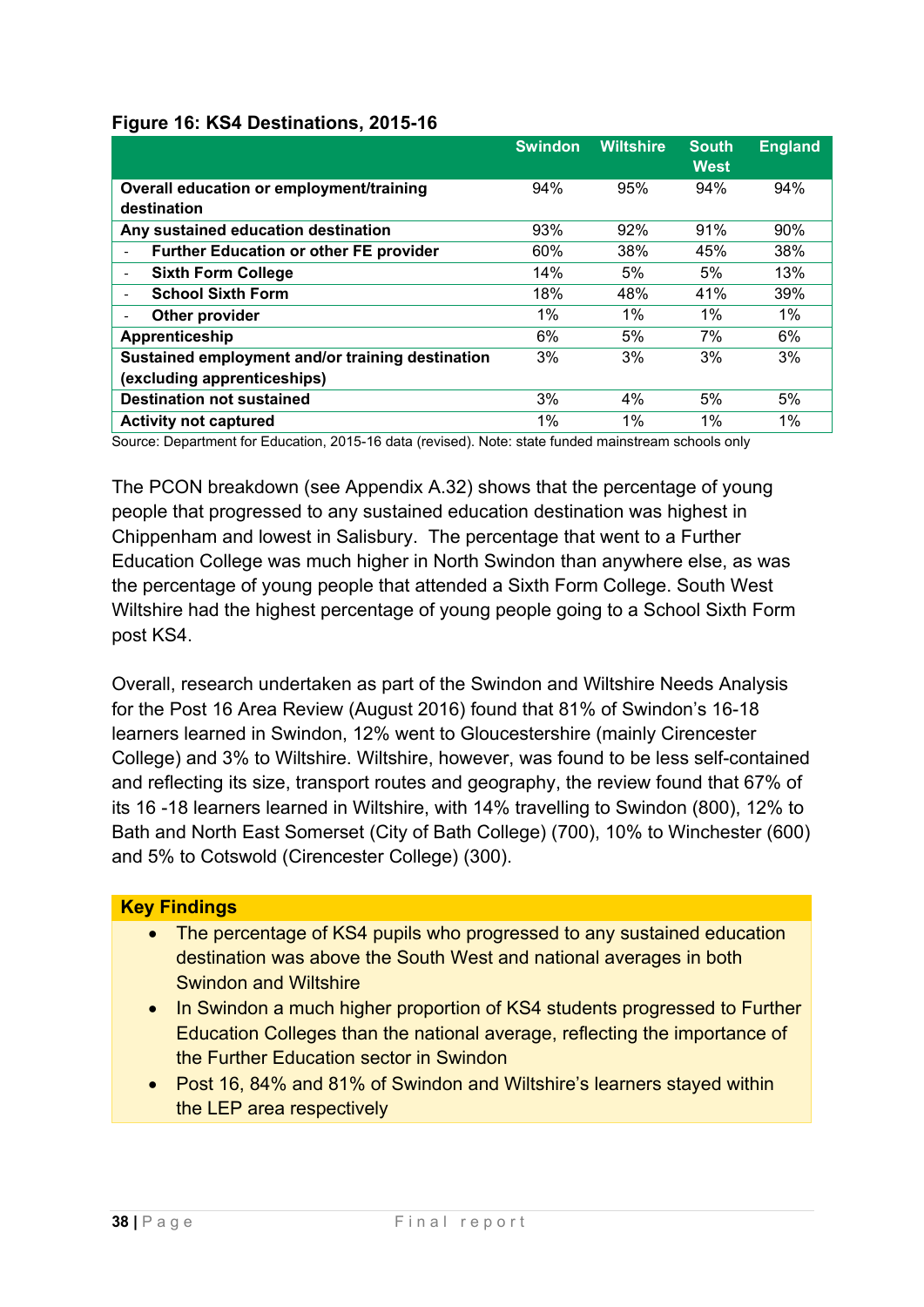# **3.2.4 Key Stage 5 Performance Statistics**

As with the KS4 statistics there have been changes to the way in which Key Stage 5 (KS5) performance is measured with the introduction of Average Point Scores (APS) by entry for cohorts of Academic, Tech and Applied General Studies students alongside A levels students. Figures 17 and 18 show that across all indicators, attainment in Swindon is lower than Wiltshire, South West and national averages. Whereas in Wiltshire, attainment is comparable to or higher than regional and national averages for A-Level and academic indicators, but lower than national averages for technical indicators.

|                                                   | <b>Swindon</b><br><b>State Funded</b> |             | <b>Wiltshire</b><br><b>State Funded</b> |                | <b>South West</b><br><b>State Funded</b> |             | <b>England State</b><br><b>Funded</b> |             |
|---------------------------------------------------|---------------------------------------|-------------|-----------------------------------------|----------------|------------------------------------------|-------------|---------------------------------------|-------------|
|                                                   | $2015 -$<br>16                        | 2016-<br>17 | $2015 -$<br>16                          | $2016 -$<br>17 | $2015 -$<br>16                           | 2016-<br>17 | $2015 -$<br>16                        | 2016-<br>17 |
| <b>APS at Level 3</b>                             | 28.88                                 | 27.46       | 32.14                                   | 32.31          | 31.45                                    | 32.06       | 31.42                                 | 32.33       |
| <b>APS at A Level</b>                             | 26.67                                 | 25.65       | 32.26                                   | 32.32          | 30.72                                    | 31.07       | 30.44                                 | 31.13       |
| <b>APS for Academic</b><br>students               | 26.83                                 | 25.82       | 32.40                                   | 32.43          | 30.95                                    | 31.31       | 30.63                                 | 31.32       |
| <b>APS for Tech students</b>                      | 25.82                                 | 27.19       | 27.35                                   | 29.66          | 30.04                                    | 31.59       | 30.76                                 | 32.25       |
| <b>APS for Applied</b><br><b>General students</b> | 31.33                                 | 31.44       | 35.04                                   | 34.30          | 34.39                                    | 34.94       | 34.66                                 | 35.69       |

# **Figure 17: Average Point Scores at Level 3, 2016-17 and 2015-16**

Source: Department for Education, 2015-16 (revised) and 2016-17 (revised)



# **Figure 18: Average Point Scores at Level 3, 2016-17**

Source: Department for Education, 2015-16 (revised) and 2016-17 (revised)

Figure 19 shows the APS change between 2015-16 and 2016-17. This shows that whilst in England the APS per entry improved the picture was more mixed at a local level. Whilst Wiltshire showed some improvement in all but one indicator (APS for Applied General students), the improvement was lower than that seen in the South West and England, except for Tech students, where the rate of improvement has exceeded the regional and national rate. In Swindon the position worsened overall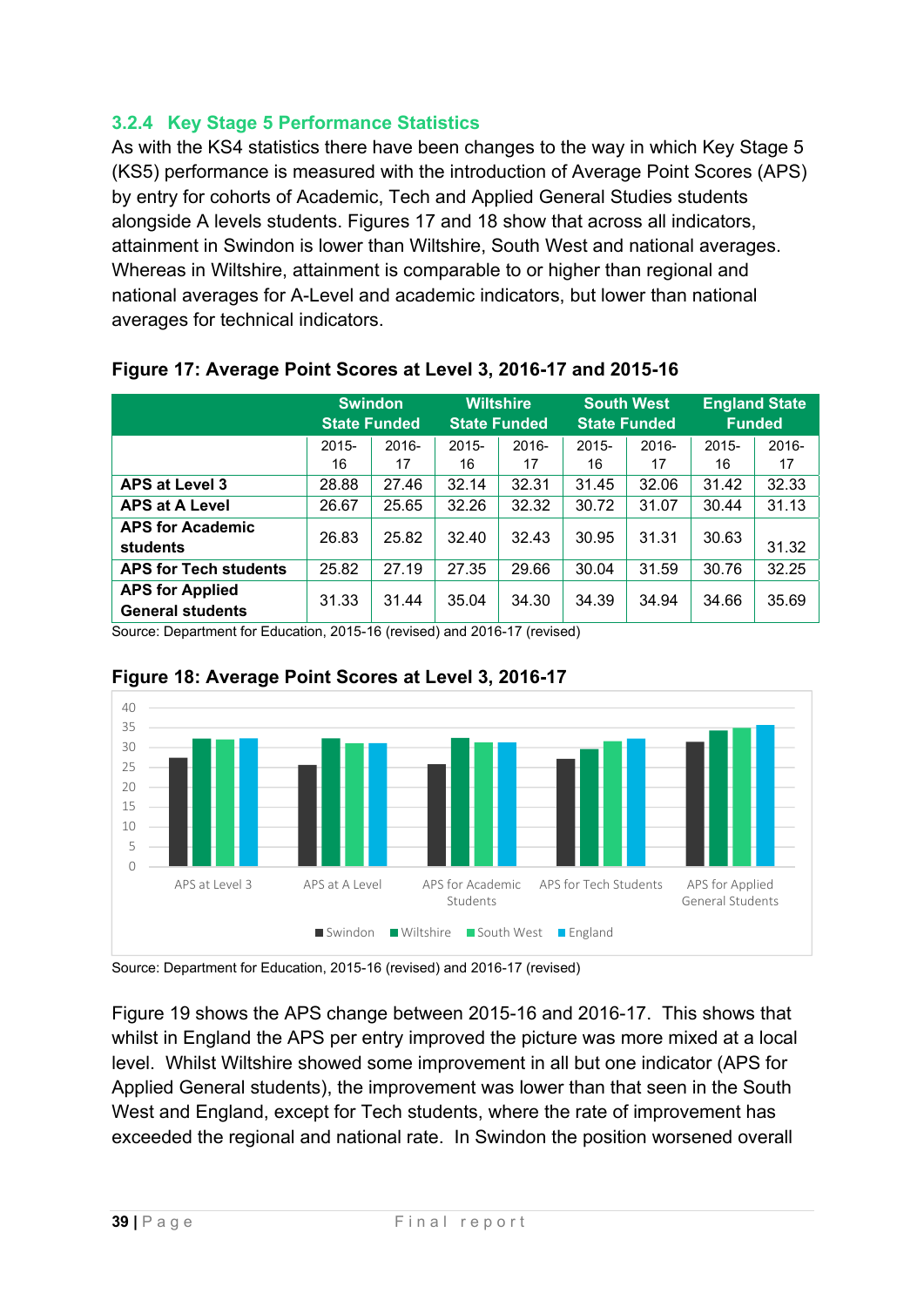from an already lower starting point. However, Swindon did see an improvement in its APS for Tech and Applied General students.



**Figure 19: Average Point Scores at Level 3, APS Change Between 2015-16 and 2016-17** 

Source: Department for Education, 2015-16 (revised) and 2016-17 (revised)

Following the same pattern, Figure 20 presents the A Level results within the different areas which fluctuate from year to year but whereas Wiltshire's results improved between years, Swindon's worsened. For 2016-17 it is also possible to see the percentage of students who achieved at least two A Levels and these are shown on the bottom row of the table indicating that Wiltshire's performance on this measure was considerably higher than all others; and that Swindon's was considerably lower.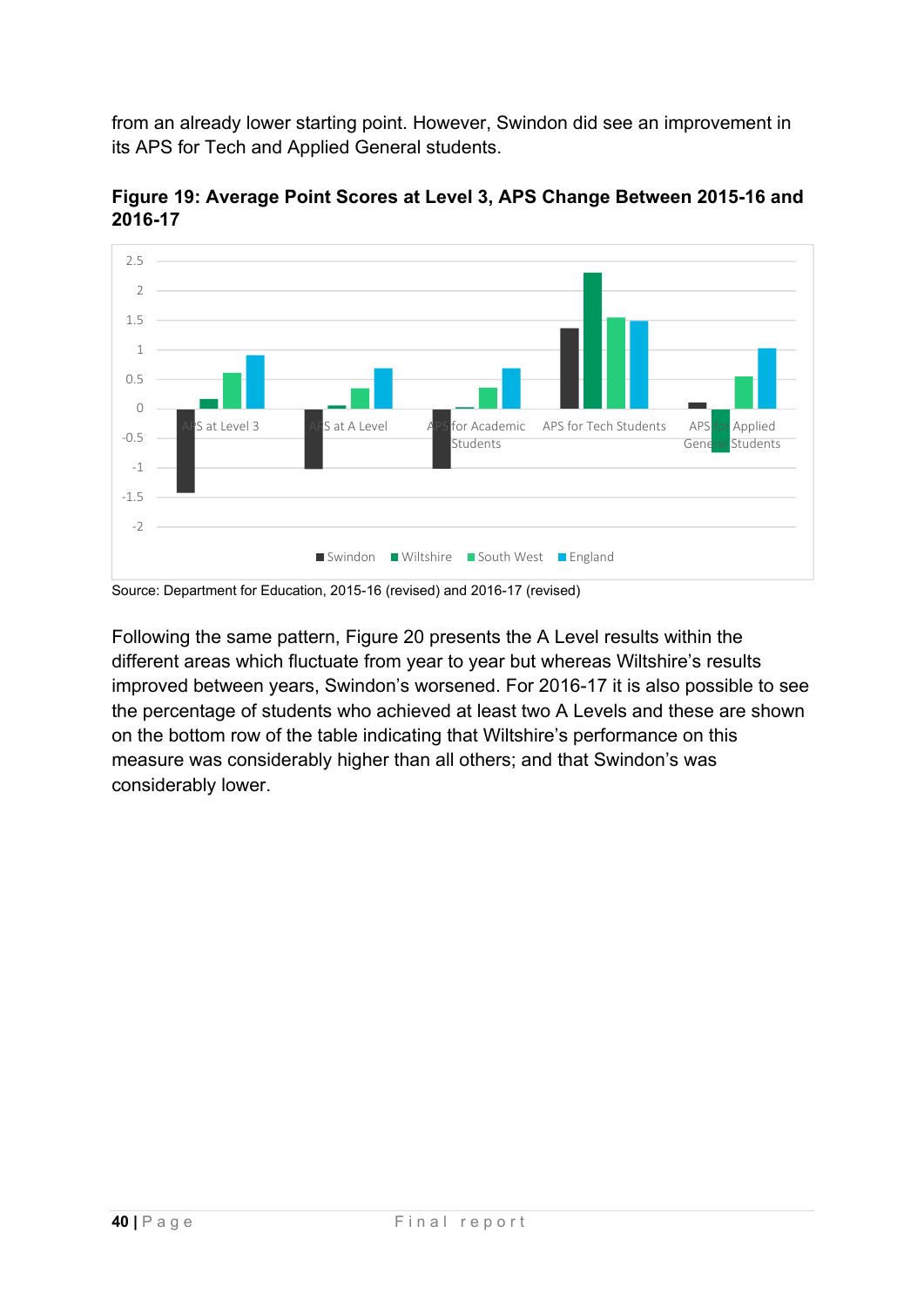|                         | <b>Swindon</b> |       |                  |       | <b>South West</b> |       |                |       |
|-------------------------|----------------|-------|------------------|-------|-------------------|-------|----------------|-------|
|                         |                |       | <b>Wiltshire</b> |       |                   |       | <b>England</b> |       |
|                         | $2015 -$       | 2016- | $2015 -$         | 2016- | $2015 -$          | 2016- | $2015 -$       | 2016- |
|                         | 16             | 17    | 16               | 17    | 16                | 17    | 16             | 17    |
| % of students who       | 11.1           | 7.0   | 21.3             | 21.8  | 19.2              | 19.2  | 18.5           | 19.3  |
| achieved grades AAB     |                |       |                  |       |                   |       |                |       |
| or better at A Level    |                |       |                  |       |                   |       |                |       |
| % of students achieving | 8.3            | 5.5   | 16.4             | 16.6  | 14.4              | 14.2  | 13.9           | 14.3  |
| grades AAB or better at |                |       |                  |       |                   |       |                |       |
| A level, of which at    |                |       |                  |       |                   |       |                |       |
| least two are in        |                |       |                  |       |                   |       |                |       |
| facilitating subjects   |                |       |                  |       |                   |       |                |       |
| % of students who       | 5.7            | 3.4   | 11.8             | 13.7  | 11.0              | 11.0  | 10.5           | 11.1  |
| achieved 3 A*-A grades  |                |       |                  |       |                   |       |                |       |
| or better at A Level    |                |       |                  |       |                   |       |                |       |
| % of students who       | N/A            | 58.4  | N/A              | 79.7  | N/A               | 73.9  | N/A            | 75.4  |
| achieved at least 2 A   |                |       |                  |       |                   |       |                |       |
| levels                  |                |       |                  |       |                   |       |                |       |

# **Figure 20: A Level Results, 2015-16 and 2016-17**

Source: Department for Education, 2015-16 (revised) and 2016-17 (revised)

Figure 21 below shows Level 2 attainment by the age of 19. The first indicator shows that the proportion of 19 year old qualified to Level 2, is slightly higher than regional and national averages for Wiltshire, but lower for Swindon, following the same broad pattern highlighted previously.

The second indicator shows that the proportion of 19 year olds qualified to Level 2 with English and Maths is the same as the regional average for Wiltshire, but lower than the national average, suggesting that performance is lower than expected for English and Maths if the overall attainment pattern is followed. In Swindon, the proportion is lower than Wiltshire, regional and national averages, suggesting that there is scope to improve attainment at Level 2 English and Maths as well as broader attainment.

The final indicator looks at the percentage of young people attaining GCSE Grades A\*-C or other Level 2 qualifications in English and Maths at the age of 19 for those who had not achieved this level by the age of 16. For this indicator, Swindon performs more strongly than Wiltshire, regional and national averages, potentially indicating successful provision in this area.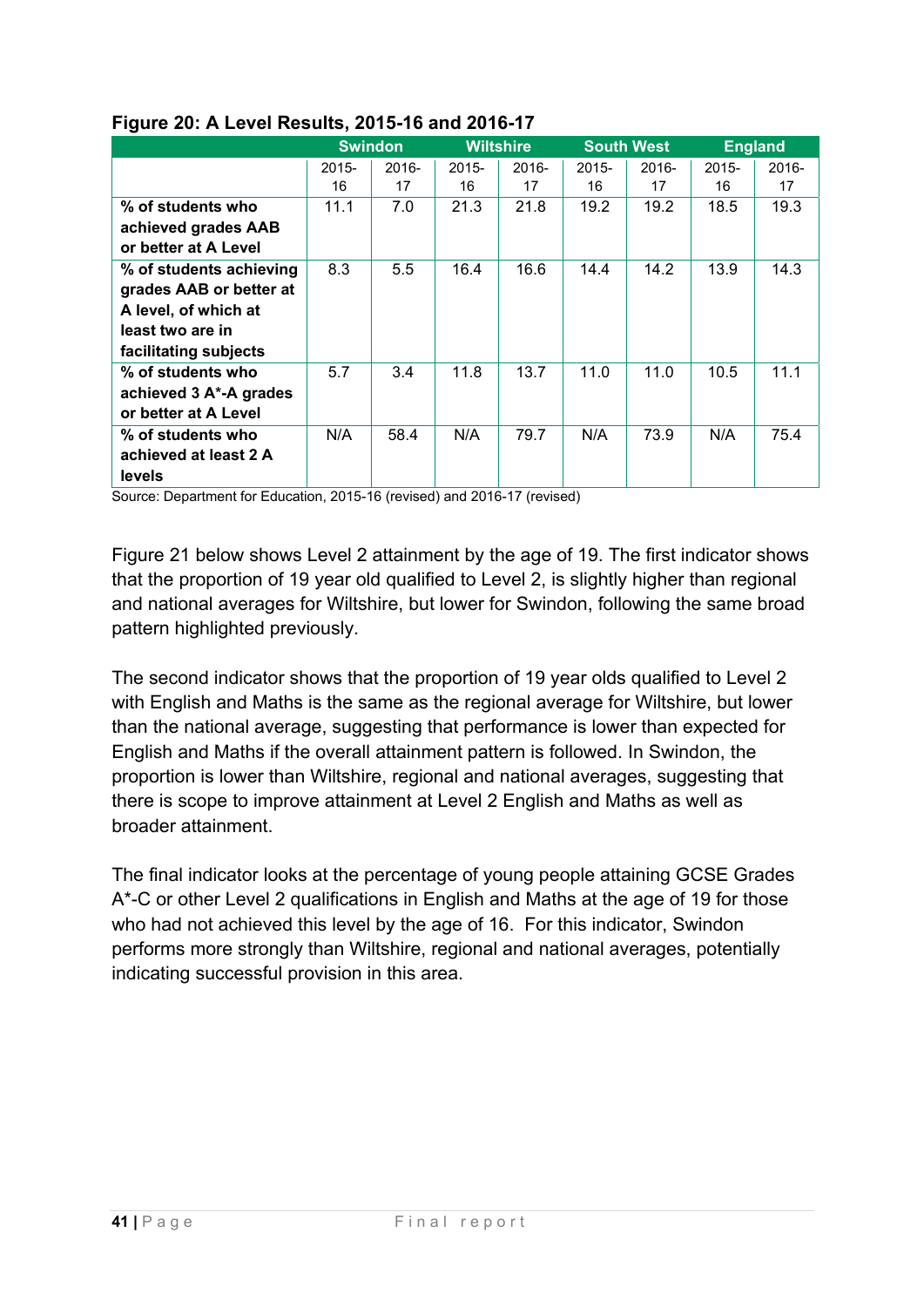# **Figure 21: Level 2 Attainment by Age 19**

|                                                                                                                                                                                                                                             | <b>Swindon</b> | <b>Wiltshire</b> | <b>SW</b> | <b>England</b> |
|---------------------------------------------------------------------------------------------------------------------------------------------------------------------------------------------------------------------------------------------|----------------|------------------|-----------|----------------|
| Percentage of 19 year olds qualified to Level 2                                                                                                                                                                                             | 81.6           | 85.6             | 84.9      | 85.3           |
| Percentage of 19 year olds qualified to Level 2<br>with English and Maths                                                                                                                                                                   | 69.2           | 71.7             | 717       | 72.6           |
| Percentage attaining GCSE A*-C or other<br>Level 2 qualifications in English and Maths at<br>age 19, for those who had not achieved this<br>level by age 16<br>$\Omega$ DEE $\Omega$ 0040 Million $\Omega$ lilion is also is substituted by | 26.1           | 25.6             | 25.9      | 24.1           |

Source: DFE, 2016. Note: State sector only

#### **Key Findings**

- At Key Stage 5, attainment in Swindon is below regional and national averages on all indicators, whereas attainment in Wiltshire is above average on most (but not all) KS5 indicators
- Whilst nationally state funded schools are showing consistent improvement across all measures, in Swindon and Wiltshire the trend is more mixed

# **3.2.5 A Level Entries in STEM Subjects**

Improving participation in STEM subjects has been prioritised both nationally in the Industrial Strategy  $17$  as well as locally within the Strategic Economic Plan<sup>18</sup>, reflecting the importance of these skills to the economy and in particular within the priority sectors. In the academic year 2015-16 30% of Swindon's A level entries were in a STEM subject and in Wiltshire the figure was 33%. This compares with 32% in the South West and 33% in England. The pass rates were remarkably similar to national averages except for subjects with very small cohorts such as Design and Technology in Swindon and ICT in Wiltshire. More detail can be found at Appendix A.38. Findings from the survey of young people which explored attitudes towards STEM subjects are presented later in this chapter and data on the take-up of STEM related degree courses in Chapter 4.

#### **Key Findings**

- Participation in STEM A-levels is broadly comparable with national averages
- Approximately one third of students are taking STEM A-levels. The strategy could consider actions to 'nudge' these students with an aptitude for STEM to take STEM subjects at a higher level

# **3.2.6 Key Stage 5 Destinations and Higher Education Participation**

The DfE produces a set of statistics on young people's education and employment choices after KS5. The measures only relate to Level 3 learners and they are based

<sup>1</sup> <sup>17</sup> Industrial Strategy, Building a Britain Fit for the Future, HM Government

<sup>&</sup>lt;sup>18</sup> Swindon and Wiltshire Strategic Economic plan. January 2016, SWLEP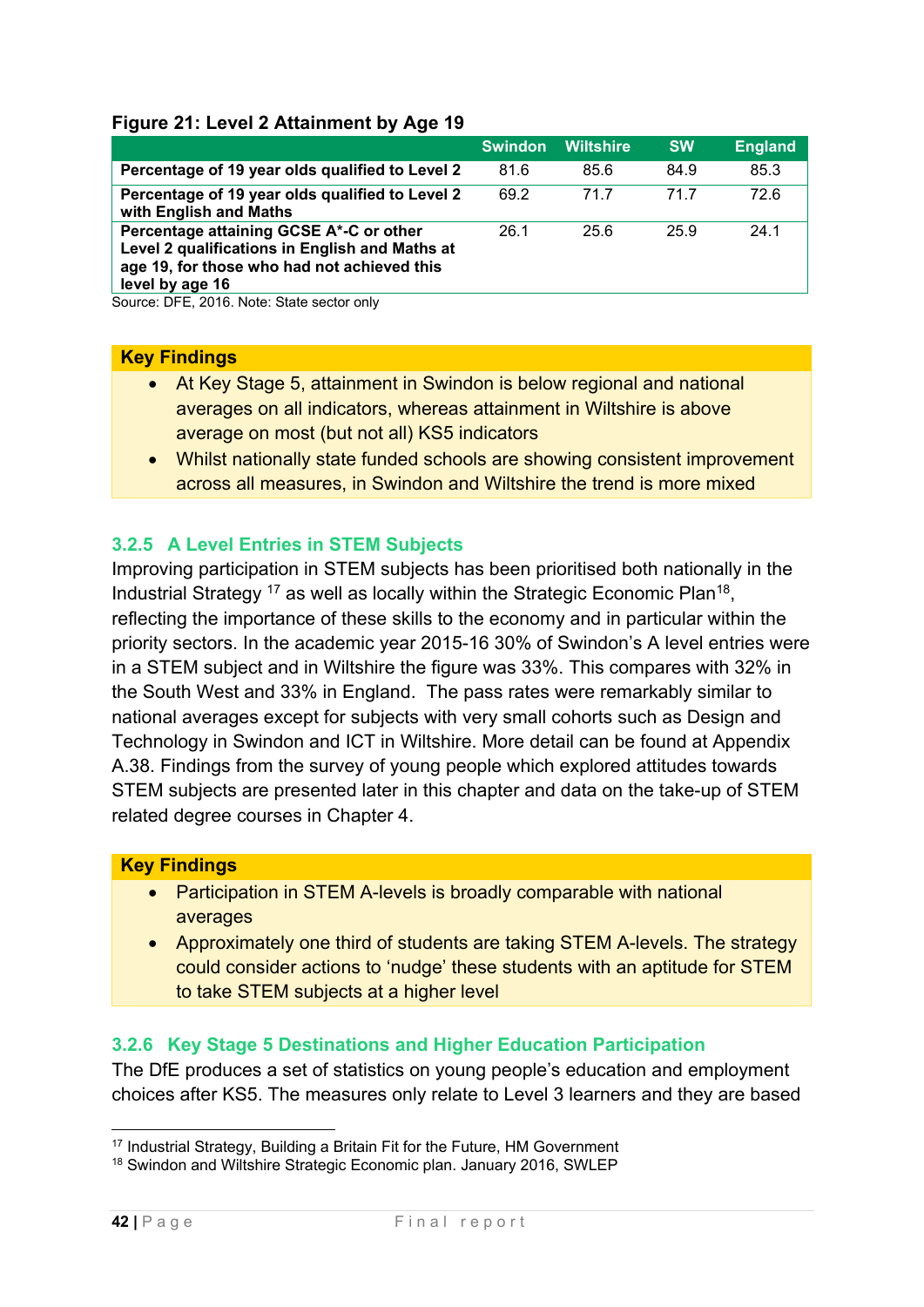on where the pupil goes to school<sup>19</sup>, rather than where they live but they do provide the most consistent source of information on what young people do at age 18. The most recent release is shown in Figure 22 and 23 which illustrate that a higher than average percentage of young people went on to a sustained education or employment destination in 2015-16 post KS5 in both Swindon and Wiltshire. However, a slightly lower percentage of them went on to a sustained education destination, although the figures were nevertheless comparatively high for the South West. Beyond this there were marked differences between the areas in terms of where the post KS5 students went. Fewer students in either Swindon or Wiltshire went on to a Higher Education provider than the national average, although the percentage in Wiltshire was higher than the South West average. However, whereas Swindon saw a much higher number progressing on to a Further Education provider Wiltshire saw a higher number taking employment as opposed to further study.

|                                        | <b>Swindon</b> | <b>Wiltshire</b> | <b>South</b><br><b>West</b> | <b>England</b> |
|----------------------------------------|----------------|------------------|-----------------------------|----------------|
| <b>Overall education or employment</b> | 91%            | 92%              | 89%                         | 89%            |
| destination                            |                |                  |                             |                |
| Any sustained education destination    | 65%            | 63%              | 60%                         | 66%            |
| <b>Further Education provider</b><br>٠ | 28%            | 15%              | 15%                         | 13%            |
| <b>Higher Education provider</b>       | 36%            | 46%              | 42%                         | 51%            |
| (of which Russell Group)               | 6%             | 15%              | 11%                         | 12%            |
| <b>Other education</b>                 | $1\%$          | 2%               | 3%                          | 2%             |
| Apprenticeship                         | 9%             | 6%               | 8%                          | 7%             |
| <b>Employment</b>                      | 26%            | 29%              | 29%                         | 23%            |
| <b>Destination not sustained</b>       | 7%             | 6%               | 8%                          | 8%             |
| <b>Destination not captured</b>        | 2%             | 2%               | 3%                          | 3%             |

#### **Figure 22: KS5 Destinations, 2015-16**

Source: Department for Education, 2015-16. Note: state funded mainstream schools and colleges only

<sup>1</sup> <sup>19</sup> Wiltshire figures will therefore be slightly distorted as the county is a net exporter of post 16 students. Destinations of students who study out of county are not able to be tracked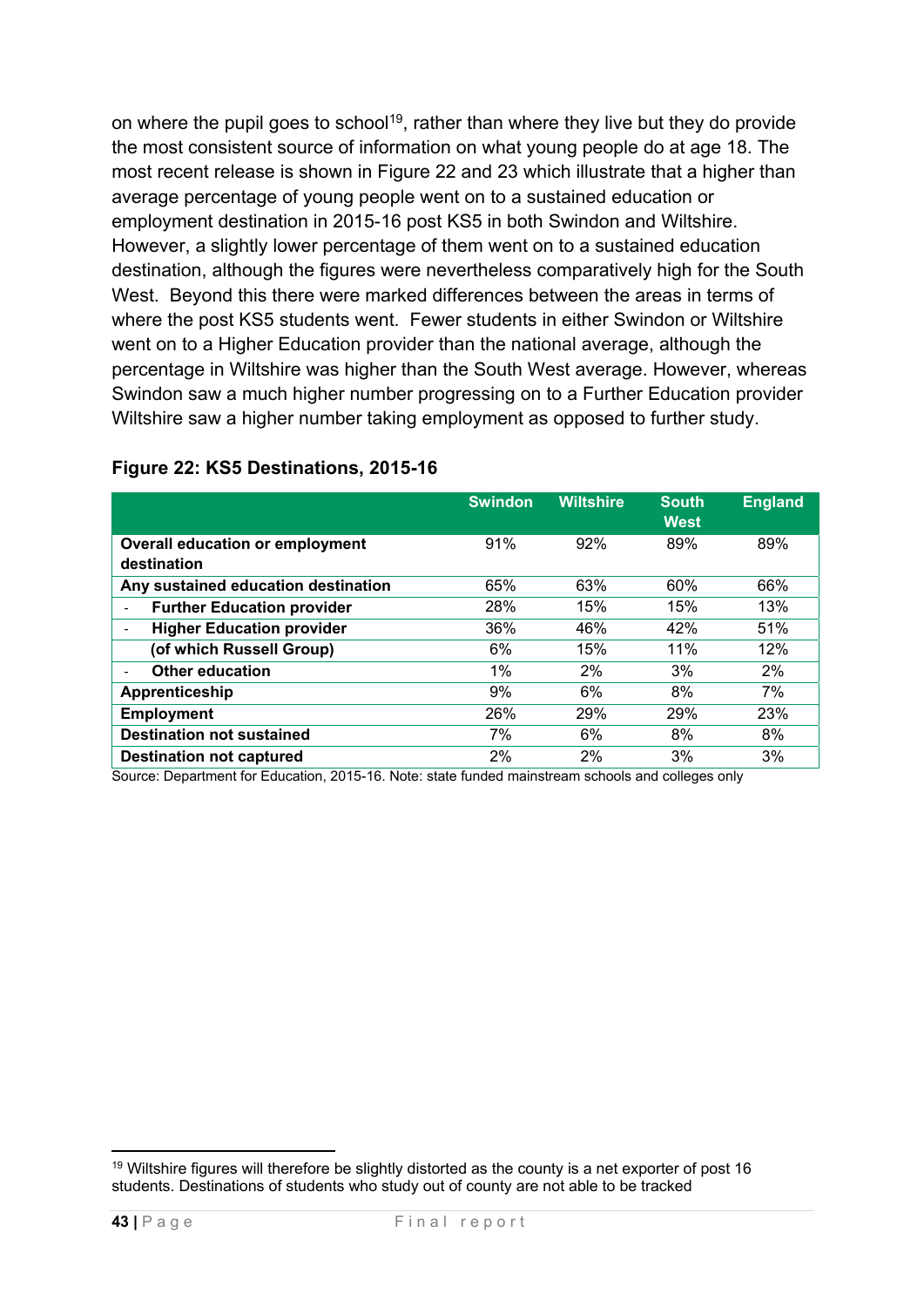

**Figure 23: KS5 Destinations, 2015-16** 

The PCON level breakdown of this data shows that South Swindon had the highest percentage progressing on to any sustained education destination post KS5 and that North Swindon had the lowest, as can be seen from Figure 24. North Wiltshire and Salisbury had a much higher percentage of young people going on to Higher Education (56% each), over double that seen in North Swindon (27%). Salisbury had by far the highest percentage studying at a Russell Group university (34%, exceeding the national average by some margin) which is to be expected given the numbers of students educated at the grammar schools in Salisbury.

|                                        | <b>North</b><br><b>Swindon</b> | <b>South</b><br><b>Swindon</b> | Chip'ham | <b>Devizes</b> | <b>North</b><br><b>Wiltshire</b> | <b>Salisbury</b> | <b>South</b><br>West<br><b>Wiltshire</b> |
|----------------------------------------|--------------------------------|--------------------------------|----------|----------------|----------------------------------|------------------|------------------------------------------|
| Any sustained<br>education destination | 53%                            | 73%                            | 62%      | 59%            | 68%                              | 65%              | 65%                                      |
| <b>Further Education</b><br>provider   | 25%                            | 30%                            | 24%      | 9%             | 10%                              | 7%               | 11%                                      |
| <b>Higher Education</b><br>provider    | 27%                            | 42%                            | 37%      | 48%            | 56%                              | 56%              | 51%                                      |
| (of which Russell<br>Group)            | x                              | 9%                             | 10%      | 11%            | 18%                              | 34%              | 13%                                      |
| Other education                        | 1%                             | $1\%$                          | 1%       | 2%             | 1%                               | 2%               | 3%                                       |

#### **Figure 24: KS5 Sustained Education Destinations by Type and Parliamentary Constituency, 2015-16**

Source: Department for Education, 2015-16

Source: Department for Education, 2015-16. Note: state funded mainstream schools and colleges only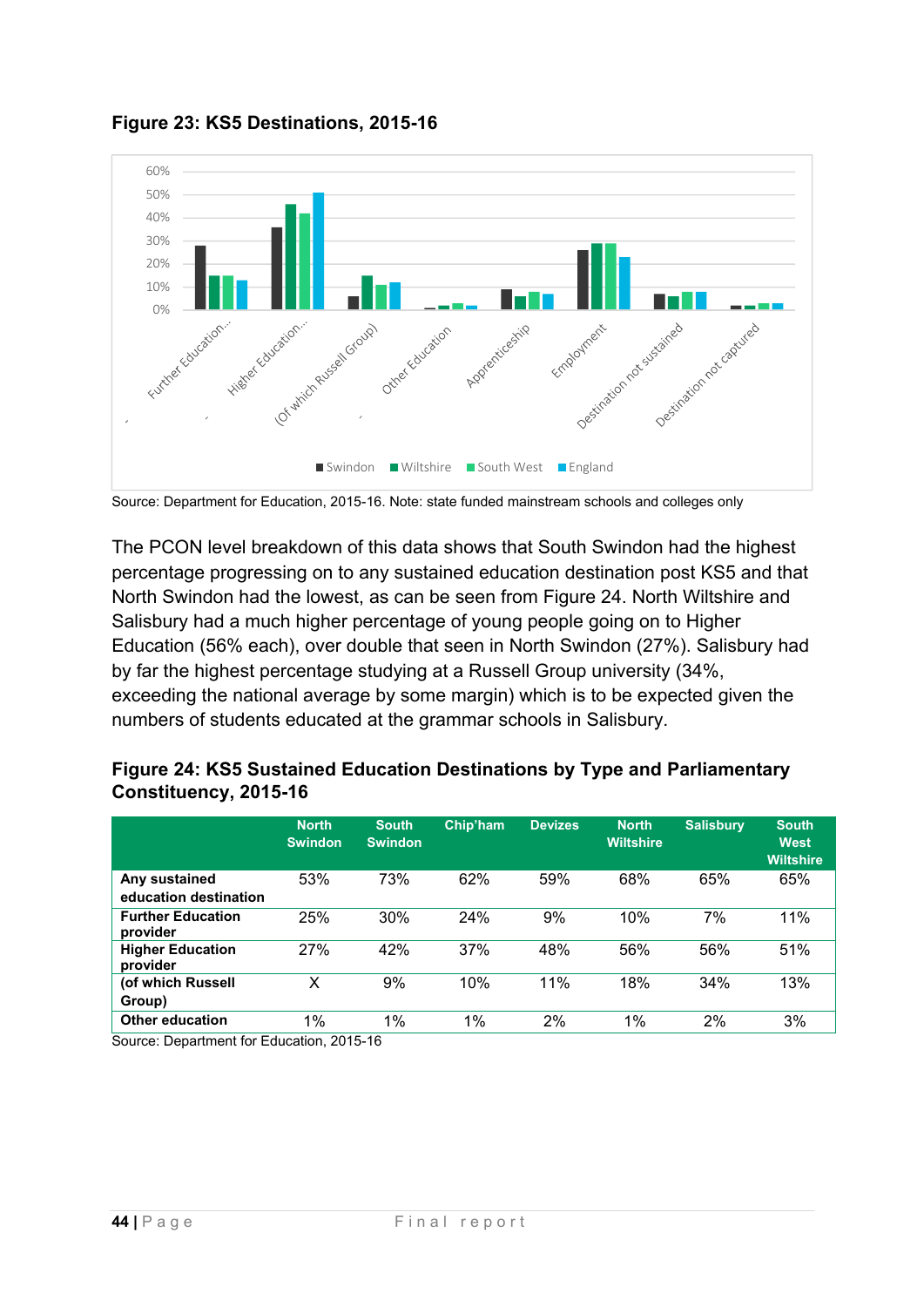#### **Key Findings**

- At KS5, progression to Higher Education destinations is considerably higher in Wiltshire than in Swindon, although progression rates in Wiltshire are still below the average for England
- Progression rates to employment are high, reflecting the strong employment demand in the area
- Progression rates to Higher Education vary considerably across the PCONs, with the lowest in North Swindon and the highest in Salisbury and North Wiltshire

The DfE also produces 'widening participation' data which matches the National Pupil Database to the Education and Skills Funding Agency (ESFA) Individualised Learner Record and the Higher Education Statistics Agency (HESA) Student Record. This allows pupils to be tracked from English schools at age 15 to Higher Education by age 19 and shows the difference between those in receipt of Free School Meals (FSM) and the wider population. This data is also based on the location of the school rather than the residence of the pupil and, due to the methodology used provides estimates only. In Swindon it can be seen that overall participation had increased from 27% in 2013/14 to 30% in 2014/15, moving from 9% to 12% on the FSM indicator, as shown in Figure 25. In Wiltshire overall participation had increased from 38% to 39%, moving from 14% to 17% on the FSM indicator. Overall participation stood at 34% in the South West in 2014/15 and 38% in England. On the FSM indictor in the same year participation stood at 15% in the South West and 24% in England (see Appendix A.41). Therefore, whilst participation amongst those in receipt of Free School Meals has improved in both areas, both areas still lag behind the national average on this measure.



**Figure 25: % Participation Amongst Those in Receipt of Free School Meals** 

Source: Department for Education, released 2017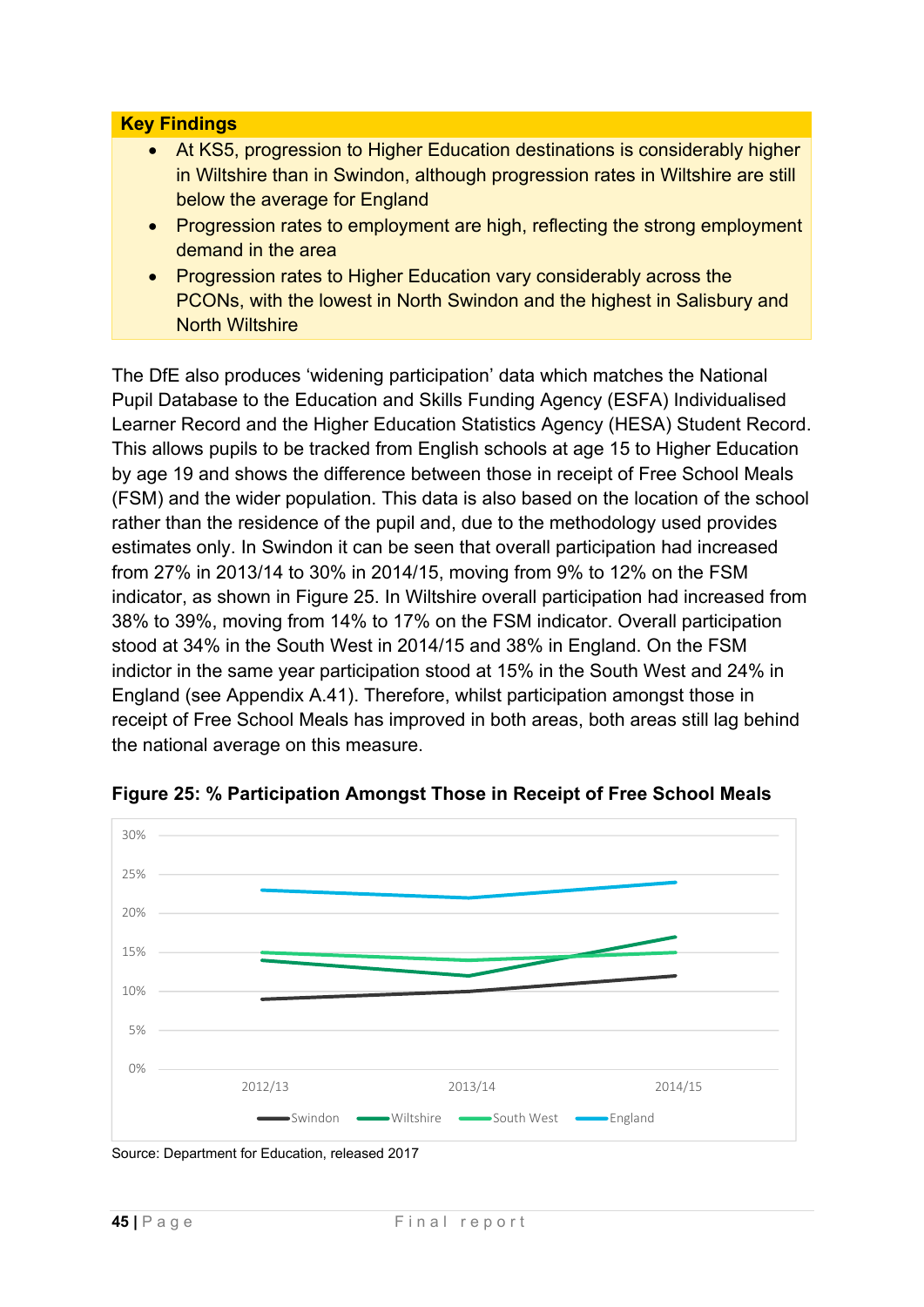#### **Key Findings**

- Widening participation data shows that participation amongst pupils benefitting from Free School Meals is improving in both areas, although participation is higher in Wiltshire amongst this group
- Whilst participation amongst those in receipt of Free School Meals has improved in both Swindon and Wiltshire, it still lags behind the national average on this measure, although it is broadly in line with the regional average

Finally, HEFCE has produced a very granular 'Participation of Local Areas' (POLAR) classification to describe the different areas across the UK based on the proportion of the young population that participate in Higher Education. The rate is defined as the proportion of young people (15 year olds) who entered Higher Education by the age of 19 during the 2009-10 to 2014-15 academic years. These rates are then used to assign Middle Layer Super Output Areas (MSOAs) into five groups known as the POLAR 4 quintiles. Quintile 1 represents the MSOAs where participation rates fall into the lowest 20% nationally and Quintile 5, the highest participation rates nationally. Unlike the previous data presented, the POLAR analysis is based on the residence of the pupil. Figure 26 below shows this data mapped by MSOA.

# **Figure 26: Participation by Local Areas**



Source: HEFCE, POLAR4, 2009-10 to 2014-15 academic years, Quintile 1 is lowest participation and quintile 5 is the highest participation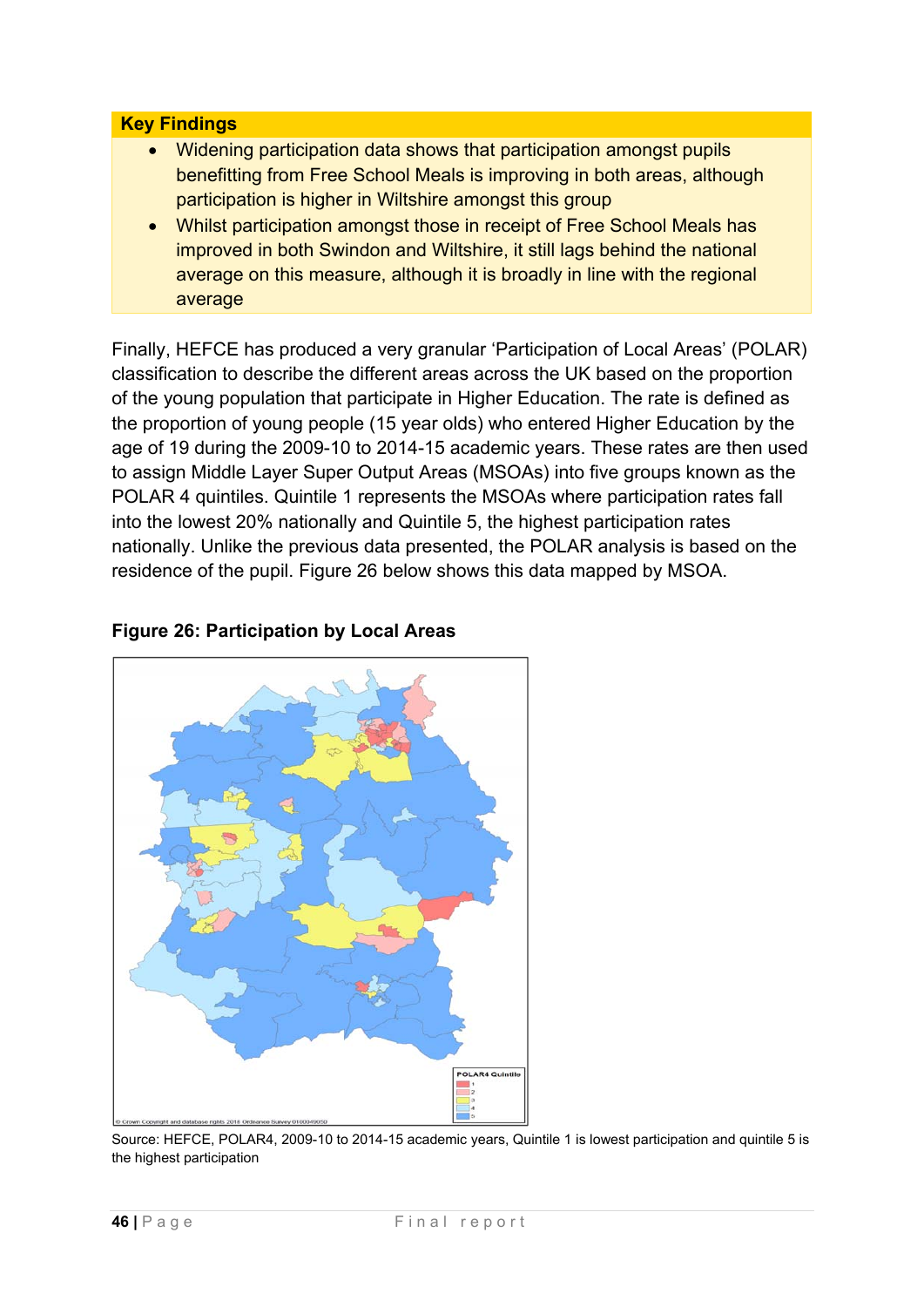Figure 27 below shows the proportion of MSOAs in each quintile within each PCON. This shows that in North Swindon, 41.7% of MSOAs fall into the worst 20% in England, whereas in North Wiltshire no MSOAs fall into this group. In Salisbury, 50% of MSOAs fall into Quintile 5, where participation rates are in the highest 20% in England.



**Figure 27: Proportion of MSOAs within each Quintile by PCON** 

Source: HEFCE, POLAR4, 2009-10 to 2014-15 academic years

As the POLAR data includes a numerator and a denominator for each MSOA, it is possible to sum the MSOAs within PCON in order to calculate a 'Young Participation Rate' i.e. the number of entrants to Higher Education divided by the population. This data is shown in Appendix A.45 and A.46 and shows that the Young Participation Rate ranges from 24.6% in North Swindon to 43.6% in North Wiltshire. The lowest MSOA is in the Penhill and Upper Stratton area of North Swindon, where the participation rate is just 9.9%.

# **Key Findings**

- POLAR 4 data shows that the participation rate varies significantly at a local level, with a number of 'cold spots' across the area
- North Swindon has lowest young participation rate and the most wards in the worst quintile in the UK
- North Wiltshire has the highest young participation rate and no wards in the worst quintile in the UK, however in Salisbury, 50% of wards are in the highest performing quintile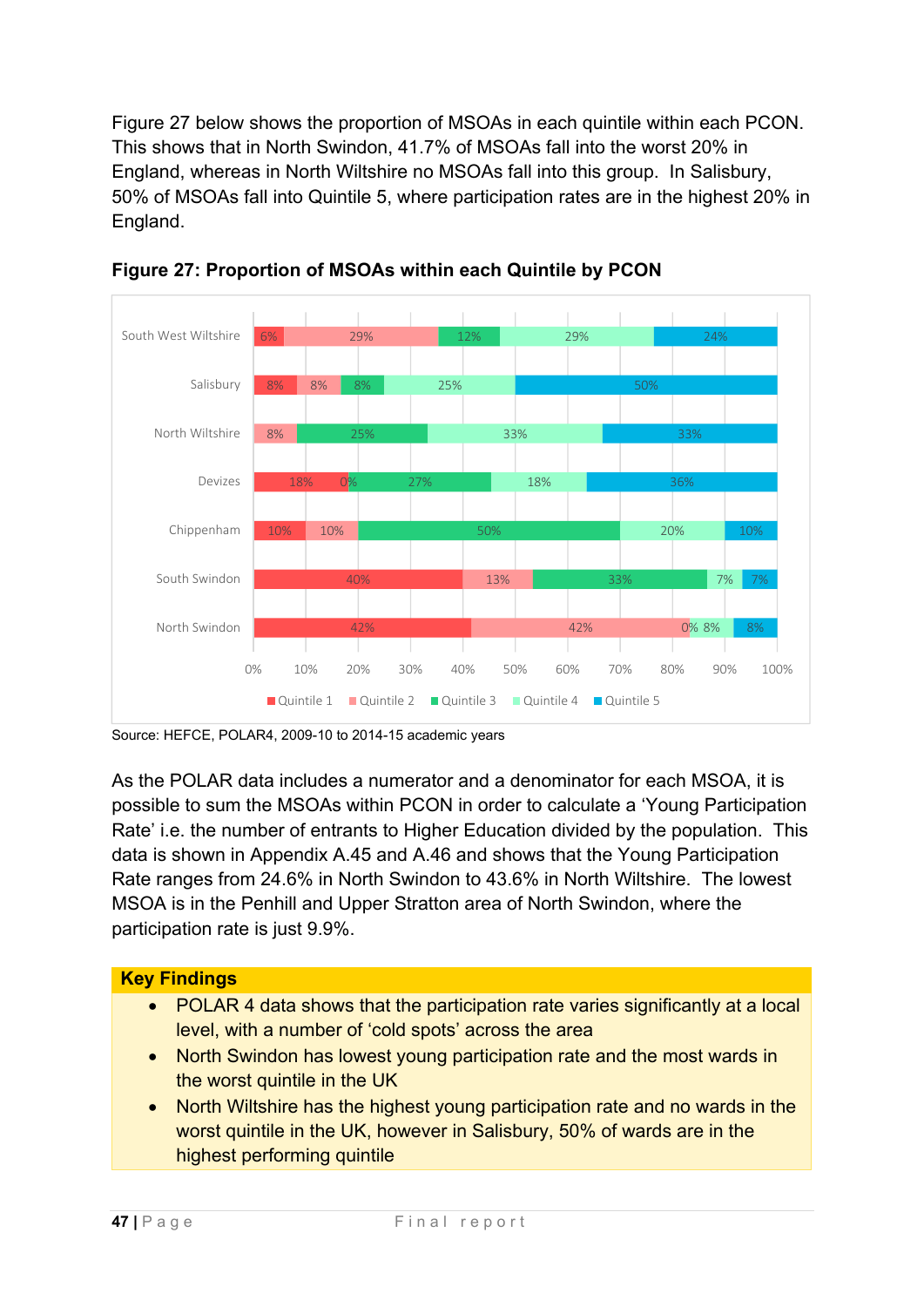In addition to the POLAR 4 data, HEFCE has produced another tool (Gaps in Young Participation in Higher Education) which explores young participation by area in the context of attainment and other factors to identify where the level of young participation is higher or lower than to be expected. The 'Gap analysis' tool is not directly comparable with the POLAR 4 data above, as it:

- Uses Census 2001 ward boundaries rather than MSOA as geographical units;
- Only covers England, rather than the UK;
- Is based on pupils from state schools only, rather than all schools; and,
- Is based on a cohort of those aged 18 between the academic years 2006-07 and 2010-11.

The 'gap analysis' tool applies a statistical model to pupil data to assess to what extent selected factors predict the probability of pupil participation in Higher Education. The model explores nine scenarios:

- No factors (baseline);
- $\bullet$  Key stage 4 attainment;
- Key stage 4 attainment AND ethnicity;
- Key stage 4 attainment AND free school meals;
- Key stage 4 attainment AND driving time to nearest Higher Education provider;
- Key stage 4 attainment AND ethnicity AND free school meals;
- Key state 4 attainment AND ethnicity AND driving time to nearest Higher Education provider;
- Key stage 4 attainment AND free school meals AND driving time to nearest HE provider; and,
- Key stage 4 attainment AND ethnicity, AND free school meals AND driving time to nearest Higher Education provider.

Like the POLAR 4 data, the analysis assigns local wards into quintile groups. Those wards in quintile 1 are those with the most significant negative participation gaps. Those in quintile 5 are those with the most significant positive participation gaps and those in quintile 3 have no significant gaps.

The following graphs (Figures 28 - 29) show the proportion of wards in each local authority area falling into each quintile group for the scenarios listed above.

These figures show that under the baseline gap analysis (i.e. with no adjustments made), 45% of Swindon's wards fall into worst performing quintile, compared to a national average of 20%. However, when the model adjusts for attainment, the results shows 64% of wards fall into this category. This indicates that when adjusted for attainment, participation in Higher Education is worse than expected (i.e.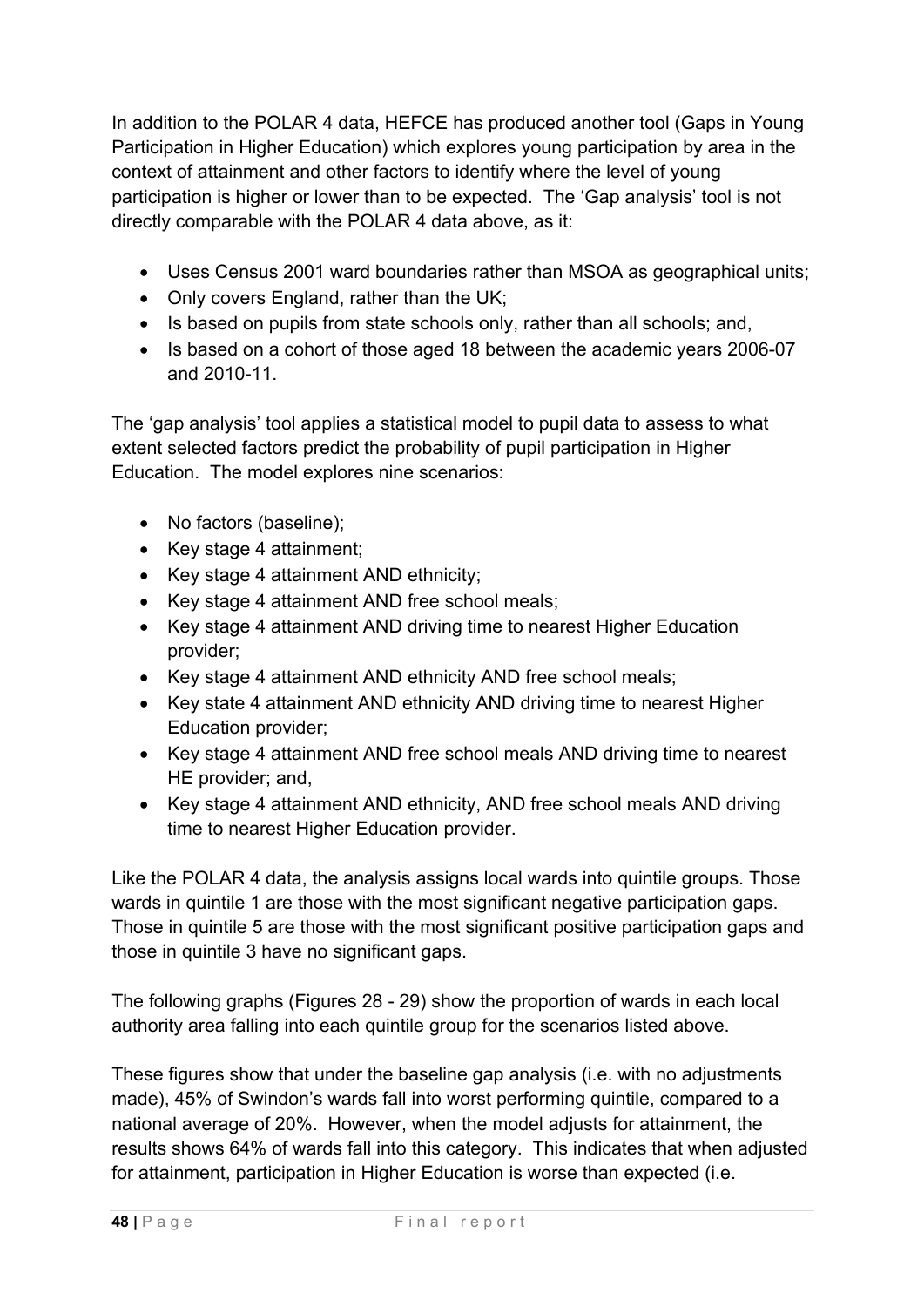compared to other areas with similar levels of attainment, young people from wards in Swindon are less likely to go to Higher Education). Equally, across all the scenarios, participation is worse than expected. This implies that another factor, not modelled by HEFCE is influencing participation rates in Swindon. This is explored further later in the report.





Source: HEFCE, Gaps in Young Participation into Higher Education, 2016

The analysis of wards in Wiltshire (overleaf) shows a slightly different story. The baseline analysis shows that 3% of wards fall into the worst performing quintile, much lower than national average of 20%. Under the baseline scenario, a much higher proportion of Wiltshire's wards fall into quintile 3, indicating that for many wards, participation is similar to the national average – which is consistent with the DfE data explored previously. However, when the model adjusts for attainment, as was the case in Swindon, the proportion of wards falling into the worst quintile increases. The proportion in the top quintile drops from 12% to 0%. This indicates that when adjusted for attainment and other factors, participation is worse than expected in Wiltshire also.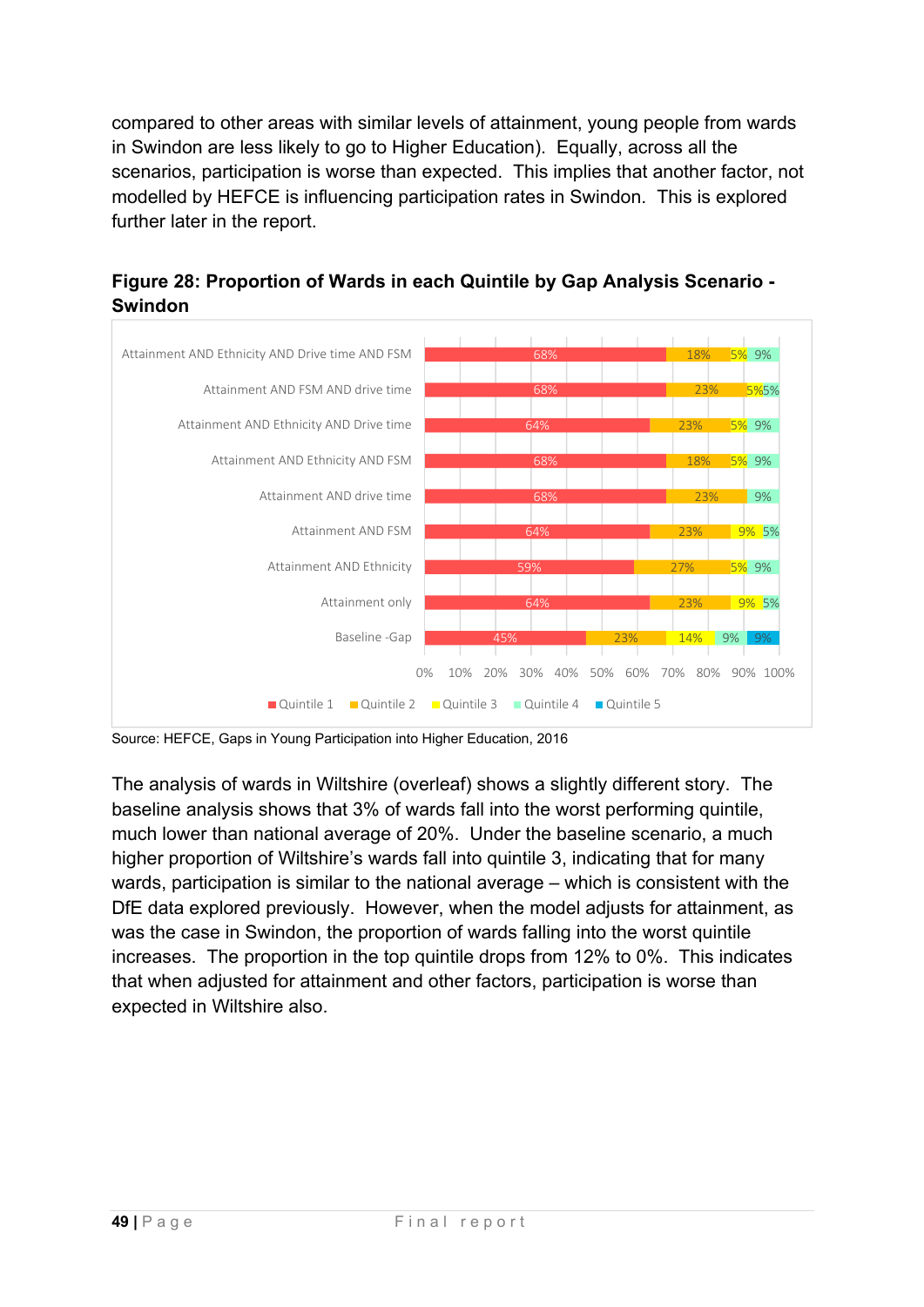# **Figure 29: Proportion of Wards in each Quintile by Gap Analysis Scenario - Wiltshire**



Source: HEFCE, Gaps in Young Participation into higher Education, 2016

# **Key Findings**

- The HEFCE gap analysis shows that when participation in Higher Education is adjusted for attainment, free school meals, ethnicity and drive time to the nearest Higher Education provider, participation is worse than expected in both Swindon and Wiltshire
- This implies another factor not modelled by HEFCE is influencing progression in both areas

# **3.2.7 Insights on Participation from the Surveys**

The young people's survey undertaken for the present study explored their future plans. When asked what they expected to do after completing their current course, 74.8% of young people said that they planned to continue in some form of education (including apprenticeship options), with 43% indicating that they wished to go on to study at a university (see Appendix C.13). The remaining respondents were asked a subsequent question, exploring whether they were considering Higher Education (in its broadest sense) as part of their future plans. Of this group, 48.2% responded 'yes' and 31.4% responded 'maybe' (see Appendix C.14). The results from these two questions are combined to allow an overall analysis of those considering Higher Education as part of their future plans (either immediately after their current course or later on) and are presented at Figure 30.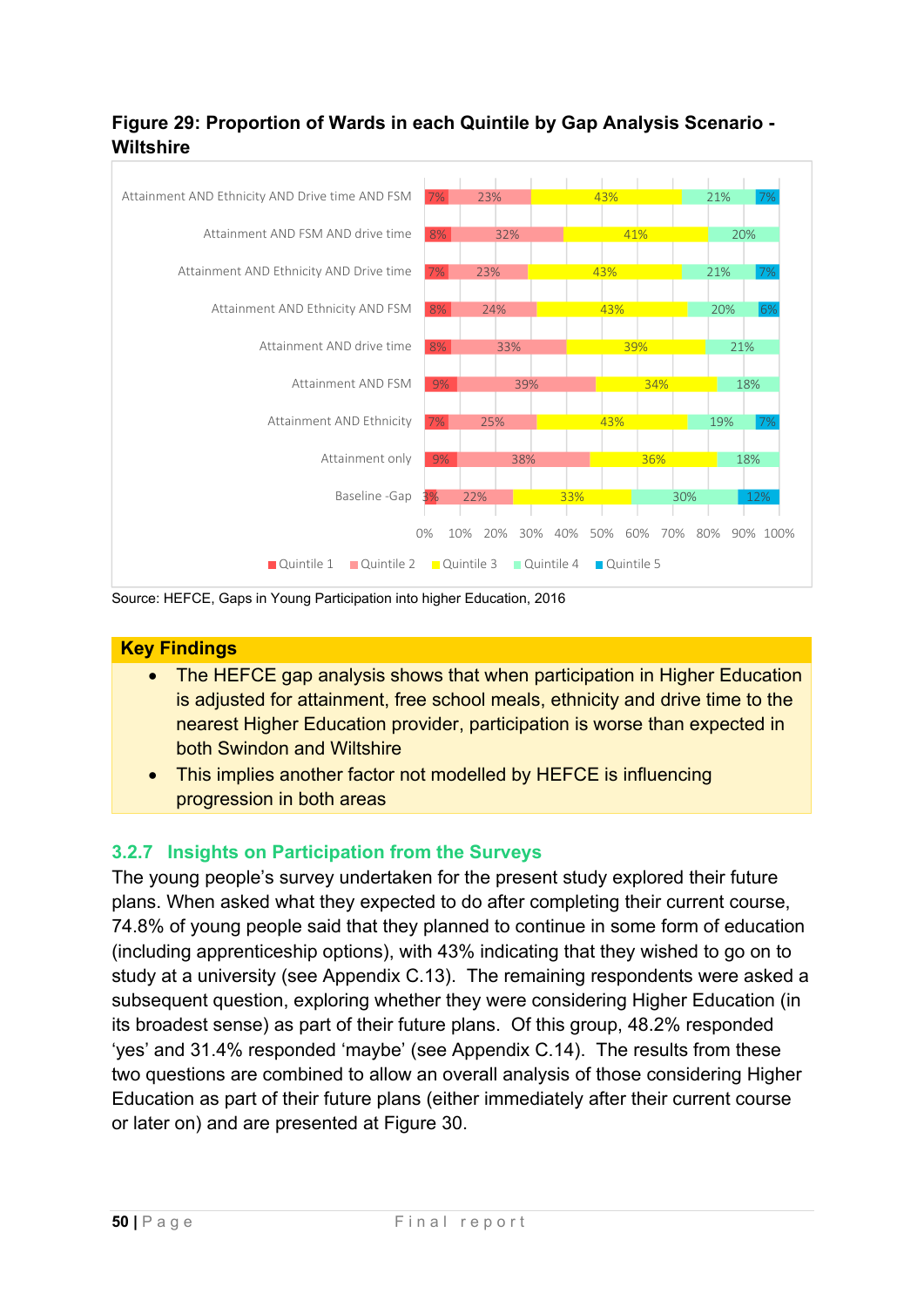



Source: SWLEP Survey of Young People, January, 2018. Base = 880

As shown in Appendix C.15, the percentage of young people that were definitely considering Higher Education was highest amongst respondents from Cirencester<sup>20</sup> (80.0%, followed by Wiltshire 73.3% and Swindon 61.9%) which is consistent with the findings from the participation data, although clearly actual participation rates achieved are much lower, potentially reflecting some optimism bias in the survey.

Appendix C.16 also shows the proportion considering Higher Education as part of their future plans by a range of different groups within the sample. Those groups that are more likely than average to be considering Higher Education include:

- $\bullet$  High achievers<sup>21</sup> (93.6%);
- Those with at least 5 GCSE grades A-C (78.2%);
- Those in year 13 of study  $(77.8\%)$ ;
- Those in year 12 of study  $(76.0\%)$ ;
- $\bullet$  Females (73.8%);
- Those with a part-time job  $(72.5\%)$ ; and,
- Those that had achieved vocational qualifications (72.7%).

Those groups less likely to be considering Higher Education include:

- Males  $(67.6\%)$ ;
- Those in year 11  $(59.7\%)$ ;

<sup>&</sup>lt;u>.</u>  $20$  Note, students from Cirencester College were also invited to take part as many students from Swindon chose to study there.

<sup>&</sup>lt;sup>21</sup> Young people who have already achieved 8 or more GCSEs grades A/A\* or 7,8,9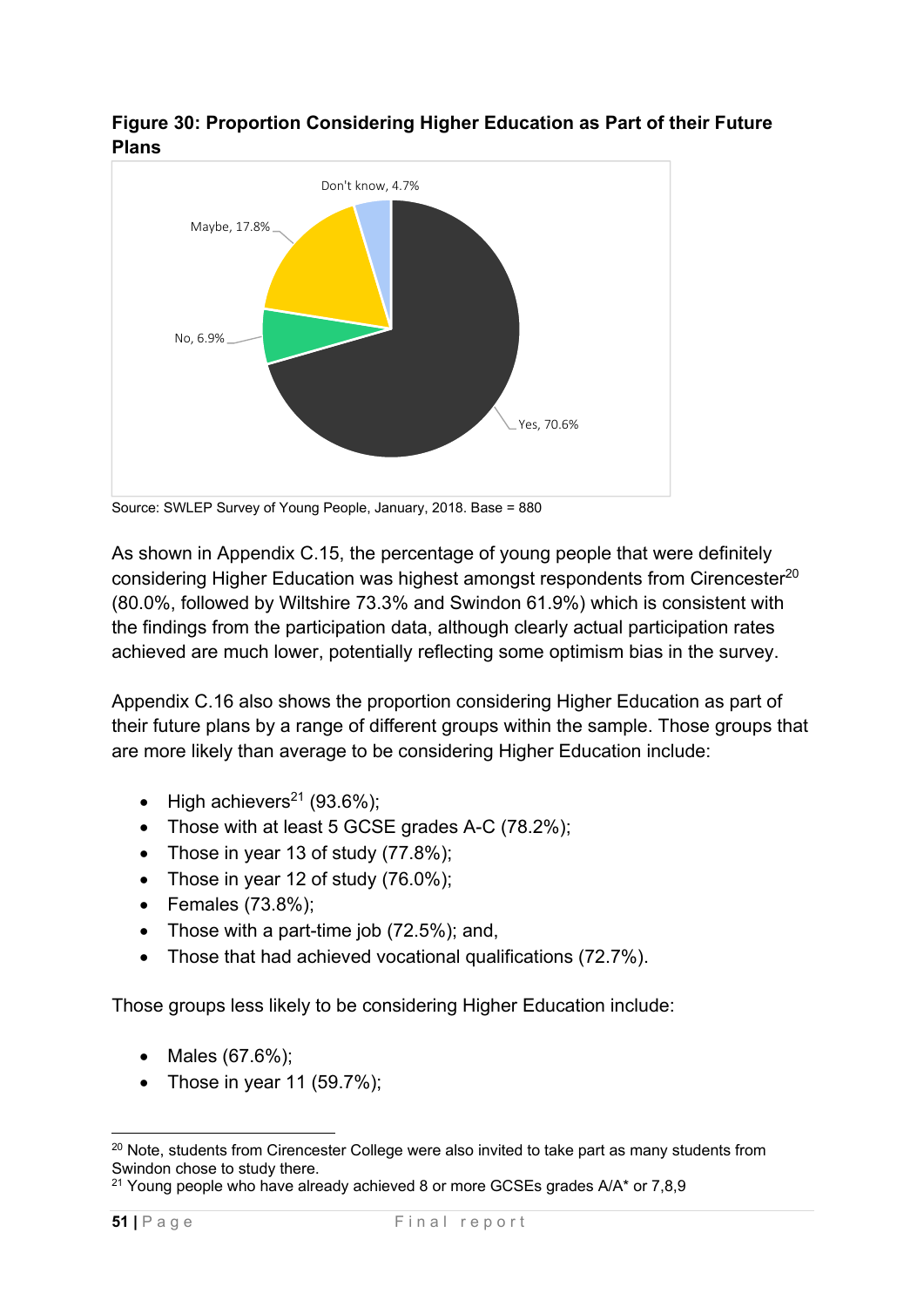- Those who care for a parent or relative (57.6%);
- Those who are disabled (53.1%):
- Those with an Education, Health and Care Plan or Statement of Educational Need (52.4%);
- Those who care for a child/children (46.7%); and,
- Those who are living in care (44.4%) (note: the sample size is particularly small for this group).

These results align with both participation rates and national trends.

# **Key Findings**

- The proportion of young people considering Higher Education varies between groups within the sample
- High achievers, those with at least 5 GCSEs grades A-C, those in year 12 and 13 of study and young women were more like to consider Higher **Education**
- Young men, young people with caring responsibilities, young people with disabilities and those living in care are all less likely to consider Higher Education as part of their future plans. The strategy should consider how these groups could be engaged

When asked about their reasons for considering Higher Education, 69.1% of young people that responded to the question indicated that they felt it was necessary in order to achieve their career goals, as shown in Figure 31 below.





Source: SWLEP Survey of Young People, January, 2018. Base = 775 Note: Respondents could select more than one option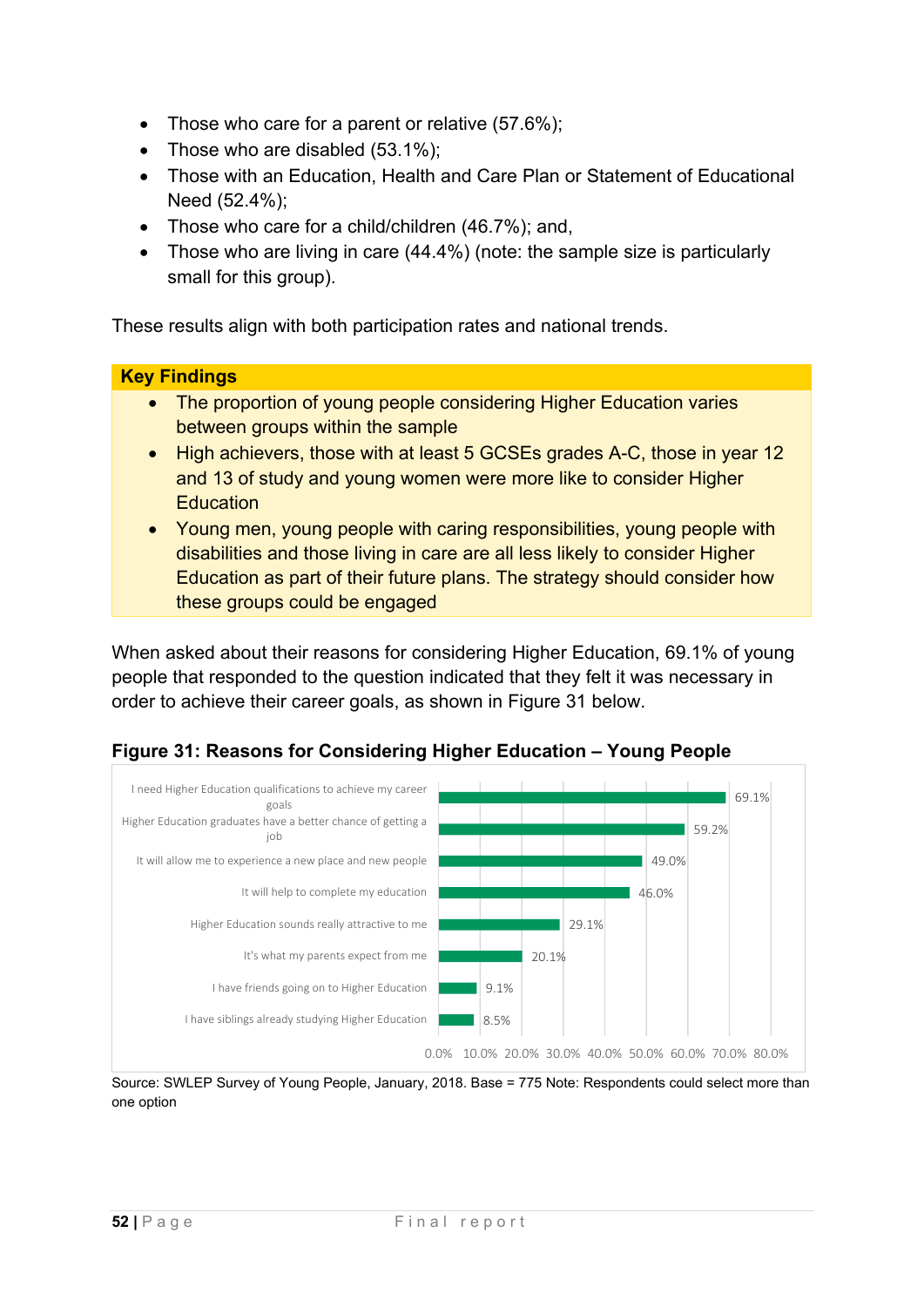Figure 32 also shows the reasons provided by those young people for whom Higher Education did not feature in their plans. The most popular response reflected their desire to take a job (55%). This aligns with progression rate data presented previously and reflects the strong labour market in the area. A significant proportion (31%) of young people would prefer to undertake an apprenticeship or other training. For others, barriers included cost (28%), lack of information to decide (26%), did not think they would get the right grades (22%), not wishing to leave the home/area (14%) and commitments which mean that they have to stay in the area (7%). This highlights the importance of ensuring sufficient provision within the area.



# **Figure 32: Reasons for not Considering Higher Education – Young People**

Source: SWLEP Survey of Young People, January, 2018. Base = 100 Note: Respondents could select more than one option

The analysis also explored the reasons for not considering Higher Education by different sub-groups within the population (full data can be found in Appendix C.18). However, it should be noted that this analysis has been limited to comparisons of two sub-groups where the sample size was sufficiently robust to allow further analysis. These were:

- Males/female; and,
- Those that had achieved 5 GCSEs grades A-C or not.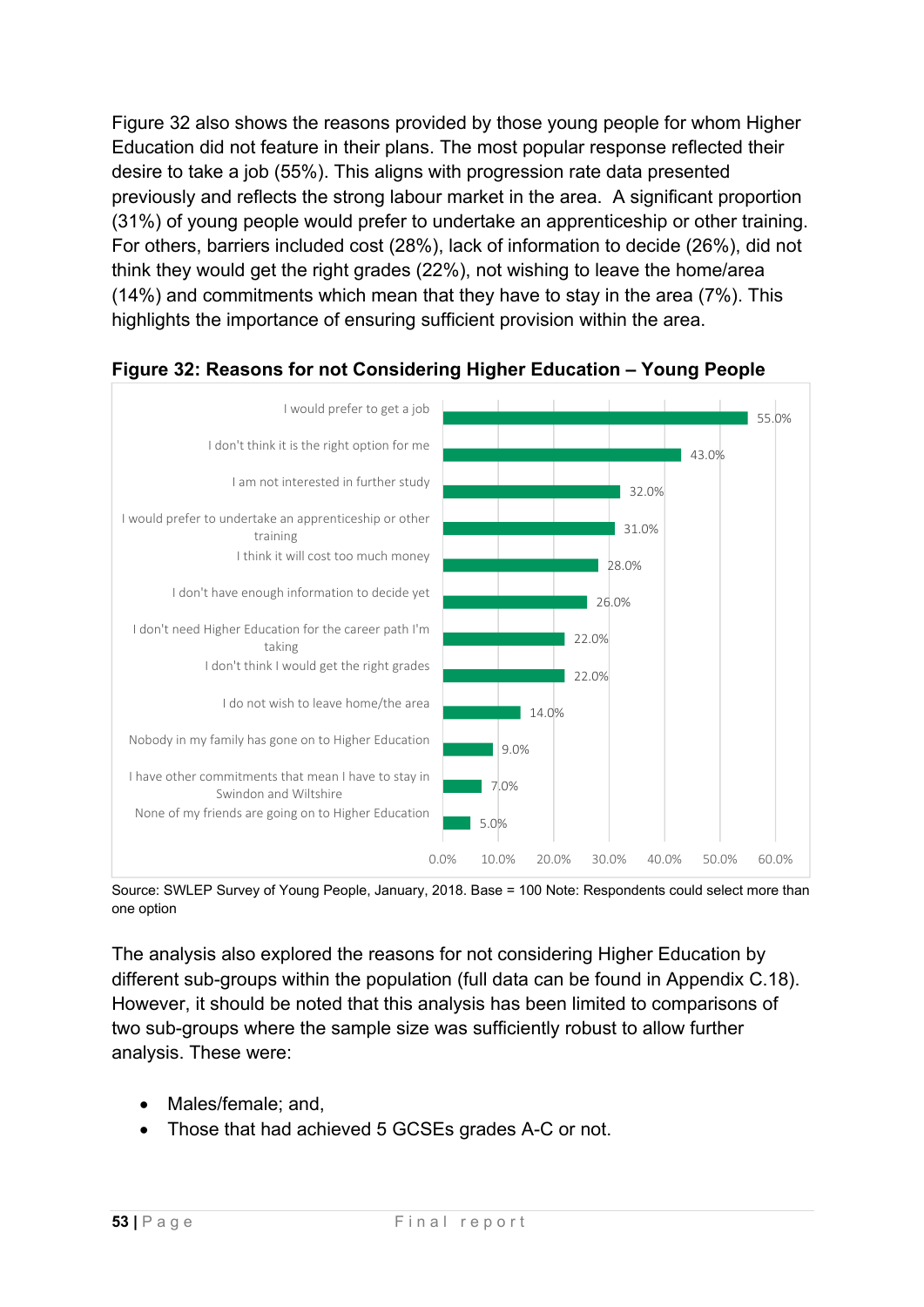For young men not considering Higher Education, the top reasons given were:

- $\bullet$  I would prefer to get a job (67.5%);
- $\bullet$  I don't think it's the right option for me (37.5%); and,
- $\bullet$  I am not interested in further study (35%).

The reasons for young women were broadly similar:

- $\bullet$  I would prefer to get a job (46.2%);
- $\bullet$  I don't think it's the right option for me (44.2%); and,
- I would prefer to undertaken an apprenticeship or other training (28.8%).

When analysed on the basis of prior achievement, the results show that young people with 5 GCSEs had a similar profile to the main sample, with the top reasons including:

- $\bullet$  I would prefer to get a job (67.5%):
- $\bullet$  I don't think it's the right option for me (37.5%);
- I would prefer to take an apprenticeship or other training (39.6%).

However, those who had taken GCSEs but not achieved 5 GCSEs had different reasons for not choosing Higher Education, with the top reasons being:

- $\bullet$  I am not interested in further study (53.3%);
- $\bullet$  I don't think it is the right option for me  $(53.3\%)$ ;
- $\bullet$  I would prefer to get a job (46.7%); and,
- I don't have enough information to decide yet (46.7%).

However, it should be noted that this sub-group is a very small sample of just 15 young people. It is therefore suggested that further qualitative research is conducted to better understand the reasons why Higher Education is not seen as an attractive option for particular sub-groups, particularly those where the sample size in this survey has been too small to analyse, such as people with disabilities, caring responsibilities and Special Educational Needs.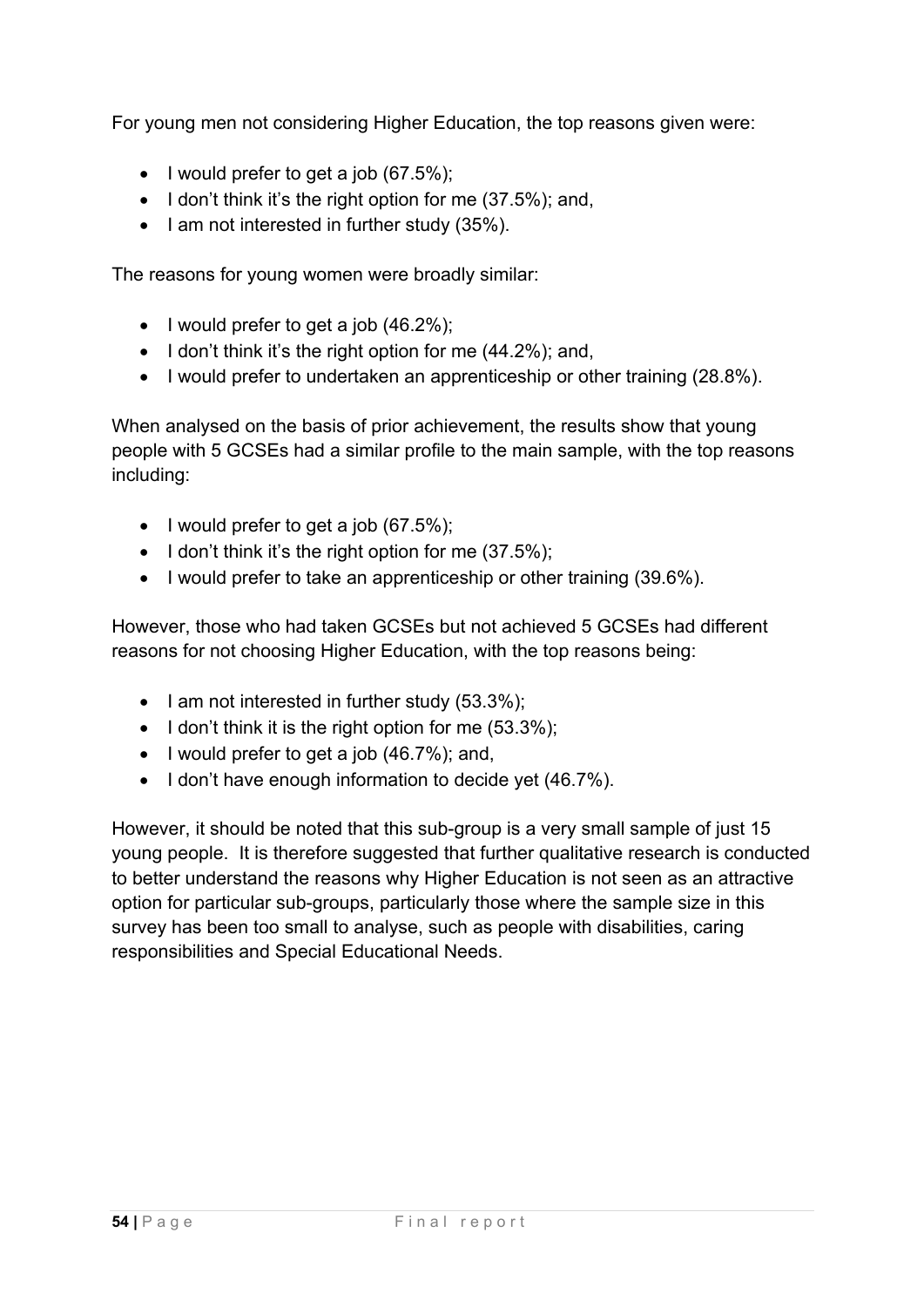#### **Key Findings**

- Young people are motivated to study at higher level to achieve their career goals or to get a better job
- Those not going to university would prefer to get a job (55%) or explore other options including apprenticeships (31%). This indicates the need for the strategy to showcase the benefits of continued learning in the workplace and to enhance work-based learning pathways
- Other barriers include cost, lack of information and not wishing/or being unable to leave the area. This highlights a need for the strategy to address career advice and guidance as well as improving the local offer to ensure that local options are available for those less willing or able to travel for study
- Further research is required to better understand the reasons why Higher Education is not seen as an attractive option for particular sub-groups

Adults were also asked about their plans for Higher Education. Appendix D.12 shows that 46.7% of respondents to the adult survey are currently taking, considering or in the process of applying for a Higher Education course, with 23.9% indicating that they may consider it in the future and only 26.1% not currently considering. However, it should be noted that the sample included a high proportion (53.9%) of respondents who had already achieved a Level 4+ qualification. When the response to this question is broken down by people with/without Level 4 qualifications (Appendix D.13), it can be seen that a higher percentage (61.9%) of respondents without a Level 4+ qualification were either studying or planning to study. Further, when analysed by occupational group (Appendix D.14), the findings show a slightly higher percentage of respondents in a lower skilled occupation were currently taking, considering or applying for a Higher Education course (51.5%) than people in higher skilled occupations (40.0%). For those studying or planning to study, the most common higher level qualification aims were degree (26.8%), followed by a masters (24.4%) or HND (22.0%) as shown in Appendix D.15. Whilst these findings suggest a strong appetite for higher level study amongst adults, the survey was a small sample and shows signs of bias towards those who were either studying already or had already achieved high level qualifications. Therefore, care should be taken when interpreting these findings.

# **Key Findings**

 Appetite to study higher level qualifications was highest in people without an existing higher level qualification and those from lower skilled occupational groups

For adults, the most popular reason for choosing Higher Education by far was to improve their career prospects/ambition, with 80.5% selecting this reason (see Figure 33, overleaf). Although over half indicated an interest in the subject area and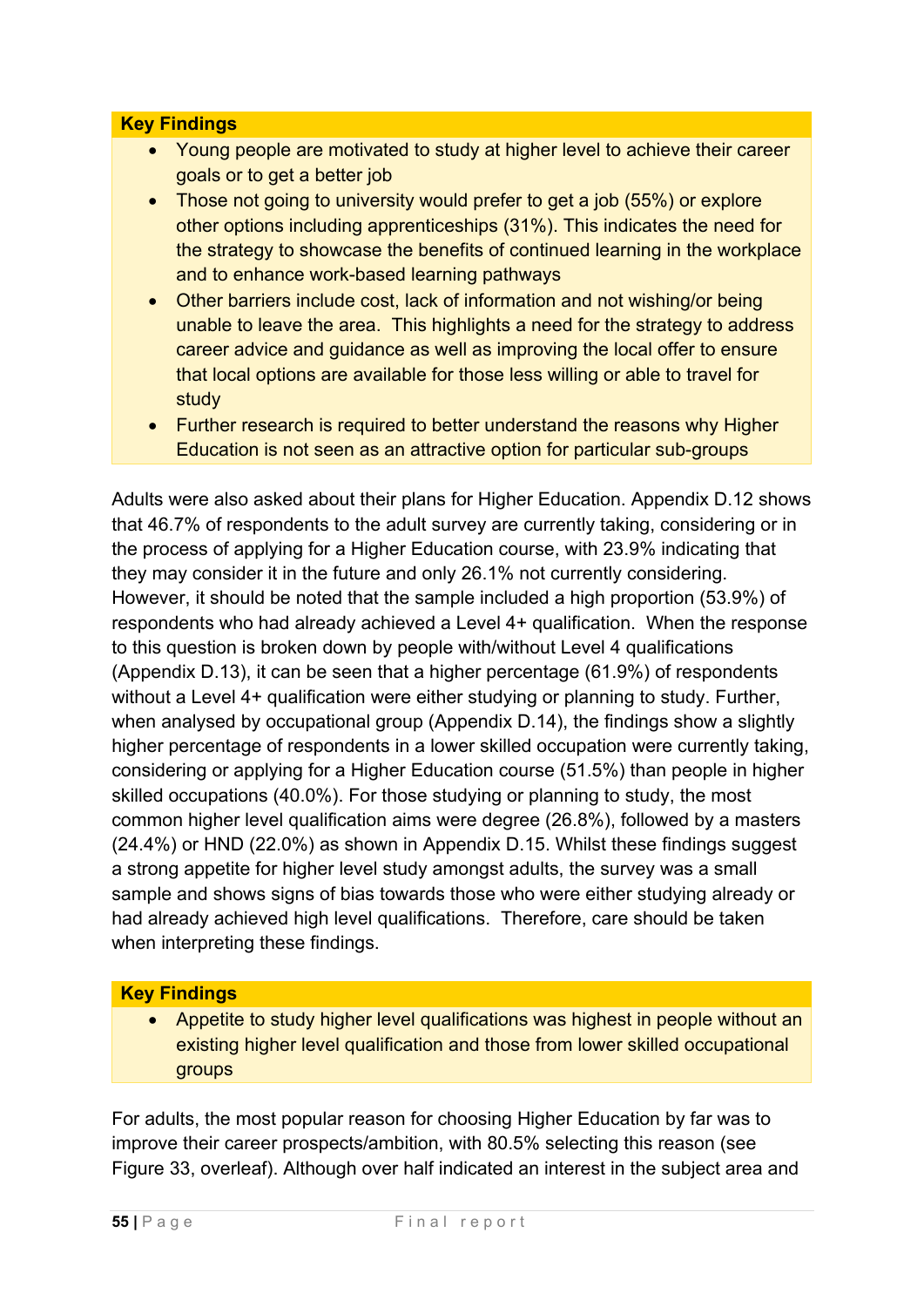39% selected 'an intellectual challenge'. Other options also indicate a strong link with work and careers suggesting some employer involvement (to change career/reskill 22%; suggested by my employer 12.2%; to achieve promotion at work 12.2%; a requirement for my job 4.9%). Equally, many respondents were motivated to keep-up/maintain their skills (to keep up to date with my skills 22%; avoid getting left behind 14.6%). For others their motivations were around 'completing/catching up' (to complete my education 14.6%; I missed out on education when I was younger, so I want to do it now 9.8%).

The relationship between study and careers and employment is explored in more detail in Appendix D.19, which shows that 65.9% of older people were studying or planning to study with a particular career in mind. The type of career varied considerably from person to person but Nursing and Teaching related occupations featured reasonably strongly within the data. This is important from an economic development perspective as people looking to change their careers provide an opportunity to align supply with demand.

82.9% of adult respondents expected to be able to use their learning within their work (Appendix D.21). Interestingly, 36.6% of adult respondents also said that they receive, or expect to receive, support or supervision for their studies at work and a further 22.0% said that they partially did (Appendix D.22). Whilst a large percentage (43.9%) of adults was funding their studies through a student loan, 26.8% stated that their employer was funding them (see Appendix D.23).





Source: SWLEP Adult Survey, January 2018. Base = 41. Note: Respondents could select more than one option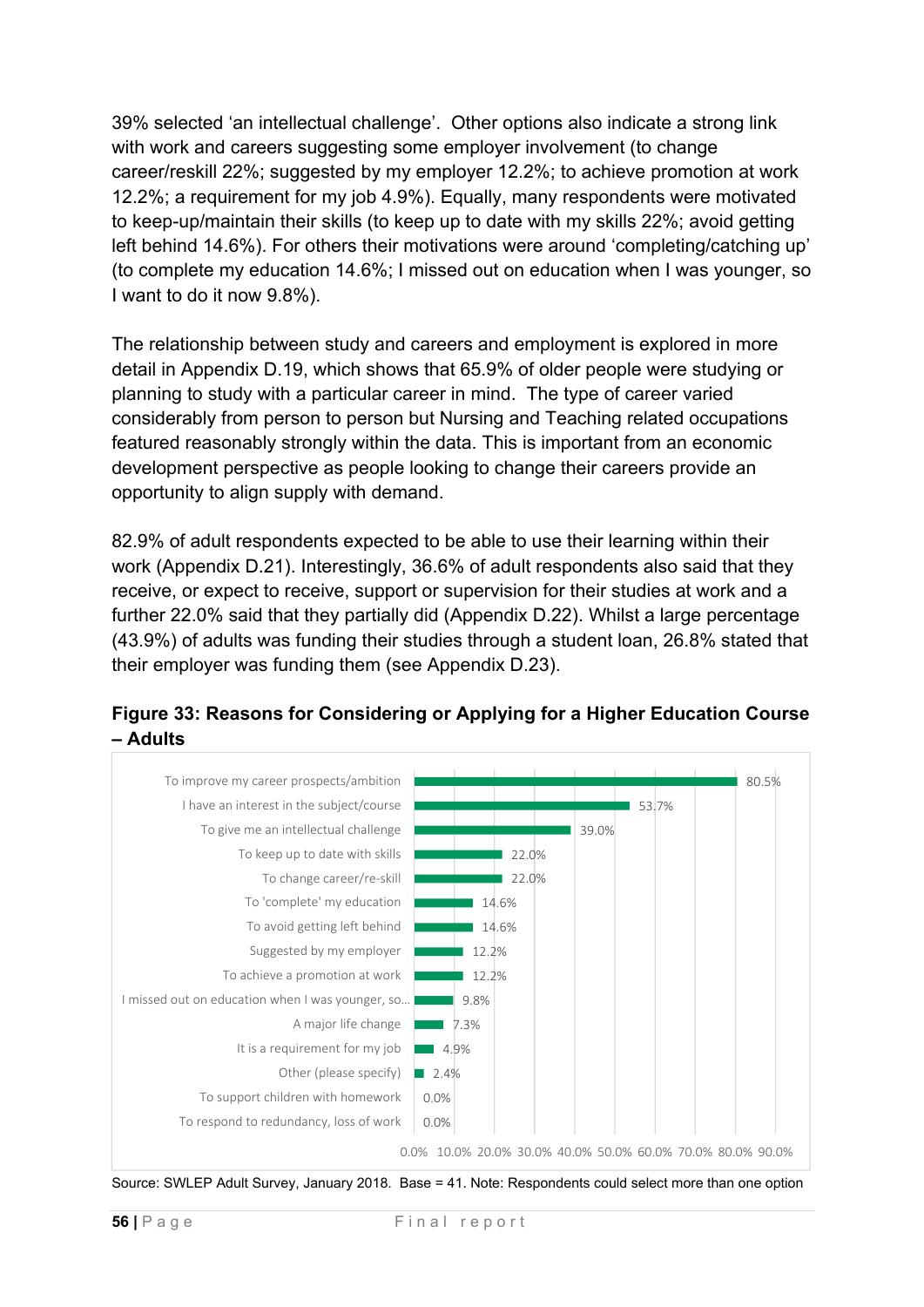#### **Key Findings**

- Adult learners are strongly motivated by career/employment reasons to study and there is evidence that a reasonable proportion of them are supported by their employers
- The stronger career motivation for learning from adults represents an opportunity to align supply of skills with demand from employers
- Secondary reasons included intellectual challenge, career changes, maintaining/keeping up skills and catching up

Figure 34 shows the reasons provided by the adults for whom Higher Education did not feature in their plans. Work/family commitments featured most strongly within the data, mentioned by 41.3% of respondents and unsurprisingly, already having higher level qualifications was the second most selected response (34.8%). Aside from time and commitment, other barriers to higher level study included: cost (23.9%), can't find right course locally (15.2%) and lack of support from employer (10.9%).



#### **Figure 34: Reasons for not Considering Higher Education – Adults**



4.4% 6.5%

8.7%

10.9% 10.9%

15.2%

19.6%

0.0% 5.0% 10.0% 15.0% 20.0% 25.0% 30.0% 35.0% 40.0% 45.0%

#### **Key Findings**

I don't know where to go for advice I don't have the right qualifications

I would prefer to undertake less formal training

I don't have the support of my employer I cannot find the right course for me locally

I am not interested in further study

Other (please specify)

- The biggest barrier to considering Higher Education amongst adults is work/family commitments, followed by lack of time and concerns about cost
- Other barriers include finding the right course and lack of support from their employer, which could be addressed by the Higher Education Strategy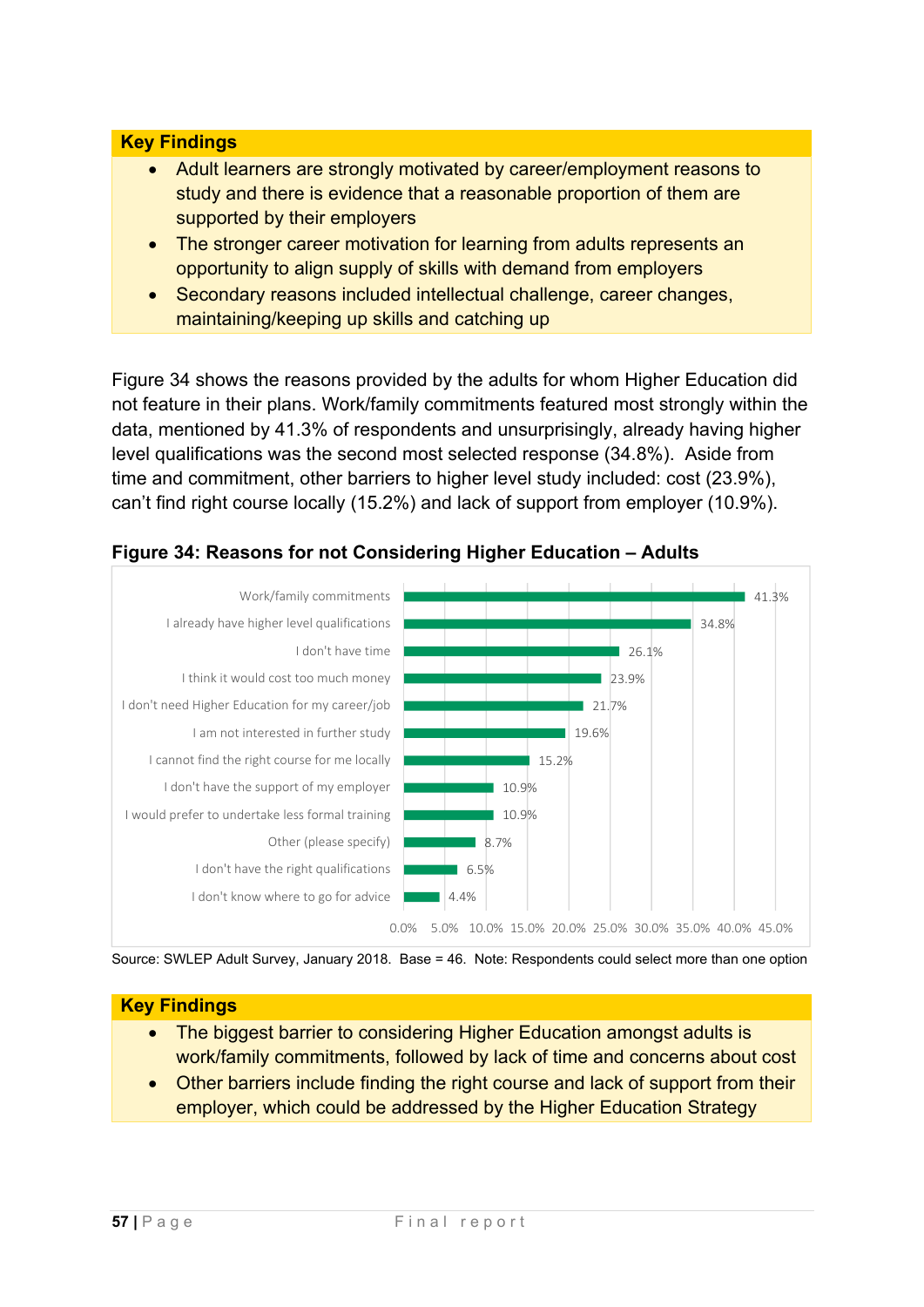# **3.2.7 Apprenticeships**

As highlighted in Figure 22 (earlier in this chapter) in 2015-16 an above average number of young people from Swindon took an apprenticeship route post KS5 but in Wiltshire the percentage was lower than average. Considering apprenticeships in a little more detail, it is clear from the data that that there were 8,190 'apprenticeship starts' across SWLEP in 2016/17 which was a decrease from 2015/16 in line with the national trend following apprenticeship reforms. Figure 35 below breaks this down by level and age band. In both areas the decrease was seen at intermediate levels, with a slight growth at advanced and higher levels. Interestingly, when broken down by age, there was a slight decrease in starts among the under 19s, but more significant decreases seen in the older age groups in both areas. It has been noted that the colleges have plans to increase the breadth and depth of their apprenticeships but that poor attainment in English and Maths at age 16 affects the ability of young people to progress to higher levels.<sup>22</sup>

Appendix C.13 shows that 5.4% of young people are considering doing an apprenticeship after completing their current course, with a slightly higher proportion in Swindon than Wiltshire. However, of those not considering Higher Education (see Figure 32, previously), 31% indicated that they would prefer to undertake an apprenticeship or other training, suggesting that apprenticeships are an important alternative route for some people.

|                           |              | <b>Swindon</b> |                               |              | <b>Wiltshire</b> |        |  |  |  |  |
|---------------------------|--------------|----------------|-------------------------------|--------------|------------------|--------|--|--|--|--|
| <b>Breakdown by Level</b> |              |                |                               |              |                  |        |  |  |  |  |
|                           | Intermediate | Advanced       | Higher                        | Intermediate | Advanced         | Higher |  |  |  |  |
| 2013/14                   | 1.050        | 500            | 10                            | 3,090        | 1,340            | 40     |  |  |  |  |
| 2014/15                   | 1,060        | 680            | 50                            | 3,240        | 2,050            | 100    |  |  |  |  |
| 2015/16                   | 1,120        | 760            | 70                            | 3,170        | 3,170            | 140    |  |  |  |  |
| 2016/17                   | 890          | 800            | 130                           | 2,940        | 3,170            | 260    |  |  |  |  |
| (provisional)             |              |                |                               |              |                  |        |  |  |  |  |
|                           |              |                | <b>Breakdown by Age Bands</b> |              |                  |        |  |  |  |  |
|                           | Under 19     | 19-24          | $25+$                         | Under 19     | 19-24            | $25+$  |  |  |  |  |
| 2013/14                   | 450          | 590            | 530                           | 950          | 1,880            | 1,640  |  |  |  |  |
| 2014/15                   | 450          | 580            | 760                           | 990          | 1,990            | 2,410  |  |  |  |  |
| 2015/16                   | 540          | 550            | 860                           | 1,290        | 2,450            | 2,730  |  |  |  |  |
| 2016/17                   | 530          | 470            | 820                           | 1,270        | 2,380            | 2,810  |  |  |  |  |
| (provisional)             |              |                |                               |              |                  |        |  |  |  |  |

# **Figure 35: Apprenticeship Starts by Level and Age Band**

Source: Department for Education Apprenticeships Data Tool, 2017

The surveys with young people and adult learners that were undertaken for the present study specifically asked about degree apprenticeships. As detailed in Appendix C.29, 65.7% of young people had heard of them prior to taking the survey and 27.7% would consider a degree apprenticeship route. The adult survey results

<sup>1</sup> <sup>22</sup> Swindon and Wiltshire Needs Analysis for the Post 16 Area Review, August 2016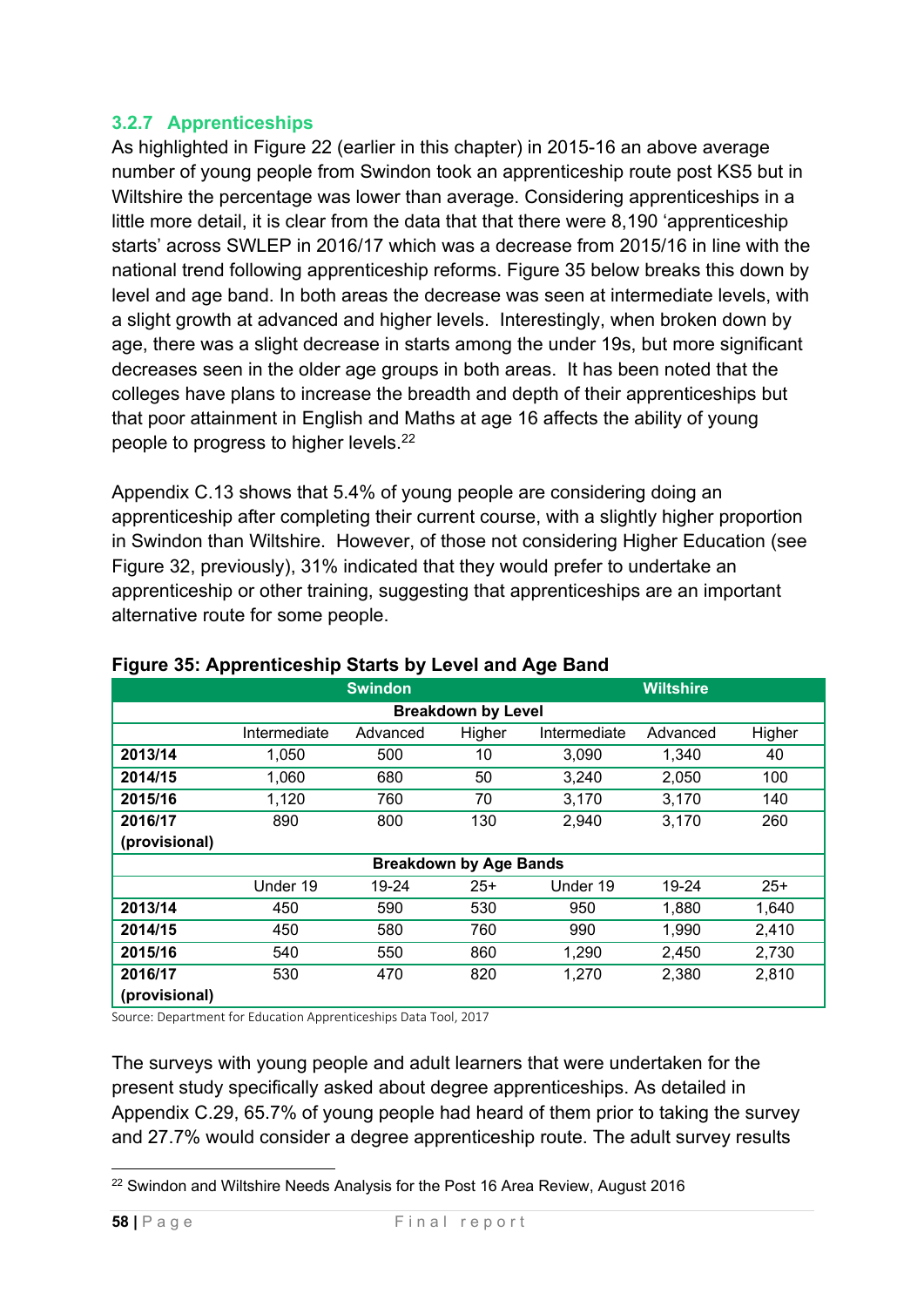showed that 56.3% of respondents had heard of them and 32.2% would consider a degree apprenticeship route (Appendix D.33). There was more interest in this option from adults with qualifications under Level 4 (36.8%) compared to those respondents with qualifications above Level 4 (25.5%) as shown in Appendix D.34.

A full breakdown of apprenticeship subjects studied locally is provided at Appendix A.52 but the most popular subjects across the LEP in 2015/16 were Engineering and Manufacturing Technologies, followed by Retail and Commercial Enterprise. Previous local research<sup>23</sup> has noted in that there is a good fit between key employment growth sectors and the subjects of apprenticeship starts.

#### **Key Findings**

- Take-up of apprenticeship varies across the area, but there is evidence that apprenticeships are an important route for young people not considering traditional routes to Higher Education. Given that the area does not currently have large numbers of young people going into apprenticeships at either KS4 or 5 (or higher) this is a potential area for growth and development
- There is some awareness of degree apprenticeships amongst both young people and adults, and it is important for the strategy to increase the awareness of degree apprenticeships as an alternative route to achieve a higher level qualification
- Adults were more likely to consider degree apprenticeships, with almost a third indicating that this is something they would consider
- English and Maths skills may be a barrier to take-up of higher level/degree apprenticeships

#### **SUMMARY OF KEY FINDINGS FROM CHAPTER 3**

<sup>1</sup>  $^{23}$  Swindon and Wiltshire Needs Analysis for the Post 16 Area Review, August 2016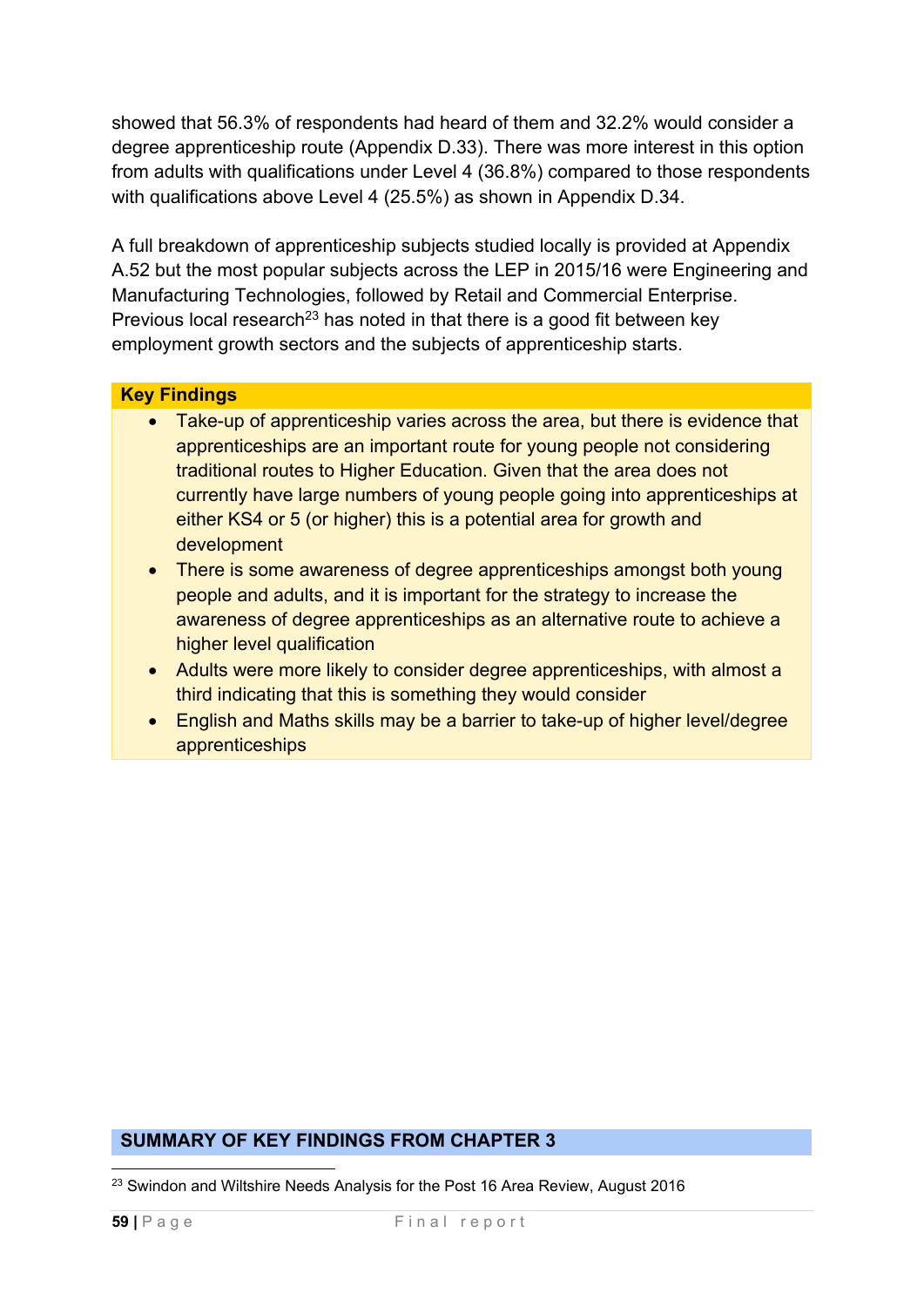- Attainment is one of the key indicators of pupil progression to Higher Education. Pupil attainment levels at KS4 and 5 are above average in Wiltshire but below average in Swindon on most indicators.
- Despite this, participation in Higher Education is comparatively low across the patch. It is particularly low in Swindon and also for a number of 'groups' of young people including those with caring responsibilities; those who live in care; those with a disability; and, those who have an Education, Health and Care Plan or Statement of Educational Need.
- When attainment levels are accounted for the position worsens which means that there are other factors at play. Evidence from this research shows that there appears to be a strong attraction for employment (including apprenticeships) as opposed to academic options amongst some young people.
- Given that the area does not currently have large numbers of young people going into apprenticeships at either KS4 or 5 higher level apprenticeship routes are a potential area for growth and development.
- There is also a need for the strategy to showcase the benefits of continued learning in the workplace and to enhance work-based learning pathways.
- Other barriers to Higher Education include cost, lack of information and not wishing/or being unable to leave the area.
- This highlights a need for the strategy to address career advice and guidance and ensure that financial implications are understood, as well as improving the local offer to ensure that local options are available for those less willing or able to travel for study.
- Lack of support from their employer is an additional barrier highlighted by adult survey respondents which could be addressed by the Higher Education Strategy through actions to promote employer involvement in in higher level skills provision within the workforce.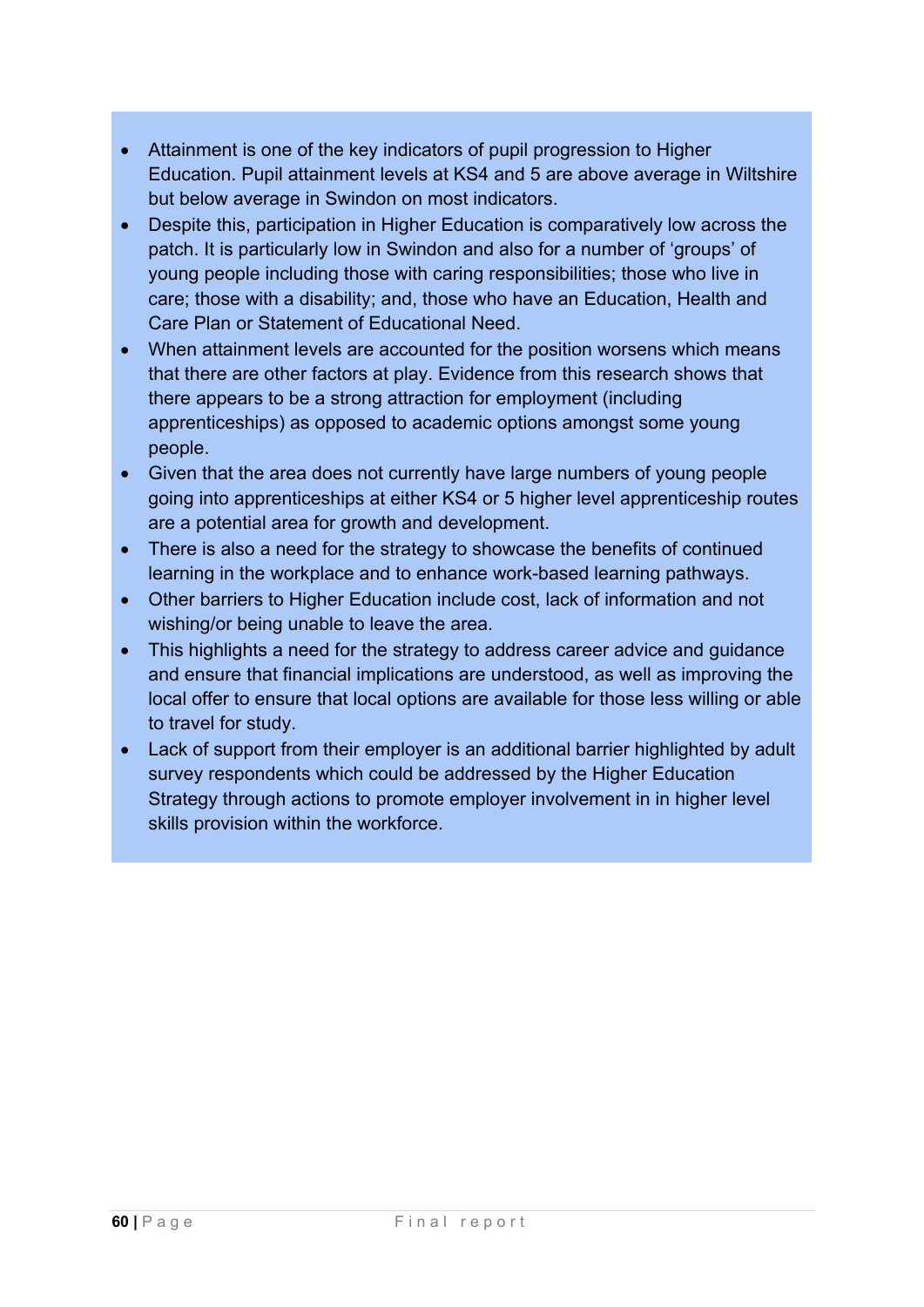# **Chapter 4: Learners from SWLEP: Patterns of Engagement with Higher Education and Employment**

# **4.1 Introduction**

This chapter considers the demographic profile of the young people from SWLEP that progress to Higher Education including student choices, qualifications and destinations. Unlike Chapter 2 which focused purely on provision and study patterns for learners within, or close to, the LEP this chapter profiles SWLEP's domiciled<sup>24</sup> learners, wherever they study. It also provides a more granular geographic analysis, distinguishing between Swindon and Wiltshire's learners and breaks the data down by Parliamentary Constituency (PCON) where appropriate. Data has principally been sourced from HESA through a bespoke analysis. Where possible, comparisons with national HESA data have been made through the Higher Education Student Statistics, 2016/17 (SFR). The chapter goes on to explore patterns of employment of SWLEP domiciled students as well as graduates employed in the area who were domiciled elsewhere.

# **4.2 National Trends**

Nationally, the total number of students at UK universities in 2015–16 remained broadly the same as it was in 2006–07, at around 2.3 million, though there was a shift in the nature of the student body<sup>25</sup>. This period saw a growth in the number of younger students, female students and students from a non-UK domicile. This period also saw full-time, first degree and postgraduate taught courses making up a larger proportion of provision compared to 2006–07. The data clearly shows that demand for non-degree, part-time study from mature students continued to decline.

Against this backdrop, the next sections of this chapter draw on the bespoke data provided by HESA and the results from the learner surveys to understand more about SWLEP's students and graduates.

# **4.3 Student Numbers and Characteristics**

The HESA data show that in the academic year 2015-16 there were 18,240 Higher Education learners who were originally domiciled in the SWLEP area. This had dropped very slightly (-0.2%) from 18,285 in the academic year 2013-14, compared to a national drop of -0.8%. Figure 36 shows that the percentage from Swindon increased over that timeframe, particularly from North Swindon whereas the

<sup>1</sup> <sup>24</sup> Students from Swindon or Wiltshire

<sup>&</sup>lt;sup>25</sup> Patterns and Trends in UK Higher Education, Universities UK, July 2017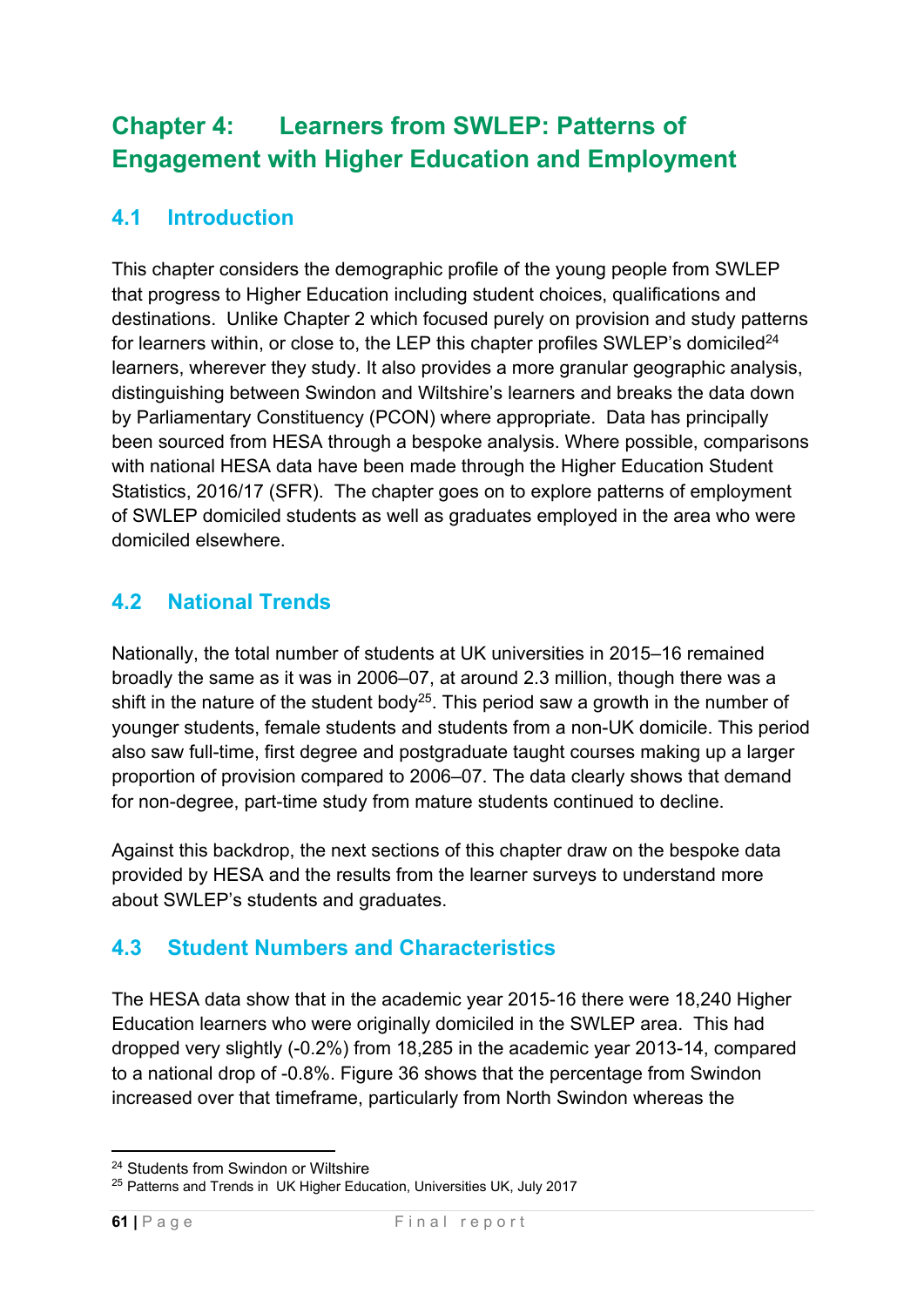percentage from Wiltshire decreased, with the most significant changes being in Chippenham and South West Wiltshire.

| <b>Domicile</b>        | 2013-14   | $\%$   | 2015-16   | $\%$   | % Change |
|------------------------|-----------|--------|-----------|--------|----------|
| <b>North Swindon</b>   | 2,075     | 11.4%  | 2,205     | 12.1%  | 6.3%     |
| <b>South Swindon</b>   | 2,505     | 13.7%  | 2,565     | 14.1%  | 2.4%     |
| <b>Total Swindon</b>   | 4.580     | 25.0%  | 4.765     | 26.1%  | 4.0%     |
| Chippenham             | 2,915     | 15.9%  | 2,765     | 15.2%  | $-5.1%$  |
| <b>Devizes</b>         | 2,670     | 14.6%  | 2,705     | 14.8%  | 1.3%     |
| <b>North Wiltshire</b> | 2,785     | 15.2%  | 2,710     | 14.9%  | $-2.7%$  |
| <b>Salisbury</b>       | 2,865     | 15.7%  | 2,920     | 16.0%  | 1.9%     |
| <b>South West</b>      | 2,470     | 13.5%  | 2,370     | 13.0%  | $-4.0\%$ |
| <b>Wiltshire</b>       |           |        |           |        |          |
| <b>Total Wiltshire</b> | 13,705    | 75.0%  | 13,470    | 73.9%  | $-1.7%$  |
| <b>Total SWLEP</b>     | 18,285    | 100.0% | 18,240    | 100.0% | $-0.2%$  |
| <b>UK</b>              | 2,299,355 | 100.0% | 2,280,830 | 100.0% | $-0.8%$  |

#### **Figure 36: SWLEP Student Population 2013-14 and 2015-16**

Source: HESA Destinations of Leavers Survey and Student Record 2016/17. Note: Figures rounded to the nearest multiple of 5

#### **Key Findings**

- There has been a small drop in the number of students from the SWLEP area between 2013-14 and 2015-16 which is consistent with national trends
- There has been a growth in the number of students from Swindon (4%), but falls from Chippenham, South West Wiltshire and North Wiltshire

Appendix B provides a detailed overview of student characteristics. In summary:

- **Age Profile** The age profile of SWLEP's learners on entry shifted very slightly over that timeframe. In keeping with the national profile, numbers increased in the under 21 age bracket (42.9% in 2013-14 compared with 44.7% in 2015-16) and decreased in the 25+ age bracket (33.3% in 2013-14 compared with 31.7% in 2015-16). The percentage of learners in the 21-24 age bracket remained consistent over time. When compared with UK figures for 2015/16, SWLEP had a slightly higher proportion of learners under the age of 21 in 2015-16 (41% for UK compared to 44.7% for SWLEP), and a lower proportion in the 25+ age bracket (33% UK compared to 31.7% for SWLEP).26 There were also some differences across the LEP geography. Swindon has a greater proportion of older learners than Wiltshire (35.5% and 31.7% respectively), particularly North Swindon, where 38% of all learners were 25 years or older. Conversely, Wiltshire has a higher proportion of younger learners than Swindon (46.4% and 39.9% respectively).
- **Gender Profile** The gender profile of SWLEP's learners remained fairly consistent over time with a 43.5% to 56.5% male/female split in 2015-16.

<sup>1</sup> <sup>26</sup> Higher Education Student Statistics: UK 2016/17 Student Numbers and Characteristics. Data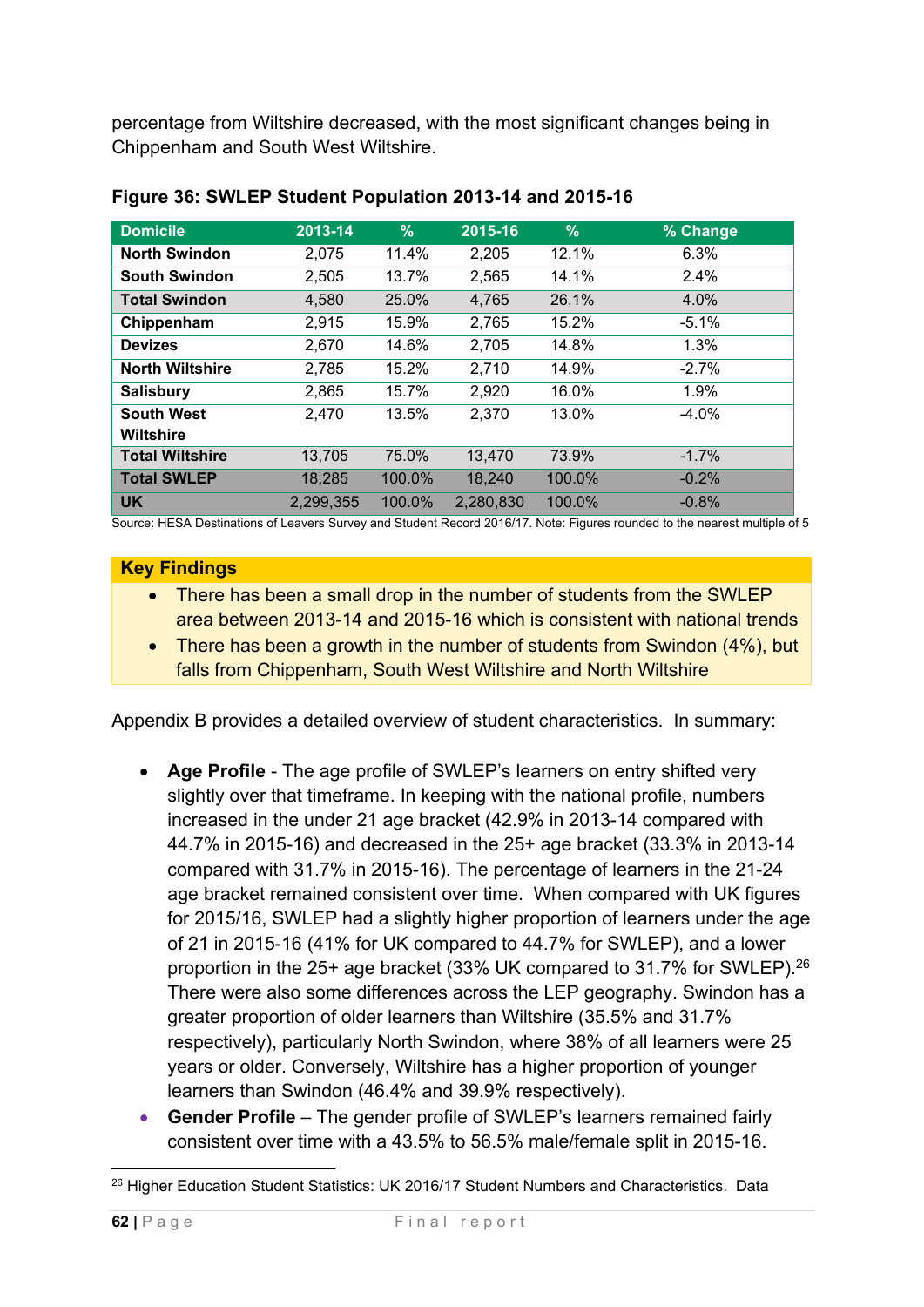This is comparable with the national split of 43% to 57%. Swindon had a higher proportion of females (58.9%) than Wiltshire (55.6%). The PCON with the highest proportion of female domiciled students was North Swindon. The PCON with the smallest gap between males and females was Devizes at 47.2% and 52.8% respectively.

 **Socio-economic Background** – The socio-economic profile of SWLEP's learners did not change a great deal between 2013-14 and 2015-16 with the highest percentages across the LEP (that are known and have been classified) found within the Managerial and Professional occupations. Figure 37 below shows the predominance of Managerial and Professional occupational backgrounds was much more pronounced in students from Wiltshire. Swindon, on the other hand had proportionally more learners from Routine and Semi-routine occupational backgrounds.



**Figure 37: Socio-Economic Classification by SWLEP, Swindon and Wiltshire, 2015-16**

Source: HESA Destinations of Leavers Survey and Student Record 2016/17. Note: Rounded base = 18,240

This is consistent with the sectoral and occupational profiles of the two areas. When compared with UK figures, there is a much higher proportion of people from an 'unknown' classification which distorts the comparison, meaning that it is not possible to make comparisons with the national data.

**Highest Qualification on Entry** – As would be expected, for around twothirds of learners the highest qualification on entry was a Level 3 qualification and this figure increased very slightly from 66.7% in 2013-14 to 68.4% in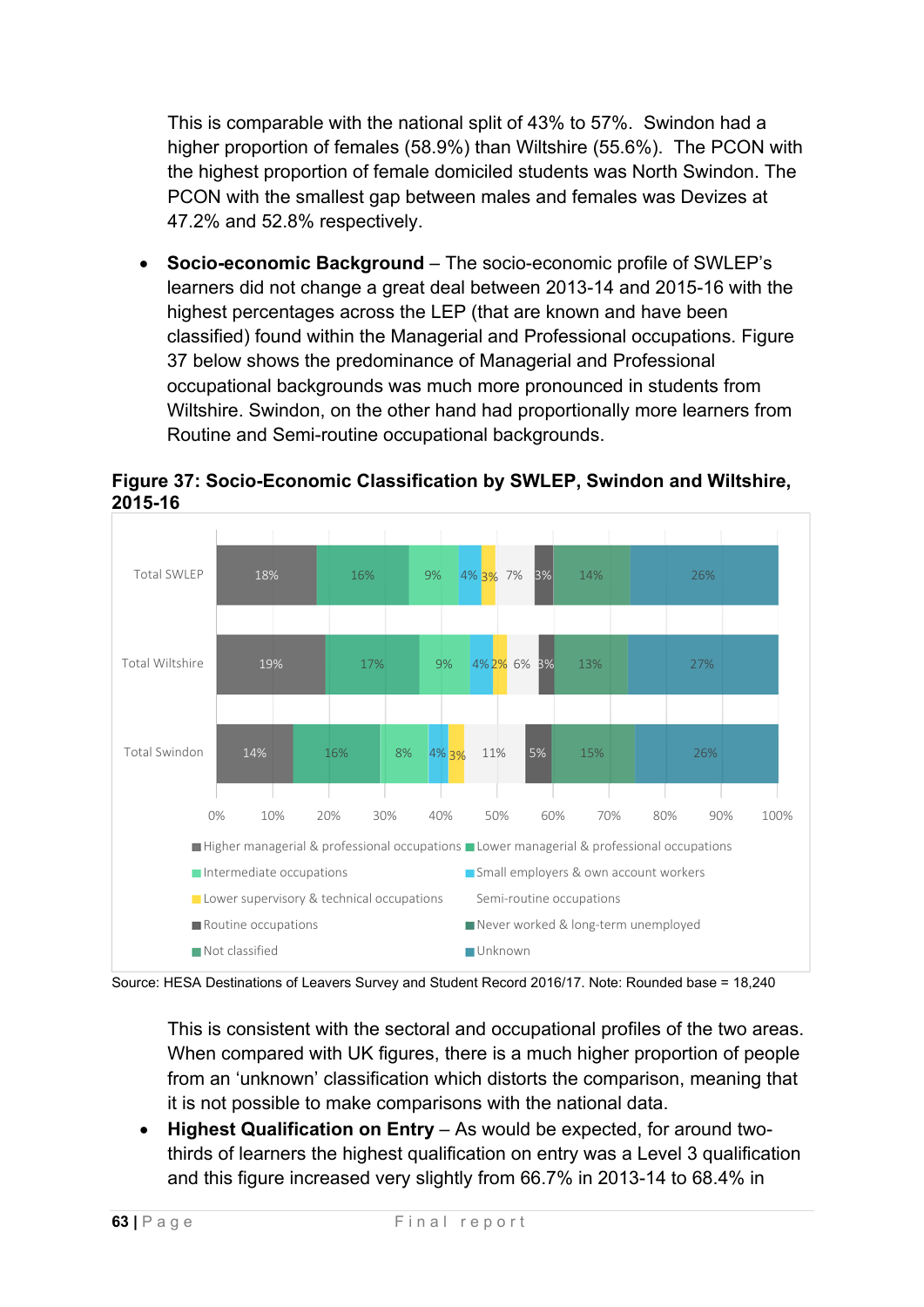2015-16. There were also marginally more entrants with a first degree and/or a postgraduate qualification in 2015-16 and marginally fewer entrants with no qualifications. Geographically, Wiltshire showed a higher proportion of learners entering with a degree or postgraduate qualification than Swindon. Swindon on the other hand saw a slightly higher percentage of learners entering with a Level 2 qualification. Unsurprisingly, the majority of those students that entered with a degree or postgraduate qualification were enrolling on a postgraduate course.

#### **Key Findings**

• The profile of learners from SWLEP overall is similar to the national picture but there are geographical differences within the area

# **4.4 Student Choices**

#### **4.4.1 Course Aim/Level of Study**

Figure 38 shows that three-quarters of the Higher Education learners from SWLEP were studying for a first degree in 2015-16, which is very slightly higher than in 2013- 14 and is higher than the UK average. The percentage of postgraduate learners also increased marginally over that period of time, although the proportion of learners within this group is lower than the UK average. By contrast the percentage studying for a foundation degree decreased, but is still slightly higher than the UK average. This is interesting to note, as Chapter 2 highlights that there is limited foundation degree provision within the SWLEP area. Further analysis confirms that only 25% of these learners are studying with a provider within the area. The profile is consistent with national trends. A more granular profile of the area is provided at Appendix B.12, showing that Swindon (and North Swindon in particular) has a higher proportion of foundation degree students than Wiltshire. Wiltshire (and Salisbury in particular) on the other hand, has a higher proportion of postgraduate students.

#### **Figure 38: Course Aim, 2013-14 and 2015-16, SWLEP Domiciled Students**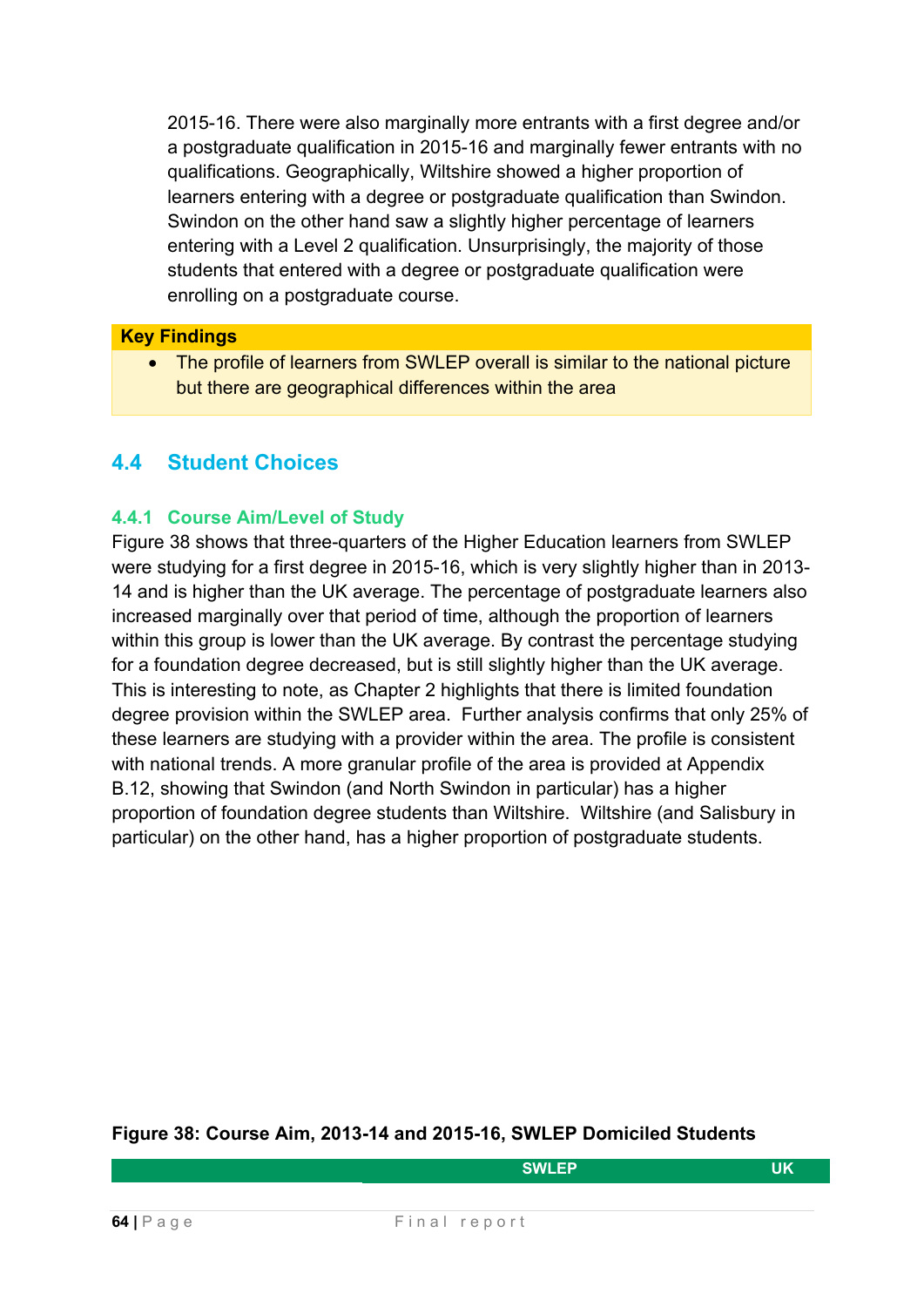|                                      |        | 2013-14              |        | 2015-16 | UK     |
|--------------------------------------|--------|----------------------|--------|---------|--------|
| <b>Course Aim</b>                    | Count  | $\%$                 | Count  | $\%$    | $\%$   |
| Postgraduate                         | 2,950  | 16.1%                | 3.045  | 16.7%   | 23%    |
| <b>First degree</b>                  | 13,660 | 74.7%                | 13,750 | 75.4%   | 69%    |
| <b>Foundation degree</b>             | 670    | 3.7%                 | 490    | 2.7%    | 2%     |
| <b>Higher National Certificate</b>   | 20     | $\ddot{\phantom{0}}$ | 35     | 0.2%    | $1\%$  |
| (HNC)                                |        |                      |        |         |        |
| <b>Higher National Diploma (HND)</b> | 40     | 0.2%                 | 20     |         | $0\%$  |
| Other undergraduate                  | 955    | 5.2%                 | 900    | 4.9%    | 6%     |
| <b>Total</b>                         | 18,285 | 100.0%               | 18,240 | 100.0%  | 100.0% |

Source: HESA Destinations of Leavers Survey and Student Record 2016/17. Note: Figures rounded/supressed, as per the HESA methodology. '..' denotes supressed figures

#### **Key Findings**

• The proportion of learners studying for a foundation degree has declined slightly, whereas the proportions studying for first degrees and postgraduate qualifications has increased slightly in line with national trends, albeit from a lower starting point

#### **4.4.2 Mode of Study**

In 2015-16 72.7% of SWLEP domiciled students were studying full-time, up slightly from 70.7% in 2013-14. This is consistent with the national trend, where full-time study has risen from 74% to 76% over this timeframe. It is noteworthy that SWLEP domiciled students are more likely to study part-time.

There were also some slight geographic variations here. The percentage of Swindon students studying full-time was lower overall at 71.3% and especially low in North Swindon at 68.4%. In Wiltshire the figure was 73.2% and was highest for students in South West Wiltshire at 75.1%. More detail is provided at Appendix B.15. This is expected given the higher proportion of older learners in Swindon and the correlation between part-time study and age of learners.

#### **Key Findings**

- The number of part-time students has fallen slightly, consistent with national trends, although SWLEP has a higher proportion of students studying parttime
- Swindon has a higher proportion of part-time students

#### **4.4.3 Subject Choices**

The subject choice analysis that is presented within this section of the chapter has been drawn from HEFCE's student mobility work rather than from the bespoke HESA data request and is only available at SWLEP level. Please also note that the subject headings differ somewhat to those presented in Chapter 2 because in the following analysis, HEFCE made a choice to split out a selection of the Joint Academic Coding System (JACS) principal subject codes in order to produce a more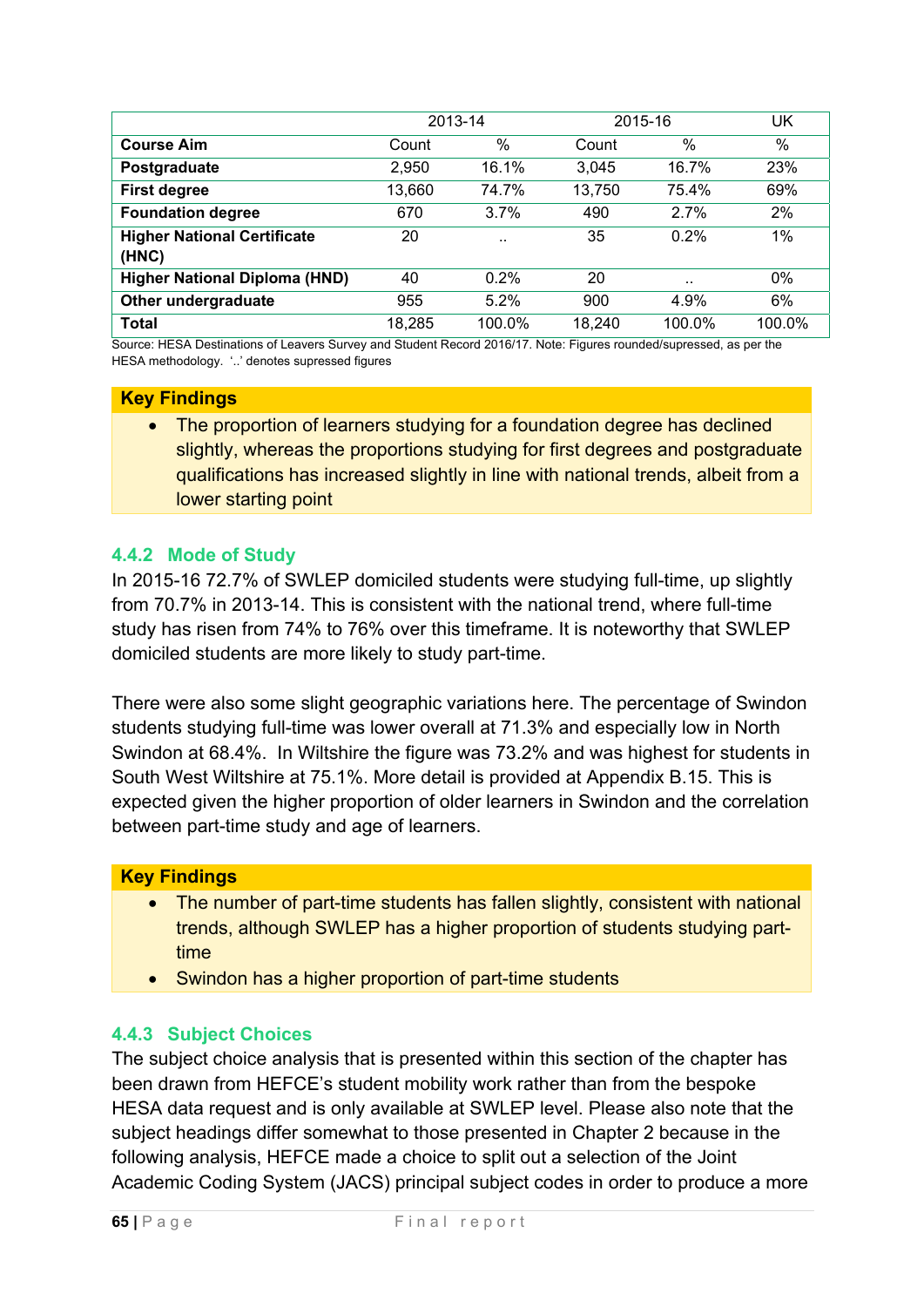detailed analysis of particular areas of interest or popular subjects that would otherwise have been 'hidden'. They have also amalgamated some subjects with others, because of the small numbers involved. This data, presented in Figure 39, covers first degree students that grew up in SWLEP and graduated in the years 2010-11 to 2014-15 inclusive. Rows coloured in gold denote STEM subjects. The Figure shows that Humanities and Language Based Subjects were particularly popular, along with Creative Arts and Design and Business and Administrative Studies. In total 38% of students took a STEM27 based subject over this timeframe. It is not possible to find a direct national comparison for this data. However, other data produced by HESA (using a slightly different breakdown of subject areas) shows 48% of UK students studying science subjects<sup>28</sup> in 2016-17.

|                  | Figure 39: SWLEP Domiciled Students, Subject Choices, 2010-11 to 2014-15 |  |
|------------------|--------------------------------------------------------------------------|--|
| <b>Inclusive</b> |                                                                          |  |

|                                                 | <b>Count</b> | $\%$  |
|-------------------------------------------------|--------------|-------|
| Humanities and Language Based Subjects          | 3,180        | 15.7% |
| <b>Creative Arts and Design</b>                 | 2,445        | 12.1% |
| <b>Business and Administrative Studies</b>      | 2,060        | 10.2% |
| <b>Social Studies</b>                           | 1,765        | 8.7%  |
| <b>Nursing and Subjects Allied to Medicine</b>  | 1,760        | 8.7%  |
| Education                                       | 1,080        | 5.3%  |
| <b>Engineering and Technology</b>               | 1,050        | 5.2%  |
| <b>Psychology</b>                               | 970          | 4.8%  |
| <b>Computer Science</b>                         | 865          | 4.3%  |
| <b>Biological Sciences</b>                      | 705          | 3.5%  |
| <b>Sports Science</b>                           | 640          | 3.2%  |
| Combined <sup>29</sup>                          | 570          | 2.8%  |
| <b>Geographical Studies</b>                     | 560          | 2.8%  |
| <b>Media Studies</b>                            | 540          | 2.7%  |
| <b>Mathematical Sciences</b>                    | 470          | 2.3%  |
| <b>Medicine and Dentistry</b>                   | 360          | 1.8%  |
| Architecture, Building and Planning             | 340          | 1.7%  |
| <b>Earth, Marine and Environmental Sciences</b> | 335          | 1.7%  |
| <b>Agriculture and Forestry</b>                 | 250          | 1.2%  |
| <b>Physics and Astronomy</b>                    | 230          | 1.1%  |
| <b>Pharmacology, Toxicology and Pharmacy</b>    | 70           | 0.3%  |
| <b>Anatomy, Physiology and Pathology</b>        | $\mathbf{0}$ | 0.0%  |
| <b>Chemistry</b>                                | $\mathbf{0}$ | 0.0%  |

Source: http://www.HEFCE.ac.uk/analysis/maps/mobility/mobdata/

Findings from the surveys undertaken as part of this study found that Social Sciences was the most popular subject area amongst young people, mentioned by 25.9% of respondents, followed by Biological Sciences, mentioned by 23%. For adults, Social Science was also the most popular subject mentioned by 34.2% of

1

<sup>&</sup>lt;sup>27</sup> As defined by HEFCE, personal communication<br><sup>28</sup> https://www.hesa.ac.uk/data-and-analysis/students/what-study

<sup>&</sup>lt;sup>29</sup> Combined is used for courses that cover a range of subjects, such as modular courses offered by the Open University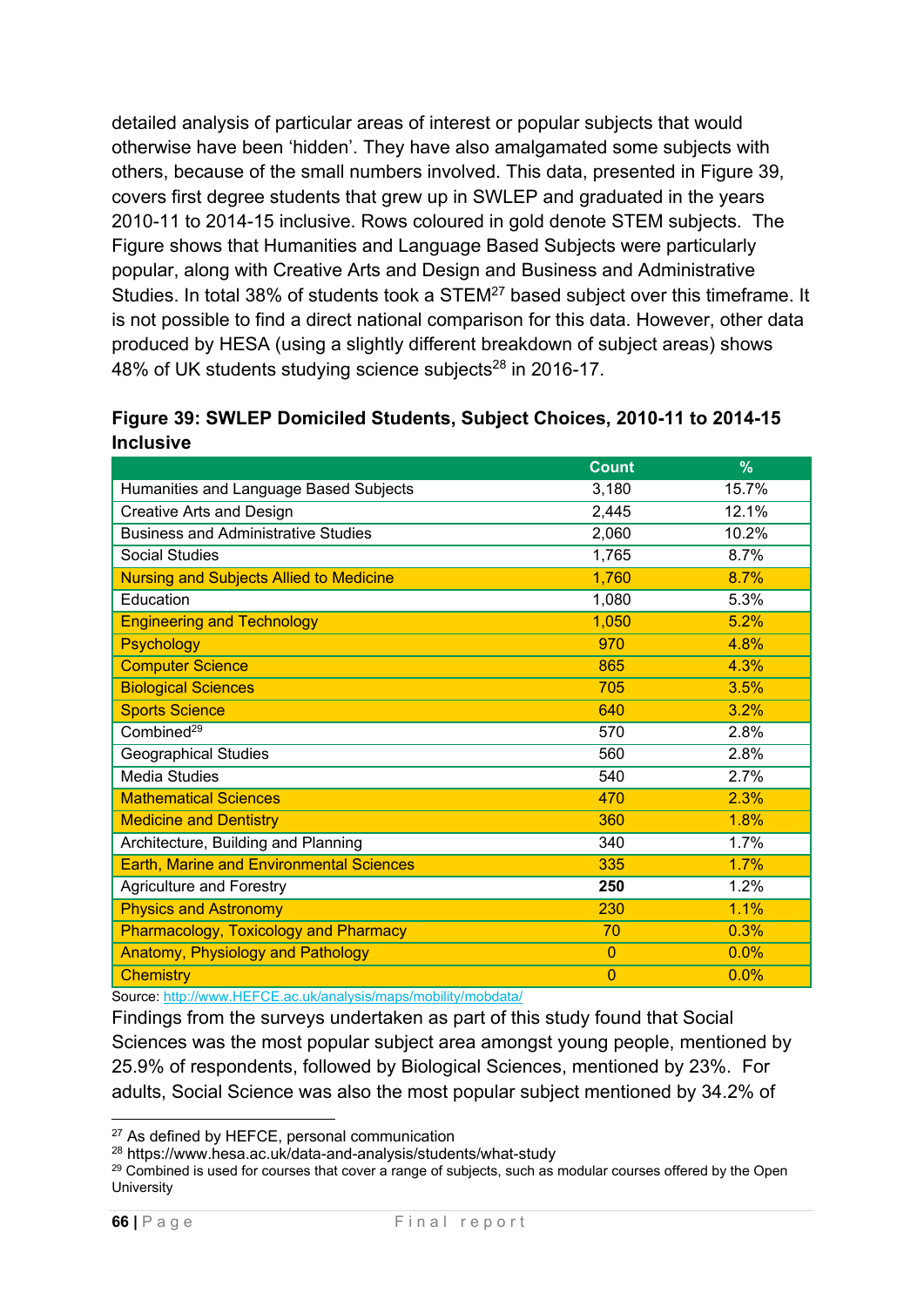respondents, followed by Business and Admin Studies (28.9%). See Appendix C.22 and D.37 respectively for full details.

The young people were also asked whether, if more STEM courses were available locally and involved local employers, it was something they would be interested in. The largest proportion of respondents (50.6%) said they would not be, as shown in Appendix C.26; however, 30.8% said 'yes' and 18.6% said they did not know. A follow up question (Figure 40 below) identified that 38% of the young respondents would like to work in Science, Technology, Engineering or Maths, 50.3% are interested in STEM and 68.8% like the idea of courses that involve local employers. Appendix C.28 shows that the proportion agreeing with all of these statements is higher in Wiltshire than Swindon.





Source: SWLEP Survey of Young People, January, 2018. Base = 820

# **Key Findings**

- Secondary data shows that Humanities and Language Based subjects along with Creative Art and Design and Business and Administrative Studies are popular with students from SWLEP
- 38% of students from SWLEP studied STEM subjects. It is not possible to produce a direct comparison, but for context, HESA data suggests that 48% of students nationally study 'science subjects'
- Surveys found that Social Sciences and Biological Sciences were most popular amongst young people. For adults, Social Sciences and Business and Administration were the most popular
- Almost a third of young people were interested in taking a STEM subject and more would like to work in STEM

# **4.4.4 Awareness and Interest in Local Courses**

A relatively high proportion of young people (61.9%) were aware that the local colleges offer Higher Education courses and an even higher proportion of the adult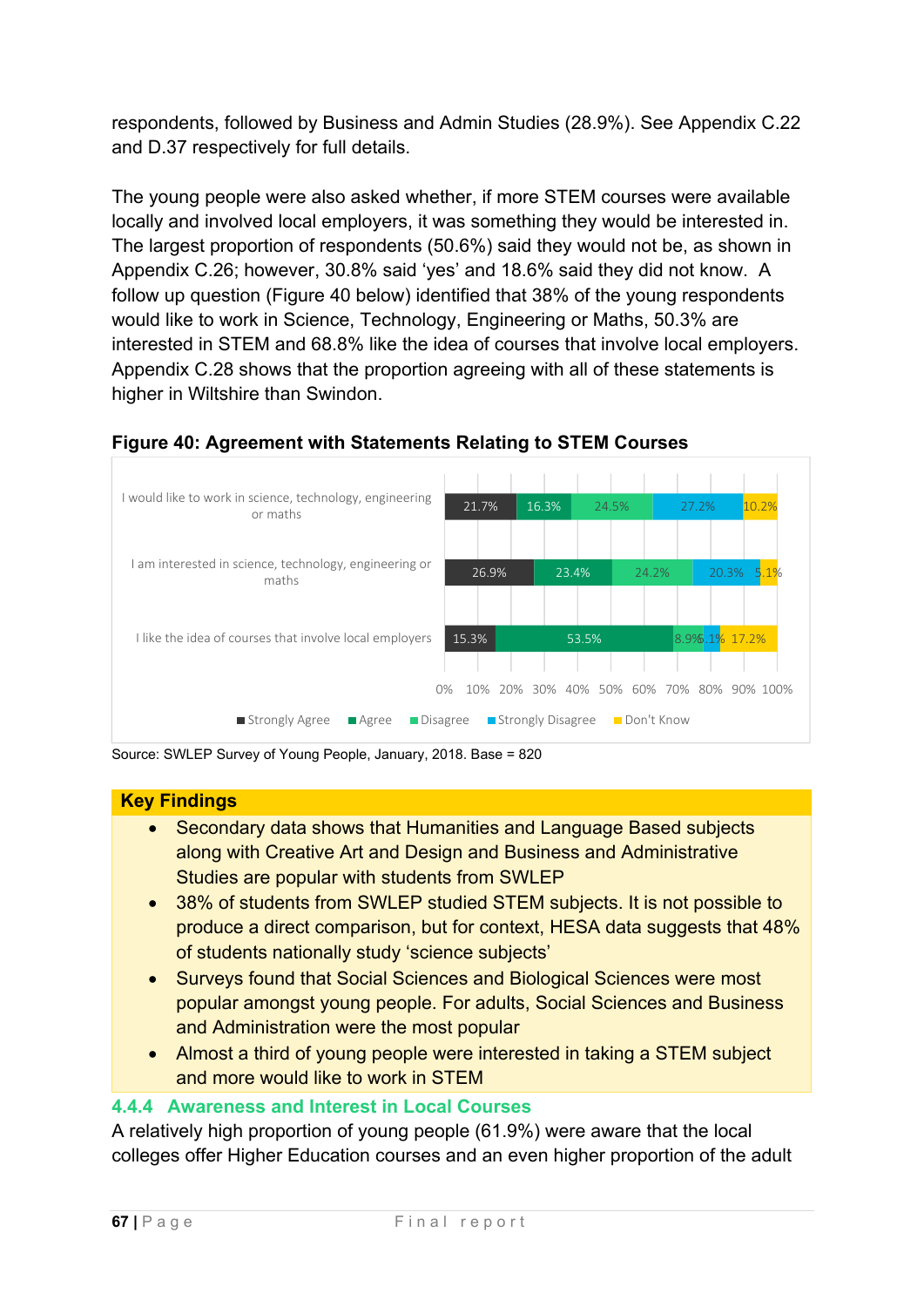respondents (81.4%) were aware - especially respondents from Swindon (See Appendix D.29).

When asked whether they would consider studying the following types of higher level courses at a local college, 20.9% of young people said that they would be interested in studying for a degree locally as shown in Figure 41 below, and to a lesser extent a range of other qualifications. Adults on the other hand were much more likely to consider professional qualifications (55.6%) and higher level vocational qualifications (44.2%).

|                                                  | <b>Young People</b> |       |       | <b>Adults</b> |
|--------------------------------------------------|---------------------|-------|-------|---------------|
|                                                  | $\frac{0}{0}$       | Count | %     | Count         |
| <b>Foundation degree</b>                         | 15.1%               | 119   | 43.4% | 33            |
| <b>HNC/HND</b>                                   | 4.9%                | 38    | 37.3% | 28            |
| <b>Degree</b>                                    | 20.9%               | 116   | 43.6% | 34            |
| Post-graduate qualifications                     | 14.2%               | 111   | 41.0% | 32            |
| <b>Professional qualifications</b>               | 16.9%               | 132   | 55.6% | 45            |
| <b>Higher level vocational</b><br>qualifications | 13.8%               | 107   | 44.2% | 34            |

#### **Figure 41: Interest in Courses with Local Providers**

Source: SWLEP Survey of Young People, January, 2018. Base = Variable

### **Key Findings**

- Adults were more likely to be aware of the higher level courses available in local colleges
- Young people were more interested in studying for a degree at the local colleges, whereas adults were more interested in professional and higher level vocational qualifications

# **4.4.5 Institutional Choices**

According to the HESA bespoke data request, the top 10 Higher Education providers for students from SWLEP remained fairly consistent between 2013-14 and 2015-16 as illustrated in Figure 42 below. The Open University had the largest share in both years, although the percentage did decrease over time whereas the University of the West of England's share increased. It is interesting to note that with the exception of The Open University (which is a distance learning provider) and Plymouth University, the remaining eight institutions all lie within commuting distance of parts of the SWLEP area (see Figure 8 in Chapter 2).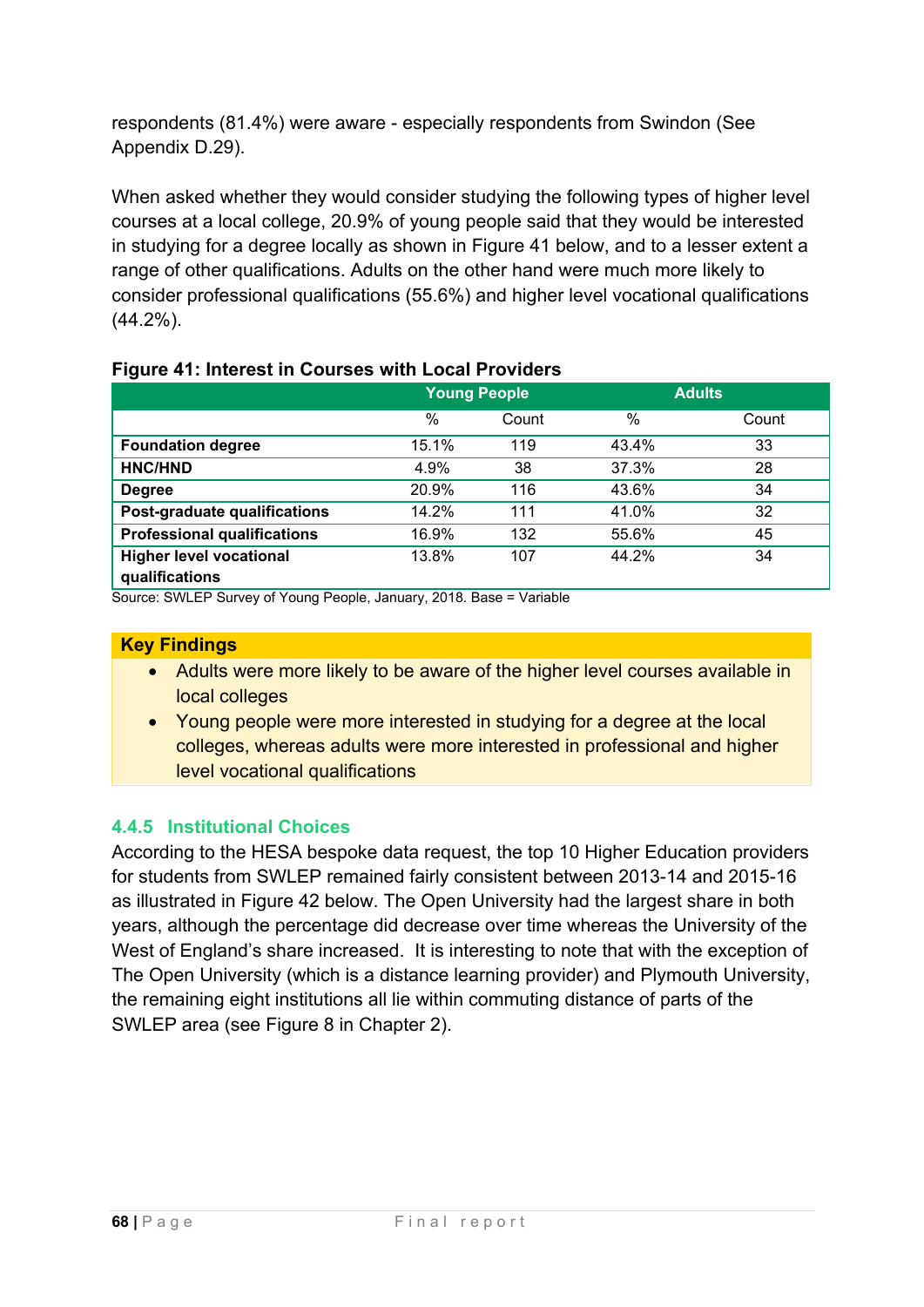# **Figure 42: Top 10 Institutions by Share of SWLEP Students, 2013-14 and 2015- 16**

| <b>Institution</b>                | 2013-14 |       | <b>Institution</b>                | 2015-16 |         |
|-----------------------------------|---------|-------|-----------------------------------|---------|---------|
|                                   | Count   | $\%$  |                                   | Count   | $\%$    |
| The Open University               | 2,215   | 12.1% | The Open University               | 1,825   | 10.0%   |
| University of the West of England | 1,430   | 7.8%  | University of the West of England | 1,535   | $8.4\%$ |
| <b>Oxford Brookes University</b>  | 930     | 5.1%  | <b>Oxford Brookes University</b>  | 920     | $5.0\%$ |
| <b>Bath Spa University</b>        | 760     | 4.2%  | <b>Bath Spa University</b>        | 660     | $3.6\%$ |
| <b>Bournemouth University</b>     | 580     | 3.2%  | University of Plymouth            | 575     | 3.2%    |
| University of Plymouth            | 580     | 3.2%  | <b>Bournemouth University</b>     | 570     | 3.1%    |
| Cardiff University                | 535     | 2.9%  | The University of Southampton     | 550     | $3.0\%$ |
| The University of Southampton     | 515     | 2.8%  | <b>Cardiff University</b>         | 550     | 3.0%    |
| University of Gloucestershire     | 465     | 2.5%  | University of Gloucestershire     | 500     | 2.7%    |
| The University of Bath            | 420     | 2.3%  | The University of Bristol         | 435     | 2.4%    |
| <b>Other institutions</b>         | 9,855   | 53.8% | Other institutions                | 10,120  | 55.5%   |

Source: HESA Destinations of Leavers Survey and Student Record 2016/17. Note: Figures rounded/supressed, as per the HESA methodology

Appendix B.17 and B.18 show the breakdown of top 10 choices by PCON. The top three choices by area differ as follows:

- **For Swindon** The most popular choice was University of the West of England followed by The Open University and, Oxford Brookes University; and,
- **For Wiltshire** The most popular choice was The Open University, followed by University of the West of England and Bath Spa University.

At the PCON level, preferences can be seen for institutions that are within a commuting distance of the four touch-points highlighted previously.

As shown in more detail in Appendix B.19 and B.20 the top 10 choices also varied by course aim and age profile. Across SWLEP as a whole:

- **For Postgraduate Students** The most popular choice was University of the West of England, followed by Bath Spa University and Cranfield University;
- **For First Degree Students** The most popular choice was the Open University, followed by University of the West of England and University of Plymouth;
- **For Foundation Degree Students** The most popular choice was Oxford Brookes University, followed by The Open University and Bath Spa University;
- **For HNC/HND Students** The most popular choice was Teesside University (which is distance learning) followed by Southampton Solent University and University of South Wales;
- **For Students Age 25+**  The most popular choice was The Open University, followed by University of the West of England and Oxford Brookes University;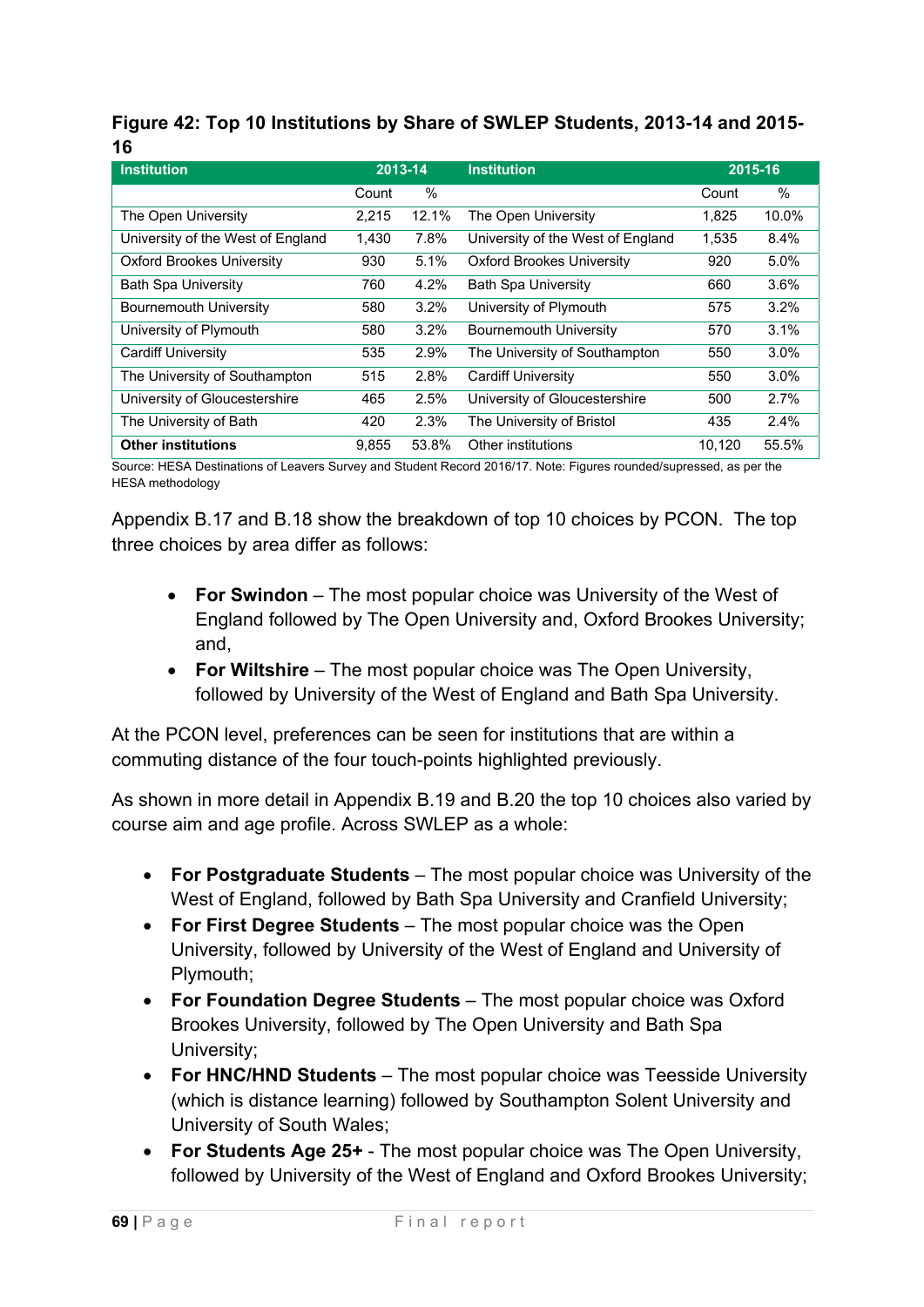- **For Students Aged Between 19 and 24** The most popular choice was University of the West of England, followed by the Open University and Oxford Brookes University; and,
- **For Under 21s** The most popular choice was University of the West of England, followed by University of Plymouth and Cardiff University.

Overall, 96.5% of SWLEP's domiciled learners chose to study with a non-franchised provider in 2015-16. Just 635 learners were studying with a totally or partially franchised provider<sup>30</sup>. The top 10 choices for totally or partially franchised provision are shown in Figure 43. Swindon College attracted the highest number of these students at 190, followed by Wiltshire College at 75.

### **Figure 43: Top 10 Teaching Providers Teaching with Fully or Partially Franchised Courses by Share of Students, 2015-16**

| <b>Teaching Providers</b>               | <b>Count</b> |
|-----------------------------------------|--------------|
| Swindon College (10006463)              | 190          |
| Wiltshire College (10007527)            | 75           |
| Other public body in the UK             | 25           |
| Basis Training (UK) Limited (10010683)  | 25           |
| The University of Manchester (10007798) | 20           |
| New College Swindon (10004579)          | 15           |
| Royal Air Force (10033441)              | 15           |
| Other private body in the UK            | 15           |
| City of Bristol College (10001467)      | 10           |
| Action on Addiction (10032035)          | 10           |

Source: HESA Destinations of Leavers Survey and Student Record 2016/17. Note: Figures rounded/supressed, as per the HESA methodology.

# **Key Findings**

- 8 of the top 10 institutions attended by students from the SWLEP area are within a commuting distance of the SWLEP and the Open University is a distance learning provider
- When examined by PCON, there is a continued preference for institutions that are within a commuting distance of the relevant touch point

Survey data found that, when choosing a Higher Education provider, 'the courses on offer' was the most important factor for both young people and adults as shown in Figure 44 below. Similarly, 'reputation and academic standing' were important to both groups as well as the 'city and town where it is located'. However, distance from home was more important to adults as well as flexible ways to study, whereas these were less important to young people. For young people the likelihood of getting a job after graduation and the cost of living were important.

<sup>1</sup>  $30$  Franchised provision is where a student is taught by a teaching provider, under a collaboration/franchising agreement with an HE provider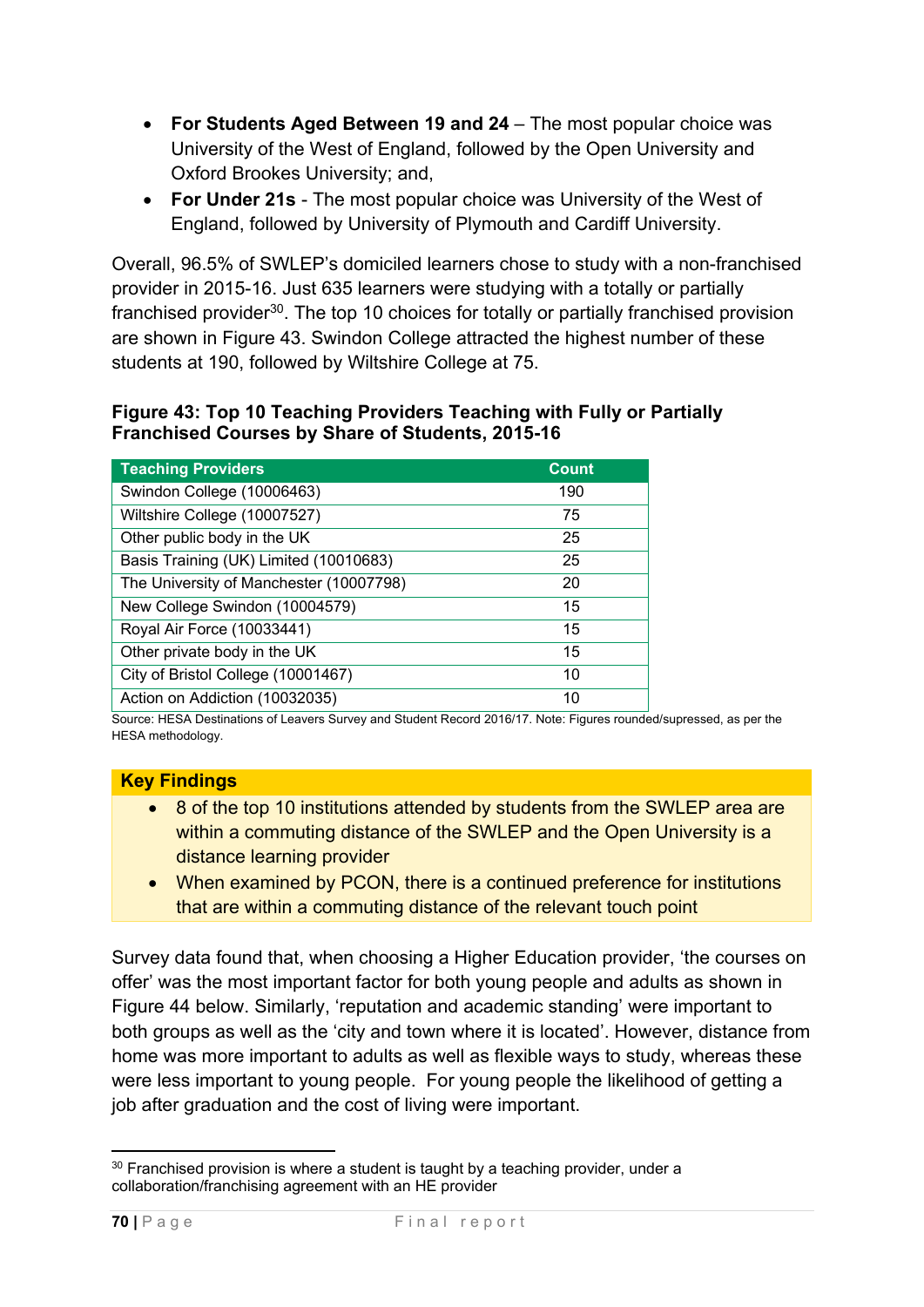# **Figure 44: Factors of Importance in Choosing a Higher Education Provider (Descending Order)**

| <b>Young People</b>                                    |     | <b>Adults</b>                                         |     |
|--------------------------------------------------------|-----|-------------------------------------------------------|-----|
| Courses offered                                        | 84% | Courses offered                                       | 68% |
| Reputation and academic standing                       | 65% | Distance from home                                    | 50% |
| The city or town where it is located                   | 55% | Reputation and academic standing                      | 48% |
| Likelihood that I will get a job after<br>graduation   | 55% | Flexible ways to study (e.g part time<br>or distance) | 48% |
| Cost of living (e.g. accommodation and<br>travel)      | 54% | The city or town where it is located                  | 43% |
| Courses have good links to employers                   | 41% | Ability to study while living at home                 | 40% |
| Social life offered                                    | 39% | Likelihood that I will get a job after<br>graduation  | 25% |
| Distance from home                                     | 36% | Courses have good links to<br>employers               | 23% |
| Flexible ways to study (e.g. part time or<br>distance) | 18% | Cost of living (e.g. accommodation<br>and travel)     | 18% |
| Ability to study while living at home                  | 12% | Social life offered                                   | 0%  |
| They offer apprenticeships                             | 8%  | Family connection with institution                    | 0%  |
| Family connection with institution                     | 2%  | They offer apprenticeships                            | N/A |

Source: SWLEP Survey of Young People, January, 2018. Base = 750; SWLEP Adult Survey, January 2018. Base = 40. Note: Respondents could select more than one option

Adults were also asked to what extent their choice of study was influenced by the courses available in Swindon and Wiltshire. As shown in Appendix D.16, 34.2% said that it was influenced a lot, 19.5% said that it was influenced a little and 46.3% said that it was not at all influenced by the availability of courses in Swindon and Wiltshire. This indicates that for approximately half of adults, supply is influencing demand.

# **Key Findings**

- Adults and young people are both interested in the courses offered when making their choices, along with reputation and academic standing
- However, adults were more interested in the distance from home and flexible ways to study and distance than their younger counterparts

Survey respondents were asked where they would prefer to study assuming the right course was available. As shown in Figure 45, 61.8% of young people would prefer to study at a university outside of Swindon or Wiltshire. This was most pronounced for students that were currently studying in Cirencester or Wiltshire as shown in Appendix C.31. The most popular response for adults was a university in Swindon or Wiltshire (if there was one), mentioned by 27.1% of adult respondents and this was particularly pronounced for those from Swindon, where 42.1% of adults selected this option, as shown in Appendix D.36. Just 10.4% of young people stated that they would prefer to study at a university in Swindon or Wiltshire if there was one, although 12.7% of young people from Swindon and 17.6% of young people from Cirencester selected this option.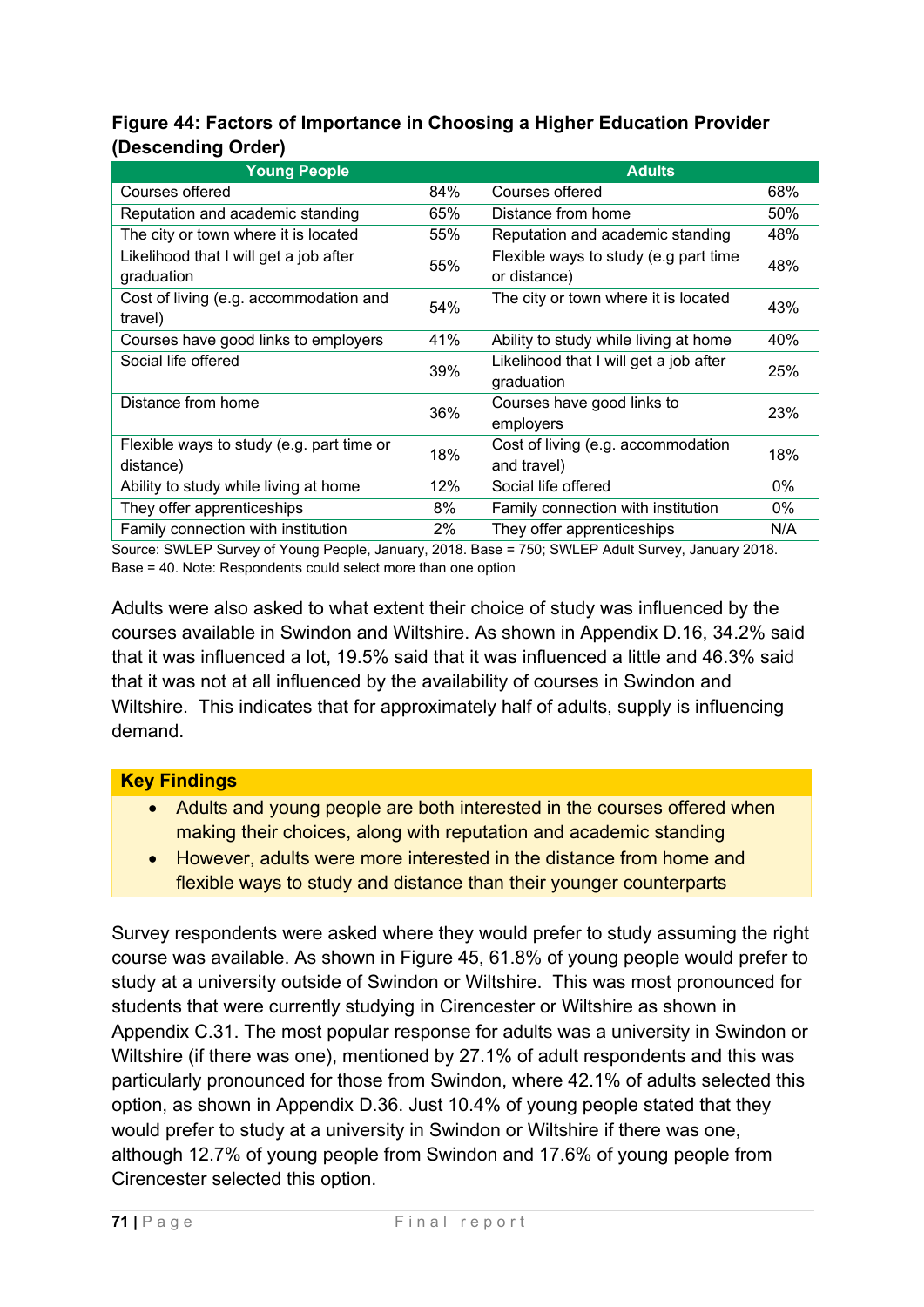

## **Figure 45: Where Students Would Prefer to Study, Assuming the Right Course was Available**

Source: SWLEP Survey of Young People, January, 2018. Base = 808. SWLEP Adult Survey, January 2018.  $Base = 85$ 

## **Key Findings**

- The majority of young people would prefer to study at a university elsewhere
- 27.1% of adults would prefer to study at a university in Swindon or Wiltshire (if there was one)
- Interest in studying at a university in Swindon or Wiltshire was stronger from adults and young people from Swindon than Wiltshire

When asked what would make local Higher Education options more attractive, the largest proportion of both young people and adult respondents identified help with the costs (53.8% and 61.9% respectively) as shown in Figure 46 and presented in more detail in Appendix C.32 and Appendix D.38. For young people the second most important factor was student accommodation. For older learners the second most important factor was having a university within the area.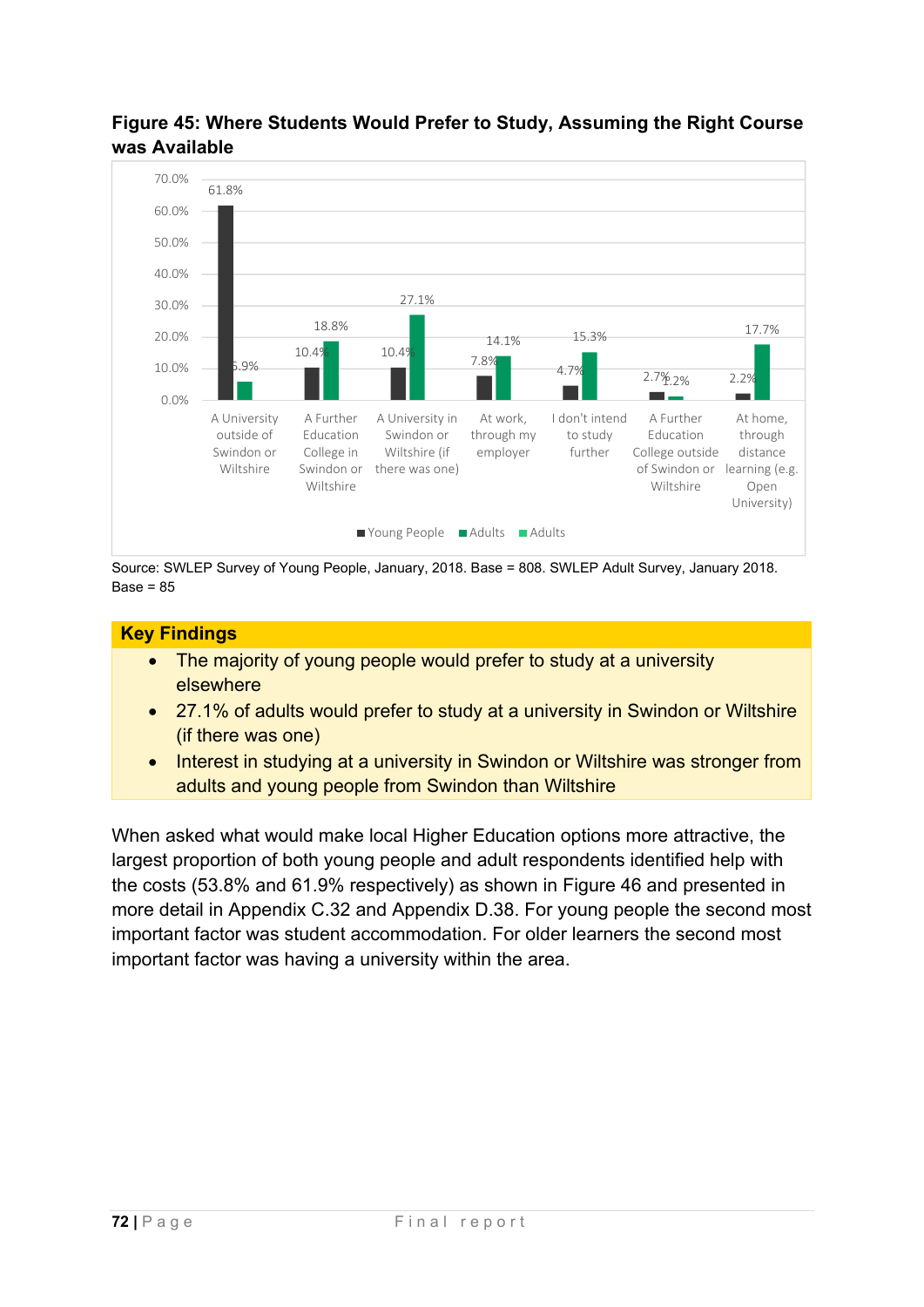## **Figure 46: What would make Local Higher Education Options More Attractive? (Descending Order)**

| <b>Young People</b>                                               |      | <b>Adults</b>                                                     |       |
|-------------------------------------------------------------------|------|-------------------------------------------------------------------|-------|
|                                                                   | $\%$ | $\%$                                                              | Count |
| Financial help with the costs                                     | 54%  | Financial help with the costs                                     | 62%   |
| Student accommodation                                             | 42%  | A university in the area (with own<br>campus)                     | 49%   |
| A university in the area (with own<br>campus)                     | 39%  | Courses that involve local employers                              | 45%   |
| A wider range of higher education<br>courses available            | 38%  | More flexibility so I could fit study<br>around other commitments | 42%   |
| Better transport links                                            | 31%  | A wider range of higher education<br>courses available            | 39%   |
| Courses with work placements or<br>sandwich year options          | 27%  | Online or virtual courses                                         | 33%   |
| More flexibility so I could fit study<br>around other commitments | 25%  | Courses located near my home                                      | 32%   |
| If I could study part-time locally,                               | 23%  | If I could study part-time locally, whilst                        | 31%   |
| whilst also working                                               |      | also working                                                      |       |
| Courses that involve local employers                              | 21%  | Degree apprenticeship courses                                     | 25%   |
| Degree apprenticeship courses                                     | 21%  | Nothing would make local courses<br>more attractive               | 25%   |
| Nothing would make local courses<br>more attractive               | 16%  | Courses with a strong vocational<br>element                       | 24%   |
| Courses located near my home                                      | 15%  | Better transport links                                            | 20%   |
| Online or virtual courses                                         | 12%  | Courses with work placements or<br>sandwich year options          | 17%   |
| Courses with a strong vocational                                  | 12%  | Better access for students with                                   | 10%   |
| element                                                           |      | disabilities/health problems                                      |       |
| Better access for students with                                   | 8%   | Student accommodation                                             | 8%    |
| disabilities/health problems                                      |      |                                                                   |       |
| Better childcare or other support for                             | 3%   | Better childcare or other support for                             | 5%    |
| students with caring obligations                                  |      | students with caring obligations                                  |       |

Source: SWLEP Survey of Young People, January, 2018. Base = 785 SWLEP Adult Survey, January 2018. Base = 84. Note: Respondents could select more than one option

### **Key Findings**

- For both adults and young people, important factors that could make local Higher Education more attractive included:
	- o Financial help with the costs
	- o A university in the area (with its own campus)
	- o A wider range of Higher Education courses available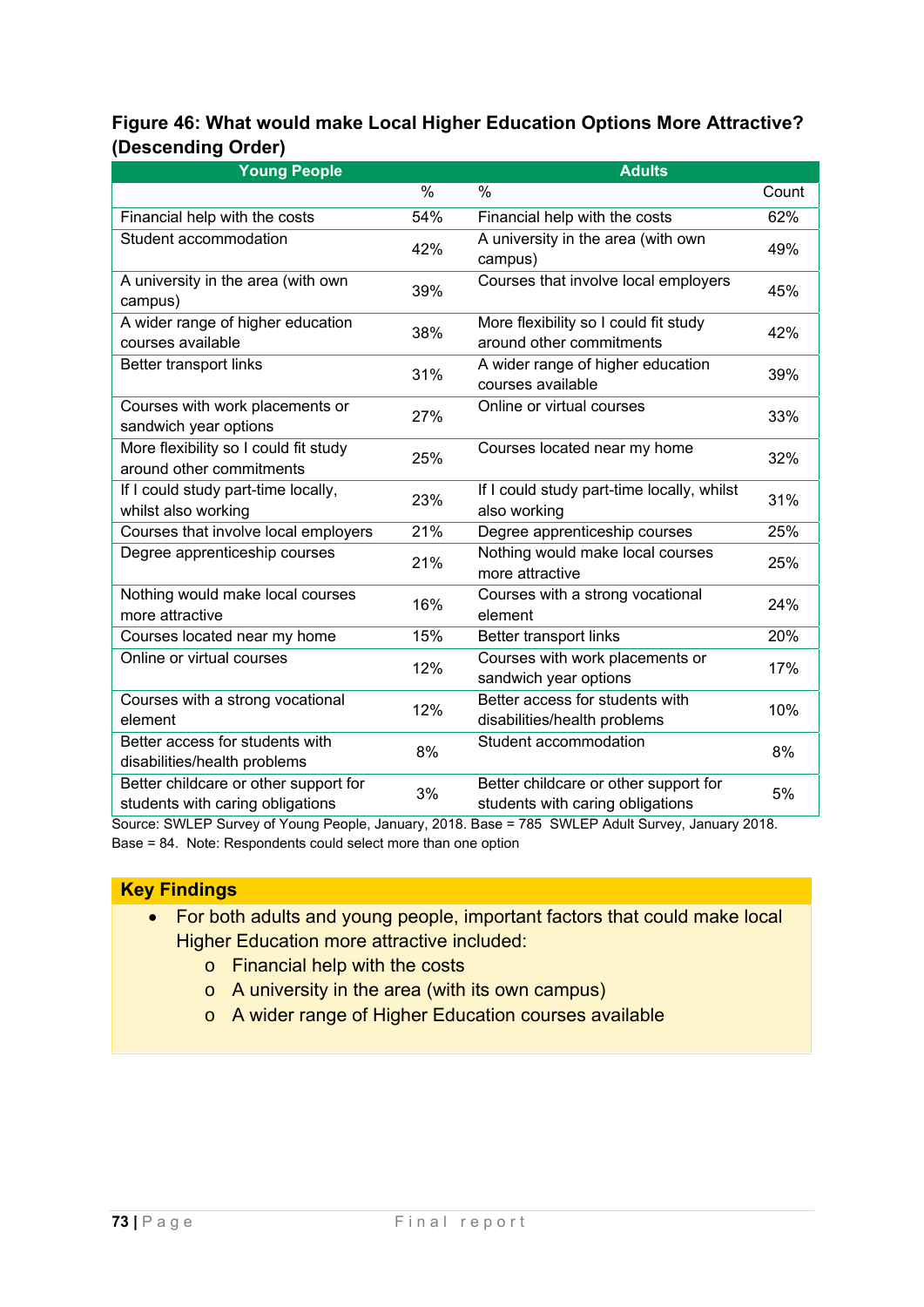### **4.4.6 Location of Study and Term Time Location**

Appendix B.24 and Figure 47 show that in 2015-16 82.9% of SWLEP's domiciled learners studied with a provider or a partner for the whole year and 13.3% were distance learners. A very small percentage were either abroad for whole or part of the year; or were on an industrial placement for whole of part of the year. Overall, the percentage of students that were with a provider or a partner for the whole year was slightly higher in Wiltshire than in Swindon; and the percentage of distance learners was slightly higher in Swindon than in Wiltshire. The data also shows that amongst learners aged 25 years and over, 35.2% study via distance learning, compared to 1.1% of those in the under 21 age bracket.

### **Figure 47: Location of Study, 2013-14 and 2015-16, SWLEP Students**

| <b>Location of Study</b>                                   | 2013-14 |         | 2015-16 |       |
|------------------------------------------------------------|---------|---------|---------|-------|
|                                                            | Count   | $\%$    | Count   | %     |
| Distance learning - UK based student                       | 2,680   | 14.6%   | 2,435   | 13.3% |
| Distance learning - non-UK based student (funded)          | 15      |         | 10      |       |
| On industrial (or other) placement for the year as a whole | 270     | 1.5%    | 320     | 1.8%  |
| On industrial (or other) placement for a proportion of the | 25      | 0.1%    | 40      | 0.2%  |
| year                                                       |         |         |         |       |
| Abroad for the whole year                                  | 170     | $0.9\%$ | 190     | 1.0%  |
| Abroad for a proportion of the year                        | 85      | 0.5%    | 130     | 0.7%  |
| At provider or a partner for the whole year                | 15,045  | 82.3%   | 15,120  | 82.9% |
| <b>Total</b>                                               | 18,285  | 100.0   | 18,240  | 100.0 |
|                                                            |         | $\%$    |         | $\%$  |

Source: HESA Destinations of Leavers Survey and Student Record 2016/17. Note: Figures rounded/supressed, as per the HESA methodology. '..' denotes supressed figures

Figure 48 shows their term time location. Note, that this represents the student's address while studying, not the location of the institution in which they are studying. Well over half of the learners had a term time location outside of the SWLEP area. The percentage increased from 67% in 2013-14 to 70.4% in 2015-16.





Source: HESA Destinations of Leavers Survey and Student Record 2016/17. Note: Rounded Base 2013/14 = 18,285, 15/16 = 18240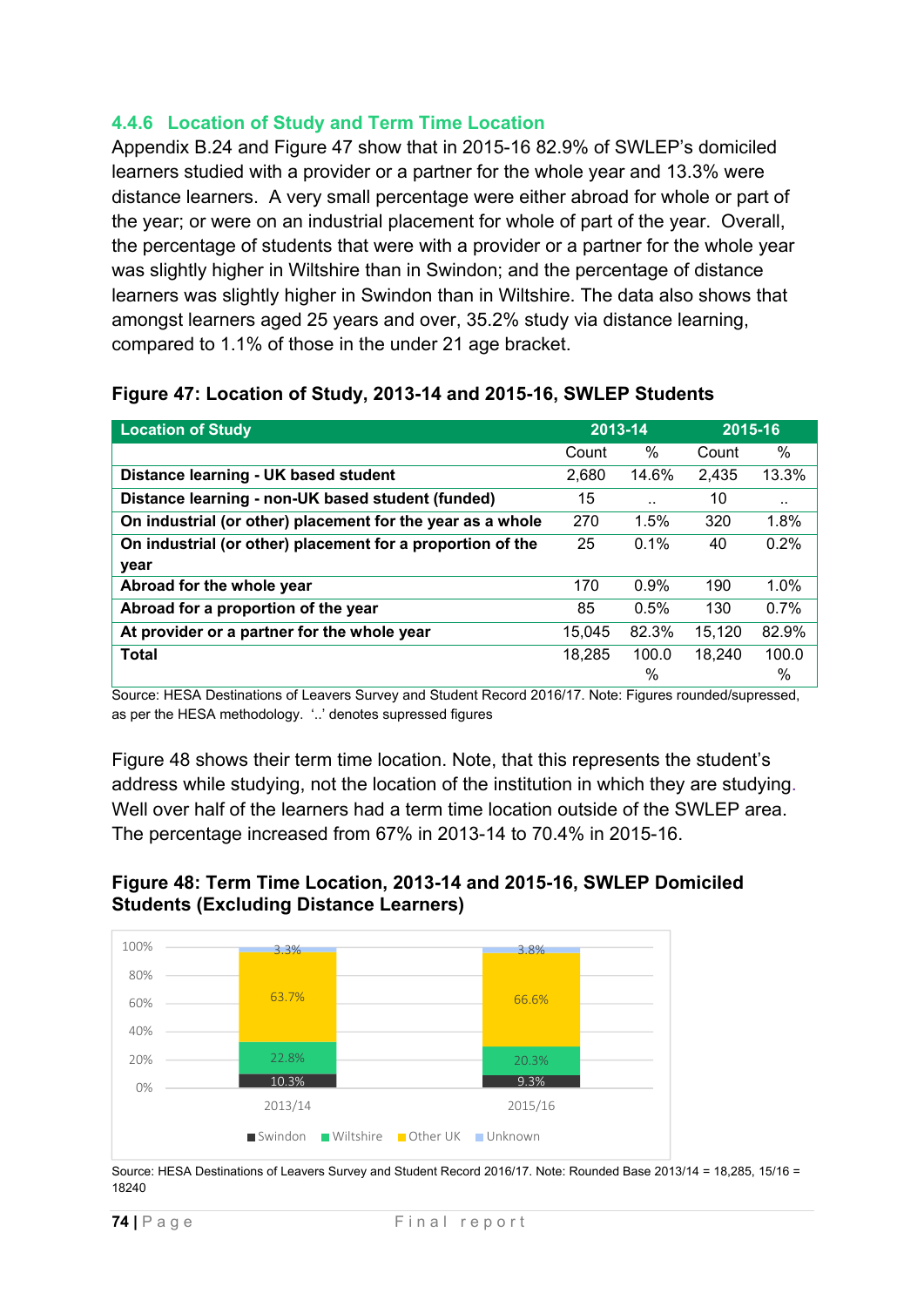As shown in more detail in Appendix B.25, in 2015-16 35.9% of Swindon's domiciled learners had a term time location in the SWLEP area, compared to 27.2% for learners from Wiltshire. The highest percentage of SWLEP domiciled learners with a SWLEP term time location could be found in North Swindon at 38.2% and the lowest could be found in South West Wiltshire, both at 25.4%.

The figures also vary significantly by age bracket. Whereas 75.7% of SWLEP domiciled learners in the 25+ age bracket had a term time location in SWLEP, this drops to 24.8% of learners in the 19-24 age bracket and 10.6% in the under 21 age bracket. This is consistent with the results from the adult survey which found that although 48.8% of respondents were planning to study or were currently studying on campus, 87.8% of respondents had not moved (or did not expect to move) from their home address to access Higher Education (see Appendix D.25 for further details).

The survey also sheds light on their travel patterns. As shown in Appendix D.26, the largest majority of adult respondents (32.5%) were travelling (or expected to travel) 6 - 25 miles from their term time address to participate in their course and a further 30.0% were travelling (or expecting to travel) 26 - 50 miles. Figure 49 shows the top 10 providers for SWLEP domiciled students with a term time location in either Swindon or Wiltshire in 2015-16 which also helps to provide a profile of travel to learn patterns. Excluding The Open University, the highest percentage of term time located learners from Swindon travelled to Oxford Brookes University, followed by University of the West of England. For Wiltshire's learners, it was University of the West of England followed by Bath Spa University.

| <b>Term Time Location - Swindon</b>        | Count | <b>Term Time Location - Wiltshire</b> | <b>Count</b> |
|--------------------------------------------|-------|---------------------------------------|--------------|
| The Open University                        | 1,030 | The Open University                   | 2,640        |
| <b>Oxford Brookes University</b>           | 825   | University of the West of England     | 1,400        |
| University of the West of England, Bristol | 745   | <b>Bath Spa University</b>            | 905          |
| University of Gloucestershire              | 260   | Bournemouth University                | 495          |
| <b>Bath Spa University</b>                 | 165   | <b>Oxford Brookes University</b>      | 360          |
| The University of Reading                  | 80    | The University of Bath                | 310          |
| The University of Bath                     | 60    | The University of Southampton         | 265          |
| The University of Bristol                  | 55    | The University of Winchester          | 240          |
| The University of Wolverhampton            | 55    | <b>Cranfield University</b>           | 165          |
| <b>Bournemouth University</b>              | 45    | The University of Bristol             | 160          |

### **Figure 49: Top 10 Institutions for SWLEP domiciled Students with a Term Time Location in Swindon or Wiltshire, 2015-16**

Source: HESA Destinations of Leavers Survey and Student Record 2016/17. Note: Figures rounded/supressed, as per the HESA methodology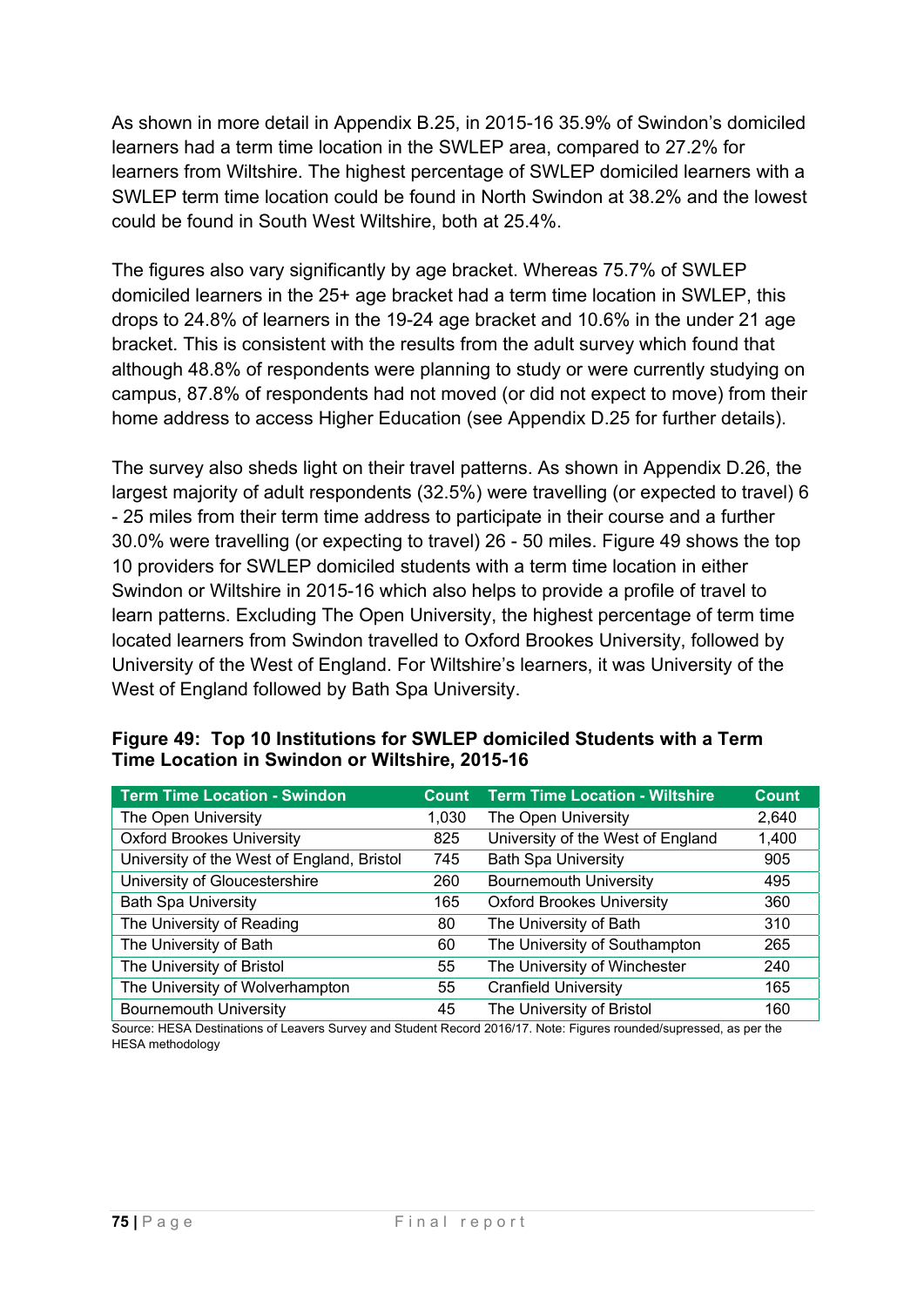#### **Key Findings**

- 13.3% of SWLEP domiciled learners study via distance learning. Amongst older learners this proportion increases
- A large proportion of SWLEP domiciled learners continue to live in the area during term time and either study locally or commute to providers outside the area. This is highest in Swindon and for learners that are 25 or older (75.7%)
- The proportion is much lower amongst younger learners at just 10.6% which is consistent with both the adult and young people survey findings
- 62.5% of adult learners indicated that they travel up to 50 miles to participate in their course

## **4.5 Student Progression, Qualifications and Destinations**

### **4.5.1 Continuation Status**

Data available for 2013-14 only shows the continuation status $31$  of first year first degree students from SWLEP. As seen in Figure 50, 82.1% of SWLEP's students continued with a Higher Education provider at the end of their first year and 5.6% left with no award. The percentage of Swindon's students that left with no award was very slightly higher (5.7%) than Wiltshire's (5.5%). There were also some differences by qualification level. The continuation status was highest for those students that were studying for a first degree at 82.1%, followed by those studying for a foundation degree at 77%. Just over a third (36.1%) of students that were studying for a postgraduate qualification continued with a Higher Education provider at the end of their first year. This is shown in more detail at Appendix B.34.

Appendix B.35 also provides more detail on their reasons for ending but in summary, for those that left with no award the primary cause was 'personal reasons' (44%) followed by 'academic failure/left in bad standing/not permitted to progress' (15.7%).

| <b>Continuation Status</b>       |       | <b>Swindon</b>       |       | <b>Wiltshire</b> | <b>SWLEP</b> |        |
|----------------------------------|-------|----------------------|-------|------------------|--------------|--------|
|                                  | Count | $\%$                 | Count | $\%$             | Count        | $\%$   |
| <b>Continuing at HE provider</b> | 730   | 79.7%                | 2,090 | 83.0%            | 2,820        | 82.1%  |
| Gained intended award or         |       |                      |       |                  |              |        |
| higher                           | 55    | 6.2%                 | 120   | 4.7%             | 175          | 5.1%   |
| <b>Gained other award</b>        | 10    | $\ddot{\phantom{0}}$ | 35    | 1.3%             | 45           | 1.3%   |
| Left with no award               | 50    | 5.7%                 | 140   | 5.5%             | 190          | 5.6%   |
| Dormant or writing-up            | 65    | 7.3%                 | 140   | 5.5%             | 205          | 6.0%   |
| <b>Total</b>                     | 920   | 100.0%               | 2,520 | 100.0%           | 3,435        | 100.0% |

#### **Figure 50: Continuation Status of First Year, First Degree Students, 2013-14**

Source: HESA Destinations of Leavers Survey and Student Record 2016/17. Note: Figures rounded/supressed, as per the HESA methodology. '..' denotes supressed figures

<sup>1</sup> <sup>31</sup> Continuation status is a measure of potential outcomes associated with students at the end of year 1.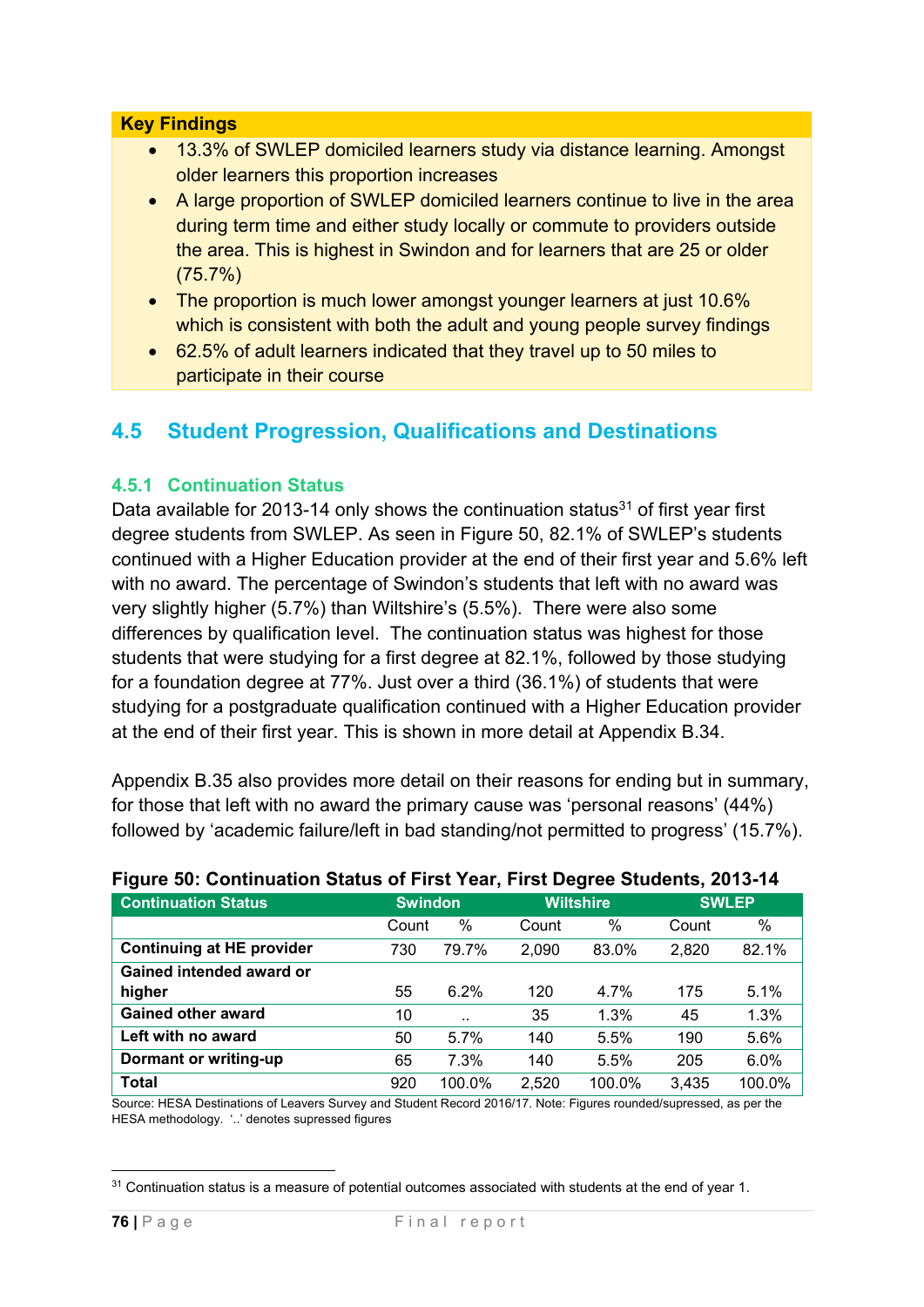### **Key Findings**

- 82.1% of SWLEP's students continued with a Higher Education provider at the end of their first year
- For those that left with no award the primary cause was 'personal reasons'

### **4.5.2 Qualifications Awarded**

In 2015-16 70.2% of SWLEP domiciled students were awarded a first degree, 14.1% were awarded a postgraduate qualification, 11.6% were awarded an 'other undergraduate' qualification<sup>32</sup> and  $3.8\%$  were awarded a foundation degree. The classification of first degrees across SWLEP shows an increase from 77.6% that qualified with First Class Honours or upper second class honours in 2013-14 to 80.5% that did so in 2015-16 as shown in Figure 51. This compares well to the UK average in 2015-16, where just 73.2% of first degrees were awarded on this basis.

The percentage of students that qualified with First Class Honours or Upper Second Class in 2015-16 was slightly higher in Wiltshire (81.5%) than Swindon (77.5%). Devizes had the highest percentage at 85.0% and South West Wiltshire had the lowest at 76.8% (see Appendix B.37).

| <b>Classification of First Degree</b> |       | 2013-14 |       | 2015-16 | <b>UK 2015-16</b> |
|---------------------------------------|-------|---------|-------|---------|-------------------|
|                                       | Count | $\%$    | Count | $\%$    | $\%$              |
| <b>First Class Honours</b>            | 790   | 22.5%   | 780   | 25.3%   | 23.6%             |
| <b>Upper Second Class Honours</b>     | 1.940 | 55.1%   | 1,700 | 55.2%   | 49.6%             |
| <b>Lower Second Class Honours</b>     | 675   | 19.2%   | 525   | 17.0%   | 21.7%             |
| <b>Third Class Honours/Pass</b>       | 115   | 3.3%    | 75    | 2.5%    | 5.1%              |
| <b>Total</b>                          | 3.655 | 100.0%  | 3,200 | 100.0%  | 100.0%            |

#### **Figure 51: Classification of First Degree, 2015-16, SWLEP Students**

Source: HESA Destinations of Leavers Survey and Student Record 2016/17. Note: Figures rounded/supressed, as per the HESA methodology

#### **Key Findings**

• The proportion of SWLEP domiciled first degree students that qualified with a First Class Honours or Upper Second Class honours is higher than the national average and improving over time

### **5.3.3 Employment Status and Destinations**

The final Figures in this chapter of the report relate to employment status and destinations of SWLEP's graduates. The survey of young people asked respondents to indicate the extent to which they agreed or disagreed with a series of statements about where they hoped to live and work following graduation. The percentage that agreed or strongly agreed with each statement is shown in Figure 52 and further

<sup>1</sup> <sup>32</sup> For definitions see https://www.hesa.ac.uk/support/definitions/students#level-study-qualificationobtained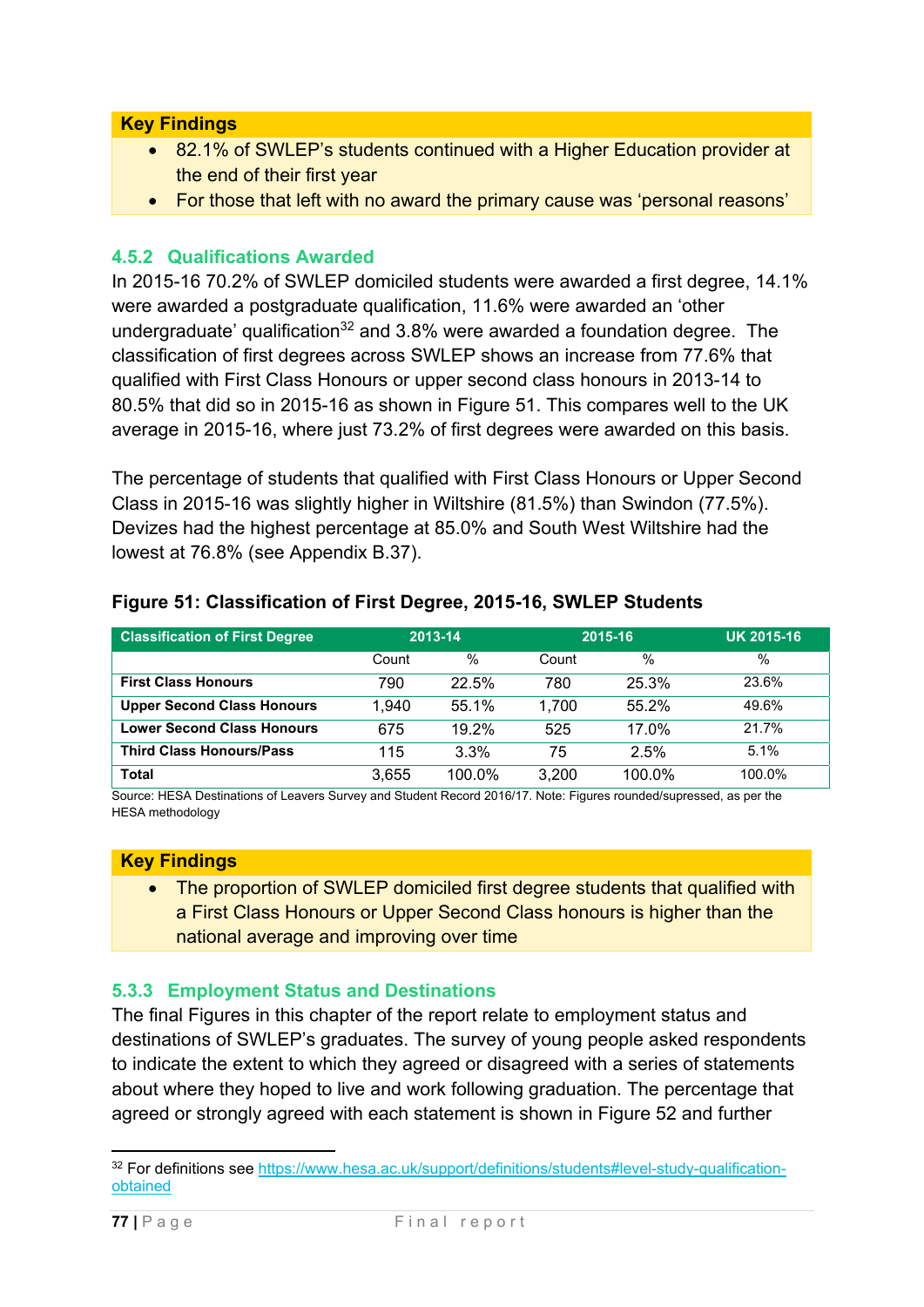detail is provided at Appendix C.33. It shows that the majority of the young people surveyed would like to leave the area after they have completed their studies, and whilst some agreed that they needed to leave to secure a good job, the proportion agreeing with this statement was lower than the proportion that would like to leave.

The extent to which living in Swindon or Wiltshire had influenced their career choices was also explored. The findings show that 29.8% of young people agreed or strongly agreed that where they lived had influenced the career choices they had made so far; and 32.9% agreed or strongly agreed that where they lived limited the career choices they had made so far (see Appendix C.35). These figures did not vary significantly by geography.





Source: SWLEP Survey of Young People, January, 2018. Base = various

### **Key Findings**  • The majority of young people expressed a desire to leave the area after they have completed their studies

- Whilst this is partially accounted for by a need to leave the area to secure a good job, it is not wholly accounted for by this factor
- Nearly a third of young people agreed that where they live had influenced their career choices so far and a slightly higher percentage believe that where they live has limited their choices. There is no significant difference in response by geography

Data from HESA shows the actual patterns of employment and location. As can be seen from Figure 53, the percentage of graduates that went into employment (anywhere) following their course reduced slightly between 2013-14 and 2015-16;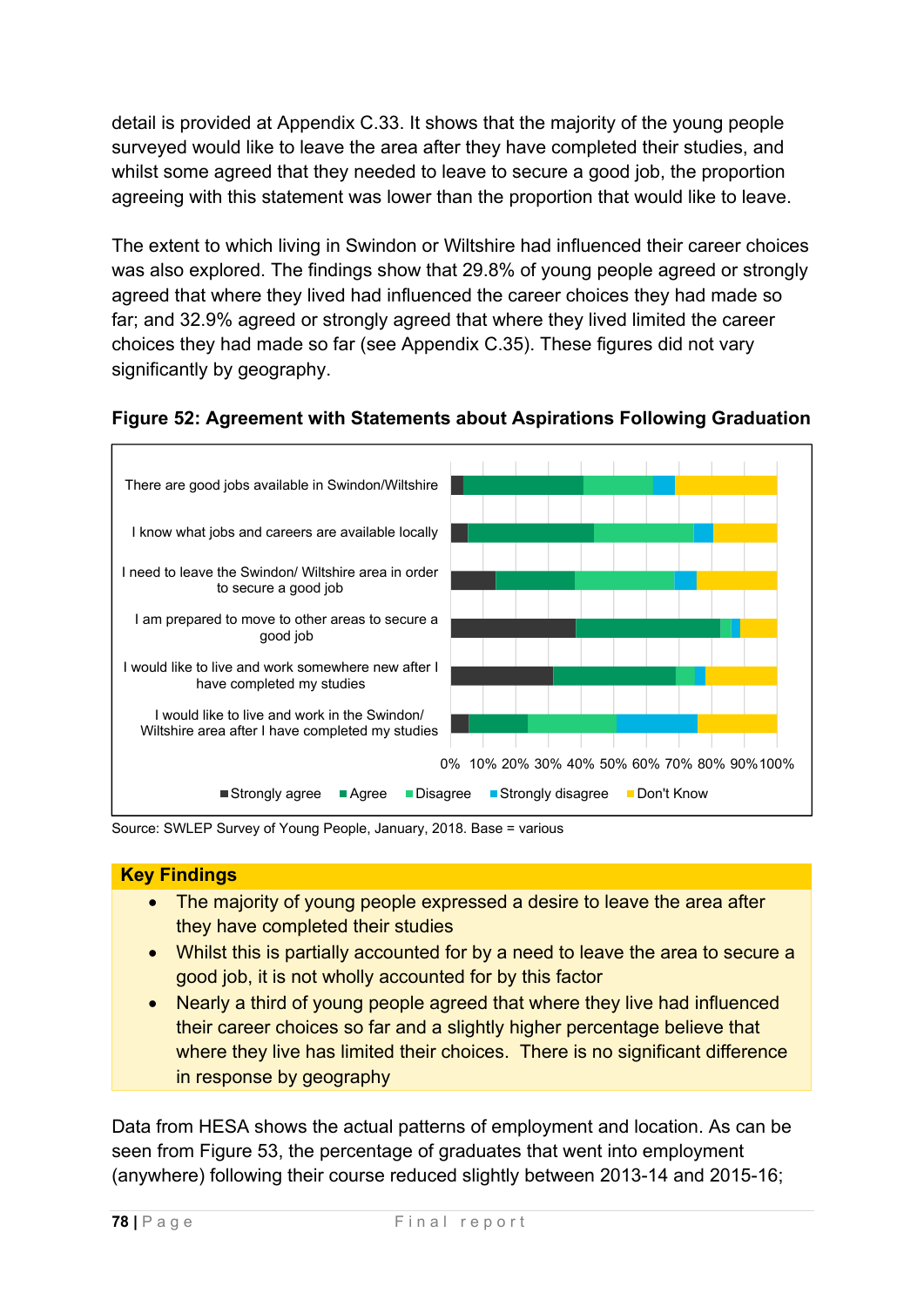and more graduates embarked on (primarily full-time) study in 2015-16. However, the results compare favourably with national averages. A recent report by the CIPD<sup>33</sup> which also drew on HESA's 2015-16 data to consider graduate outcomes found that 5% of recent graduates failed to find a job within six months of graduation.

|                                     |       | 2013-14 |       | 2015-16 |
|-------------------------------------|-------|---------|-------|---------|
| <b>Activity</b>                     | Count | %       | Count | %       |
| Full-time work                      | 2,540 | 61.2%   | 2,235 | 60.1%   |
| Full-time study                     | 400   | 9.7%    | 505   | 13.6%   |
| Part-time work                      | 505   | 12.1%   | 435   | 11.7%   |
| Other                               | 225   | 5.5%    | 140   | 3.8%    |
| Unemployed                          | 145   | 3.5%    | 130   | 3.5%    |
| Primarily studying and also in work | 105   | 2.6%    | 105   | 2.8%    |
| Primarily in work and also studying | 140   | 3.4%    | 100   | 2.7%    |
| Part-time study                     | 45    | 1.1%    | 30    | 0.9%    |
| Due to start work                   | 45    | 1.1%    | 30    | 0.9%    |
| Total                               | 4,150 | 100.0%  | 3,715 | 100.0%  |

## **Figure 53: Employment Status of SWLEP Domiciled Graduates, 2013-14 and 2015-16**

Source: HESA Destinations of Leavers Survey and Student Record 2016/17. Note: Figures rounded/supressed, as per the HESA methodology

There were, however, some geographical variations within this picture as shown in Appendix B.43. The percentage of graduates that went into full-time employment was higher amongst graduates from Swindon than graduates from Wiltshire. At PCON level North Swindon saw the highest percentage at 62.6% and Chippenham saw the lowest at 56.5%.

Interestingly, in 2015-16 4.0% of SWLEP's graduates were employed by the employer that they had before their programme of study; 11.1% were employed by them during their period of study and 9.4% were employed by them both before and during their programme of study (see Appendix B.41). The percentage of graduates that were employed by their employer both before and during their programme of study was higher for graduates that originated in Wiltshire at 9.8% than for those that originated in Swindon at 8.2%, with the highest percentage being found for South West Wiltshire domiciled students at 11.4%.

Of the graduates that did gain employment, either with an existing or new employer, the data show that 31% of them were employed in SWLEP in 2015-16. However, this figure does mask considerable geographic variation (see Appendix B.45):

 38.3% of Swindon domiciled students that gained employment upon graduation did so within SWLEP; and,

<sup>1</sup> <sup>33</sup> The Graduate Employment Gap: Expectations Versus Reality, CIPD, November 2017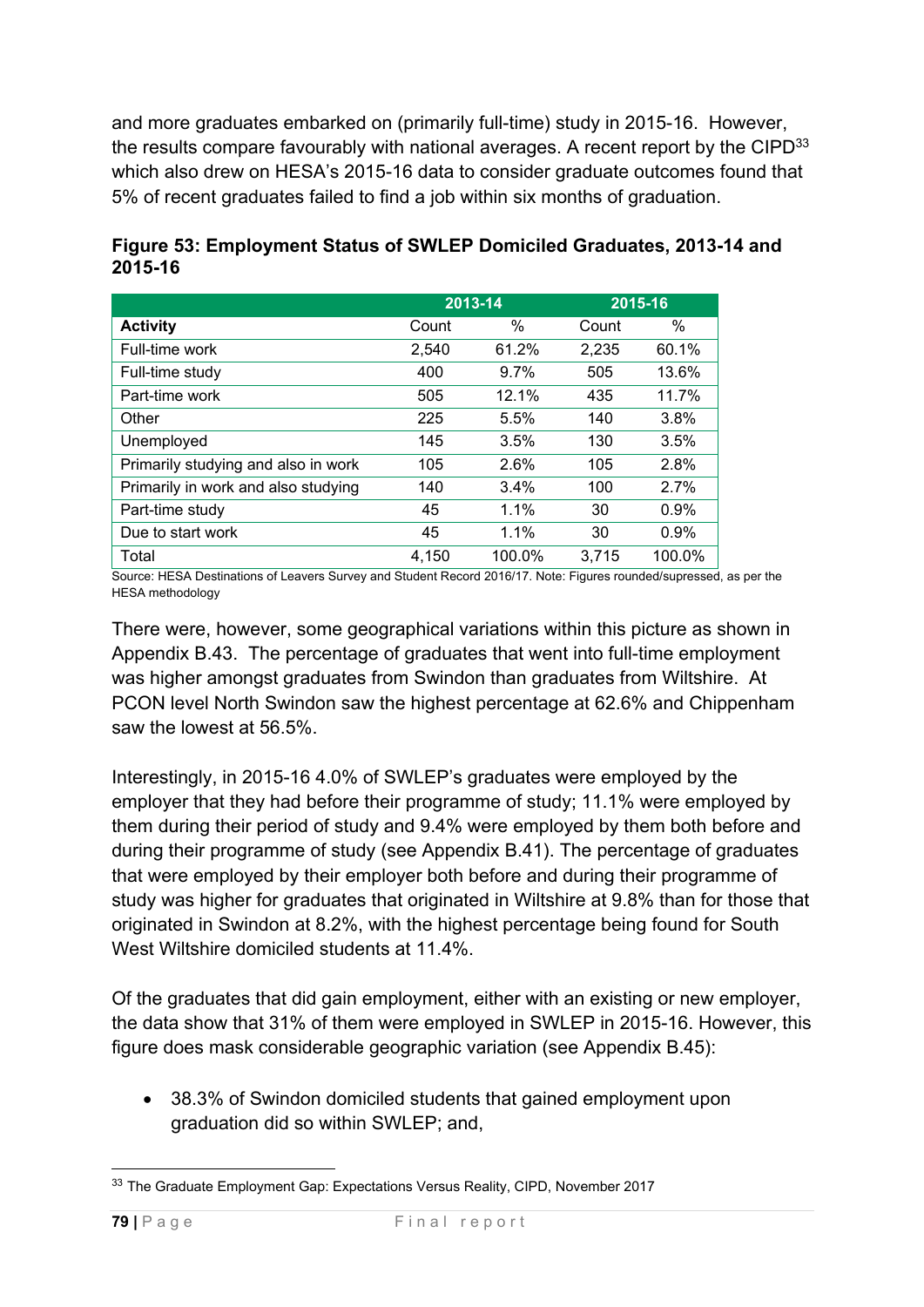28.7% of Wiltshire domiciled students that gained employment upon graduation did so within SWLEP.

It is not possible to compare these figures with a national average, however, Chapter 2 compares similar figures for graduate flows (see Figure 12), which demonstrate when compared to a other LEP areas that the SWLEP has:

- A significantly lower proportion of students that stay for study and employment;
- A slightly higher proportion of students that leave for study and return for employment; and,
- A significantly higher proportion of students that leave for study and do not return.

When analysed by age of qualifier (see Appendix B.46), the data shows that 39.1% of older qualifiers (25 and over) find employment in the SWLEP area, compared to 27.1% of those between 21 and 24 years old.

The matter of where students live during terms time also has a bearing on these figures. As highlighted in Chapter 2, national evidence suggests that students who stay in their home area are much more likely to remain there for work after graduation. This trend is borne out locally:

- 52.6% of Swindon domiciled students who had a term time address in Swindon and gained employment after graduation did so within SWLEP; and,
- 44.4% of Wiltshire domiciled students who had a term time address in Wiltshire and gained employment after graduation did so within SWLEP.

Both Swindon and Wiltshire do also attract graduates from elsewhere as can be seen from Figure 54. Across the LEP area 46.6% of graduates that were employed within the area originated from elsewhere in the country (and a further 1.2% from overseas). The data also shows that Wiltshire attracted a slightly higher number of non-SWLEP domiciled graduates than Swindon in 2015-16.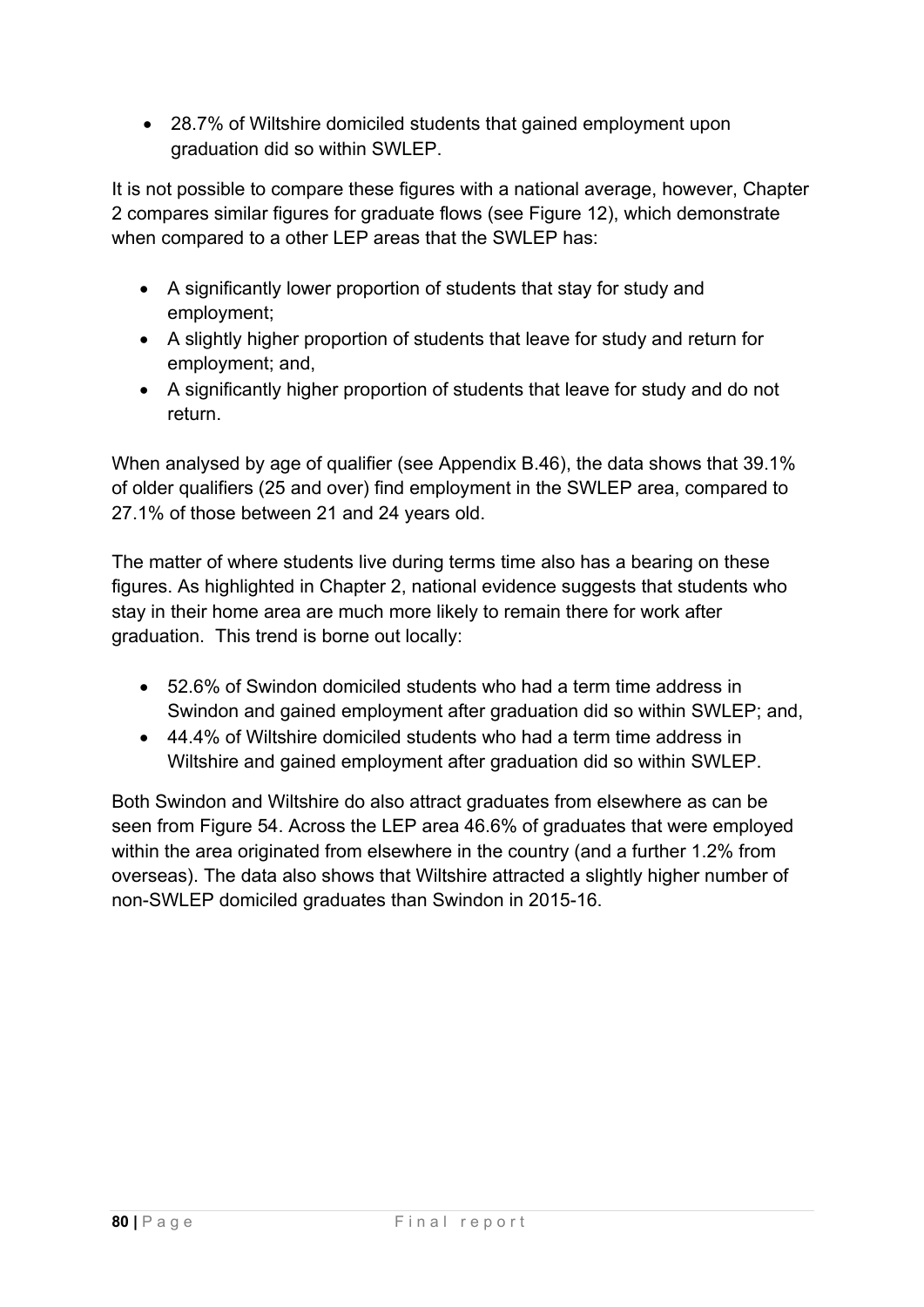### **Figure 54: Origin (domicile) of all Graduates Employed in SWLEP Area, 2015- 16**

|                    |       |           |              | <b>Employment Location</b> |              |        |  |
|--------------------|-------|-----------|--------------|----------------------------|--------------|--------|--|
|                    |       | Swindon   |              | Wiltshire                  | <b>SWLEP</b> |        |  |
| Domiciled (origin) | Count | $\%$      | Count        | %                          | Count        | %      |  |
| <b>Swindon</b>     | 310   | 39.1%     | 55           | 3.7%                       | 365          | 16.4%  |  |
| <b>Wiltshire</b>   | 125   | 15.6%     | 670          | 47.1%                      |              | 35.8%  |  |
| <b>SWLEP</b>       | 435   | 54.6%     | 720<br>50.8% |                            | 1.155        | 52.2%  |  |
| Non-UK             | 15    | $\ddotsc$ | 10           | $\ddotsc$                  | 25           | 1.2%   |  |
| <b>Other UK</b>    | 345   | 43.3%     | 685          | 48.4%                      | 1,030        | 46.6%  |  |
| <b>Total</b>       | 795   | 100.0%    | 1420         | 100.0%                     | 2215         | 100.0% |  |

Source: HESA Destinations of Leavers Survey and Student Record 2016/17: Note: Figures rounded/supressed, as per the HESA methodology. '..' denotes supressed figures

### **Key Findings**

- Graduates originating from SWLEP are successful in finding jobs all over the UK and abroad
- Of those that gained employment, 31% did so within the SWLEP area
- Swindon domiciled students were more likely to secure employment in the LEP (38%), than their counterparts from Wiltshire (29%)
- Those with a term time address in the SWLEP area were more likely to get a job in the area
- 46.6% of all graduates employed in the SWLEP area originated from outside the area
- However, despite the addition of graduates from outside the area, the LEP still experiences a net loss of graduates

The number of graduates in SWLEP by different types of industry is shown in Figure 55. Education (20.1%), followed by Human Health and Social Work Activities (19.2%) are the industries with the highest number of graduates, although the numbers in each had reduced slightly in 2015-16. 2015-16 also saw some growth in Manufacturing (9.9%), bringing it into the top three in 2015-16. When compared with national figures, the top three industries are 'Human Health and Social Work' (20.6%), 'Wholesale and Retail Trade; Repair of Motor Vehicles and Motorcycles' (14.2%) and 'Professional, Scientific and Technical Activities' (11.9%).

Appendix B.52 shows the relative profiles for Swindon and Wiltshire separately. Although the numbers are relatively small, Swindon saw a higher percentage of graduates employed in Financial and Insurance Activities. It also saw a higher percentage of graduates employed in Human Health and Social Work Activities. Wiltshire, on the other hand, saw a higher percentage employed in Public Admin and Defence as well as Manufacturing.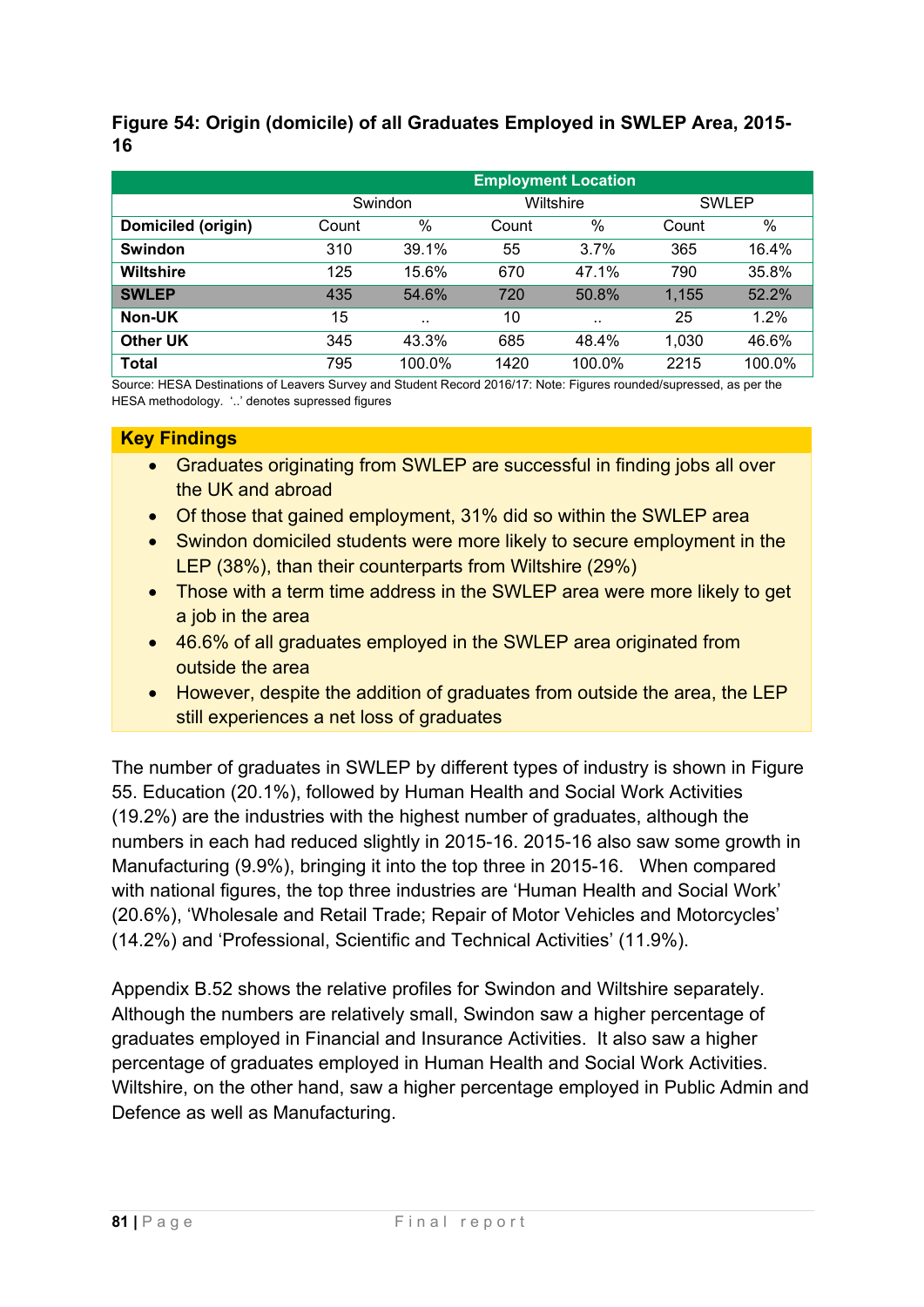## **Figure 55: Number of Graduates by Industry, 2013-14 and 2015-16**



Source: HESA Destinations of Leavers Survey and Student Record 2016/17. Note: Figures rounded/supressed, as per the HESA methodology

The number of graduates by occupation is shown in Figure 56. In 2015-16, 78.6% of graduates employed in the LEP area were employed in the top three occupational groups, compared to 71.0% nationally.

In detail, the largest volume of graduates that found employment in SWLEP did so in a Professional Occupation (49%, compared to 38.7% nationally), followed by an Associate Professional and Technical Occupation (23.5% compared to 28.8% nationally), although the numbers in each group shrank slightly between 2013-14 and 2015-16. Interestingly, SWLEP did have very slightly more graduates employed as Managers, Directors and Senior Officials in 2015-16 but also had 22% in lower level occupations.

The relative profiles for Swindon and Wiltshire are shown at Appendix B.55, illustrating that Swindon had a higher percentage of graduate employment in Professional Occupations but Wiltshire had a slightly higher percentage of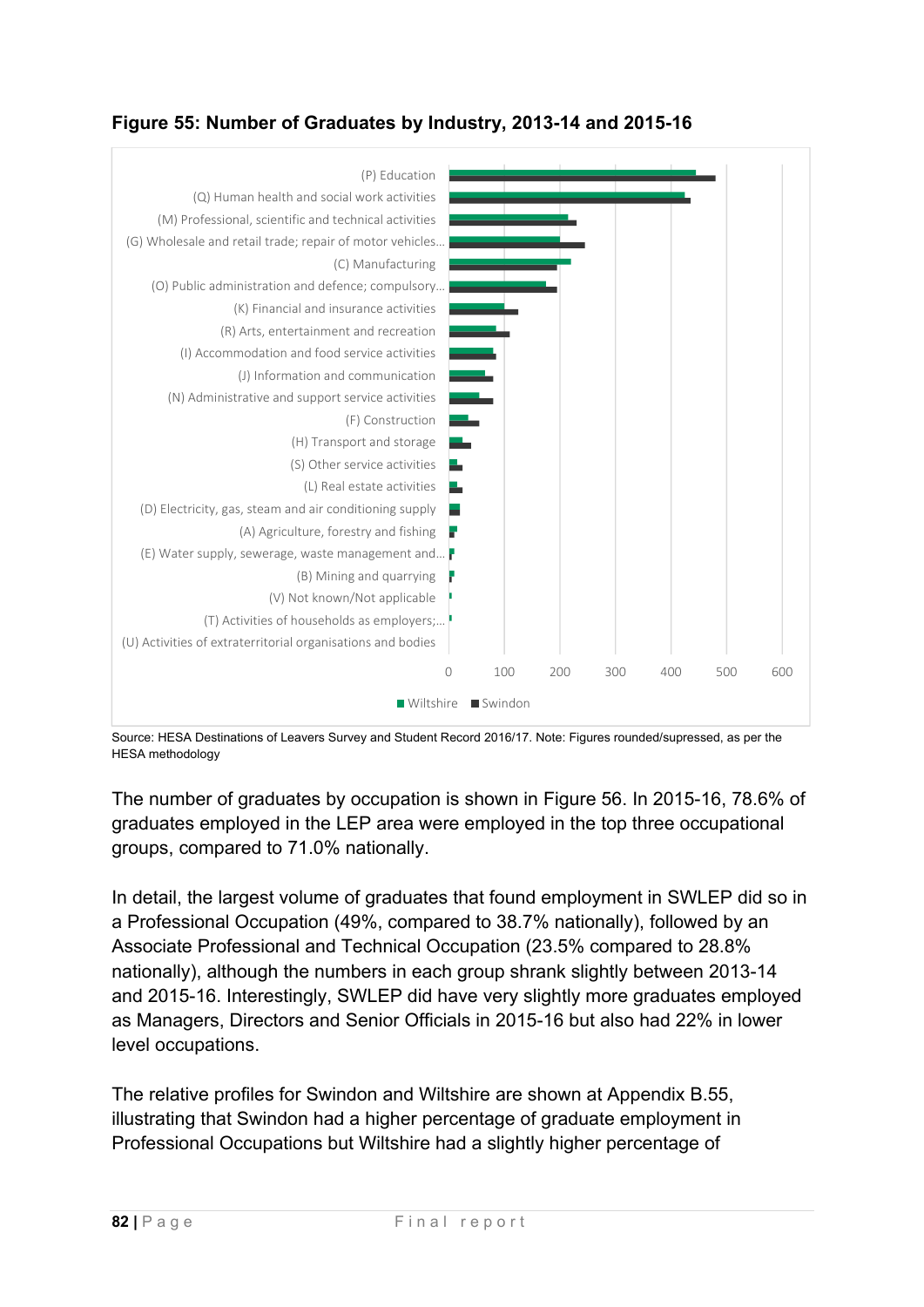Managers, Directors and Senior Officials. However, Wiltshire also had a higher percentage of graduates employed in Elementary Occupations.



### **Figure 56: Number of Graduates by Occupation, 2013-14 and 2015-16**

Source: HESA Destinations of Leavers Survey and Student Record 2016/17. Note: Figures rounded/supressed, as per the HESA methodology

A breakdown of occupation by course aim is shown at Appendix B.56. Unsurprisingly, it shows that significant numbers of graduates that hold a first degree or postgraduate qualification gain employment in Managerial or Professional Occupations. However, significant numbers of people with a first degree, and to a lesser extent a postgraduate qualification, also gain employment in lower level occupations including Elementary Occupations, although the proportion doing so is lower than the UK average.

# **Key Findings**  Graduates employed in the SWLEP area were more likely to be employed in higher skilled occupations than the national average, particularly in **Swindon** Graduates within the SWLEP area were more likely to be employed within

the Education sector than the national average, but less likely to be employed in Wholesale/Retail Trade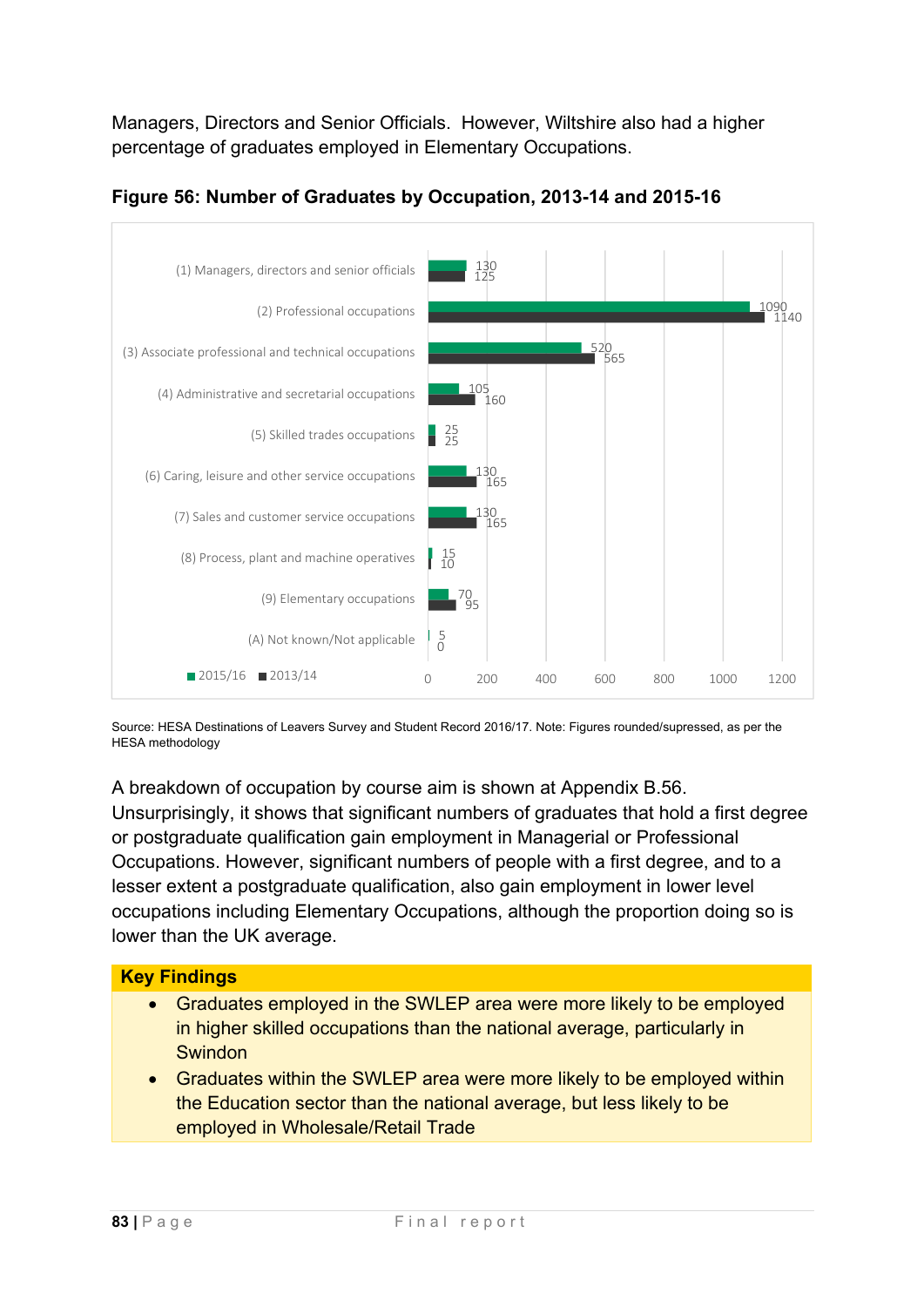### **SUMMARY OF KEY FINDINGS FROM CHAPTER 4**

- Whilst the number of Higher Education learners has dropped slightly in Wiltshire it has increased in Swindon over time. In line with the national student profile, this growth has been in the under 21 age bracket.
- Humanities and Language based subjects are particularly popular with SWLEP's students, along with Creative Art and Design and Business Admin. Fewer young people have been taking STEM based subjects which may present a challenge given employer demand for STEM skills in the area.
- The Strategy could look to 'nudge' more students towards STEM subjects through careers advice.
- A large proportion of adults that responded to the survey were aware that the local colleges offer Higher Education courses and there was some interest expressed in studying locally. However, the percentages were lower for young people. For adults there is a much stronger correlation between higher level study and their career.
- When asked where they would prefer to study, assuming the right course was available, the largest percentage of young respondents opted for a university outside of SWLEP but the highest percentage of adults opted for a university within SWI FP if it were available.
- The research also identified a number of factors that might encourage more students to study locally, including financial incentives.
- However, the courses that are on offer, along with the reputation of the institution are key factors in choosing where to study.
- Distance from home and the flexible ways of learning are more important for adults than their younger counterparts.
- Overall, the top three institutions of choice for SWLEP's students are the Open University, the University of the West of England and Oxford Brookes University.
- These are within commuting distance for many learners and the findings show that a large proportion of SWLEP domiciled learners continue to live in the area during term time. This is highest in Swindon and also highest for learners that are 25 years or older.
- However, the proportion of learners with a term time address in SWLEP is much lower for young people at just 11.5%.
- A large percentage of SWLEP's young people also expect to leave the area following their studies.
- HESA data show that less than a third gain employment in the SWLEP area following graduation, although the figure is higher in Swindon than in Wiltshire.
- Although the area does attract students from elsewhere there is a net loss of graduate talent which is a potential area of focus for the strategy.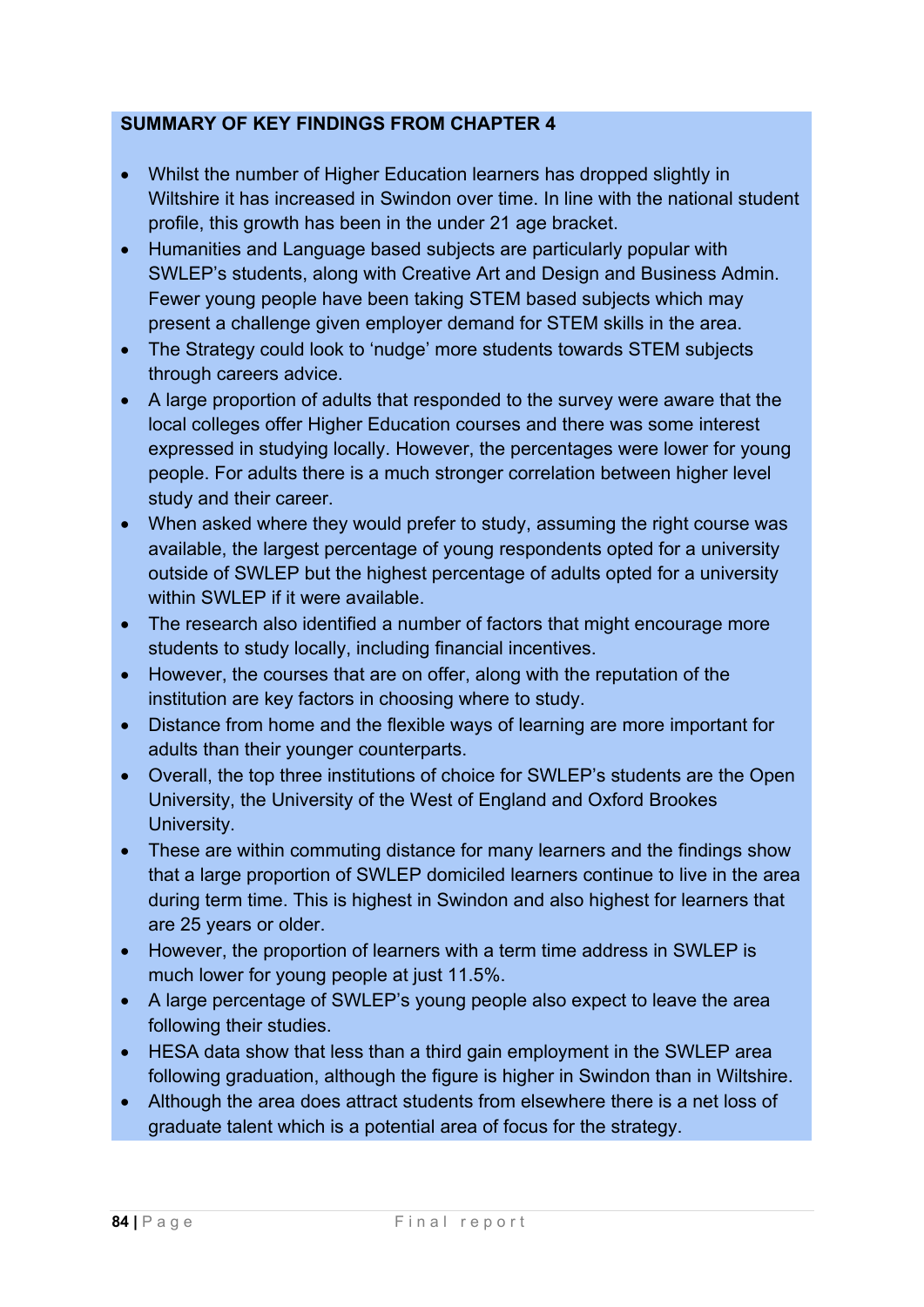# **Chapter 5: Employers and the Workforce**

## **5.1 Introduction**

Having considered the learner perspective in Chapter 3, this chapter of the report focuses on employers and workforce issues. It explores the available secondary data on skills levels as well as skills shortages, gaps and vacancies; and it also presents the findings from the employer survey to better understand current practices and preferences for enhancing workforce skills.

## **5.2 Resident and Workday Skills and Commuting Patterns**

Figure 57 shows the skills levels within the adult population (aged 16-64) in the SWLEP area compared to the average for the South West and Great Britain between 2014 and 2016. In 2016 the percentage of people with a Level 4+ qualification was higher in SWLEP than the regional or local averages but that figure does mask some local variation. The percentage of people with a Level 4+ qualification was consistently higher (and grew year on year) in Wiltshire, reaching 42.1% in 2016. The percentage of residents with a Level 4+ qualification in Swindon was consistently lower over that timeframe but it did nevertheless increase between 2014 and 2016.

| ັ            |                |      |      |                  |      |      |              |      |      |                   |      |      |                      |      |      |
|--------------|----------------|------|------|------------------|------|------|--------------|------|------|-------------------|------|------|----------------------|------|------|
|              | <b>Swindon</b> |      |      | <b>Wiltshire</b> |      |      | <b>SWLEP</b> |      |      | <b>South West</b> |      |      | <b>Great Britain</b> |      |      |
|              | 2014           | 2015 | 2016 | 2014             | 2015 | 2016 | 2014         | 2015 | 2016 | 2014              | 2015 | 2016 | 2014                 | 2015 | 2016 |
|              | $\%$           | %    | $\%$ | %                | %    | $\%$ | %            | %    | %    | %                 | %    | %    | %                    | $\%$ | %    |
| $NVO4+$      | 30.8           | 28.8 | 33.8 | 39.7             | 37.4 | 42.1 | 36.4         | 34.6 | 39.4 | 36.6              | 37.3 | 37.8 | 36.0                 | 37.1 | 38.2 |
| $NVO3+$      | 51.1           | 47.5 | 53.4 | 59.4             | 59.4 | 62.6 | 56.6         | 55.5 | 59.6 | 57.4              | 58.5 | 59.4 | 55.0                 | 55.8 | 56.9 |
| <b>NVQ2+</b> | 71.5           | 68.9 | 71.4 | 77.7             | 78.1 | 80.8 | 75.7         | 75.1 | 77.7 | 76.6              | 77.7 | 78.1 | 73.3                 | 73.6 | 73.3 |
| NVQ1+        | 87.5           | 86.5 | 87.9 | 90.4             | 89.3 | 91.3 | 89.4         | 88.4 | 90.2 | 89.5              | 89.7 | 89.8 | 85.0                 | 84.9 | 85.3 |
| Other        | 6.4            | 7.0  | 8.2  | 4.1              | 5.1  | 4.6  | 4.8          | 5.7  | 5.8  | 4.9               | 4.8  | 5.1  | 6.2                  | 6.5  | 6.6  |
| quals        |                |      |      |                  |      |      |              |      |      |                   |      |      |                      |      |      |
| <b>No</b>    | 6.1            | 6.5  | 3.9  | 5.6              | 5.6  | 4.1  | 5.7          | 5.9  | 4.1  | 5.6               | 5.5  | 5.1  | 8.8                  | 8.6  | 8.0  |
| quals        |                |      |      |                  |      |      |              |      |      |                   |      |      |                      |      |      |

#### **Figure 57: Qualification Levels Jan-Dec 2014 to Jan-Dec 2016**

Source: NOMIS - Annual Population Survey, 2016. Note: Population aged 16-64

Appendix A.55 and A.56 provide an age and gender profile of residents with Level 4+ qualifications, showing that:

 **Age** - At 26.3% the LEP had a slightly lower percentage of residents in the 20-24 year age bracket with a Level 4+ qualification than the national average (29.2%). However, Swindon had a much higher percentage of residents in the 20-24 year age bracket with a Level 4+ qualification than Wiltshire. Wiltshire, on the other hand, had higher percentages in all other age brackets. There could be multiple reasons for these differences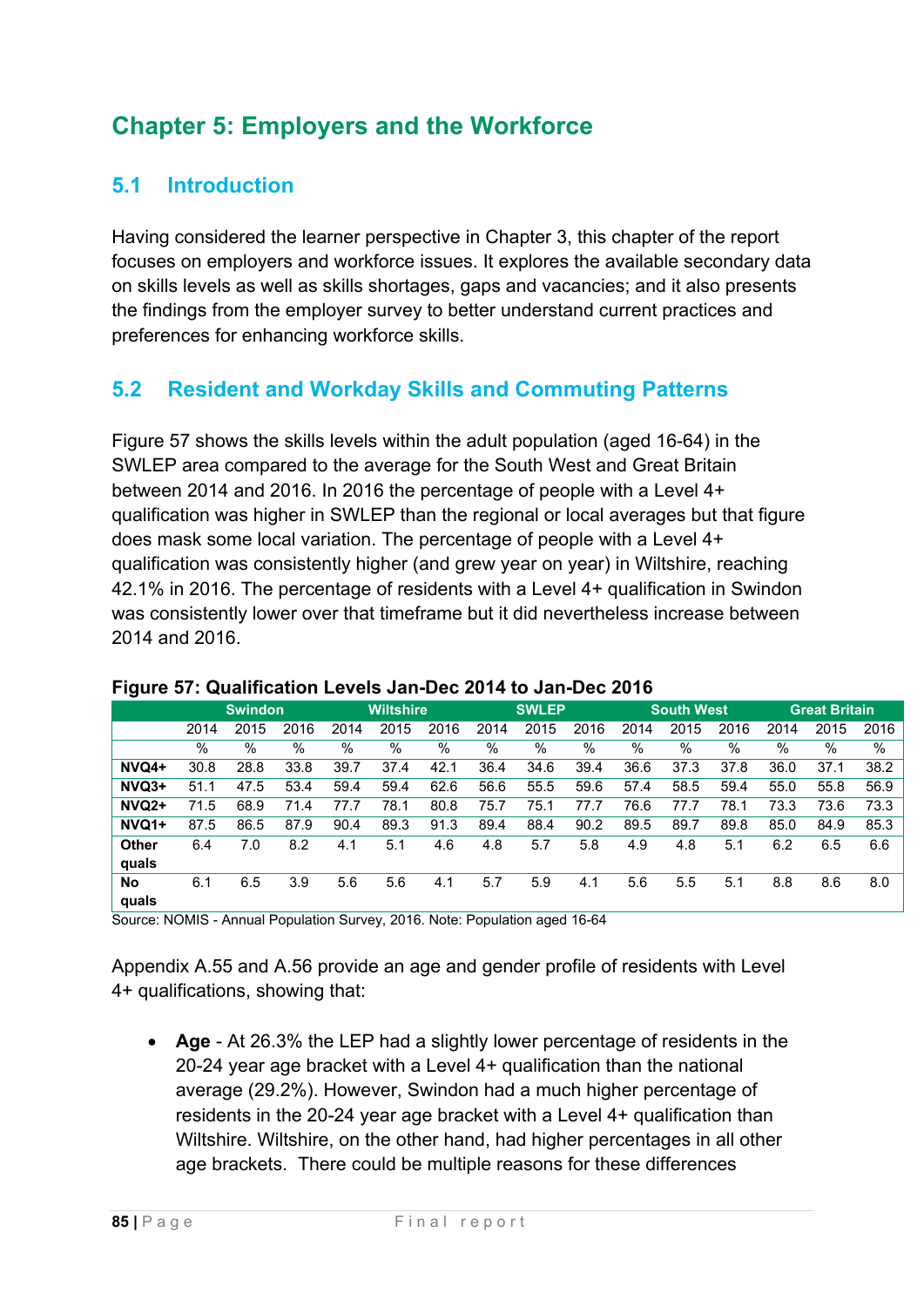including cost of living, housing, job availability etc. but the data does not inform an understanding of reasons why; and,

 **Gender** - The percentage of females with a Level 4+ qualification was higher than it was for males locally, regionally and nationally. However, the difference between the two was comparatively less marked within SWLEP than elsewhere.

At a PCON level, the data shows a far higher percentage of residents with Level 4+ qualifications in South Swindon (39.3%) than in North Swindon (29.2%) as shown in more detail at Appendix A.57. Within Wiltshire, the highest percentage was in Salisbury at 44.4% and the lowest percentage was in South West Wiltshire at 37.7%.

### **Key Findings**

- Within the SWLEP area, the proportion of adults with Level 4 qualifications is higher than national or regional averages
- The LEP has a slightly lower proportion of 20-24 year olds with Level 4 qualifications, however levels were higher in Swindon
- There is considerable geographic variation between PCONs, the lowest of which is North Swindon at 29.2%

Using (2011) census data (the most recent data available) it is also possible to explore the difference between the skills levels within the resident population and those held by the 'workday' population across SWLEP's PCONs. Although this data is not as recent as the NVQ Levels presented above, it does nevertheless help to understand which areas may be net importers and which areas may be net exporters of higher level skills. As shown in more detail in Appendix A.58, South Swindon and Salisbury were the only two areas in which there were more people within the workday population with Level 4+ qualifications than in the resident population. All other PCONs across SWLEP lost people with Level 4 + qualifications during the working day, however the data does not tell us where they go.

In terms of travel patterns, the census data also shows that there were proportionally very high numbers of residents in South Swindon that travelled less than 5 km for work and proportionally high numbers from North Swindon that travelled less than 10 km for work. North Wiltshire was the only PCON across the area in which the highest proportion of residents travelled between 10km and 20km for work; and Devizes had a significant proportion of residents that worked mainly at or from home (see Appendix A.59). Overall, a higher proportion of people from Swindon travelled less than 20km to work than in Wiltshire and whilst residents from Wiltshire were more likely to travel greater than 20km than their counterparts in Swindon, they were also much more likely to work from home. Both travelling further distances and home working are also closely associated with rurality.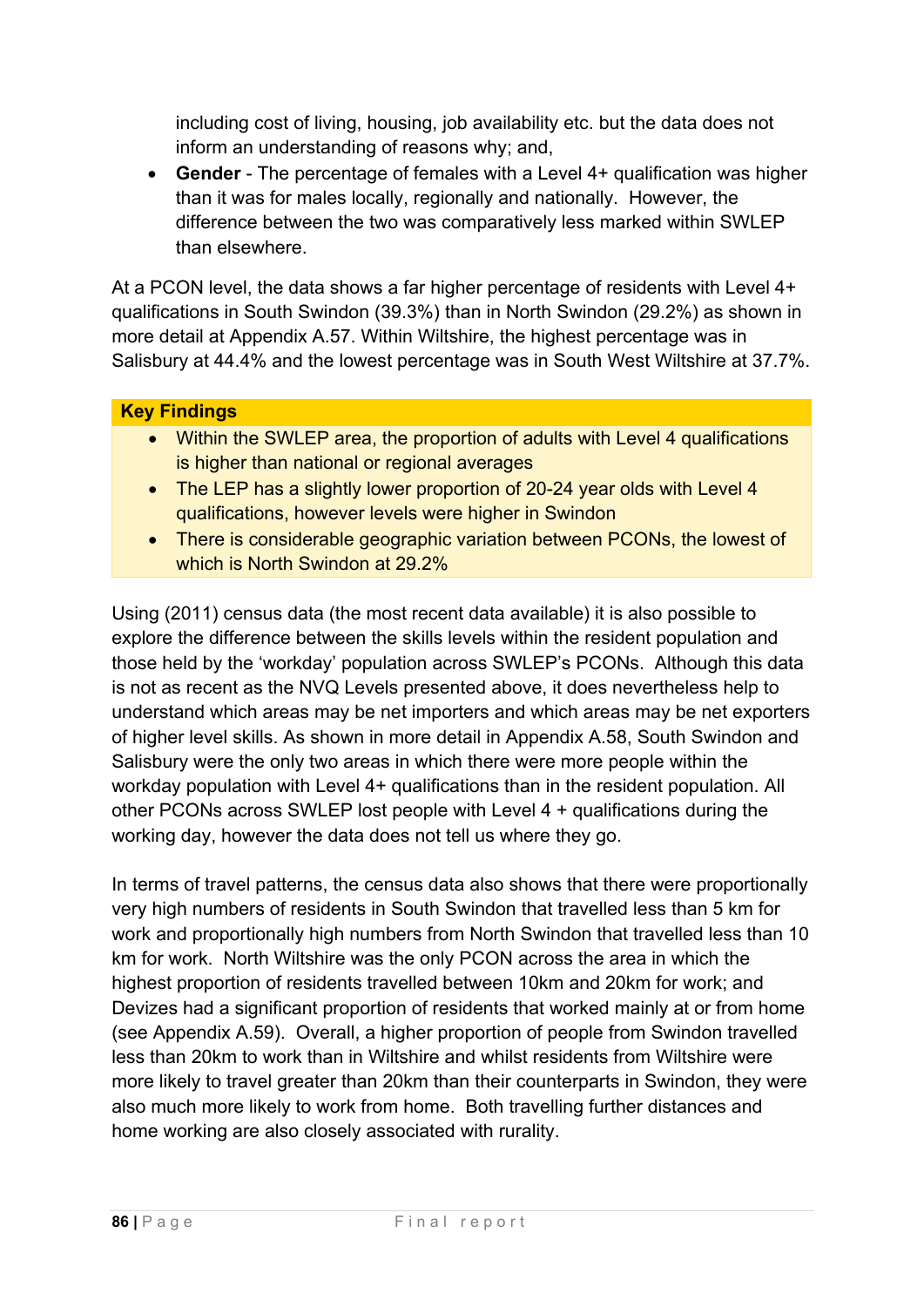'Travel to Work Areas' (TTWAs)<sup>34</sup> are a statistical tool used by Government and other agencies to indicate an area where the population would generally commute to a larger town, city or conurbation for the purposes of employment. They have been developed by ONS to approximate self-contained labour market areas. They represent the areas where most people both live and work and therefore relatively few commuters cross a TTWA boundary on their way to work. As such they are based on statistical analysis rather than administrative boundaries and therefore illustrate 'functional economic geographies'. Figure 58 below shows the TTWAs across the SWLEP area and the wider geography. This shows that there are three main TTWAs across the LEP area:

- **Swindon** Which extends to the North to include Cirencester and to the South to include Calne and Marlborough;
- **Trowbridge** Which extends to Chippenham and Devizes in the North, Frome (Somerset) and Bradford on Avon in the East and Warminster to the South; and,
- **Salisbury** Which extends north of the A303 to Upavon in the north to Amesbury in the West, Fordingbridge (Hants) in the South and East Knoyle in the West.



### **Figure 58: Travel to Work Areas**

Source: ONS, Travel to Work Areas. Note: The colours indicate unique TTWA areas

<sup>1</sup> <sup>34</sup> A Travel to Work Area is a collection of wards for which "of the resident economically active population, at least 75% actually work in the area, and also, that of everyone working in the area, at least 75% actually live in the area"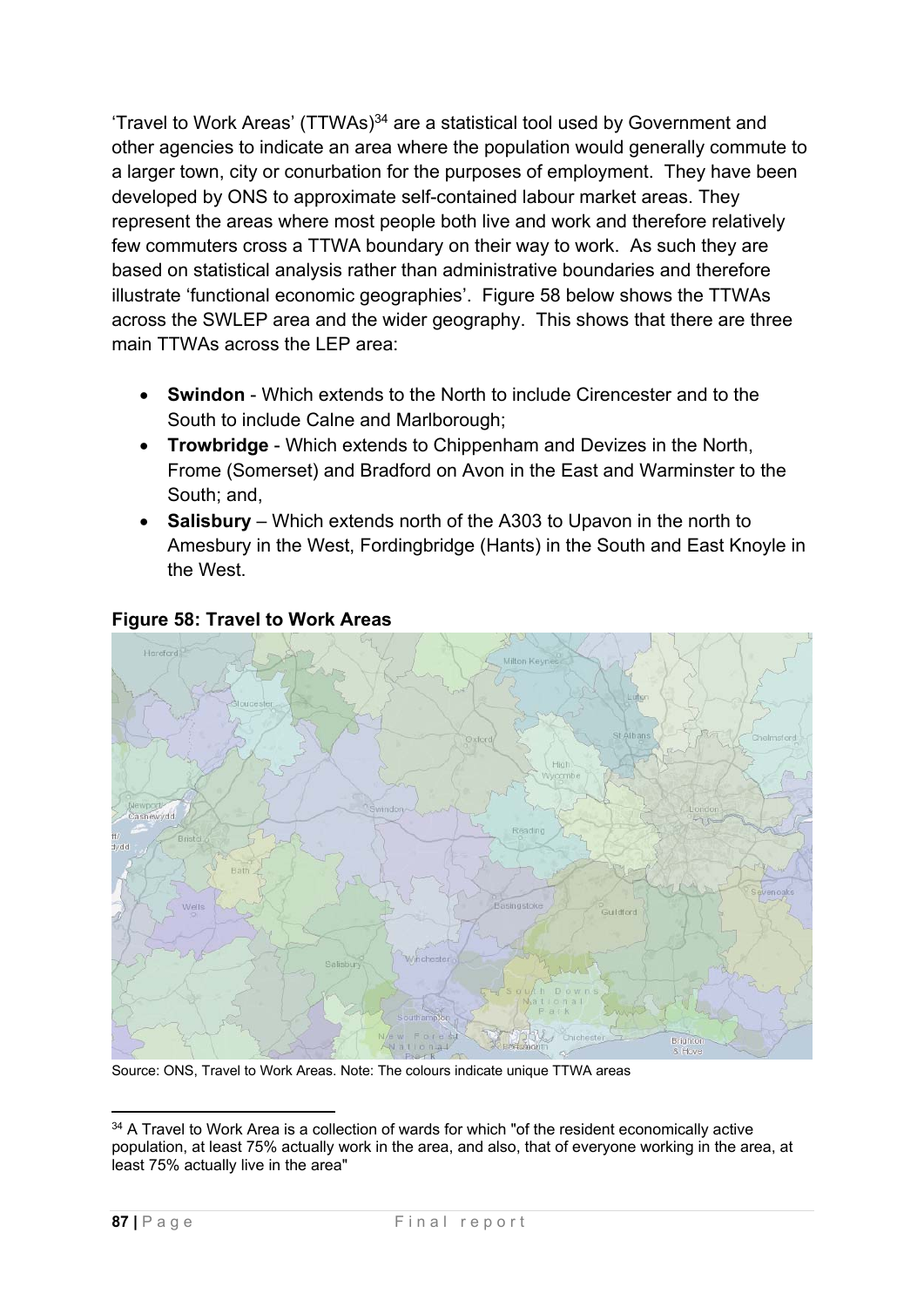However, the TTWA modelling process has developed alternative TTWAs exploring factors such as age, travel to work method and qualification. Of particular interest for this study is the TTWAs developed for higher level skilled workers $35$ . Across the UK, the TTWAs for higher skilled workers are generally larger, reflecting the fact that people with higher level skills are generally prepared to travel further for work. Figure 59 shows that the TTWA's across Swindon and Wiltshire expand in size when plotted for higher skills levels.





Source: ONS, Travel to Work Areas. The colours indicate unique TTWA areas.

#### **Key Findings**

- Within the SWLEP area, South Swindon and Salisbury were the only two PCONs to experience a net increase in higher skilled workers during the day, consistent with the TTWA analysis
- Residents of Swindon travel shorter distances to work than their counterparts in Wiltshire
- Rates of home working were also higher in Wiltshire than Swindon, which is to be expected given its rural nature
- There are three principle TTWAs (Swindon, Trowbridge and Salisbury), but when TTWAs are calculated for higher skilled workers, they become larger in size, reflecting the fact that higher skilled workers are more likely to travel further to work

<sup>1</sup> <sup>35</sup> Based on Census 2011 data. High qualifications include level 4 qualifications or above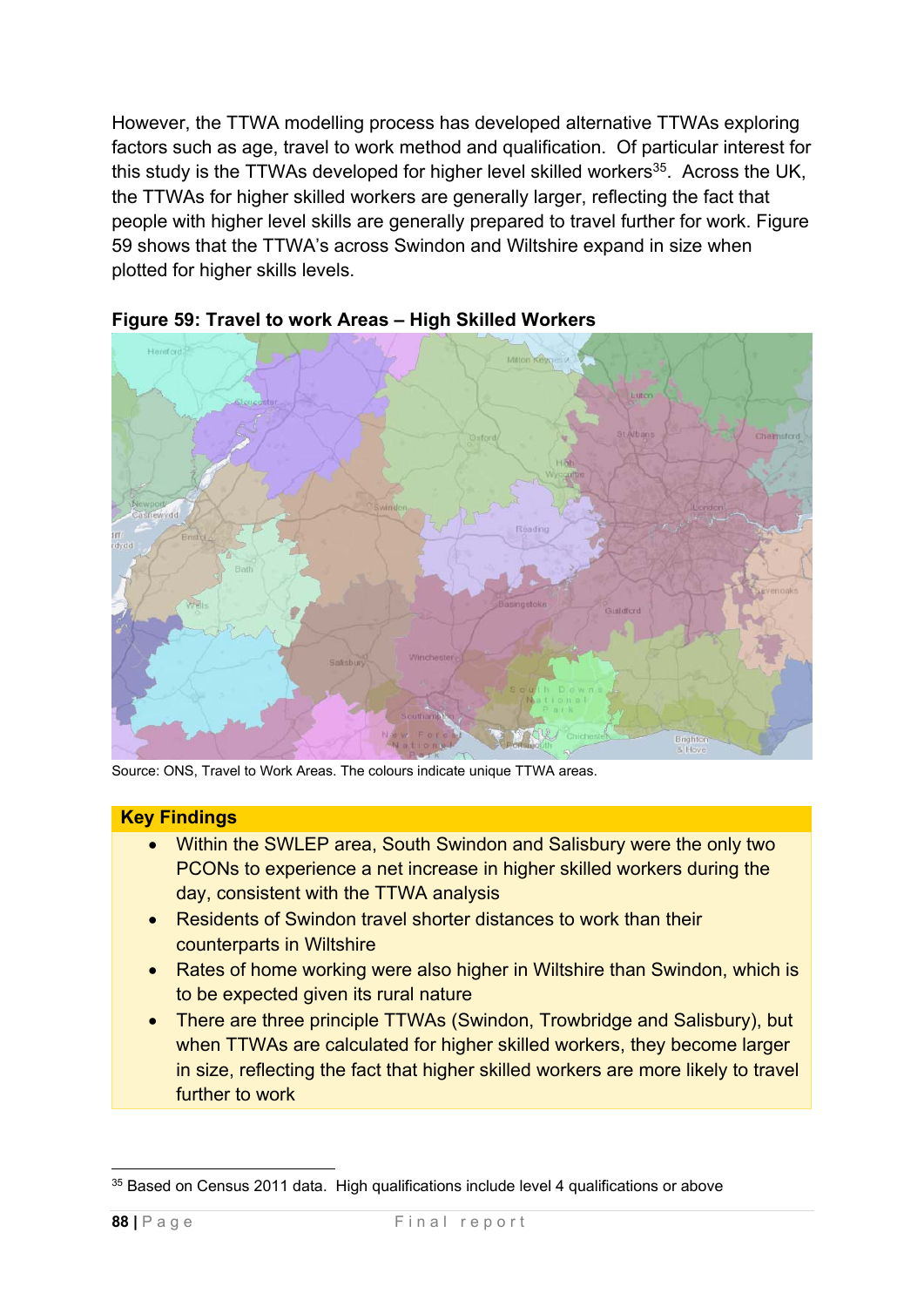## **5.3 Migration of Skilled Workers from Elsewhere**

Census data (see Appendix A.62) shows the LEP area as a whole is a net attractor of people from higher level occupation groups to live in the area. In the year preceding the Census, after accounting for people who have left the area, it received a 'net in-migration' of people from all occupational groups (except students), with high levels of in-migration from higher level occupation groups. There were some differences between Swindon and Wiltshire, with Swindon attracting a high proportion of people from 'Semi-routine Occupations' and Wiltshire attracting a high proportion of people from 'Small Employers and own Account Workers', reflecting the importance of self-employment in rural areas. However, this does not align with the findings from the previous chapter, which showed that Swindon attracted a higher proportion of newly qualified graduates.

## **5.4 Skills Vacancies, Shortages and Recruitment Challenges**

Moving on to the workforce specifically, Figures 60 and 61 present data from the UK Commission for Employment and Skills (UKCES) Employment and Skills Survey, focusing on vacancies and skills shortages in both 2013 and 201536. Swindon had a higher proportion of establishments with any vacancies than Wiltshire and has shown the largest rise over the timeframe. Overall in 2015, there were 9,729 vacancies of which 2,877 were skills shortage vacancies. Across the area, 30% of all vacancies were skills shortage vacancies, a significant increase since 2013 when it stood at 13% and higher than the national average of 23%. In 2015, Swindon and Wiltshire had comparable skills shortage vacancy rates, reflecting a significant increase in skills shortage vacancies within Swindon between 2013 and 2015. When combined with survey data that is presented later in this chapter, it confirms that employers are finding it increasingly difficult to find suitably qualified staff. However, as also illustrated in the data, skills shortages are a national problem.

<sup>&</sup>lt;u>.</u> <sup>36</sup> This is national survey which sampled 1,002 businesses in the LEP in 2013 and 1,016 in 2015. This shows that 17% of establishments had vacancies in 2015 - an increase of 4% since 2013. Given the sample size, the findings should be treated as robust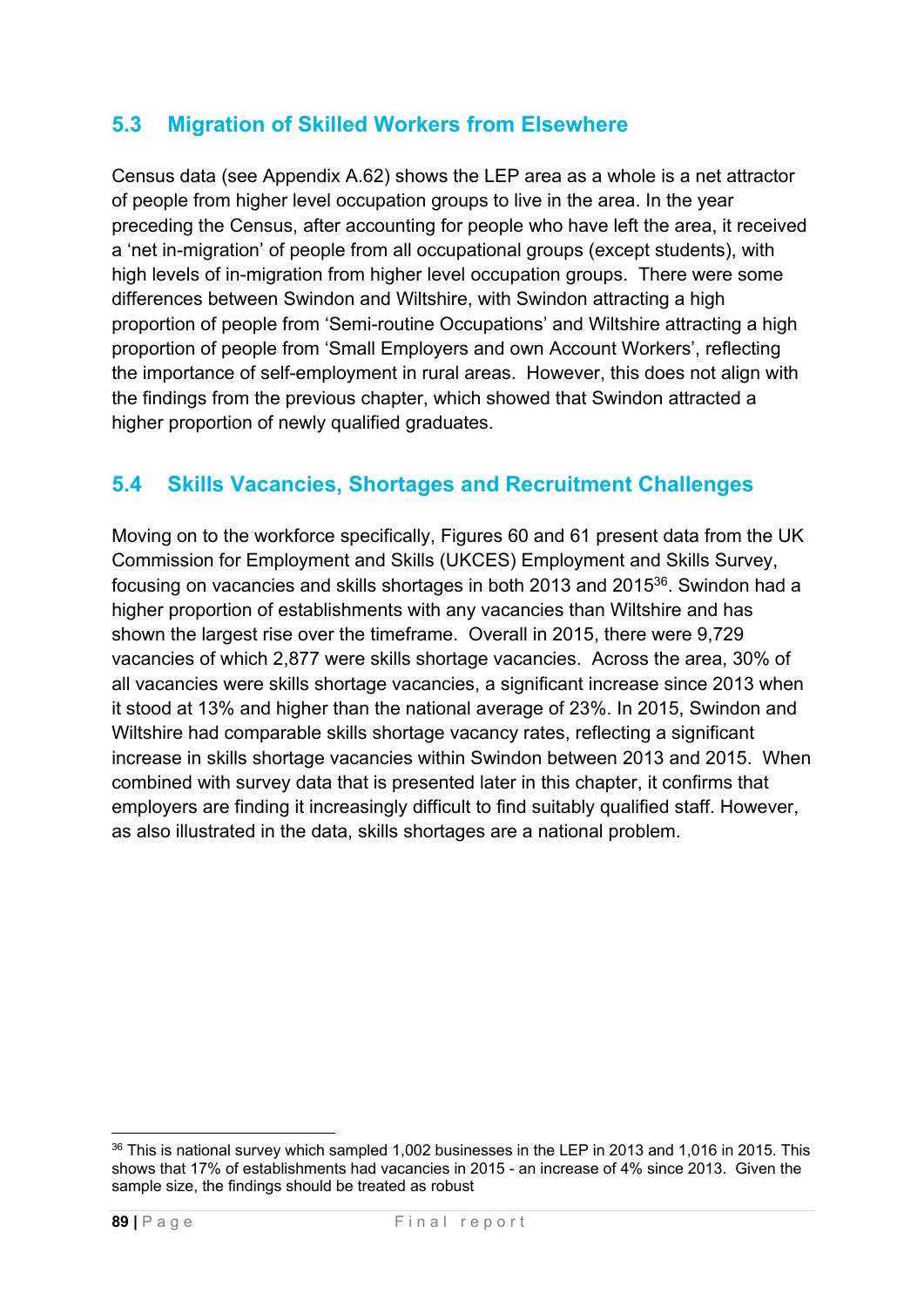### **Figure 60: Vacancies and Skill Shortages, 2013 and 2015**

|                         | <b>Swindon</b> |       | <b>Wiltshire</b> |       | <b>SWLEP</b> |       | <b>South West</b> |        | <b>England</b> |         |
|-------------------------|----------------|-------|------------------|-------|--------------|-------|-------------------|--------|----------------|---------|
|                         | 2013           | 2015  | 2013             | 2015  | 2013         | 2015  | 2013              | 2015   | 2013           | 2015    |
| $%$ of                  | 14%            | 20%   | 14%              | 16%   | 14%          | 17%   | 14%               | 18%    | 15%            | 20%     |
| establishments          |                |       |                  |       |              |       |                   |        |                |         |
| with any vacancies      |                |       |                  |       |              |       |                   |        |                |         |
| % which have at         | 4%             | 7%    | 5%               | 9%    | 5%           | 8%    | 5%                | 8%     | 5%             | 8%      |
| least one vacancy       |                |       |                  |       |              |       |                   |        |                |         |
| that is hard to fill    |                |       |                  |       |              |       |                   |        |                |         |
| % which have a          | 4%             | 4%    | 4%               | 6%    | 4%           | 5%    | 4%                | 5%     | 4%             | 6%      |
| skills shortage         |                |       |                  |       |              |       |                   |        |                |         |
| vacancy                 |                |       |                  |       |              |       |                   |        |                |         |
| Number of               | 2,546          | 4,092 | 5,495            | 5,637 | 8,041        | 9,729 | 60,765            | 70,484 | 55,9620        | 797,440 |
| vacancies               |                |       |                  |       |              |       |                   |        |                |         |
| <b>Number of skill-</b> | 210            | 1,250 | 842              | 1,626 | 1,052        | 2,877 | 10,355            | 17,006 | 123,768        | 180,159 |
| shortage vacancies      |                |       |                  |       |              |       |                   |        |                |         |
| Number of               | 2%             | 4%    | 3%               | 3%    | 3%           | 3%    | 3%                | 3%     | 2%             | 3%      |
| vacancies as a %        |                |       |                  |       |              |       |                   |        |                |         |
| of all employment       |                |       |                  |       |              |       |                   |        |                |         |
| % of all vacancies      | 8%             | 31%   | 15%              | 29%   | 13%          | 30%   | 17%               | 24%    | 22%            | 23%     |
| which are SSVs          |                |       |                  |       |              |       |                   |        |                |         |

Source: UKCES, Employer Skills Survey, 2013 and 2015



**Figure 61: Percentage of Vacancies which are Skills Shortage Vacancies**

Source: UKCES, Employer Skills Survey, 2013 and 2015

The employer survey undertaken for the present study asked more generally about recruitment challenges and the results showed that 76.7% of the respondents across SWLEP identified that they were experiencing recruitment challenges. As can be seen from Appendix E.6, this was most pronounced in Swindon where 85.3% of employers stated that they were experiencing recruitment challenges (rising to 90.9% in South Swindon). Whilst the overall percentage in Wiltshire was lower at 73.9% this figure does mask considerable PCON variation with the percentages being particularly high in North Wiltshire and Devizes at 92.3% and 90.0% respectively. Sectorally, the employer survey showed that the Construction Sector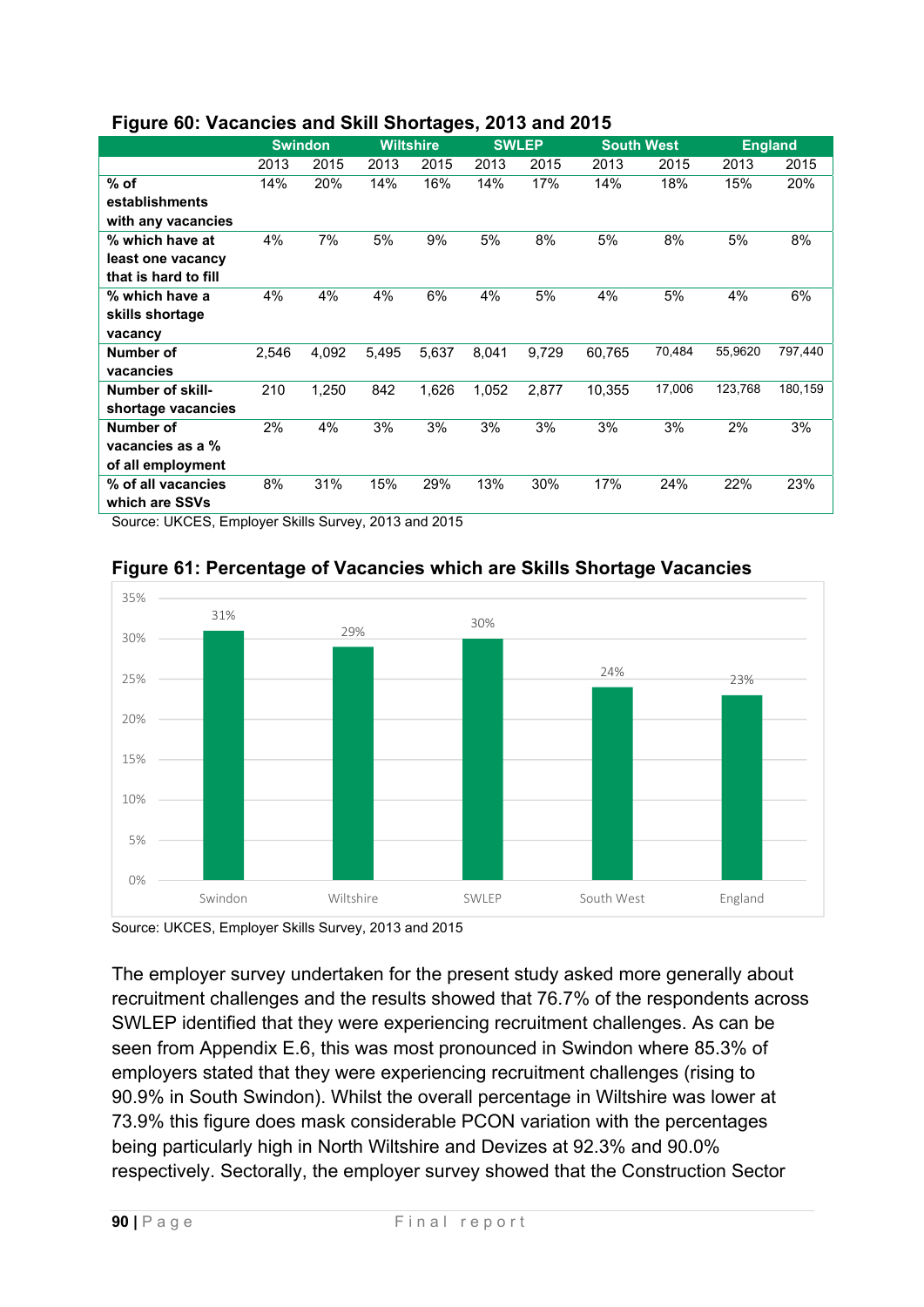had the highest percentage of employers reporting recruitment challenges at 91.7%, followed by Adult Health and Social Care at 90.0%. When broken down by SME/non-SME, the data shows that SMEs were slightly less likely to experience recruitment challenges than their larger counterparts.

Appendix A.67 shows the future growth projections by sector, with the high growth and high volume sectors highlighted in Figure 62 below.

**Figure 62: Future Growth Projections, High Growth AND High Volume Sectors** 

| <b>Swindon</b>               | <b>Wiltshire</b>             |
|------------------------------|------------------------------|
| <b>Professional services</b> | <b>Professional services</b> |
| Health and social work       | Health and social work       |
| Support services             | Construction                 |
| Transport and storage        | Wholesale and retail trade   |
| Finance and insurance        | Support services             |

Source: Working Futures 2012-2022 remodelled for each local authority, quoted from the Swindon and Wiltshire Needs Analysis for the Post 16 Area Review (August 2016)

| <b>Key Findings</b> |
|---------------------|
|                     |

- SWLEP has a comparatively high percentage of skills shortage vacancies
- 76.7% of respondents to the employers survey said that they were experiencing recruitment challenges

## **5.5 Confidence in Future Recruitment to Higher Skilled Occupations**

Employers were also asked about their confidence in being able to recruit – and specifically into higher skilled occupations - in the future. Of the 104 respondents that answered that question:

- 5.8% were very confident;
- 44.2% were confident;
- 35.6% were not confident:
- 6.7% were not at all confident;
- 2.9% said that it was not applicable for them; and,
- 4.8% did not know.

A more detailed breakdown is shown at Appendix E.23 which indicates that confidence levels were higher in Swindon (where 53.3% were confident and 6.7% were very confident) compared to Wiltshire (where 40.6% were confident and 4.7% were very confident). This is also shown below by PCON at Figure 63, but care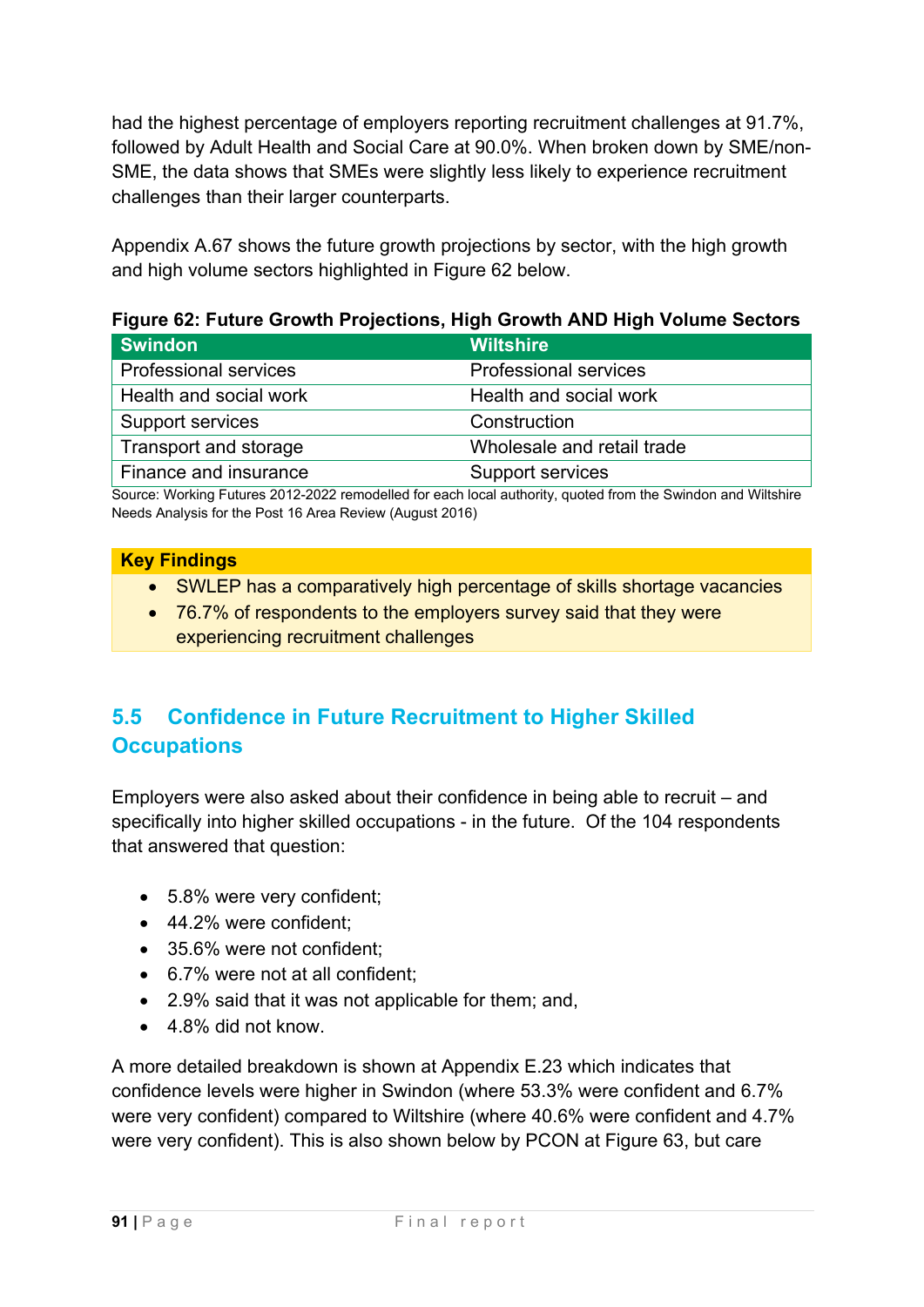should be taken in the interpretation of these findings, given the small sample size within each PCON.



**Figure 63: Confidence in Recruiting to Higher Skilled Occupations by PCON** 

The Advanced Engineering and High Value Manufacturing had the highest levels of confidence in being able to recruit into higher skilled occupations (64.7% of employers were confident and 11.8% were very confident). Similarly, larger employers were more likely to be confident than SMEs, despite the fact that they were more likely to experience recruitment challenges overall.

## **Key Findings**

- 42% of employers were not confident about being able to recruit into higher skilled occupations
- Confidence levels were lower in Wiltshire than in Swindon

A number of issues were identified as potential barriers to fulfilling higher level skills as shown in Figure 64 overleaf. Insufficient numbers of highly skilled people attracted to work in Swindon and Wiltshire was the most frequently mentioned by 54.4% of respondents, followed by insufficient applicants and competition for staff. 23.4% highlighted a lack of Higher Education Institution(s) in the area.

Source: SWLEP Employers Survey, January 2018, Base = 94.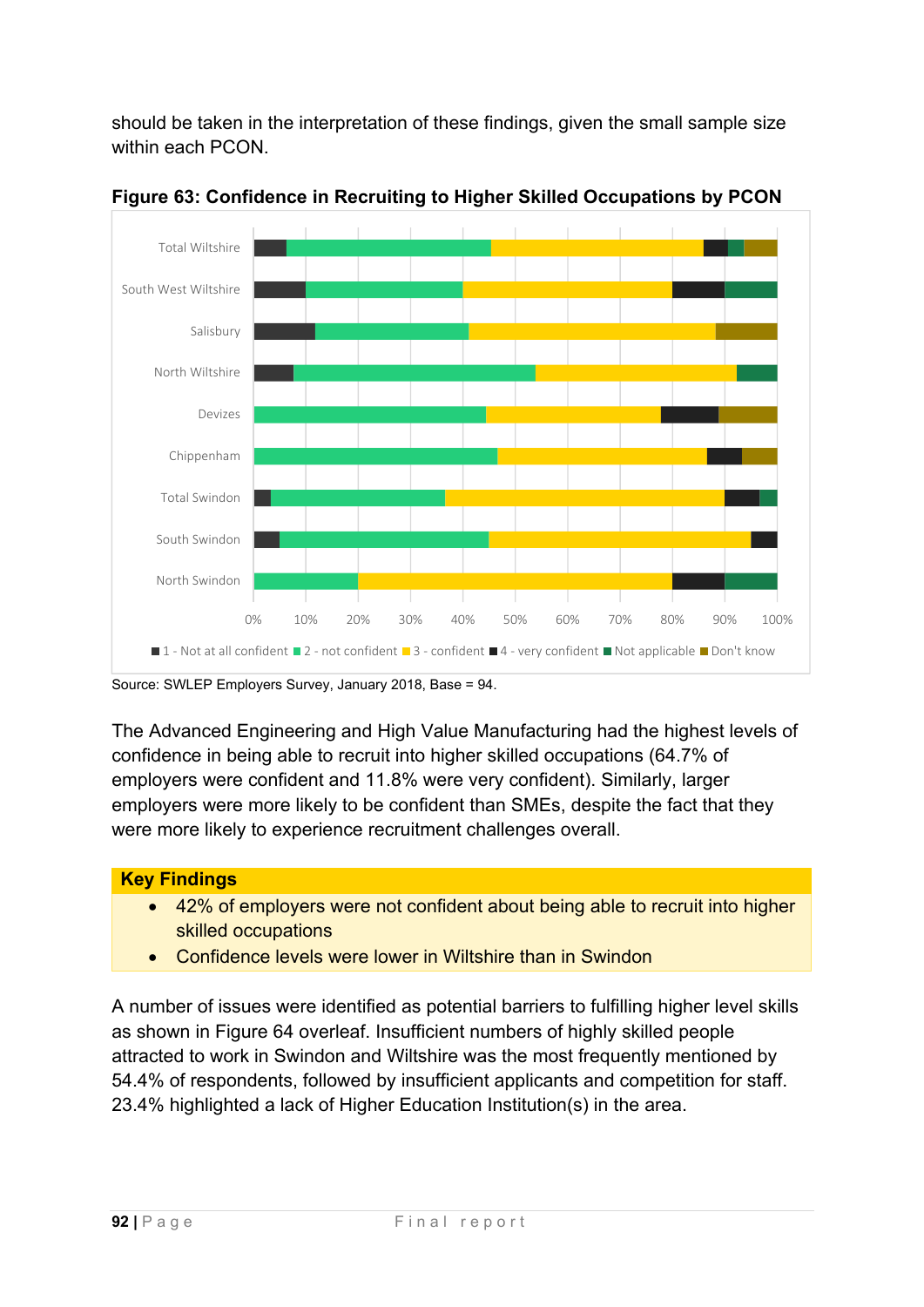

## **Figure 64: Barriers to Fulfilling Higher level Skills Needs**

Source: SWLEP Employers Survey, January 2018, Base = 103

When analysed by PCON (Appendix E.27) the issue of insufficient people attracted to the area was more pronounced for Swindon's employers (mentioned by 56.7% of them, rising to 65.0% in South Swindon) than for Wiltshire's employers (mentioned by 50.0%). In Wiltshire insufficient applicants was the most frequently mentioned issue (by 58.1% of employers) and this was particularly the case in Chippenham (at 73.3%). A higher proportion of SMEs cited insufficient applicants than their larger counterparts, although a higher proportion of larger businesses cited 'insufficient numbers of highly skilled people attracted to work in Swindon and Wiltshire'.

### **Key Findings**

- The top three barriers to fulfilling higher level skills related to the number of applicants in the area and this appears to be problem for approximately half of businesses
- 23.3% felt that the lack of an HEI in the area was a barrier

## **5.7 Skills Gaps**

Moving on to skills gaps, the UKCES Employment and Skills Survey provides data on establishments with staff that are not fully proficient in their roles. Figure 65 shows that the percentage of establishments in SWLEP that reported having any staff that were not fully proficient increased between 2013 and 2015 to a position in line with the regional and national average. However, this was due to a significant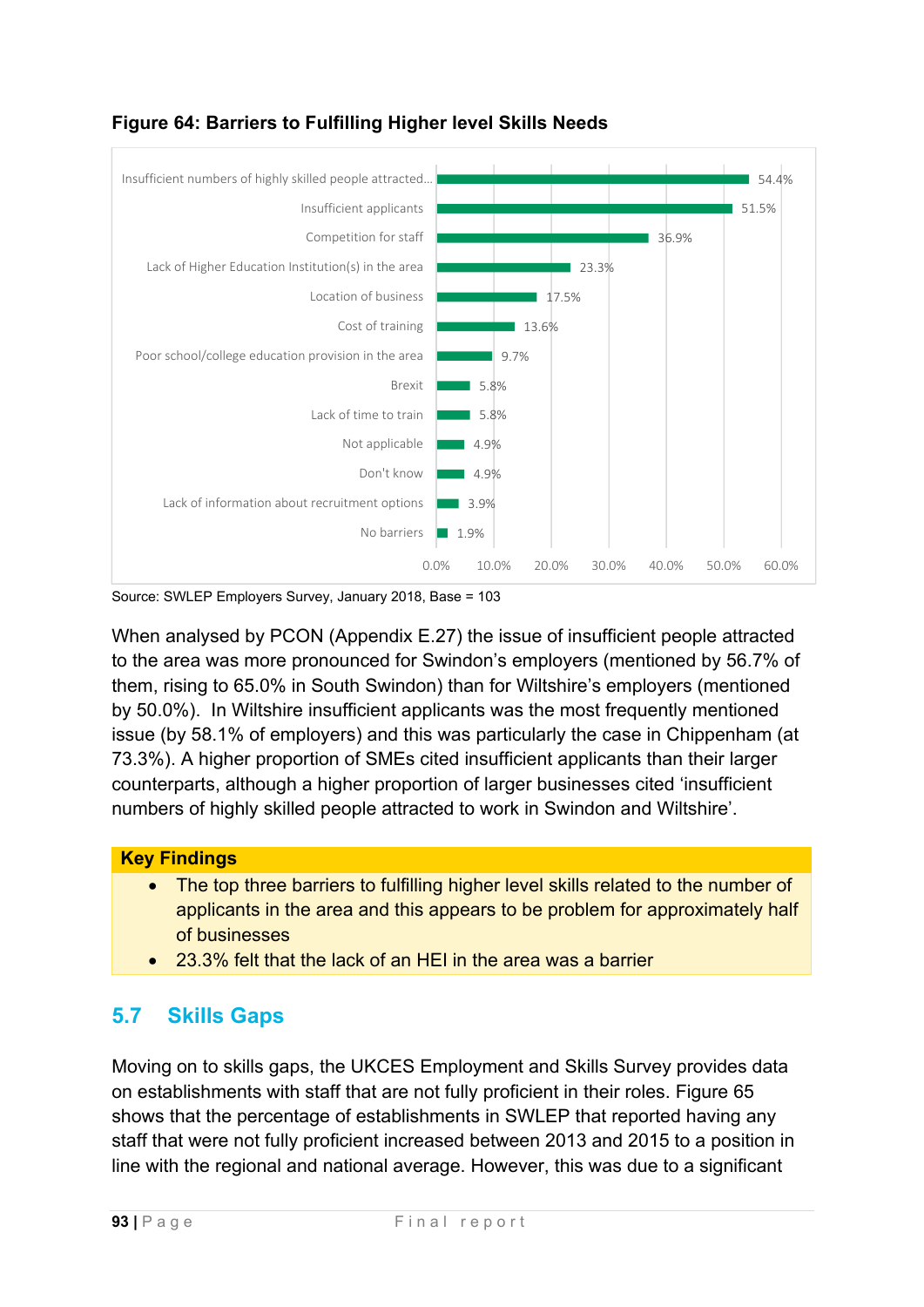increase in Swindon; the percentage of establishments in Wiltshire that reported having staff that were not fully proficient was consistently lower than average. The percentage of non-proficient staff was also higher in Swindon than in Wiltshire; and it was higher than regional or national averages in 2015.

|                    | <b>Swindon</b> |       | <b>Wiltshire</b> |       |       | <b>SWLEP</b> |         | <b>South West</b> |           | <b>England</b> |
|--------------------|----------------|-------|------------------|-------|-------|--------------|---------|-------------------|-----------|----------------|
|                    | 2013           | 2015  | 2013             | 2015  | 2013  | 2015         | 2013    | 2015              | 2013      | 2015           |
| $%$ of             | 13%            | 18%   | 11%              | 12%   | 11%   | 14%          | 14%     | 14%               | 15%       | 14%            |
| establishments     |                |       |                  |       |       |              |         |                   |           |                |
| with any staff not |                |       |                  |       |       |              |         |                   |           |                |
| fully proficient   |                |       |                  |       |       |              |         |                   |           |                |
| Number of skills   | 5,053          | 6,472 | 4,688            | 7,375 | 9.740 | 13,847       | 106.187 | 98.656            | 1,169,688 | 1,184,701      |
| gaps - absolute    |                |       |                  |       |       |              |         |                   |           |                |
| figures            |                |       |                  |       |       |              |         |                   |           |                |
| Number of staff    | 5%             | 6%    | 3%               | 4%    | 3%    | 5%           | 5%      | 4%                | 5%        | 5%             |
| not fully          |                |       |                  |       |       |              |         |                   |           |                |
| proficient as a %  |                |       |                  |       |       |              |         |                   |           |                |
| of employment      |                |       |                  |       |       |              |         |                   |           |                |

### **Figure 65: Skills Gaps, 2013 and 2015**

Source: UKCES, Employer Skills Survey, 2013 and 2015

#### **Key Findings**

• Skills gaps in SWLEP are broadly in line with national averages following an increase in the number of establishments with skills gaps in Swindon since 2013

## **5.8 Employee Training**

Against this backdrop the UKCES Employment and Skills Survey considers employee training. At 70% SWLEP had a comparatively high percentage of establishments that had trained staff over the previous 12 months. The percentage was particularly high in Swindon (74%) but even in Wiltshire the percentage (68%) was higher than regional or national averages as can be seen from Figure 66 (overleaf). The number trained as a percentage of the total staff was also comparatively high within SWLEP but the number of training days was more variable.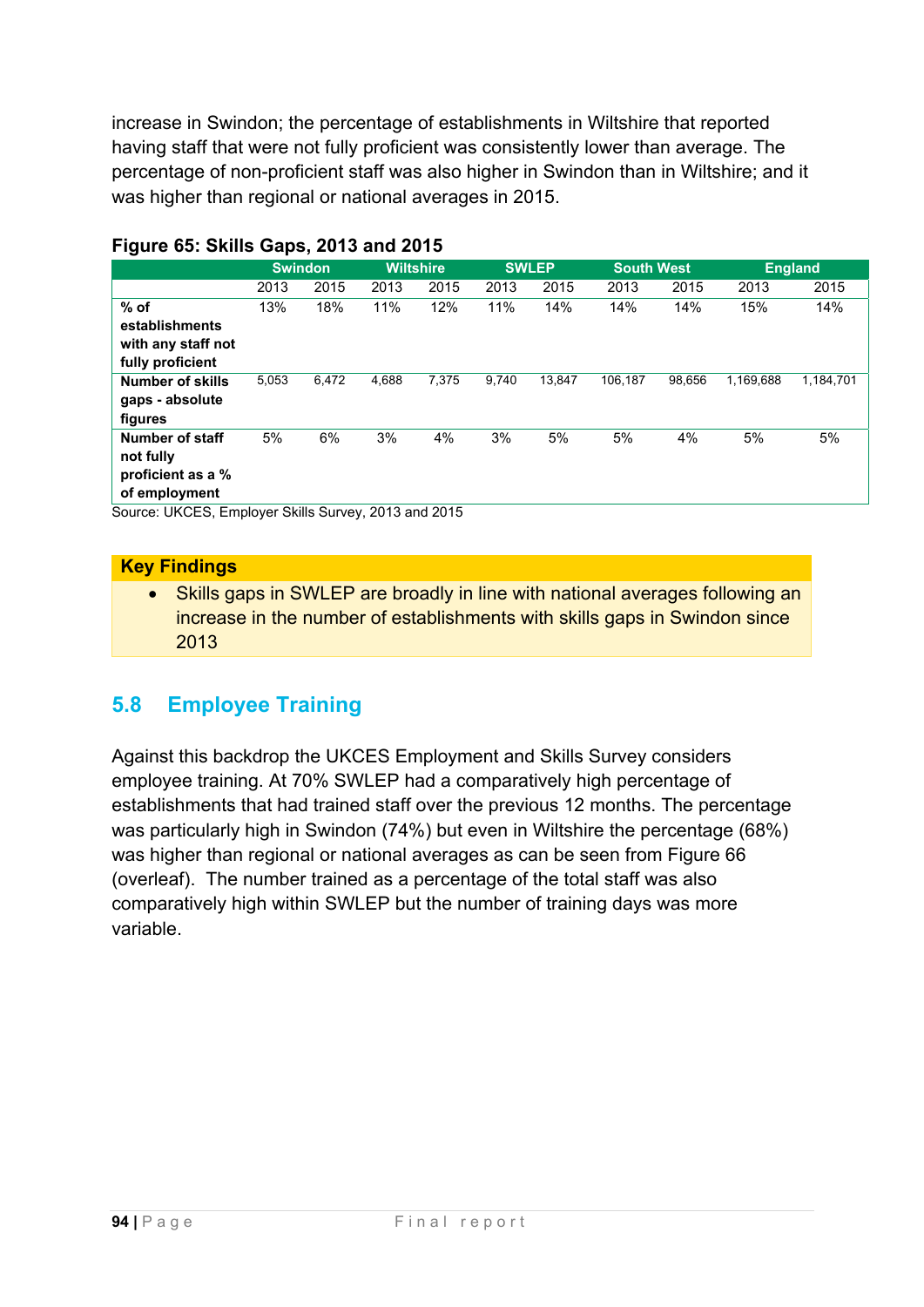|  |  | Figure 66: Employee Training, 2013 and 2015 |  |  |
|--|--|---------------------------------------------|--|--|

|                       |       | <b>Swindon</b> | <b>Wiltshire</b> |       | <b>SWLEP</b> |       |       | <b>South West</b> |       | <b>England</b> |
|-----------------------|-------|----------------|------------------|-------|--------------|-------|-------|-------------------|-------|----------------|
|                       | 2013  | 2015           | 2013             | 2015  | 2013         | 2015  | 2013  | 2015              | 2013  | 2015           |
| % of establishments   | 70%   | 74%            | 68%              | 68%   | 69%          | 70%   | 68%   | 66%               | 66%   | 66%            |
| training staff over   |       |                |                  |       |              |       |       |                   |       |                |
| the last 12 months    |       |                |                  |       |              |       |       |                   |       |                |
| % of establishments   | 50%   | 59%            | 52%              | 48%   | 52%          | 50%   | 49%   | 50%               | 48%   | 48%            |
| providing off-the-job |       |                |                  |       |              |       |       |                   |       |                |
| training in the last  |       |                |                  |       |              |       |       |                   |       |                |
| 12 months             |       |                |                  |       |              |       |       |                   |       |                |
| % of establishments   | 63%   | 60%            | 57%              | 57%   | 59%          | 57%   | 55%   | 53%               | 52%   | 52%            |
| providing on-the-job  |       |                |                  |       |              |       |       |                   |       |                |
| training in the last  |       |                |                  |       |              |       |       |                   |       |                |
| 12 months             |       |                |                  |       |              |       |       |                   |       |                |
| % of training         | N/A   | 51%            | N/A              | 43%   | N/A          | 45%   | N/A   | 54%               | N/A   | 45%            |
| establishments        |       |                |                  |       |              |       |       |                   |       |                |
| providing online      |       |                |                  |       |              |       |       |                   |       |                |
| training or e-        |       |                |                  |       |              |       |       |                   |       |                |
| learning in the last  |       |                |                  |       |              |       |       |                   |       |                |
| 12 months             |       |                |                  |       |              |       |       |                   |       |                |
| Number trained as     | 63.18 | 66.25          | 67.74            | 63.69 | 66.07        | 64.61 | 64.79 | 67.43             | 62.18 | 62.64          |
| % of total staff      |       |                |                  |       |              |       |       |                   |       |                |
| Training days per     | 4.914 | 7.682          | 12.923           | 6.104 | 10.109       | 6.686 | 6.774 | 6.890             | 6.708 | 6.791          |
| trainee               |       |                |                  |       |              |       |       |                   |       |                |
| Training days per     | 3.105 | 5.089          | 8.754            | 3.888 | 6.678        | 4.320 | 4.389 | 4.646             | 4.171 | 4.254          |
| staff                 |       |                |                  |       |              |       |       |                   |       |                |

Source: UKCES, Employer Skills Survey, 2013 and 2015. Note: The question about online or e-learning was not included in 2013

The employer survey undertaken for the present study asked respondents to identify whether they had recently - or were currently - supporting any of their existing employees with particular higher level qualifications (including through apprenticeship routes). The results, shown in Figure 67 indicate that the most popular qualification was a professional qualification, mentioned by 30.8% of employers. In Swindon this figure was slightly higher at 33.3% (rising to 40.0% in North Swindon) than in Wiltshire at 30.2%. Larger businesses showed higher rates of supporting staff through all qualification types.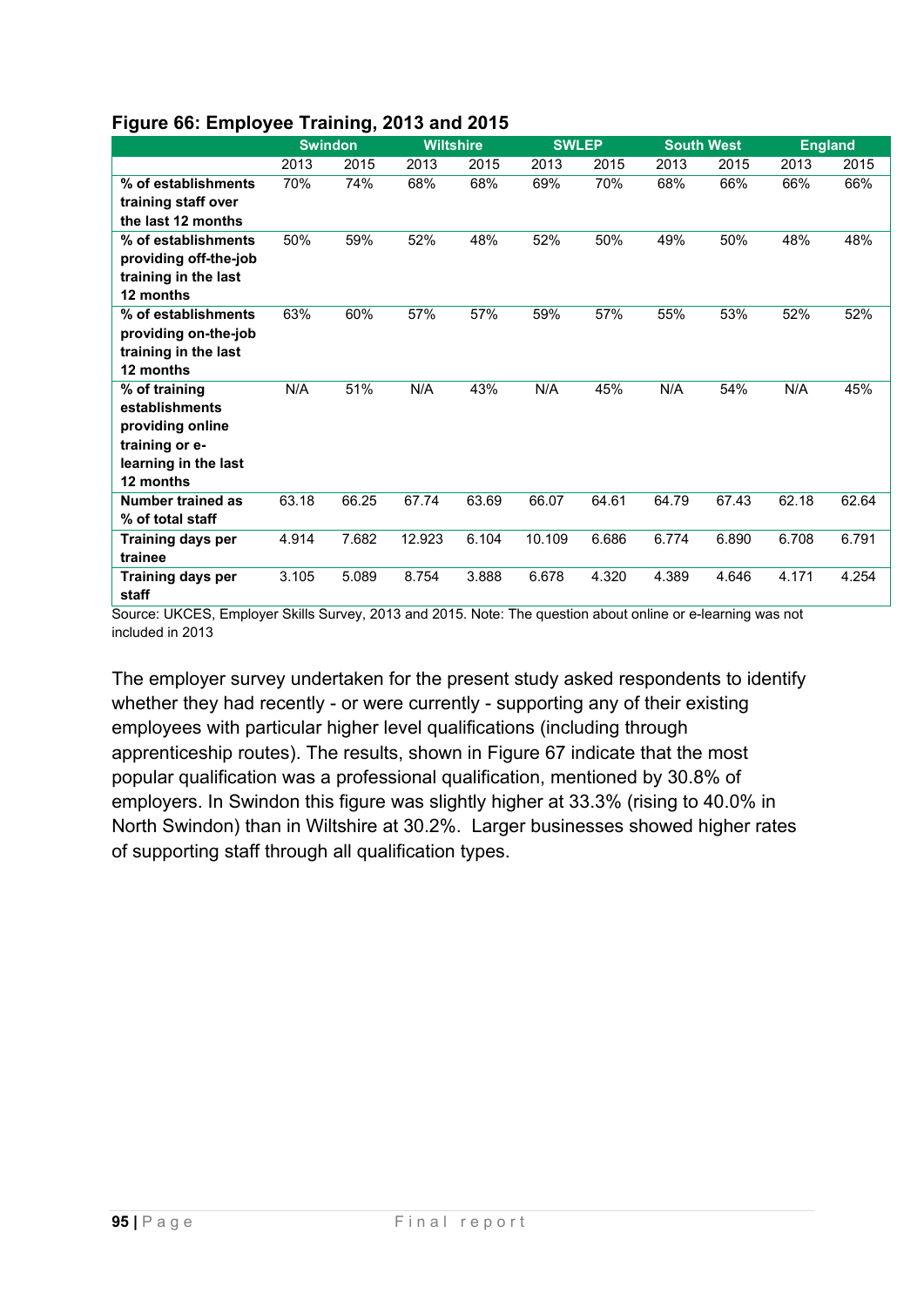### **Figure 67: Employers Supporting Existing Employees with Higher level Qualifications**

| <b>Answer Choices</b>                             | $\frac{9}{6}$ | <b>Count</b> |
|---------------------------------------------------|---------------|--------------|
| <b>Professional qualifications</b>                | 30.80%        | 32           |
| None of the above                                 | 24.00%        | 25           |
| <b>Foundation degree</b>                          | 23.10%        | 24           |
| <b>Certificate of Higher Education</b>            | 19.20%        | 20           |
| <b>HNC</b>                                        | 18.30%        | 19           |
| Other higher level qualification (please specify) | 17.30%        | 18           |
| Degree with honours                               | 15.40%        | 16           |
| <b>HND</b>                                        | 13.50%        | 14           |
| Master's degree                                   | 13.50%        | 14           |
| Diploma of HE                                     | 7.70%         | 8            |
| Don't know                                        | 7.70%         | 8            |
| <b>Doctorate</b>                                  | 2.90%         | 3            |

Source: SWLEP Employers Survey, January 2018, Base = 104

More generally, of the 107 respondents across SWLEP that answered the question:

- 69.2% had a training plan;
- 70.1% had a budget for training expenditure;
- 80.4% provided employees with additional time to train;
- 86.0% had formal performance management processes;
- 60.8% had a manager responsible for skills and training; and,
- 87.9% supported staff to undertake professional qualifications.

As shown in Appendix X, a higher percentage of Swindon's employers stated that they had/did each of the above than was seen in Wiltshire, with the exception of supporting staff to undertake professional qualifications, where the reverse was true. The percentages were particularly high across all indicators for the Adult Health and Social Care Sector. As would be expected, larger businesses were more likely to have/do all of the above than their SME counterparts.

### **Key Findings**

- Secondary data suggests that employers within the area are participating in training at a similar level to national averages
- Survey data suggests that employers have supported staff through a wide range of higher level qualifications, the most popular being professional qualifications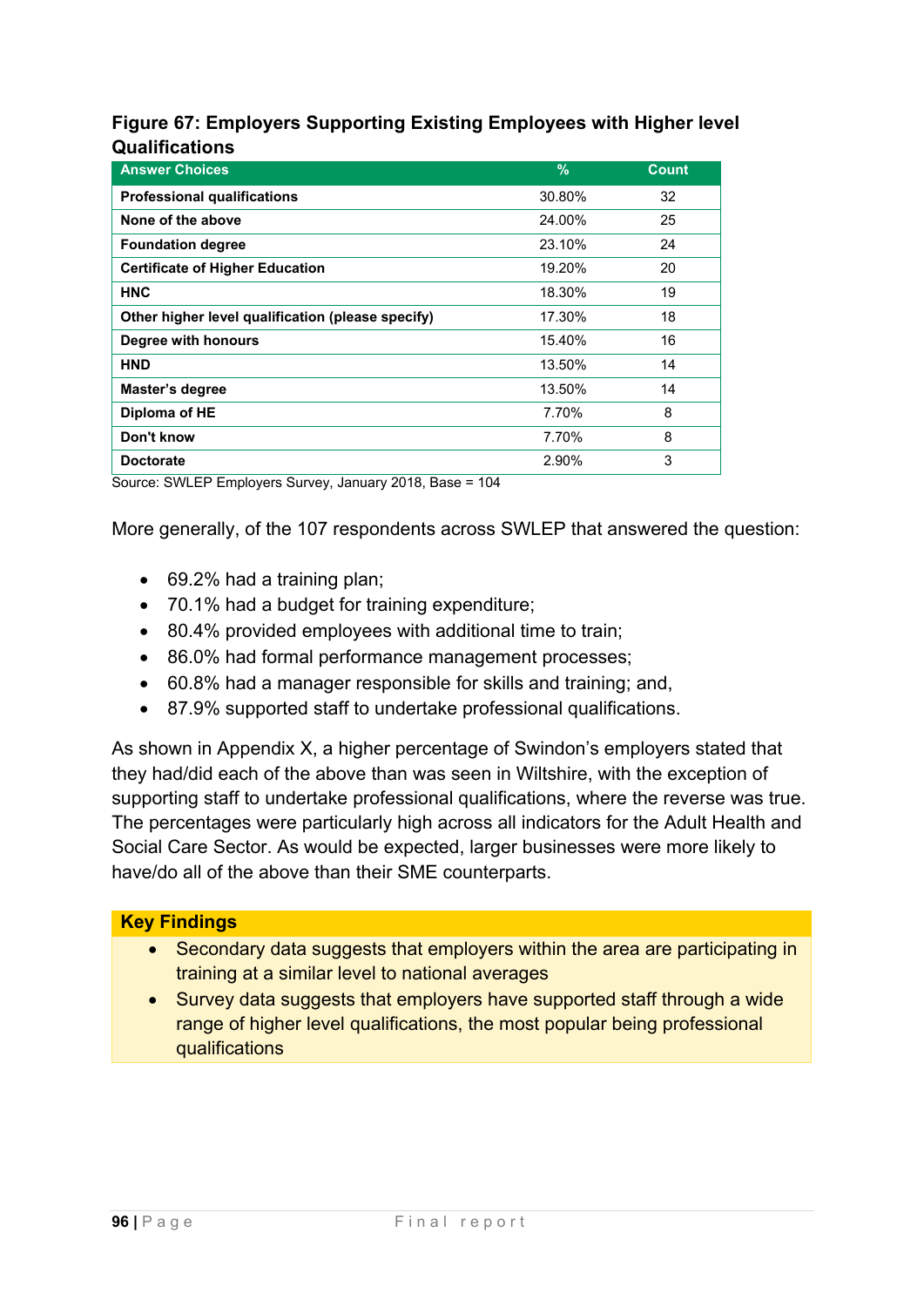## **5.8 Apprenticeships**

Considering apprenticeships specifically, 37.4% of survey respondents said that they paid the apprenticeship levy currently. All respondents were also asked whether they were currently participating in apprenticeship schemes at various levels. As shown in Figure 68, the most popular response was advanced apprenticeships (48.2%) followed by intermediate apprenticeships (45.9%). Far fewer were engaging at higher levels. A more detailed breakdown is provided at Appendix E.36. This shows a higher percentage of Swindon's employers engaging with apprenticeships at all levels. Perhaps unsurprisingly degree apprenticeships were most frequently mentioned by employers within the Advanced Engineering and High Value Manufacturing Sector (20.0%).

This shows that whilst the approval of degree apprenticeship standards are increasing and provision is gaining momentum, employers are in the early stages of realising their potential.

| <b>Answer Choices</b>                      | %       | Count |
|--------------------------------------------|---------|-------|
| Intermediate apprenticeship (Level 2)      | 45.9%   | 39    |
| <b>Advanced apprenticeship (Level 3)</b>   | 48.2%   |       |
| Higher apprenticeship (Level 4, 5, 6, & 7) | 14.1%   | 12    |
| Degree apprenticeship (Levels 6 and 7)     | $7.1\%$ |       |
| Don't know                                 | 5.9%    |       |

#### **Figure 68: Currently Participating in Apprenticeship Schemes**

Source: SWLEP Employers Survey, January 2018, Base = 85

#### **Key Findings**

- Engagement with apprenticeship schemes is high within the sample, however this may not be representative of the wider population of employers
- Within the sample engagement was lower for higher level and degree apprenticeships
- There is scope to increase the number of employers engaged in higher and degree apprenticeships, aligned to the interest shown by learners. This fits well with national skills policy

## **5.9 Engagement with Training Providers**

The survey found that SWLEP's employers use all types of providers to fulfil their training needs as shown in Figure 69 with the most popular being Private Sector/Independent Training Providers, along with in-house provision. As shown in Appendix X, use of universities is higher in Swindon (36.4%) than it is in Wiltshire (25.0%) but use of Further Education Colleges is higher in Wiltshire (52.9%) than it is in Swindon (45.5%). The Health and Life Sciences Sector had the highest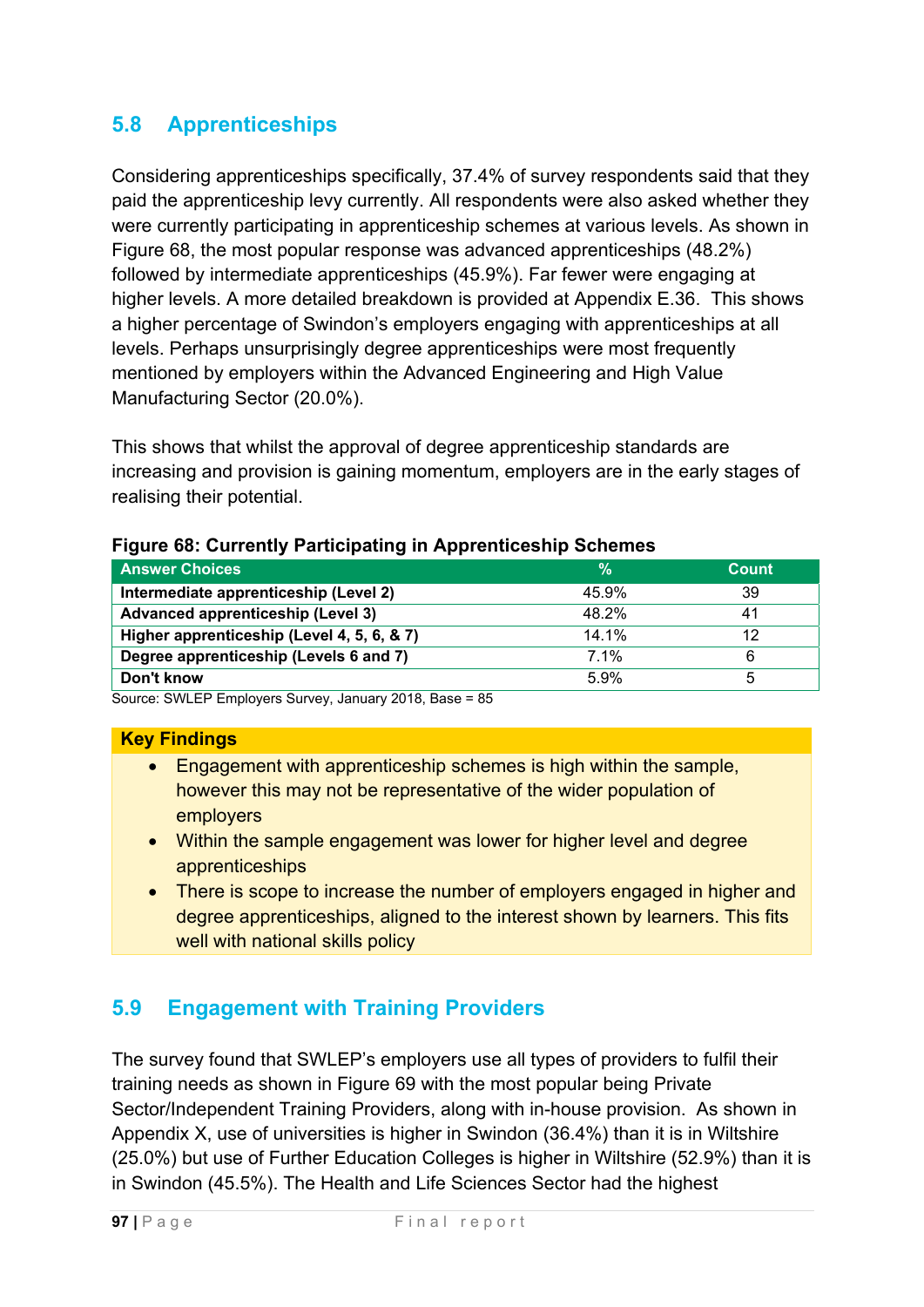percentage of employers using universities for their training (54.6%) and the Advanced Engineering and High Value Manufacturing Sector had the highest percentage of employers using Further Education Colleges (65.0%). Across all categories of training provider, larger businesses showed a higher proportion of use than their SME counterparts.

| <b>Answer Choices</b>                                | %      | <b>Count</b> |
|------------------------------------------------------|--------|--------------|
|                                                      |        |              |
| <b>Private Sector/Independent Training Providers</b> | 71.10% | 81           |
| In-house provision                                   | 71.10% | 81           |
| <b>Professional Bodies/Chartered Institutes</b>      | 54.40% | 62           |
| <b>Further Education Colleges</b>                    | 51.80% | 59           |
| <b>Universities</b>                                  | 30.70% | 35           |
| <b>Equipment/Software Manufacturers</b>              | 26.30% | 30           |
| <b>Voluntary Sector</b>                              | 16.70% | 19           |
| <b>None</b>                                          | 3.50%  | 4            |
| Don't know                                           | 1.80%  | 2            |
| Other (please specify)                               | 1.80%  | 2            |

### **Figure 69: Type of Training Provider(s) Used**

Source: SWLEP Employers Survey, January 2018. Base = 114

Respondents were also asked more generally about their links with the different types of organisations. Of the 100 employers that responded to this question:

- 54% had links with Further Education;
- 43% had links with Higher Education;
- 18% had links with higher level skills brokerage or skills support organisations (e.g. Higher Futures);
- 37% had links with Independent Training Providers;
- 20% had no links: and.
- 6% did not know.

More detail is provided at Appendix E.44 which shows that a higher percentage of Swindon's employers had links with both Further and Higher Education (58.6% and 55.2% respectively) than was the case for Wiltshire's employers (46.7% and 31.7% respectively). Sectorally, the Advanced Engineering and High Value Manufacturing Sector had the greatest links with both Further and Higher Education (75.0% and 56.3% respectively).

### **Key Findings**

- Employers use a wide range of training providers to deliver training but a high proportion use Private Sector and in house provision
- Employers also have links with Further and Higher Education but they do not necessarily see the universities as providers of training. There is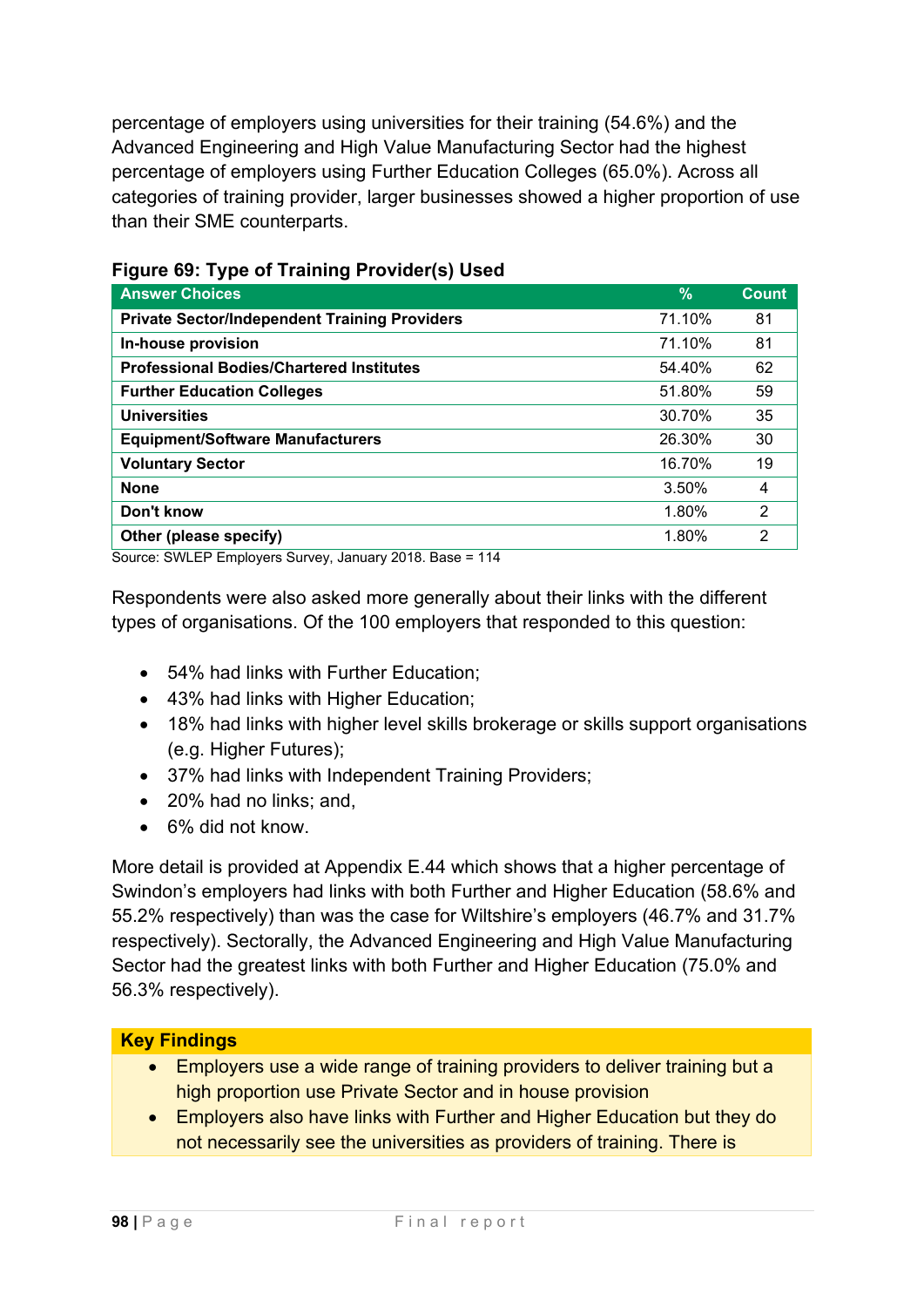### therefore an opportunity for providers to build on links with employers to deliver training to them

Employers were also invited, through an open text box, to specify which organisations they had links with. The results are summarised in Figure 70. In many cases the employer simply stated 'various' or several' but where named organisations were provided, Wiltshire College was the most frequently mentioned Further Education College and Bath was the most frequently mentioned university. A good number of organisations also mentioned Higher Futures.

| <b>Specific Colleges</b> | <b>Specific</b>                                      | <b>Skills</b>                       | <b>Independent Training</b> |
|--------------------------|------------------------------------------------------|-------------------------------------|-----------------------------|
|                          | <b>Universities/Research</b><br><b>Organisations</b> | brokerage/Support                   | <b>Providers</b>            |
|                          |                                                      | organisations                       |                             |
| Wiltshire College (x23)  | Bath University (x10)                                | Higher Futures (x12)<br>Council led | Green Labyrinth (x2)        |
| Swindon College (x8)     | $UWE$ (x8)                                           |                                     | Others $(x1)$ :             |
| New College (x5)         | Oxford Brookes (x7)                                  | <b>GWP</b>                          | <b>AAT</b>                  |
| Cirencester (x3)         | Bristol Uni (x5)                                     | QA                                  | <b>BB Training Academy</b>  |
| Andover                  | University of                                        | <b>STEMnet</b>                      | <b>BIIAB</b>                |
| <b>Henley College</b>    | Gloucestershire (x5)                                 |                                     | <b>Conflict Masters</b>     |
| Swindon Academy          | Bath Spa (x3)                                        |                                     | Diane Allen Consultant      |
| South Glos College       | Bournemouth (x3)                                     |                                     | Didac                       |
| <b>Stroud College</b>    | Southampton (x2)                                     |                                     | <b>HIT Training</b>         |
| Trowbridge               | <b>Babcock Institute</b>                             |                                     | IQ                          |
| <b>UTC Swindon</b>       | Cranfield (Shrivenham)                               |                                     | <b>Ihasco</b>               |
| <b>Weston College</b>    | Exeter                                               |                                     | <b>Learn Direct</b>         |
| 6 <sup>th</sup> Forms    | Loughborough                                         |                                     | My Skills for Life          |
|                          | Nottingham                                           |                                     | Positive Behaviour          |
|                          | <b>Open University</b>                               |                                     | Management                  |
|                          | Oxford                                               |                                     | QA                          |
|                          | Reading                                              |                                     | <b>REC</b>                  |
|                          | Royal Agricultural                                   |                                     | Reed business school        |
|                          | University                                           |                                     | <b>SAGE</b>                 |
|                          | Sheffield                                            |                                     | Scrum.org                   |
|                          | Solent                                               |                                     | <b>Storage Equipment</b>    |
|                          | Thatcham's Research                                  |                                     | <b>Manufacturers</b>        |
|                          | The University of Law                                |                                     | Association (SEMA)          |
|                          | University of South                                  |                                     | <b>White Horse Training</b> |
|                          | Wales                                                |                                     | <b>Wiltshire Council</b>    |
|                          |                                                      |                                     | <b>Training Courses</b>     |
|                          |                                                      |                                     |                             |
| 'Several' (x8)           | 'Several' (x8)                                       | $\pmb{\epsilon}$                    | Various/Several' (x8)       |

### **Figure 70: Which Organisations Employers Have Links With**

Source: SWLEP Employers Survey, January 2018, Base = 60

Where employers indicated that they did not have links with those types of organisations they were asked to state why they had not developed any. Of the 30 employers that answered this question:

- 9 stated that there was no need/it was not relevant to their business;
- 4 had never thought about it;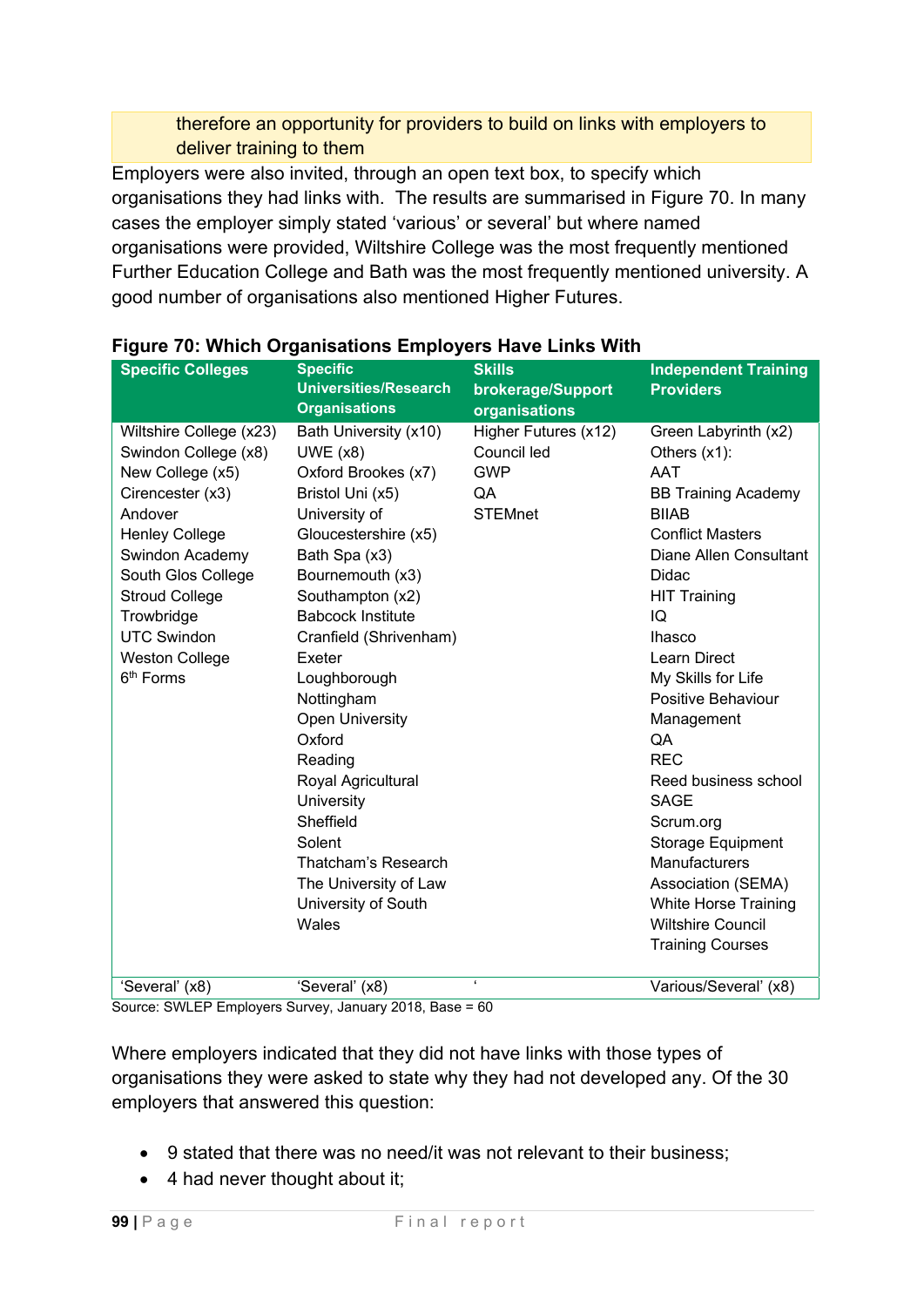- 4 did not know how to:
- 1 stated that they had a bad experience previously:
- 6 felt that there were no suitable institutions in their area; and,
- 7 gave various 'other' responses.

## **5.10 Thoughts on Future Provision**

Looking to the future, the survey found that 42.9% of employers would like to see additional training courses developed across Swindon and Wiltshire. As shown in Appendix E.17, the type of courses required varied considerably from trade skills to cyber science. Overall, a slightly higher percentage of employers in Wiltshire (44.1%) stated that they would like to see additional training courses developed compared to Swindon (40.6%) and the percentage was especially high in Salisbury (61.1%). The percentages were also particularly high within the Construction (63.6%) and Adult Health and Social Care Sectors (60.0%). The difference between SMEs and larger businesses was marginal.

When asked a broader question about the extent to which they agreed that developing more comprehensive Higher Education provision in Swindon and Wiltshire would be a good idea, the results overall were positive. Figure 71 shows the results from the 92 respondents that answered the question. As shown in more detail in Figure 72, the percentage of respondents that either strongly agreed or agreed that developing more comprehensive Higher Education provision in Swindon and Wiltshire would be a good idea was slightly higher in Swindon (82.2%) than Wiltshire (78.2%). Employers within the Advanced Engineering and High Value Manufacturing Sector were also most likely to agree or strongly agree (87.5%). The difference between larger businesses and SMEs was marginal.

## **Figure 71: Extent to which Employers Agree that Developing More Comprehensive Higher Education Provision is a Good Idea**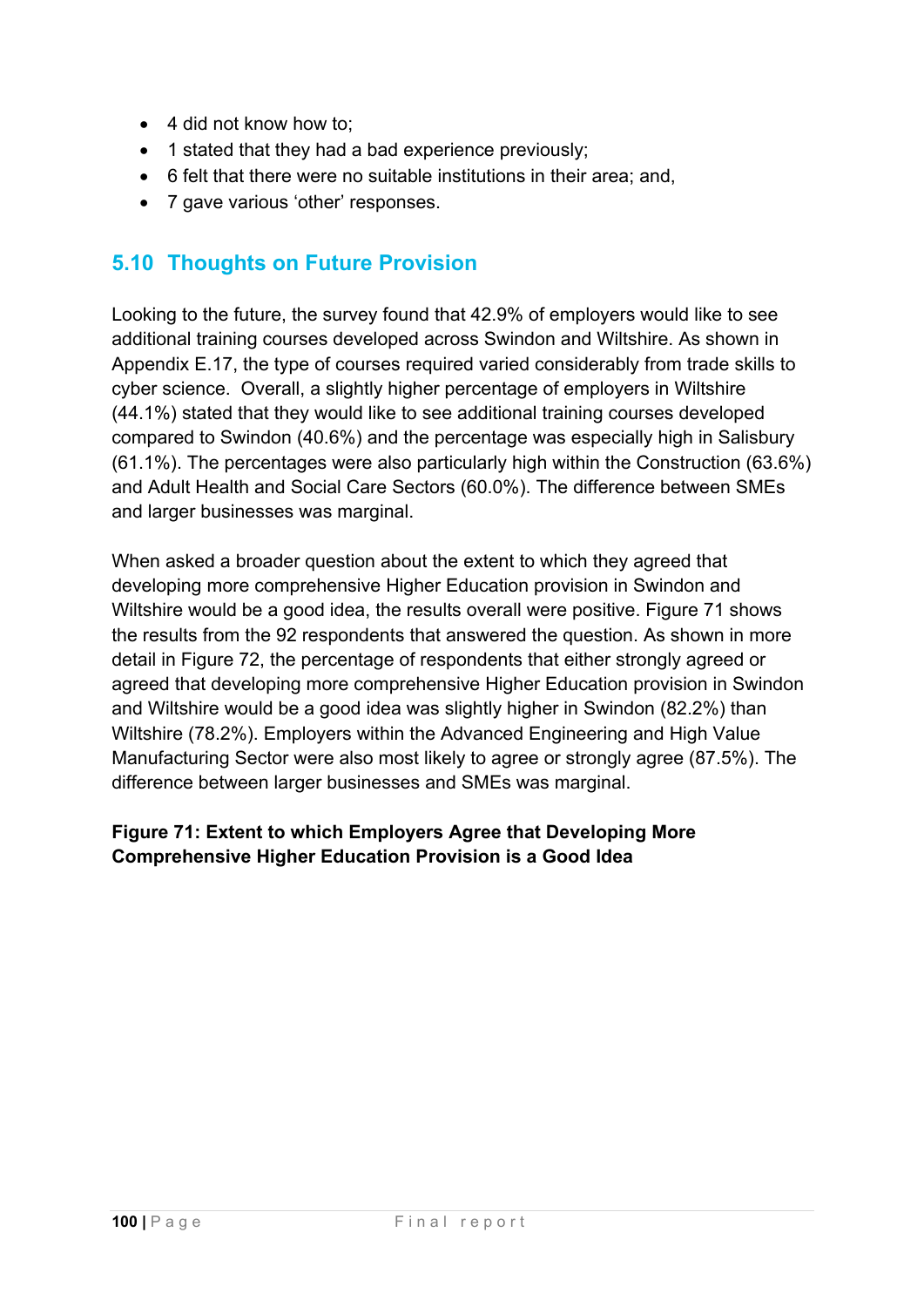

Source: SWLEP Employers Survey, January 2018, Base = 92 **Figure 72: Extent to which Employers Agree that Developing More Comprehensive Higher Education Provision is a Good Idea by PCON**



Source: SWLEP Employers Survey, January 2018, Base = 83

If more comprehensive Higher Education provision was developed, employers indicted that they would have an interest in a number of aspects as shown in Figure 73, with getting CPD for existing staff proving to be the most popular across SWLEP overall at 54.3%. However, in Swindon graduate recruitment was the most popular response at 66.7% and this was also particularly strong within the Digital and Information and Communications Technology Sector where it was mentioned by 83.3% of employers (see appendix E.57).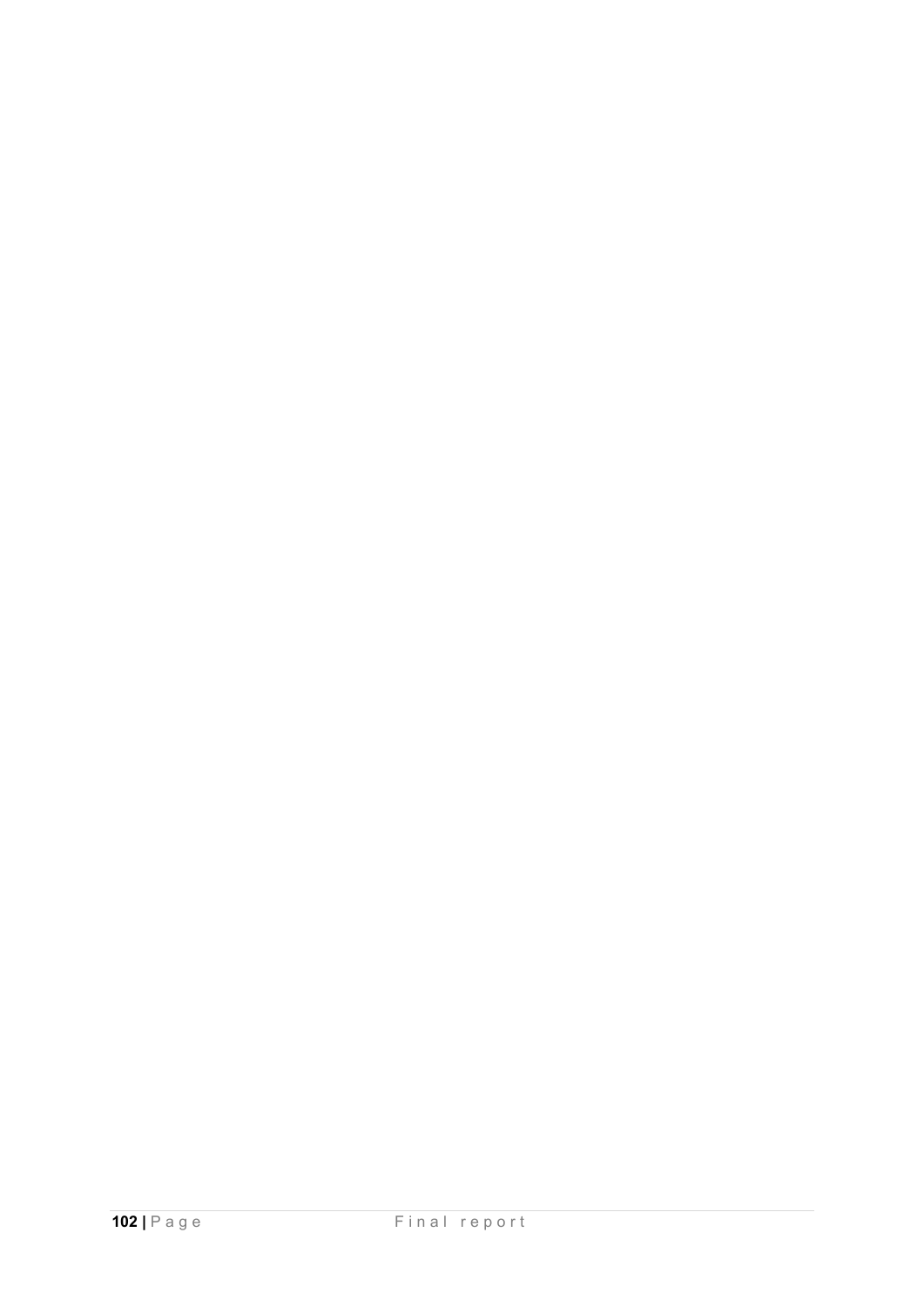## **Figure 73: Interest in Different Aspects if More Comprehensive Higher Education Provision Was Developed In Swindon And Wiltshire**



Source: SWLEP Employers Survey, January 2018, Base = 81

### **Key Findings**

- 78.3% of employers agreed that developing more comprehensive Higher Education Provision in Swindon and Wiltshire was a good idea
- **Employers were interested in various aspects in this regard including CPD** for staff, graduate recruitment as well as sandwich years, work placements and internships, although appetite to become more involved in design/delivery was lower

When asked about the most important delivery features for any newly developed provision, of the 75 employers that answered the question:

- 69.3% highlighted courses with a strong vocational element;
- 58.7% highlighted part-time provision:
- 57.3% highlighted flexible/bespoke provision.
- 46.7% highlighted employer-led courses;
- 45.3% highlighted distance/virtual learning;
- 38.7% highlighted research and innovation-led teaching; and,
- 38.7% highlighted sandwich courses or work placements;

As shown in Appendix E.60, courses with a strong vocational element were mentioned as an important delivery feature by 71.4% of Swindon's employers. Part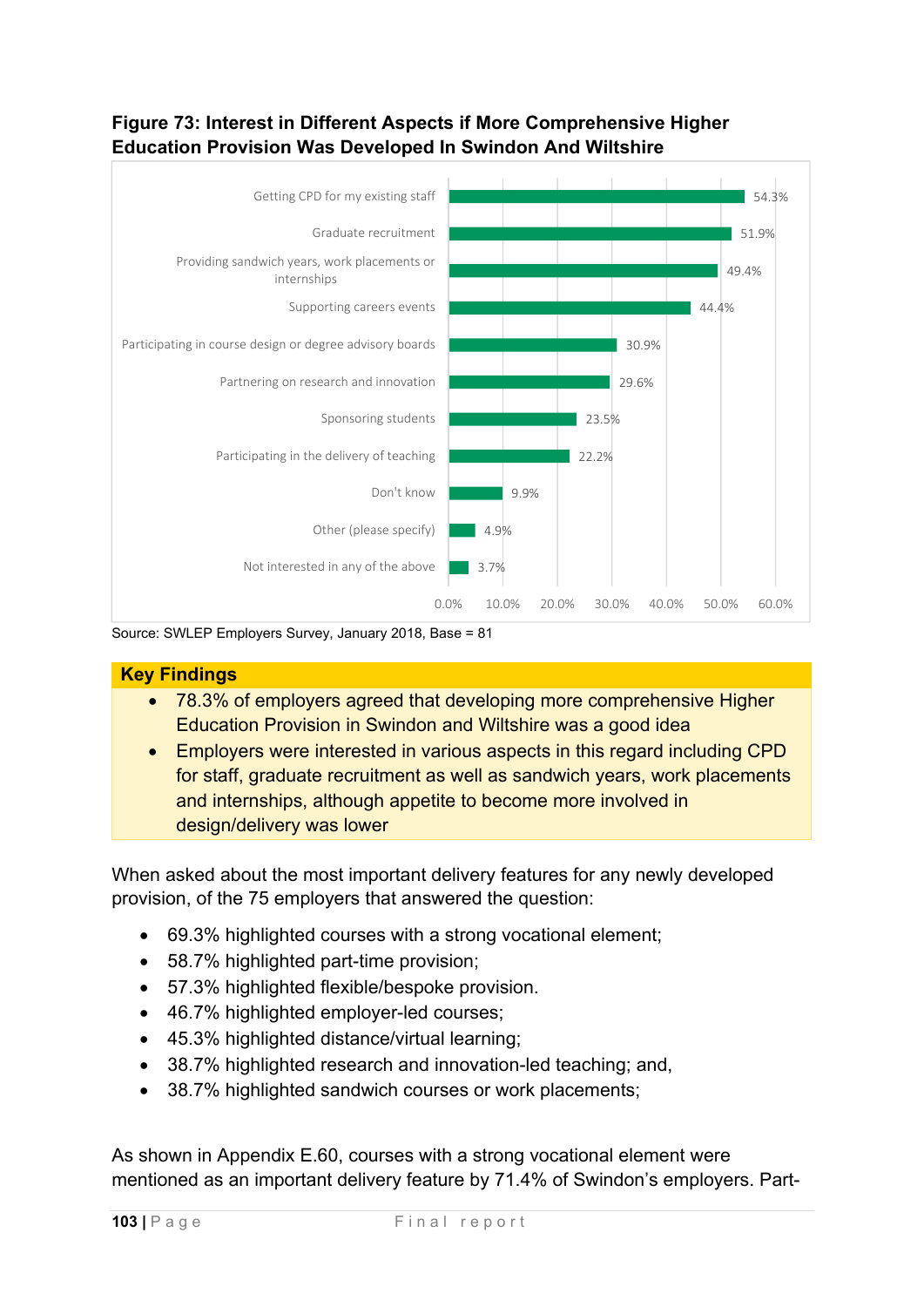time provision was important for 63.8% of Wiltshire's employers. Part-time provision was also mentioned by 75.0% of Digital and Information and Communications Technology employers, along with research and innovation led teaching.

Additionally, for the 75 employers that answered a supplementary question about new provision:

- 72.0% felt that it should involve employers in its development;
- 62.7% felt that it should include higher and degree level apprenticeship routes;
- 57.3% felt it should be developed in partnership with other universities;
- 52.0% felt that it should build on the existing offer from the local colleges;
- 48.0% felt that it should deliver provision at employer's premises;
- 45.3% felt that it should have transport links;
- 45.3% felt that it should operate from multiple sites (i.e. hub and spokes);
- 29.3% felt that it should be offered at a new campus/site; and
- 21.3% felt that it should develop its own degree awarding powers.

In Swindon 86.4% of employers that answered this question indicated that any new provision should involve employers in its development. Whilst this was also seen as important for Wiltshire's employers, a larger percentage (87.5%) of Wiltshire's employers felt that it should include higher and degree level apprenticeship routes. Interestingly, despite its rurality, just 25% of Wiltshire's employers highlighted transport links as an important feature (see appendix E.64). In terms of sectoral responses, 92.3% of Advanced Engineering and High Value Manufacturing employers were keen to see any new provision include higher and degree level apprenticeship routes. Involving employers in its development was also a popular response across the board.

Finally, employers were asked about subjects of interest to them. The first question was based on HEFCE's high level codes and the responses are shown in Figure 74. Across SWLEP as a whole the most popular subject was Business and Admin Studies, mentioned by 49.4% of respondents, followed by Engineering and Technology, mentioned by 44.2% of respondents. This profile does not align well with the findings from the surveys of learners, with considerably fewer young people or adults expressing an interest in Engineering and Technology (16% and 10.5% respectively). However, almost 29% of adults expressed an interest in Business and Admin, but only 12.3% of young people did so. Similarly, whilst 36.4% of employers expressed an interest in Computer Sciences on 18.4% of adults and 10.4% of young people expressed an interest in this area.

Appendix E.68 shows that a much higher percentage of employers in Swindon (60.9%) mentioned Engineering and Technology than in Wiltshire (36.2%). In Wiltshire Business and Admin studies was the most frequently mentioned subject (by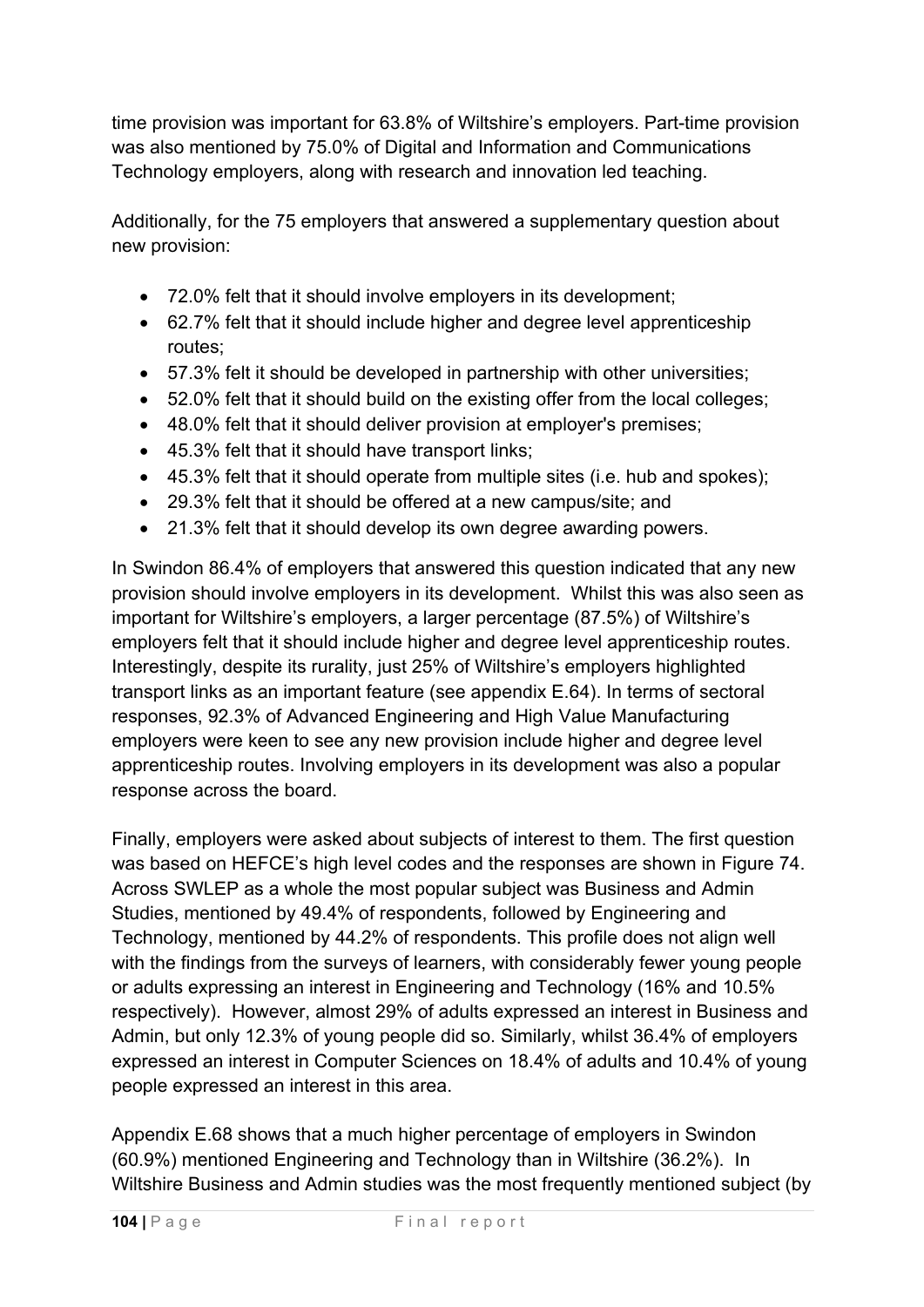55.3% of employers); followed by Education (38.3%). Unsurprisingly the sectoral breakdown of responses reflects the businesses that engaged with the survey. As set out elsewhere in the report, subjects highlighted in gold are STEM subjects and Figure 74 shows that a high proportion of employers are interested in these subjects, particularly Engineering and Technology.

| <b>Answer Choices</b>                    | $\frac{9}{6}$ | <b>Count</b>   |
|------------------------------------------|---------------|----------------|
| <b>Business and Admin Studies</b>        | 49.40%        | 38             |
| <b>Engineering and Technology</b>        | 44.20%        | 34             |
| <b>Computer Sciences</b>                 | 36.40%        | 28             |
| Education                                | 28.60%        | 22             |
| <b>Mathematical Sciences</b>             | 20.80%        | 16             |
| Architecture, Building and Planning      | 19.50%        | 15             |
| <b>Biological Sciences</b>               | 18.20%        | 14             |
| <b>Physical Sciences</b>                 | 16.90%        | 13             |
| Creative Art and Design                  | 16.90%        | 13             |
| Other (please specify)                   | 15.60%        | 12             |
| Social Sciences                          | 14.30%        | 11             |
| <b>Subjects Allied to Medicine</b>       | 13.00%        | 10             |
| <b>Agriculture and Related Subjects</b>  | 11.70%        | 9              |
| <b>Medicine and Dentistry</b>            | 10.40%        | 8              |
| Law                                      | 9.10%         | $\overline{7}$ |
| <b>Geographical Studies</b>              | 9.10%         | $\overline{7}$ |
| Mass Communications and Documentation    | 7.80%         | 6              |
| <b>History and Philosophical Studies</b> | 7.80%         | 6              |
| <b>Initial Teacher Training</b>          | 7.80%         | 6              |
| Don't Know                               | 7.80%         | 6              |
| <b>Veterinary Sciences</b>               | 6.50%         | 5              |
| Languages<br>OMUEDF<br>77                | 6.50%         | 5              |

**Figure 74: Subjects Employers Would Like to See Offered Within New Higher Education Provision** 

Source: SWLEP Employers Survey, January 2018, Base = 77

Figure 75 overleaf provides a summary of evidence relating to demand/supply for the top three subject areas highlighted by employers above.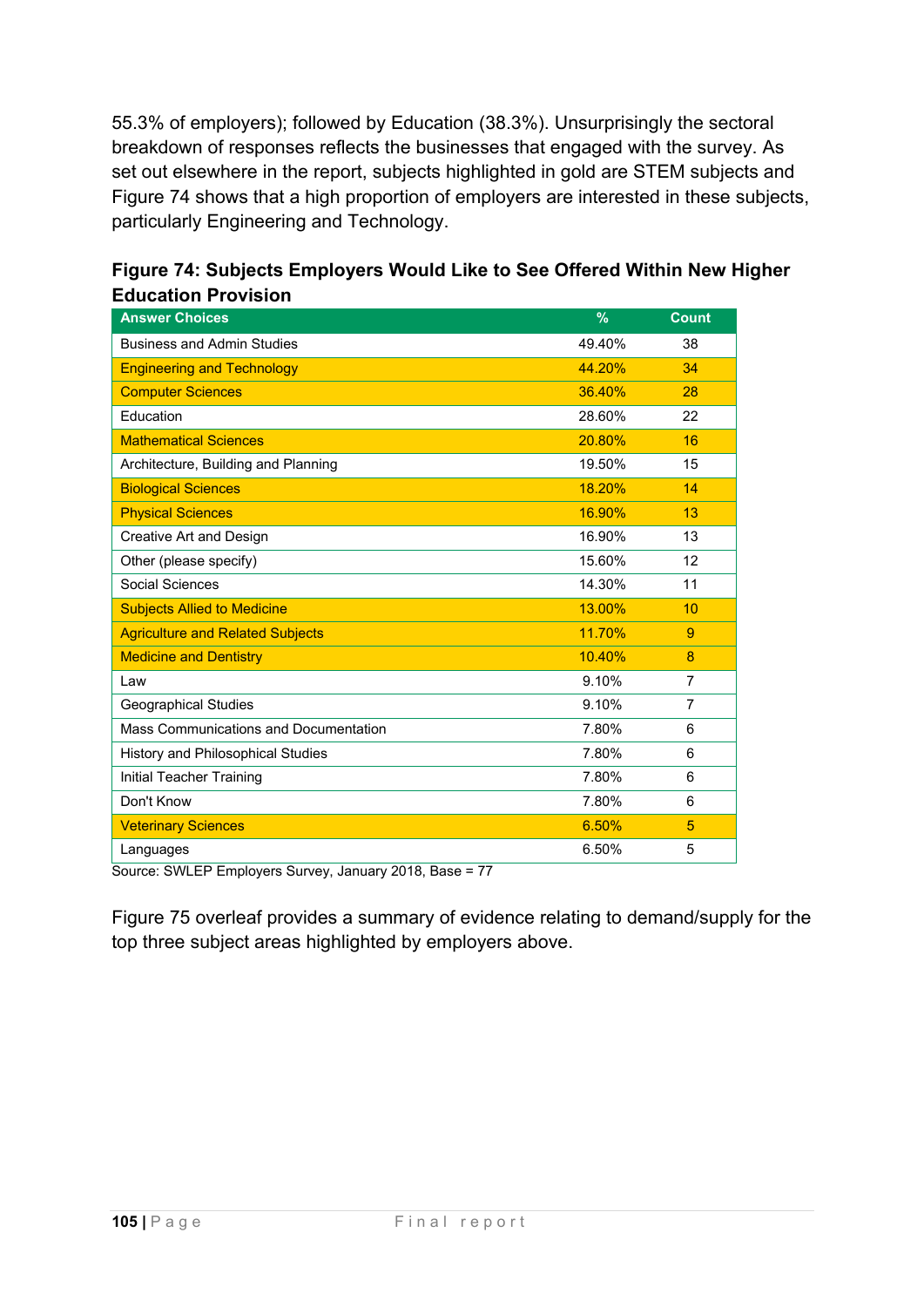| <b>Key Area of</b><br><b>Employer</b><br><b>Demand</b> | <b>Existing Provision within SWLEP</b>                                                                                                                                                                             | <b>Appetite of Leaners</b>                                                                                                                                                                           |
|--------------------------------------------------------|--------------------------------------------------------------------------------------------------------------------------------------------------------------------------------------------------------------------|------------------------------------------------------------------------------------------------------------------------------------------------------------------------------------------------------|
| <b>Business and</b><br><b>Admin Studies</b>            | Some provision in SWLEP (fifth<br>largest subject area)                                                                                                                                                            | 10.2% of SWLEP domiciled<br>$\bullet$<br>students study this (top 3)<br>Strong interest from adult                                                                                                   |
|                                                        | BUT further evidence required to<br>assess:<br>If provision meets demand<br>$\bullet$<br>If specific courses meet the<br>$\bullet$<br>needs of employers                                                           | $\bullet$<br>learners (28.9%) (top 1)<br>12.3% of younger learners<br>$\bullet$<br>are interested                                                                                                    |
| <b>Engineering and</b><br><b>Technology</b>            | Largest area of provision within<br><b>SWLEP</b>                                                                                                                                                                   | <b>Evidence of strong demand</b><br>5.2% of SWLEP domiciled<br>$\bullet$<br>students study this.<br>10.5% of adults interested<br>$\bullet$                                                          |
|                                                        | BUT further evidence required to<br>assess:<br>If provision meets demand<br>$\bullet$<br>If specific courses meet the<br>needs of employers                                                                        | 16% of younger learners<br>$\bullet$<br>interested<br><b>Evidence of moderate demand</b>                                                                                                             |
| Computer<br><b>Sciences</b>                            | Ninth largest area of provision within<br><b>SWLEP</b><br>BUT further evidence required to<br>assess:<br>If provision meets demand<br>$\bullet$<br>If specific courses meet the<br>$\bullet$<br>needs of employers | 4.3% of SWLEP domiciled<br>$\bullet$<br>students study this<br>18.4% of adults interested<br>$\bullet$<br>10.4% of younger learners<br>$\bullet$<br>interested<br><b>Evidence of moderate demand</b> |
|                                                        |                                                                                                                                                                                                                    |                                                                                                                                                                                                      |

## **Figure 75: Summary of Supply and Demand Findings for Top Three Subjects**

With regard to STEM provision, the Figure above shows that employers are interested in STEM subjects. However, with the exception of Engineering and Technology, there are notable gaps in STEM provision such as:

- Physical Sciences (0 undergraduate entrants in 2014-15)
- Mathematical Sciences (0 undergraduate entrants in 2014-15)

However, this may reflect a lack of demand. With respect to demand, the evidence base shows limited actual participation (see Figure 39 in Chapter 4) in the hard sciences - e.g. Mathematics (2.3%), Chemistry (0%) and Physics (1.1%), although 5.3% of SWLEP domiciled students study Engineering and Technology, 4.3% study Computer Sciences and 3.5% study Biological Sciences. Interest in STEM subjects amongst the survey population appears to be stronger, although respondents could select more than one option when indicating subjects of interest. This may suggest that interest in STEM subjects is secondary, behind a different primary choice. Section 4.6 shows that 38% of young people would like to work in STEM and 50.3%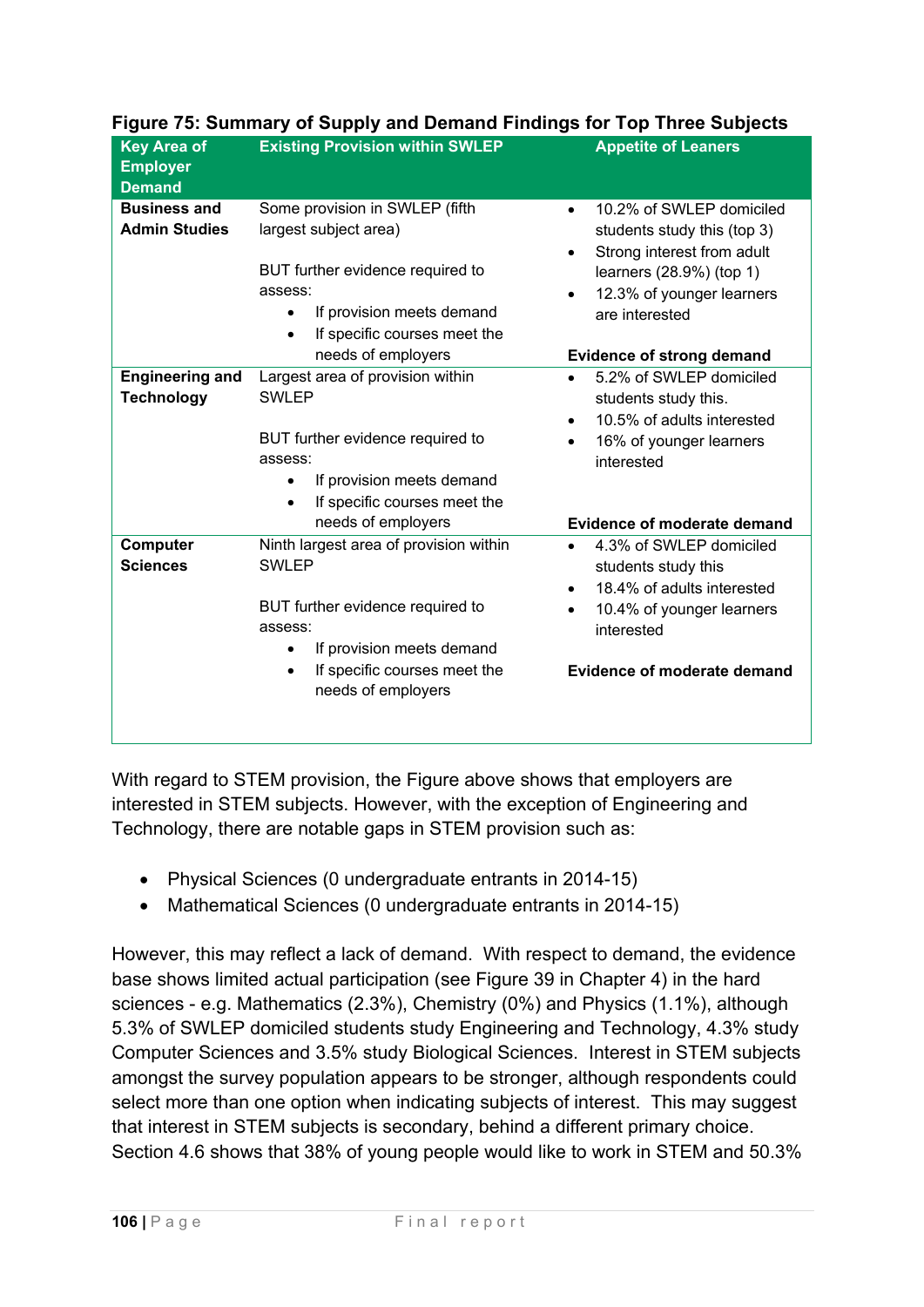are interested in STEM, therefore, there may be potential to 'nudge' more young people to take STEM courses through better careers advice.

Respondents were also asked about a range of digital skills that they would like to see developed within any new provision. Figure 76 shows that Data Analytics was particularly popular amongst survey respondents, mentioned by 50.7% of them. However, Software Development was the most frequently mentioned digital skill by Swindon's respondents (54.5%). For the Digital and information and Communications Technology Sector specifically it was Programming (91.7%) as shown in Appendix E.74.

|                                   |  | Figure 76: Digital Skills that Employers Would Like to See Offered in Any New |  |  |
|-----------------------------------|--|-------------------------------------------------------------------------------|--|--|
| <b>Higher Education Provision</b> |  |                                                                               |  |  |

| <b>Answer Choices</b>                                     | $\frac{9}{6}$ | Count |
|-----------------------------------------------------------|---------------|-------|
| <b>Website Development and Search Engine Optimisation</b> | 37.0%         | 27    |
| Programming                                               | 46.6%         | 34    |
| <b>Software Development</b>                               | 46.6%         | 34    |
| <b>App Development</b>                                    | 41.1%         | 30    |
| <b>Network Management</b>                                 | 27.4%         | 20    |
| <b>Data Analytics</b>                                     | 50.7%         | 37    |
| <b>Big Data</b>                                           | 30.1%         | 22    |
| <b>Creative Digital Media</b>                             | 35.6%         | 26    |
| Don't know                                                | 24.7%         | 18    |
| Other (please specify)                                    | 6.9%          | 5     |

Source: SWLEP Employers Survey, January 2018, Base = 73

### **Key Findings**

- Courses with a strong vocational element and part-time provision are particularly important for employers
- 72.0% felt that any new provision should involve employers in its development and 62.7% felt that it should include higher and degree level apprenticeship routes
- The subject areas of interest for employers do not entirely align with those expressed by the learners that responded to the surveys, although the level of alignment was greater between employers and adult learners than between young people and employers
- There is appetite for STEM subiects from employers and some interest in them from learners but there is limited actual participation in many STEM subjects
- Survey data suggests that STEM subjects may be secondary choices for young people but 38% of young people would like to work in STEM and 50.3% are interested in it
- The strategy could therefore include actions to 'nudge' more young people to take STEM courses through better careers advice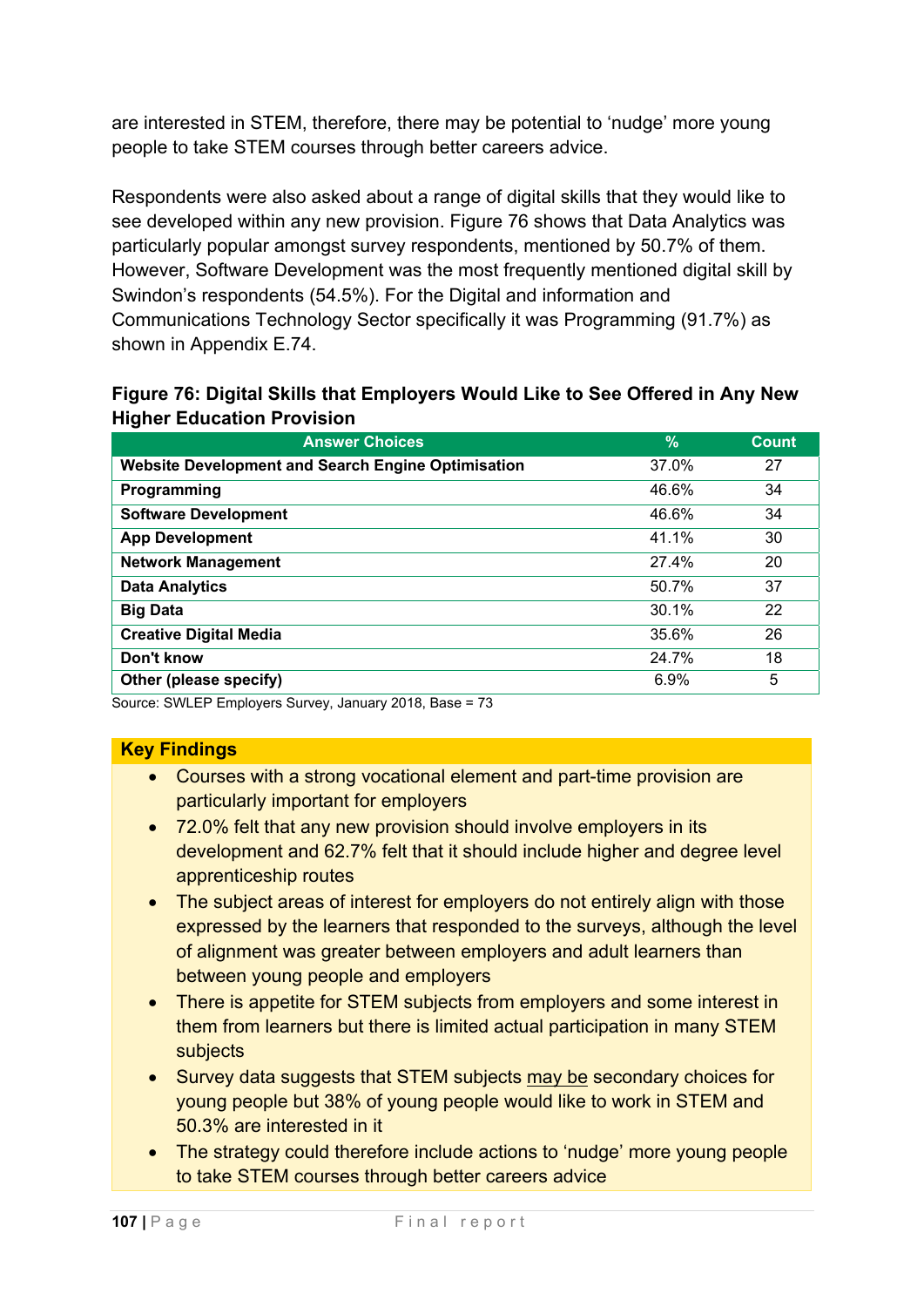### **SUMMARY OF KEY FINDINGS FROM CHAPTER 5**

- The percentage of SWLEP's population with a Level 4+ qualification is relatively high overall but it is low in Swindon.
- With the exception of Swindon and Salisbury, all PCONs lose people with L4+ qualifications during the working day.
- Whilst the percentage of employers with vacancies is broadly in line with the national average, the percentage of vacancies that are skill shortage vacancies is relatively high, especially in Swindon.
- Nearly half of survey respondents were not confident in their ability to recruit to higher skilled occupations, with the most frequently mentioned barrier being insufficient numbers of people attracted to work in the area.
- In addition to recruitment challenges, Swindon's employers have a relatively high proportion of staff that are not proficient in their roles.
- The proportion of SWLEP's employers that engage in training for their staff is relatively high but the survey found a mixed picture in terms of supporting staff with higher level qualifications specifically.
- Engagement with training providers varies with Independent Training Providers and in-house provision being most popular. Employers do have links with Further and Higher Education but do not necessarily see universities as providers of training.
- Over 40% of survey respondents would like to see additional training courses developed locally and almost 80% agreed that it would be a good idea to develop more comprehensive Higher Education provision.
- Employers were particularly keen to use any newly developed provision for staff CPD and graduate recruitment, although appetite to become more involved in design/delivery was lower.
- They favoured courses with a strong vocational element. Higher and degree apprenticeship routes were also popular. Views on physical location (i.e. a new campus/hub and spoke model) were mixed and only a small percentage of employers felt the need for it to develop its own degree awarding powers.
- Overall the evidence suggests that there is both a need and a demand from employers for more higher level skills training within SWLEP. However, there may be further work to do with employers to effectively secure their engagement in its development.
- Employers' subject areas of interest do not entirely align with those expressed by the learners (though the alignment is greater with adults).
- There is appetite for STEM subjects from employers and some interest in them from learners but there is limited actual participation in many STEM subjects. Survey data suggests that STEM subjects may be secondary choices for young people even though they may have an interest in STEM.
- The strategy could focus on 'nudging' young people to take STEM courses through careers advice which highlights local study and employment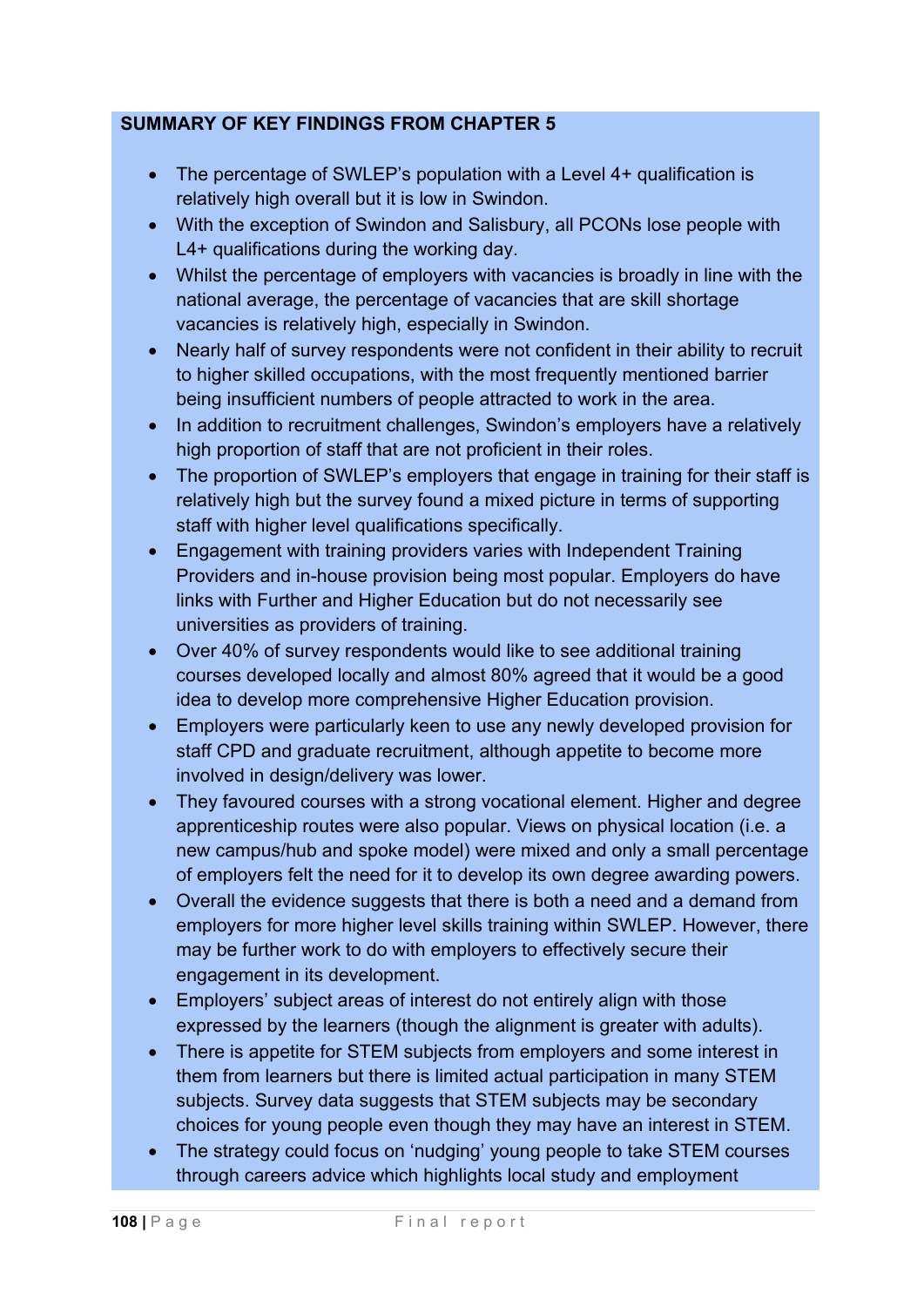# **Chapter 6: Conclusions and Options for Consideration**

# **6.1 Introduction**

Higher level skills are a key driver for increasing productivity and for improving social mobility. The need for more high level skills within the workforce will become increasingly acute in the future given that the number of jobs is expected to rise by 5% or 19,500 jobs by 2022 across the SWLEP area, with growth being especially focused on higher-level occupations. This research set out to provide an evidence base from which a comprehensive Higher Education Strategy could be developed for Swindon and Wiltshire to help address these important issues.

Having drawn on a wide range of secondary data sources along with the findings from three bespoke local surveys, this final chapter of the report summarises the overall conclusions that have emerged from the study and also makes some recommendations for strategy development.

It should also be noted that, whilst a single strategy will be developed, SWLEP represents a very diverse geographical area encompassing both urban and rural settlements and with differing starting points in terms of skills, attainment and participation in Higher Education. Hence there will be a need to tailor particular actions accordingly.

# **6.2 Key Conclusions and Recommendations**

The conclusions and recommendations presented in this chapter are grouped around the following headings:

- Developing local talent: adults and employees;
- Developing local talent: young people;
- Attracting and retaining talent; and,
- Implications for future provision.

These have all been developed on the basis of the evidence that is presented within this report and it is hoped that they can provide an important steer for the emerging strategy. Please note that there is a degree of overlap in terms of the recommendations relating to each item. Priority actions and potential solutions will need to be developed under later phases of this work.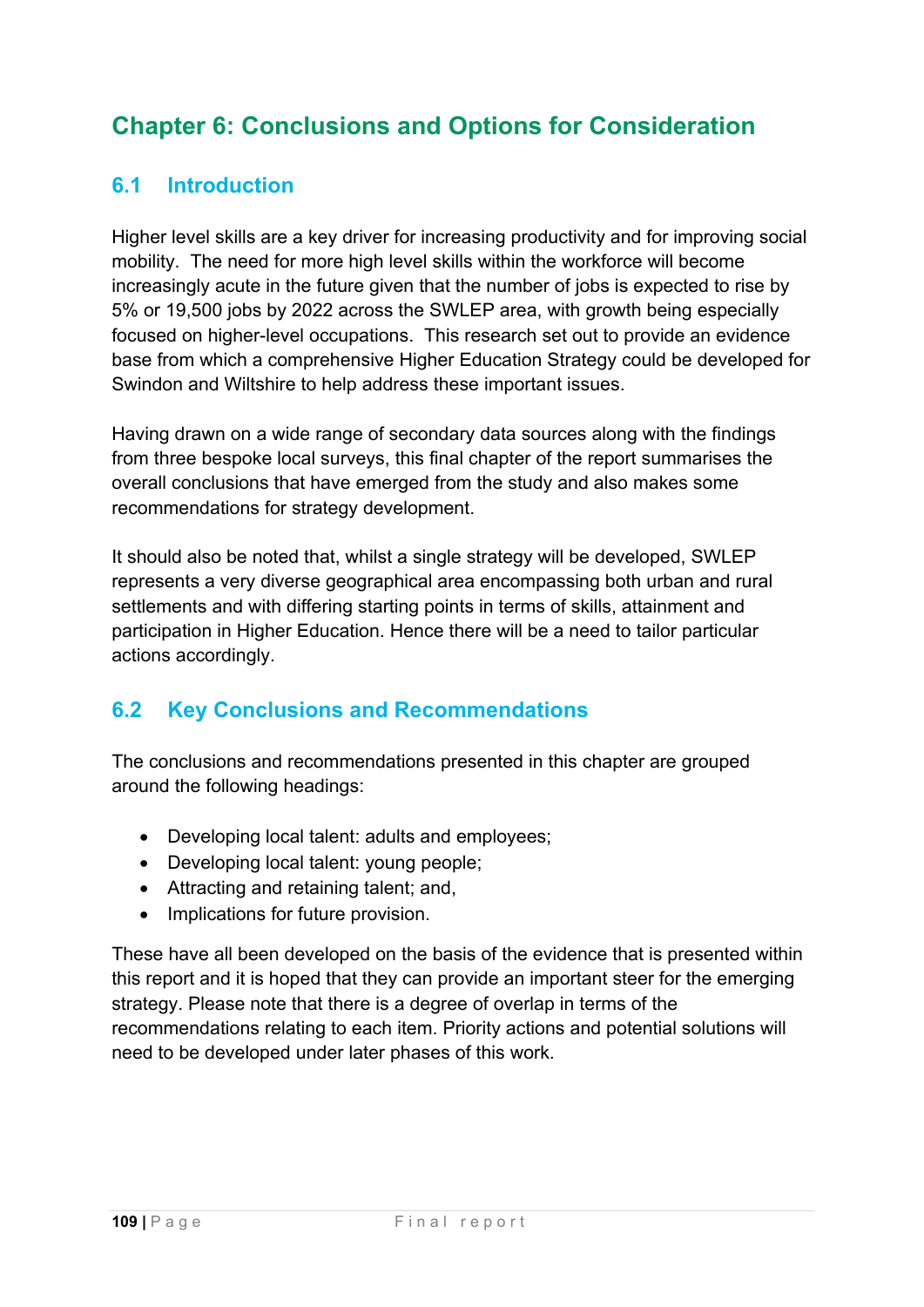## **Developing Local Talent: Adults and Employees**

#### **What does the Evidence Say?**

- There is a strong correlation between higher level study and career/work plans for adult learners.
- Proximity and flexible ways of studying are more important to adults than their younger counterparts.
- Whilst there is evidence that some employers are supporting their staff with higher level study, especially for professional qualifications, lack of support from employers was highlighted as a barrier by survey respondents, as well as cost of study.
- Employers that took part in the survey most frequently used in-house provision as well as the private sector and professional bodies for their training needs.
- Over 40% of employers would like to see more training courses delivered locally but appetite to become involved in its design/delivery was lower.
- They favoured courses with a strong vocational element including higher and degree apprenticeships.
- Subject areas of interest for employers do not entirely align with those expressed by learners. This includes STEM based subjects.

- The strategy should focus on supporting more adults to access higher level skills related to their work.
- This should include the development of local and flexible options. However, it should also consider how to overcome the identified barriers around the lack of employer support for higher level skills development.
- The strategy should build on the work of Higher Futures to broker linkages between employers and providers, including Further and Higher Education.
- Employer engagement should be a crucial part of the strategy to encourage them to get involved in any new design or delivery.
- New provision should have a strong vocational element and include further development of the higher and degree apprenticeship offer.
- Careers advice should be developed for both adults and young people to help them understand what type of subjects employers are most interested in.
- There also needs to be a clear approach specifically for STEM.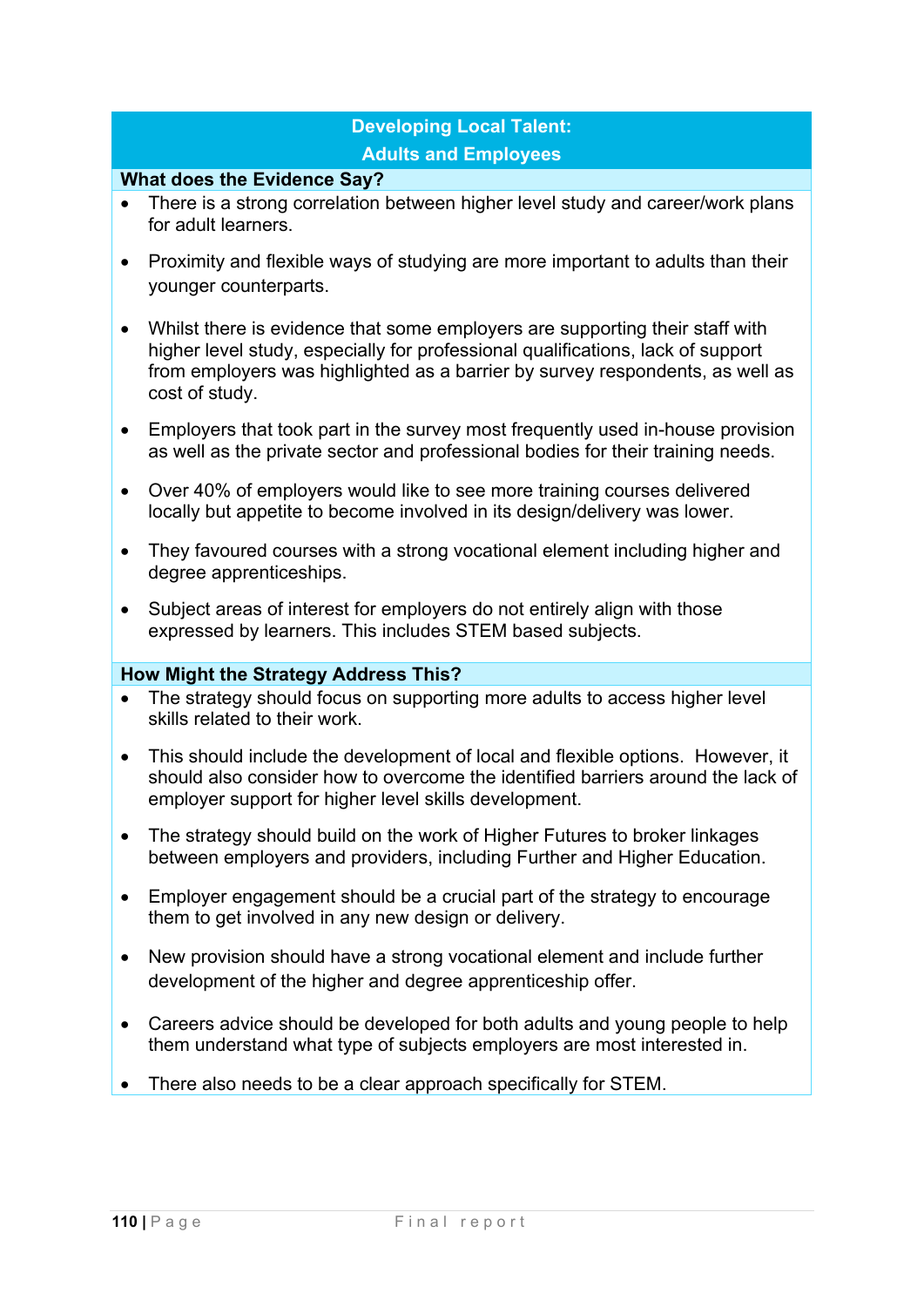## **Developing Local Talent: Young People**

#### **What does the Evidence Say?**

- Attainment is strongly correlated with progression to Higher Education. At Level 3 it is higher than the average in Wiltshire, but lower in Swindon.
- Progression to Higher Education is lower than average in both areas but is most significantly lower in Swindon.
- Higher level participation is particularly low for certain groups of young people but attainment is not the only factor affecting progression. Analysis shows that when attainment is adjusted for, progression is still lower than expected, especially in Swindon, indicating that there are other factors at play.
- Evidence suggests that some young people are more interested in employment options (including apprenticeships) than study although the area does not currently have large numbers of young people going into higher level apprenticeships.
- Other young people do not think that further study is right for them and some are not willing or able to travel for study, although further research is required to understand the barriers to participation for young people in some subgroups.
- For those who do choose to study there is some interest in STEM based disciplines but far more students from SWLEP opt for non-STEM based subjects, a key issues from the perspective of employer demand.

- The strategy should prioritise efforts to increase educational attainment levels for students in Swindon.
- Building on the NCOP model, it should also focus on encouraging more students (across both areas) to progress to Higher Education, particularly focusing on recognised low participation groups.
- Given that attainment is not the only factor influencing young people's decisions, the strategy should look to address issues around awareness and aspiration, ensuring that learners have a good understanding of the local and wider Higher Education offer and options open to them.
- However, it should also reflect on the young people's desire to pursue employment above further study. There is a need to showcase the benefits of continued learning and to enhance work-based learning options but also to address barriers – e.g. ensuring a clear understanding of financial implications.
- Apprenticeships, especially at higher level should be seen an area for potential growth and development and an alternative progression route.
- The strategy should also ensure that local options are available for those less willing or able to travel for study including in STEM based subjects.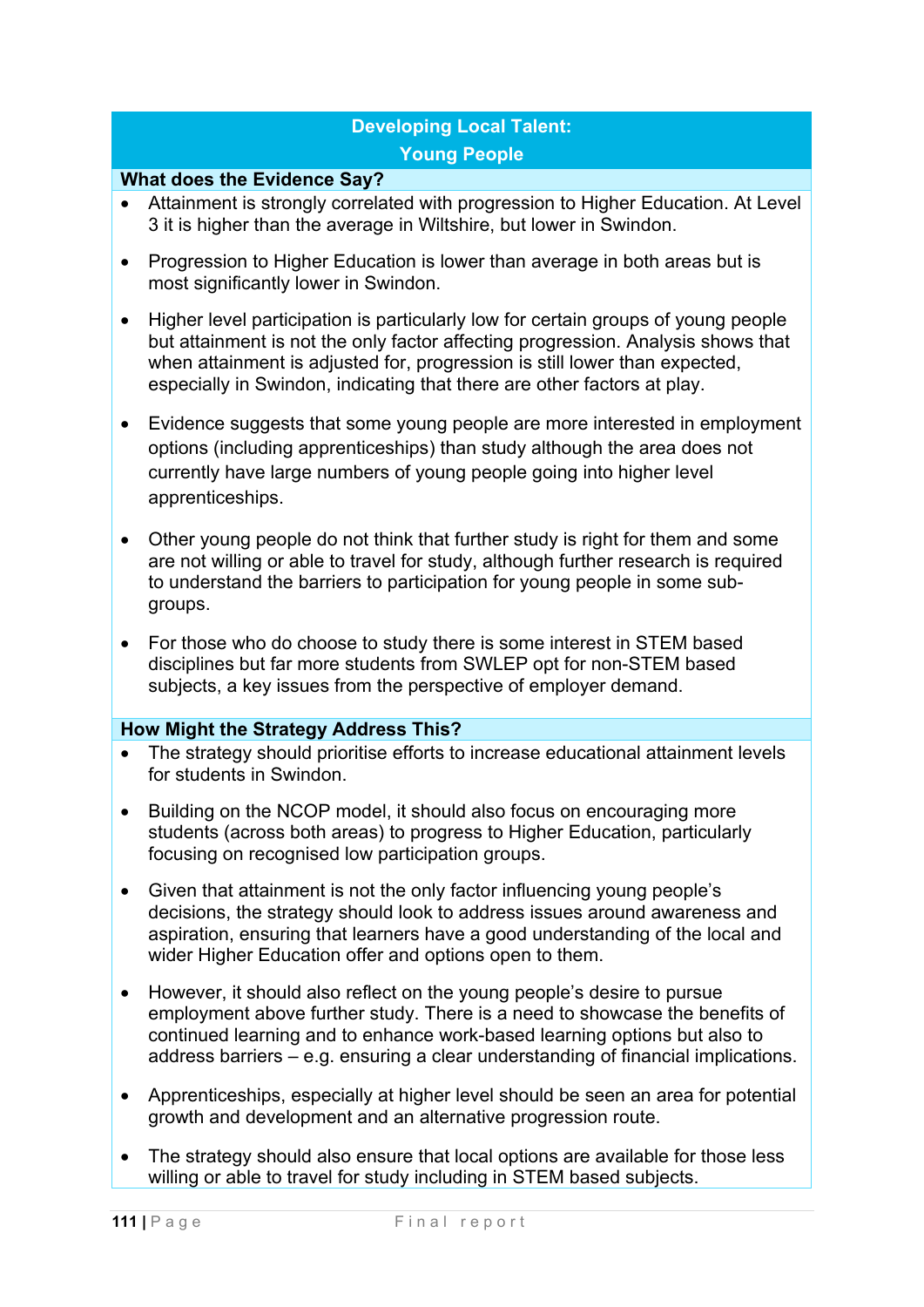### **Attracting and Retaining Talent**

#### **What does the Evidence Say?**

- National evidence indicates that students are more likely to stay and work locally if they have studied locally.
- A large proportion of students that grew up in the SWLEP area leave for study and do not come back for employment and this is particularly the case in Wiltshire, affecting the graduate talent pool for employers to recruit from.
- The area does attract graduates from elsewhere but when graduate flows are analysed it is clear that SWLEP experiences a net loss of graduate talent.
- Evidence from the survey indicates that many young people want to move away after they graduate and this is not entirely driven by the perception of the jobs market.
- Thinking of the population more generally, net in-migration (from within the UK) appears to be strongest in higher skilled occupations which is positive.
- However, employers report that there are insufficient numbers of highly skilled people attracted to work in the area and see this as the top barrier to fulfilling their higher level skills needs. This suggests that the perception of the area may be an issue.

- The strategy should focus on developing more provision locally that is attractive to students. If this encourages more of them to stay in the area for study, it is more likely that they will ultimately also stay for work.
- However, this would need to be supported by an effective graduate retention strategy. Retention strategies can help to attract graduate talent to the area, focusing on both SWLEP domiciled and graduates from elsewhere. Knowledge Transfer Partnerships, for example, are a nationally recognised mechanism getting graduates into companies and there is strong evidence to suggest that many are retained by the company afterwards. Likewise, there are a range of internship and graduate recruitment options that could be explored, working closely with employers.
- More generally, the strategy should include actions to promote the area to higher skilled individuals in order to help fulfil employers' needs. There is a direct link here with the 'place making' agenda which would need to be considered. This could include a co-ordinated targeted approach to recruiting graduates from Higher Education Institutions outside the SWLEP area, highlighting employment opportunities within the area to graduates.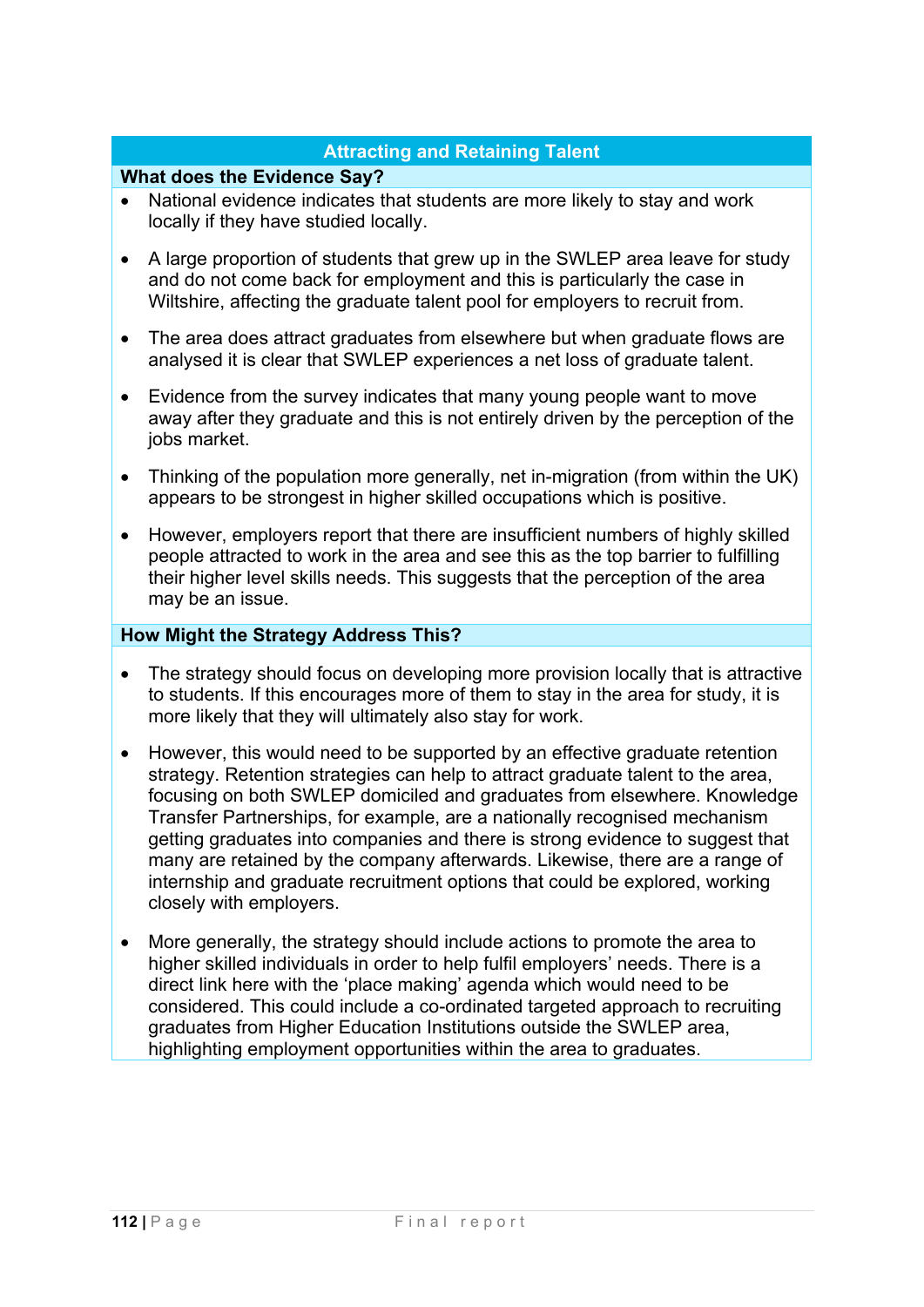#### **Implications for Local Provision**

#### **What does the Evidence Say?**

- The student population that is studying within the SWLEP area is very small and declining. Around 60% are distance learners.
- There are some exciting developments locally and some niche provision within the area particularly at postgraduate level but for undergraduates the main locally based providers are Oxford Brookes (Swindon) and the three Colleges.
- There are some differences between the colleges' provision compared to the national profile including a lower than average percentage of people studying for a foundation degree.
- Awareness of the Higher Education offer within the colleges is mixed.
- There is a range of provision within commuting distance but less part-time.
- There is strong interest in local courses from adults and employers but for young people it is more mixed with many wishing to leave the area for study.
- Financial support with the cost would make studying locally more attractive to both adults and young learners but having a university within the area and a wider range of courses available was also important to both young people and adults. Student accommodation is also the second most important factor for young people in choosing their institution of study.
- There is some interest in degree apprenticeship models, particularly from adults.

- Overall the strategy should focus on growing the population of students studying in the SWLEP.
- This could in part be achieved by increasing awareness and up-take of the Higher Education courses that are already available.
- However, there is strong evidence that the development of the higher level offer would be beneficial for the area. This should be a key focus for the strategy.
- Given the strength of opinion from adults and employers, newly developed provision should focus on their requirements which tend to be more vocational.
- However, some younger learners do also want (or need) to stay locally for study, particularly those who are less mobile and disadvantaged and they should also be catered for within the strategy.
- The strategy could usefully support the development of more flexible and parttime options to meet the needs of all groups and should also consider more progression pathways such as foundation degrees.
- There is a strong rationale for supporting apprenticeship routes including degree apprenticeship options.